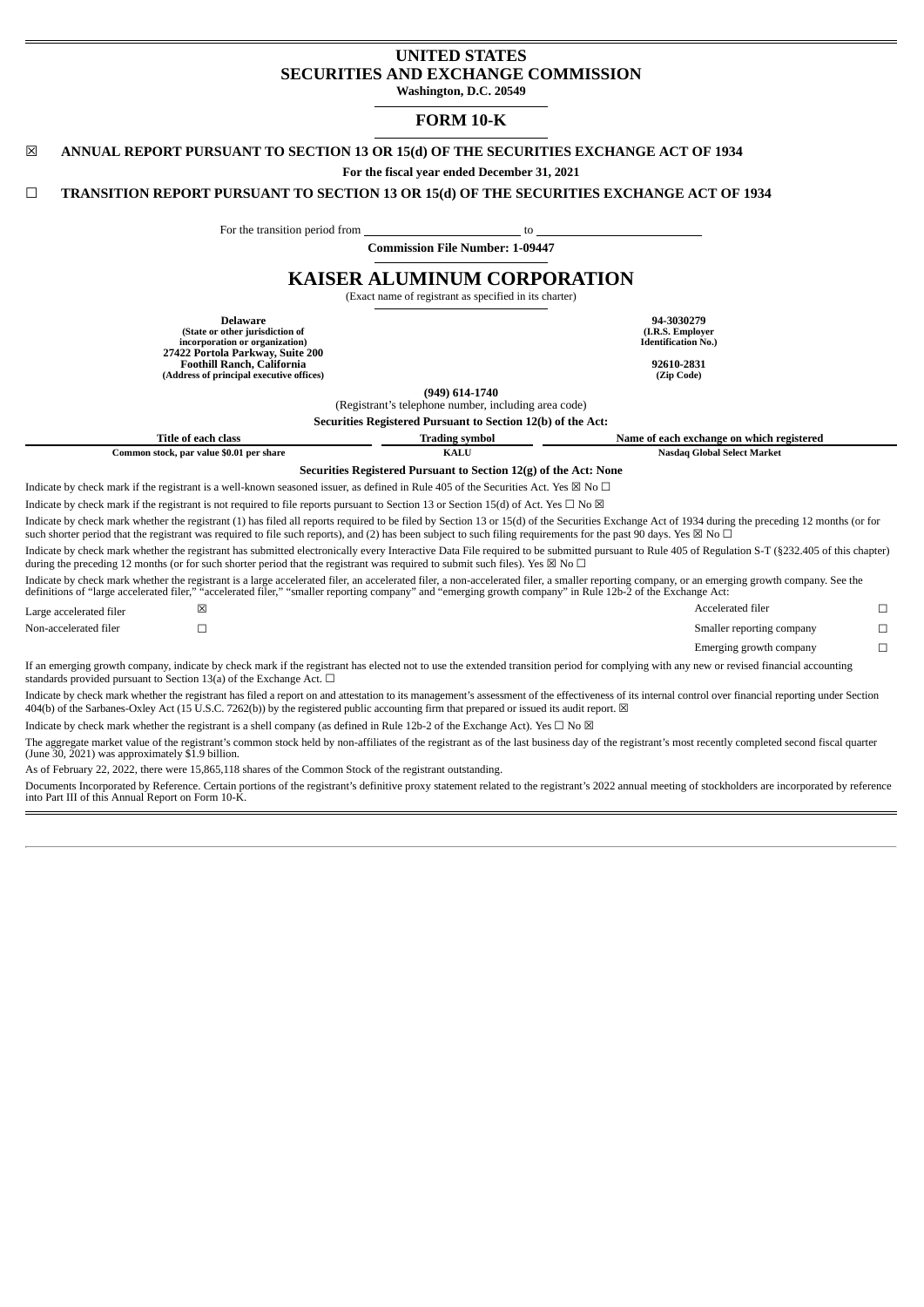# **TABLE OF CONTENTS**

# [PART](#page-2-0) I Item 1. [Business](#page-2-1) 3 Item 1A. and <u>Risk [Factors](#page-12-0)</u> 2013 Item 1B. [Unresolved](#page-25-0) Staff Comments 26 Item 2. [Properties](#page-25-1) 26 Item 3. Legal [Proceedings](#page-26-0) 27 Item 4. Mine Safety [Disclosures](#page-26-1) 27

# [PART](#page-27-0) II

| Item 5.           | <b>Market for Registrant's Common Equity, Related Stockholder Matters and Issuer Purchases of Equity Securities</b> | 28 |
|-------------------|---------------------------------------------------------------------------------------------------------------------|----|
| Item 6.           | [Reserved]                                                                                                          | 29 |
| Item 7.           | <b>Management's Discussion and Analysis of Financial Condition and Results of Operations</b>                        | 30 |
| Item 7A.          | <b>Quantitative and Qualitative Disclosures About Market Risk</b>                                                   | 43 |
| Item 8.           | <b>Financial Statements and Supplementary Data</b>                                                                  | 45 |
| Item 9.           | <b>Changes in and Disagreements with Accountants on Accounting and Financial Disclosure</b>                         | 91 |
| Item 9A.          | <b>Controls and Procedures</b>                                                                                      | 91 |
| Item 9B.          | <b>Other Information</b>                                                                                            | 92 |
| Item 9C.          | Disclosure Regarding Foreign Jurisdictions that Prevent Inspection                                                  | 92 |
| <b>PART III</b>   |                                                                                                                     |    |
| Item 10.          | Directors, Executive Officers and Corporate Governance                                                              | 93 |
| Item 11.          | <b>Executive Compensation</b>                                                                                       | 93 |
| Item 12.          | <b>Security Ownership of Certain Beneficial Owners and Management and Related Stockholder Matters</b>               | 93 |
| Item 13.          | <b>Certain Relationships and Related Transactions and Director Independence</b>                                     | 93 |
| Item 14.          | <b>Principal Accountant Fees and Services</b>                                                                       | 93 |
| <b>PART IV</b>    |                                                                                                                     |    |
| Item 15.          | <b>Exhibits and Financial Statement Schedules</b>                                                                   | 94 |
| Item 16.          | Form 10-K Summary                                                                                                   | 97 |
| <b>SIGNATURES</b> |                                                                                                                     | 98 |
|                   |                                                                                                                     |    |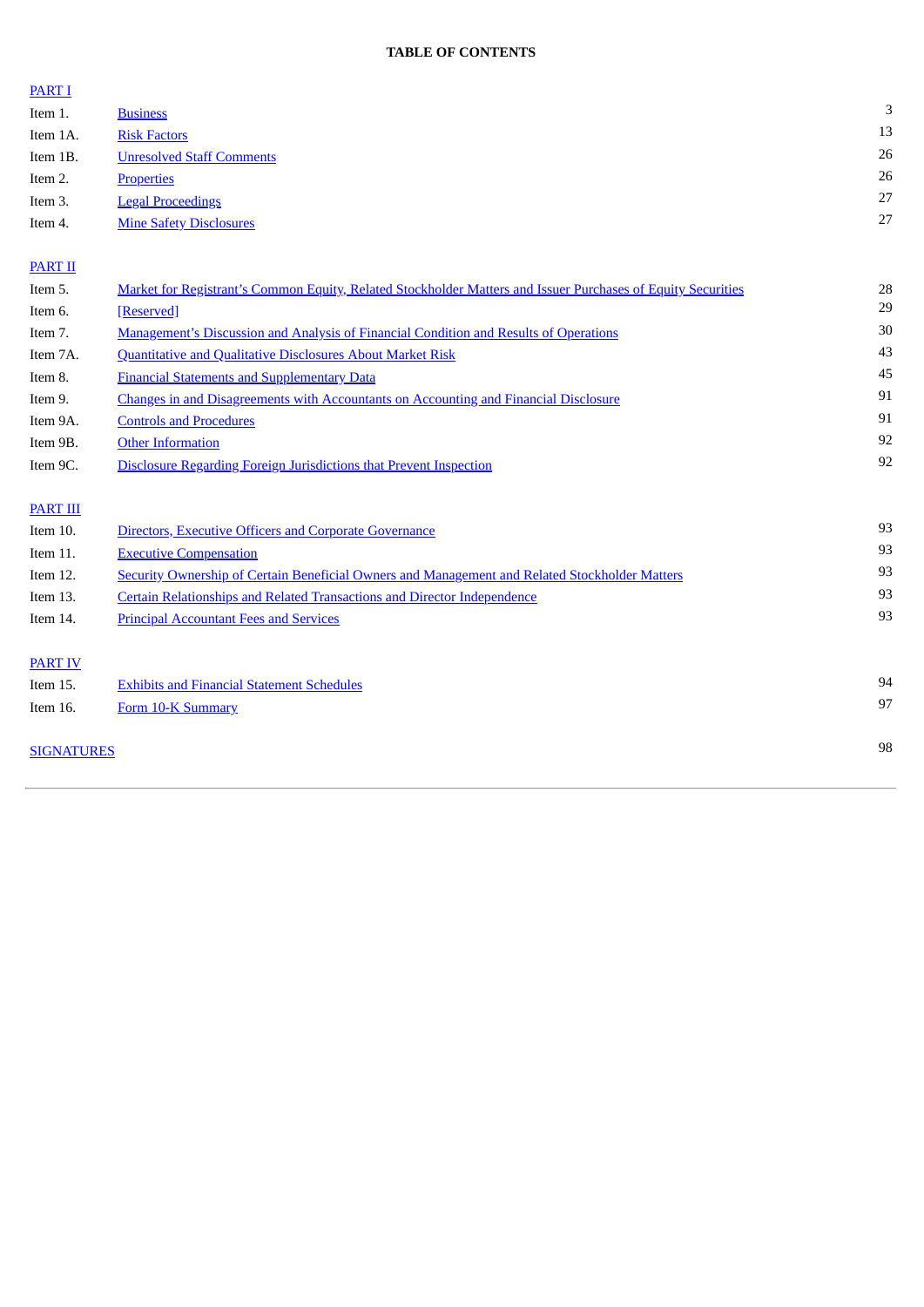#### **PART I**

#### <span id="page-2-0"></span>**Forward-Looking Statements**

This Annual Report on Form 10-K (this "Report") contains statements which constitute "forward-looking statements" within the meaning of the Private Securities Litigation Reform Act of 1995, Section 27A of the Securities Act of 1933, as amended (the "Securities Act") and Section 21E of the Securities Exchange Act of 1934, as amended (the "Exchange Act"), as applicable. These statements appear throughout this Report, including Item 1. "Business – Business Operations," Item 1A. "Risk Factors" and Item 7. "Management's Discussion and Analysis of Financial Condition and Results of Operations." These forward-looking statements can be identified by the use of forward-looking terminology such as "believes," "expects," "may," "estimates," "will," "should," "plans" or "anticipates," or the negative of the foregoing or other variations or comparable terminology, or by discussions of strategy.

Readers are cautioned that any such forward-looking statements are not guarantees of future performance and involve significant risks and uncertainties and that actual results may vary from those in the forward-looking statements as a result of various factors. These factors include: (i) the effectiveness of management's strategies and decisions, including strategic investments, capital spending strategies and the execution of those strategies; (ii) general economic and business conditions, including the impact of the global pandemic of Coronavirus Disease 2019 ("COVID-19") and governmental and other actions taken in response, cyclicality, reshoring, supply interruptions, including the most recent disruptions resulting from the supply demand imbalances in the magnesium and silicon markets, and other conditions that impact demand in the aerospace/high strength, automotive, general engineering, packaging and other end markets we serve; (iii) our ability to participate in mature and anticipated new automotive programs expected to launch in the future and successfully launch new automotive programs; (iv) changes or shifts in defense spending due to competing national priorities; (v) developments in technology; (vi) new or modified statutory or regulatory requirements; (vii) changing prices and market conditions; and (viii) other factors discussed in Item 1A. "Risk Factors" and elsewhere in this Report. No assurance can be given that these are all of the factors that could cause actual results to vary materially from the forward-looking statements.

Readers are urged to consider these factors carefully in evaluating any forward-looking statements and are cautioned not to place undue reliance on these forward-looking statements. The forward-looking statements included herein are made only as of the date of this Report and we undertake no obligation to update or revise any information contained in this Report or to publicly release any revisions to any forward-looking statements that may be made to reflect events or circumstances that occur, or that we become aware of, after the date of this Report except as required by law.

### <span id="page-2-1"></span>**Item 1.** *Business*

# **Availability of Information**

We file Annual Reports on Form 10-K, Quarterly Reports on Form 10-Q, Current Reports on Form 8-K, Proxy Statements, any amendments to those reports and statements and other information with the Securities and Exchange Commission ("SEC"). You may obtain the documents that we file electronically from the SEC's website at http://www.sec.gov. Our filings with the SEC are made available free of charge on our website at http://www.kaiseraluminum.com as soon as reasonably practicable after we file or furnish the materials with the SEC. News releases, announcements of upcoming earnings calls and events in which our management participates or hosts with members of the investment community and an archive of webcasts of such earnings calls and investor events and related investor presentations, are also available on our website. Information on our website is not incorporated into this Report unless expressly noted.

#### **Business Overview**

Kaiser Aluminum Corporation, a Delaware corporation, manufactures and sells semi-fabricated specialty aluminum mill products for the following end market applications: (i) aerospace and high strength ("Aero/HS products"); (ii) beverage and food packaging products ("Packaging"); (iii) automotive ("Automotive Extrusions"); (iv) general engineering ("GE products"); and (v) other industrial ("Other products"). Our fabricated aluminum mill products include flat-rolled (plate, sheet and coil), extruded (rod, bar, hollows and shapes), drawn (rod, bar, pipe, tube and wire) and certain cast aluminum products. The sophistication of our products is due to the metallurgy and physical properties of the metal and the special characteristics that are required for particular end uses. We strategically choose to serve technically challenging applications for which we can deploy our core metallurgical and process technology capabilities to produce highly engineered mill products with differentiated characteristics that present opportunities for us to receive premium pricing and to create long-term profitable growth. A fundamental part of our business model is to remain neutral to the impact from fluctuations in the market price for aluminum and certain alloys, thereby earning profit predominately from the

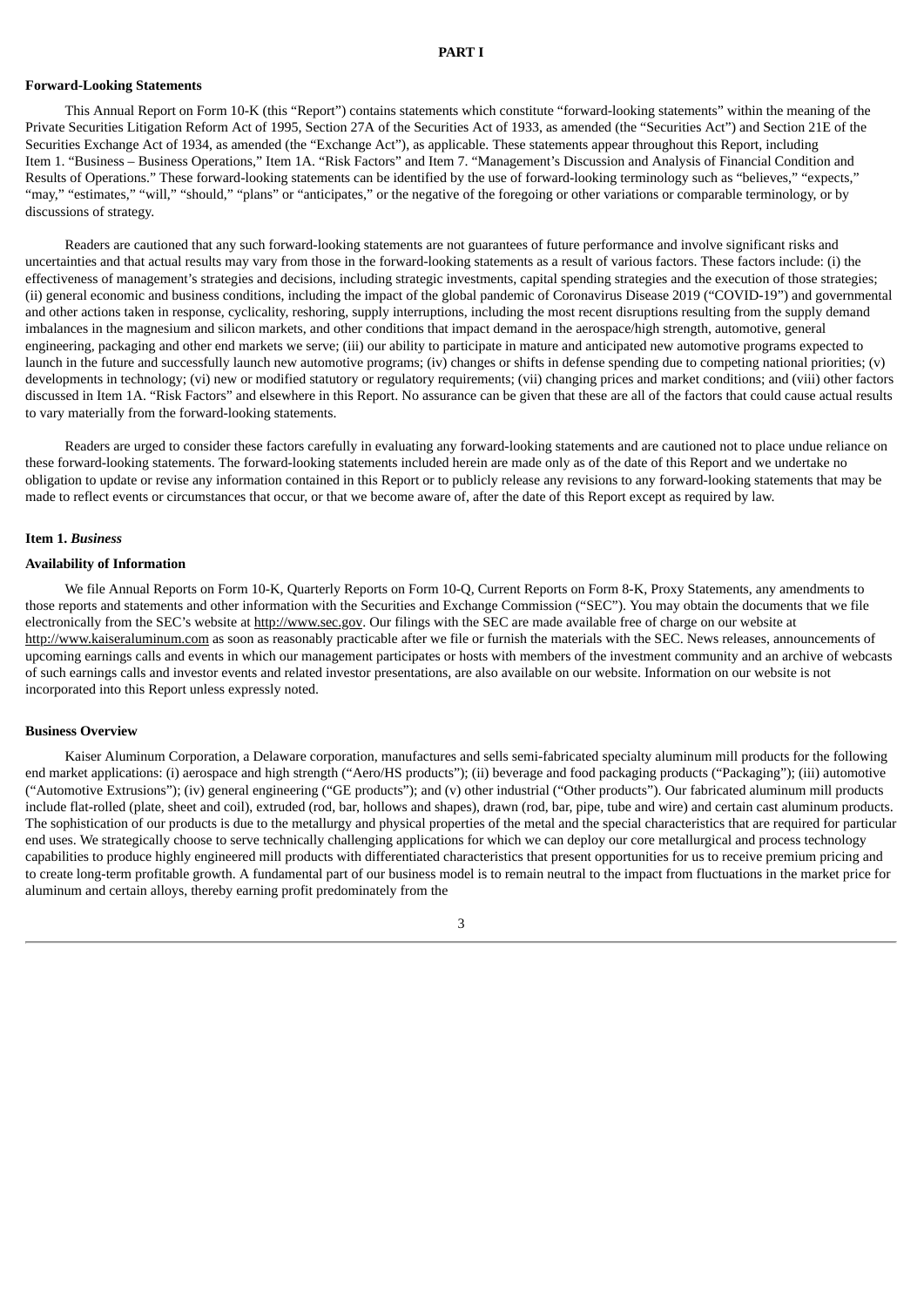conversion of aluminum into semi-fabricated mill products. We refer to this as "metal price neutrality." See "*Pricing, Metal Price Risk Management and Hedging"* section below for more details.

With respect to the global market for flat-rolled aluminum mill products, our focus is on heat treat plate and sheet for applications that require higher strength and other desired product attributes that cannot be achieved by common alloy rolled products. The primary end market applications of flat-rolled heat treat plate and sheet are Aero/HS products (which we sell globally) and GE products (which we predominantly sell within North America). On March 31, 2021, with the completion of our acquisition of Alcoa Warrick LLC and certain assets comprising the aluminum casting and rolling mill facility located in Warrick County, Indiana (collectively, "Warrick"), we expanded our flat-rolled aluminum products to include bare and coated aluminum coil for can stock applications in the beverage and food packaging industry in North America.

Similarly, in the areas of extruded and drawn aluminum mill products, our focus is on Aero/HS products, Automotive Extrusions and GE products for demanding applications that require high strength, machinability or other specific properties where we can create and maintain a defensible competitive position. We primarily serve North American demand for extruded and drawn aluminum mill products.

Our rolling mill in Spokane, Washington ("Trentwood") produces heat treat plate and sheet for aerospace and general engineering end market applications and our Warrick facility produces bare and coated aluminum coil used for can stock applications in the beverage and food packaging industry. Our 11 extrusion/drawing facilities, 10 of which are in the United States and one of which is in Canada, serve aerospace, automotive or general engineering applications. Our facility located in Columbia, New Jersey focuses on multi-material advanced manufacturing methods and techniques which include multi-axis computer numerical control ("CNC") machining, additive manufacturing ("3D Printing"), welding and fabrication for demanding aerospace and defense, automotive, high tech and general industrial applications. In 2021, our consolidated Net sales totaled \$2.6 billion on 1,121.6 million pounds shipped from our facilities.

We purchase primary and scrap, or recycled, aluminum, our main raw material, and alloys at prices that fluctuate on a monthly basis, and our pricing policies generally allow us to pass the underlying cost of aluminum and alloys through to our customers so that we remain neutral to metal pricing. However, for some of our higher value added revenue products sold on a spot basis, competitive dynamics may limit the amount and/or delay the timing of selling price increases to recover our increased aluminum and alloy costs, resulting in a lag up to several months during which we may be exposed to metal price risk. As a result, we can experience an adverse impact when aluminum and alloy prices increase and a favorable impact to us when aluminum and alloy prices decline, as we and our competitors tend to defer adjusting pricing unless market dynamics require such in a declining metal cost environment. Additionally, we sometimes enter into firm-price customer sales agreements that specify a firm underlying metal price plus a conversion price. Spot sales with lagged aluminum and alloy price pass through and firm-price sales agreements create price exposure for us, which we mitigate through hedging and related programs with an objective to remain metal price neutral.

We have long-standing relationships with our customers, which consist primarily of blue-chip companies including leading aerospace and automotive manufacturers, tier one aerospace and automotive suppliers, metal service centers and beverage and food packaging manufacturers. Approximately 71% of our shipments is sold direct to manufacturers or tier one suppliers and approximately 29% is sold to metal service centers. In our served markets, we seek to be the supplier of choice by pursuing "Best in Class" customer satisfaction driven by quality, availability, service and delivery performance. We believe we differentiate our product portfolio through our broad product offering and our KaiserSelect® products, which are engineered and manufactured to deliver enhanced product characteristics with improved consistency, so as to result in better performance, lower waste and, in many cases, lower production cost for our customers.

We further strive to enhance the efficiency of product flow to our customers and our status as a supplier of choice by tightly integrating the management of our operations across multiple production facilities, product lines and target markets. Additionally, our strategy to be the supplier of choice and a low cost producer is enabled by a culture of continuous improvement that is facilitated by the Kaiser Production System ("KPS"), an integrated application of tools such as Lean Manufacturing, Six Sigma and Total Productive Manufacturing. Using KPS, we seek to continuously reduce our own manufacturing costs and eliminate waste throughout the value chain.

A key component of our business model is to maintain financial strength and flexibility through the business and economic cycles. We manage and monitor our financial strength through routine analysis of our liquidity position under scenarios of varying business and economic cycles. We also prioritize our capital allocation toward organic growth, such as efficiencies and quality in each of our end markets, while maintaining a strong balance sheet for inorganic opportunities and market growth potential and providing return to shareholders through dividend and share repurchases. Details of these capital projects are discussed in Part II, Item 7. "Management's Discussion and Analysis of Financial Condition and Results of Operations" of this Report under the caption, "Liquidity and Capital Resources."

4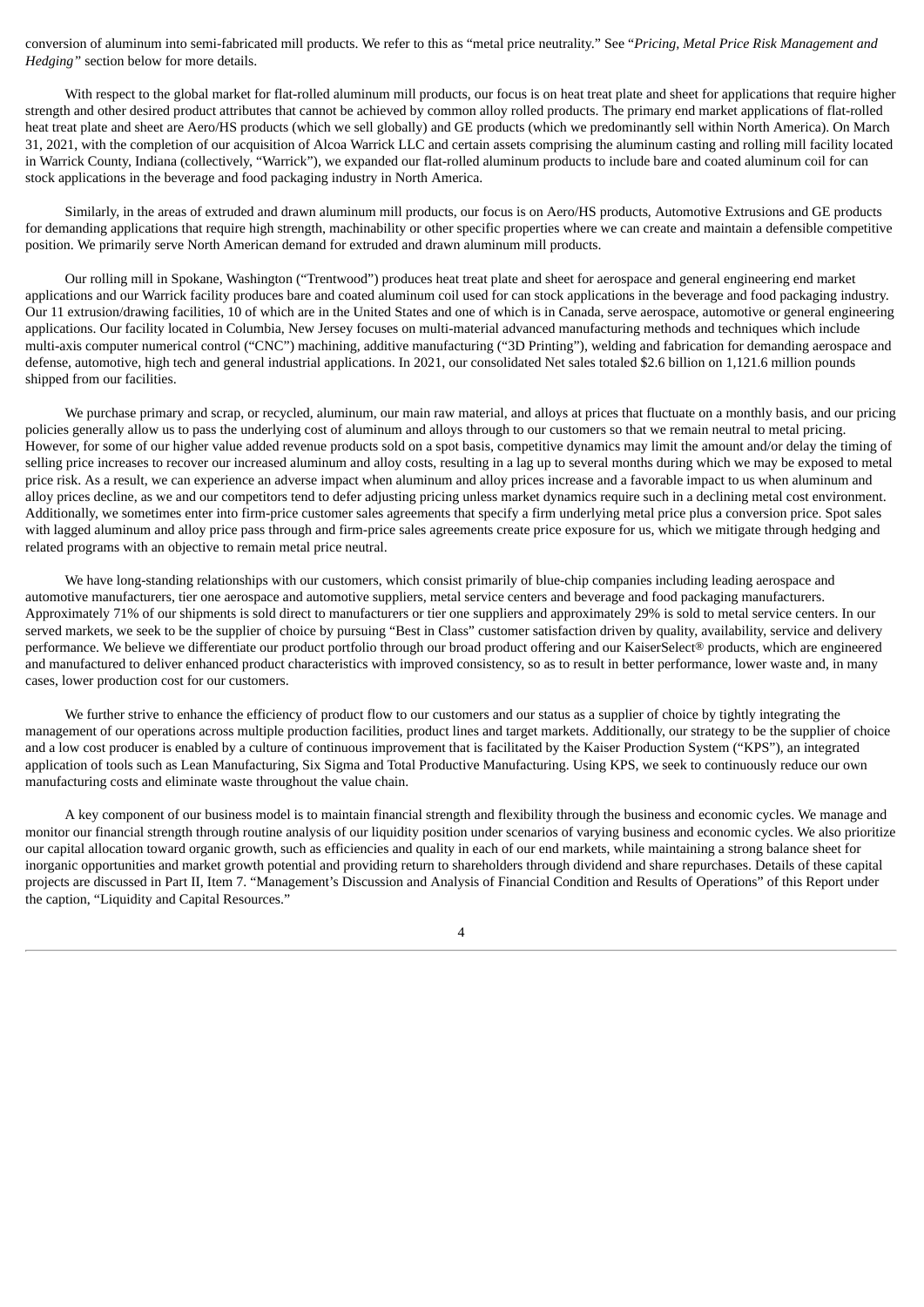# **Products**

#### *Overview*

Our business focuses on producing rolled, extruded and drawn aluminum products used principally for aerospace and defense, aluminum beverage and food packaging, automotive and general engineering products that include consumer durables, electronics and products for electrical and machinery and equipment applications. Our engineers, metallurgists and sales personnel work collaboratively with our customers to help our customers design products for challenging applications where product performance is critical. Furthermore, our Centers for Excellence, dedicated research and development centers devoted to product performance enhancement and process development within our production operations, are focused on: (i) controlling the manufacturing process; (ii) maximizing the use of recycled aluminum; (iii) improving product quality; and (iv) ensuring consistency and enhanced product attributes. See "*Selected Operational and Financial Information"* within Part II, Item 7. "Management's Discussion and Analysis of Financial Condition and Results of Operations" of this Report for selected shipment and sales information for our fabricated aluminum products by end market application.

We believe aluminum is highly sustainable because it is infinitely recyclable and the recycling process requires significantly less energy compared with the original mining and refining process. Our highly engineered solutions contribute to reduced carbon emissions by enabling improved performance of consumer products, light‑weighting in applications such as aircraft and transportation for fuel efficiency and increasing the use of recyclable aluminum beverage and food packaging. Overall, we remain focused on providing products that meet the needs of our customers for demanding applications while being part of the carbon solution for "Best in Class" customer satisfaction.

*Aero/HS Products.* Our Aero/HS products include heat treat plate and sheet, hard alloy extruded shapes, cold finish rod and bar, seamless drawn tube and billet used for a wide variety of end uses in the global aerospace and defense industries. Typical applications are structural aircraft components that must perform consistently under extreme variations in temperature and pressure due to frequent take-offs, landings and changes in altitude. Required physical properties include high tensile strength, superior fatigue resistance and exceptional durability even in harsh environments. We use high-strength 2000- and 7000-series alloys and apply a variety of thermal practices to manufacture our Aero/HS products to meet the demanding specifications required for such safety-critical applications. While competing materials such as titanium and composites have displaced aluminum for certain applications on several newer aircraft designs, aluminum continues to be the material used most extensively for structural aerospace and defense applications because it is light weight, can meet demanding performance requirements and is cost effective relative to other materials.

*Packaging.* Our Packaging products consist of bare and coated 3000- and 5000-series alloy aluminum coil used in the beverage and food packaging industry, with applications that include coated food stock, coated end and tab stock, body stock and bottle stock. Our Warrick rolling mill is one of four major aluminum rolling mills currently dedicated to the packaging industry in North America, with one of the world's largest ingot casting facilities, hot and cold rolling, coated finishing and slitting capacity. The Warrick rolling mill has a unique capability to produce high-margin coated packaging products representing approximately 62% of our total Packaging shipments.

*Automotive Extrusions.* Automotive Extrusions consist of extruded aluminum products for many North American automotive applications. Examples of the variety of extruded products that we supply to the automotive industry include extruded products for the body-in-white structural components, crash management systems, anti-lock braking systems and drawn tube for drive shafts. For some Automotive Extrusions, we perform limited fabrication, including sawing and cutting to length. In recent years, automotive original equipment manufacturers ("OEMs") and their suppliers have, at an increasing pace, been converting many automotive components that historically were made of steel to aluminum to decrease weight without sacrificing structural integrity and safety performance and thereby achieve greater fuel efficiency standards mandated by stringent United States' Corporate Average Fuel Economy ("CAFE") or equivalent state regulations. Our Automotive Extrusions are designed and produced to provide specific mechanical properties and performance attributes required in automotive applications across a broad mix of North American OEMs and automotive platforms. We believe that these attributes are not easily replicated by our competitors and are important to our customers, who are typically tier one automotive suppliers.

*GE Products.* Our broad portfolio of GE products consists primarily of 6000-series alloy plate, sheet, rod, bar, tube, wire and standard extruded shapes. The 6000-series alloy is an extremely versatile, medium-strength, heat treatable alloy that can be both extruded and rolled. Our GE products have a wide range of uses and applications, many of which involve further fabrication for numerous transportation and other industrial end market applications where machining of plate, rod and bar is intensive. For example, our GE products are used to produce armor for military vehicles, ordnances, manufacturing cells for semiconductor production, numerous electronic devices, after-market motor sport parts, tooling plate, parts for machinery and equipment, bolts, screws, nails and rivets.

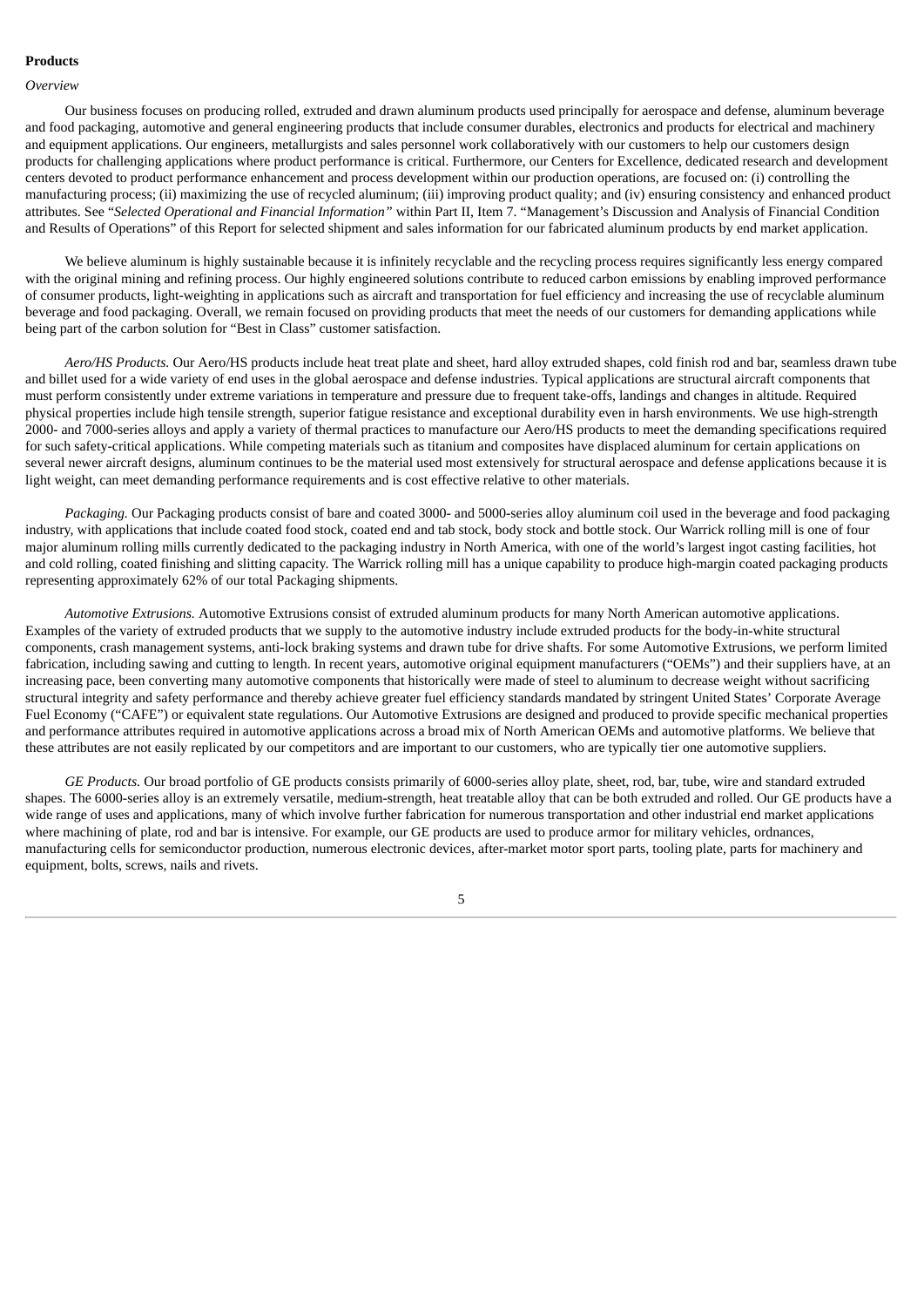*Other Products.* Other products consist of rerolled, extruded, drawn and cast billet aluminum products for a variety of North American industrial end uses. We continue to exit these non-core applications and focus our resources and production capacity on strategic Aero/HS products, Packaging, Automotive Extrusions and GE products.

### **Markets**

#### *Sales, Marketing and Distribution*

Industry sales for fabricated products fluctuate in response to competitive and market dynamics. Sales are made directly to customers by our sales personnel located in the United States, Canada, Western Europe and China and by independent sales agents in other regions of Asia, Latin America and the Middle East. Our sales and marketing efforts are focused on the markets for Aero/HS products, Packaging, Automotive Extrusions and GE products.

*Aero/HS Products.* We sell our Aero/HS products to metal service centers, as well as directly to aerospace manufacturers and tier one suppliers. Sales are made primarily under long-term agreements, but also on an order-by-order basis. We serve this market with a North American sales force focused on Aero/HS products and GE products and our sales personnel in Western Europe and China. Growth in demand for aerospace plate has exceeded demand growth for other forms of Aero/HS products, as aircraft manufacturers have migrated to monolithic component design, where a single piece of aluminum, usually a plate, is heavily machined to form a desired part rather than creating the same part by assembling sub-components made of aluminum sheet, extrusions or forgings that are affixed to one another using rivets, bolts or welds. Demand for our Aero/HS products is heavily impacted by commercial airframe build rates and, to a lesser degree, by defense related airframes and other products. In addition, unanticipated changes in build rates and mix of aircraft models being built can trigger restocking or destocking throughout the long aerospace supply chain, temporarily impacting demand. While commercial airframe build rates can be subject to certain short-terms events (see Part I, Item 1A. "Risk Factors" included in this Report), we believe the long-term demand for air travel and fuel efficiency will continue to drive long-term growth for our products.

*Packaging.* Our Packaging products are sold primarily to North American food packaging manufacturers and beverage can manufacturers and fillers. Sales are made primarily under long-term agreements by a North American direct sales force. Aluminum can stock demand is driven by the packaging industry's shift towards environmentally sustainable materials due to the fact that aluminum is infinitely recyclable and has the highest consumer recycling rate among beverage containers. Major players have already transitioned some plastic bottled water and carbonated soft drink production to aluminum. We anticipate further growth will be underpinned by sustainability trends, the secular shift from plastic to aluminum and the fact that North American packaging capacity has been reallocated towards other end markets, including automotive and industrial.

*Automotive Extrusions.* Our Automotive Extrusions are sold primarily to tier one automotive suppliers. Almost all sales are made under long-term agreements entered through direct channels using a North American direct sales force that works closely with our technical sales support organization. Demand for Automotive Extrusions is determined based upon automotive build rates in North America and aluminum content. We believe fuel efficiency standards, along with consumer preference for larger vehicles and the growing conversion to electric vehicles, will continue to drive growth in demand for aluminum extruded components in passenger vehicles as a replacement for the heavier weight of steel components.

*GE Products.* A majority of our GE products are sold to large metal service centers in North America on an order-by-order basis, with orders primarily consisting of standard catalog type items shipped with a relatively short lead-time. We service this market with a North American sales force focused on GE products and Aero/HS products. Demand for our GE products is closely related to the North America general industrial growth and the recent desire of many companies to lessen their risk of supply chain disruptions by reshoring suppliers and shortening the supply chain. Demand is also impacted by the destocking and restocking of inventory throughout the supply chain.

#### *Customers*

In 2021, we had 600 customers, including the following key customers: (i) Crown Holdings Inc.; (ii) Ford Motor Company; (iii) Reliance Steel & Aluminum Co.; (iv) Silgan Containers Corporation; and (v) The Boeing Company. While the loss of any one of these customers could have a material adverse effect on us, we believe that our long-standing relationship with each is good and that the risk of losing any customer is remote. See Note 17 of Notes to Consolidated Financial Statements included in this Report for information about our significant concentrations.

### *Competition*

The fabricated aluminum industry is highly competitive. We seek to further differentiate ourselves from our competitors through our ongoing investments to continuously improve the quality and machinability of our products, manufacture and deliver unique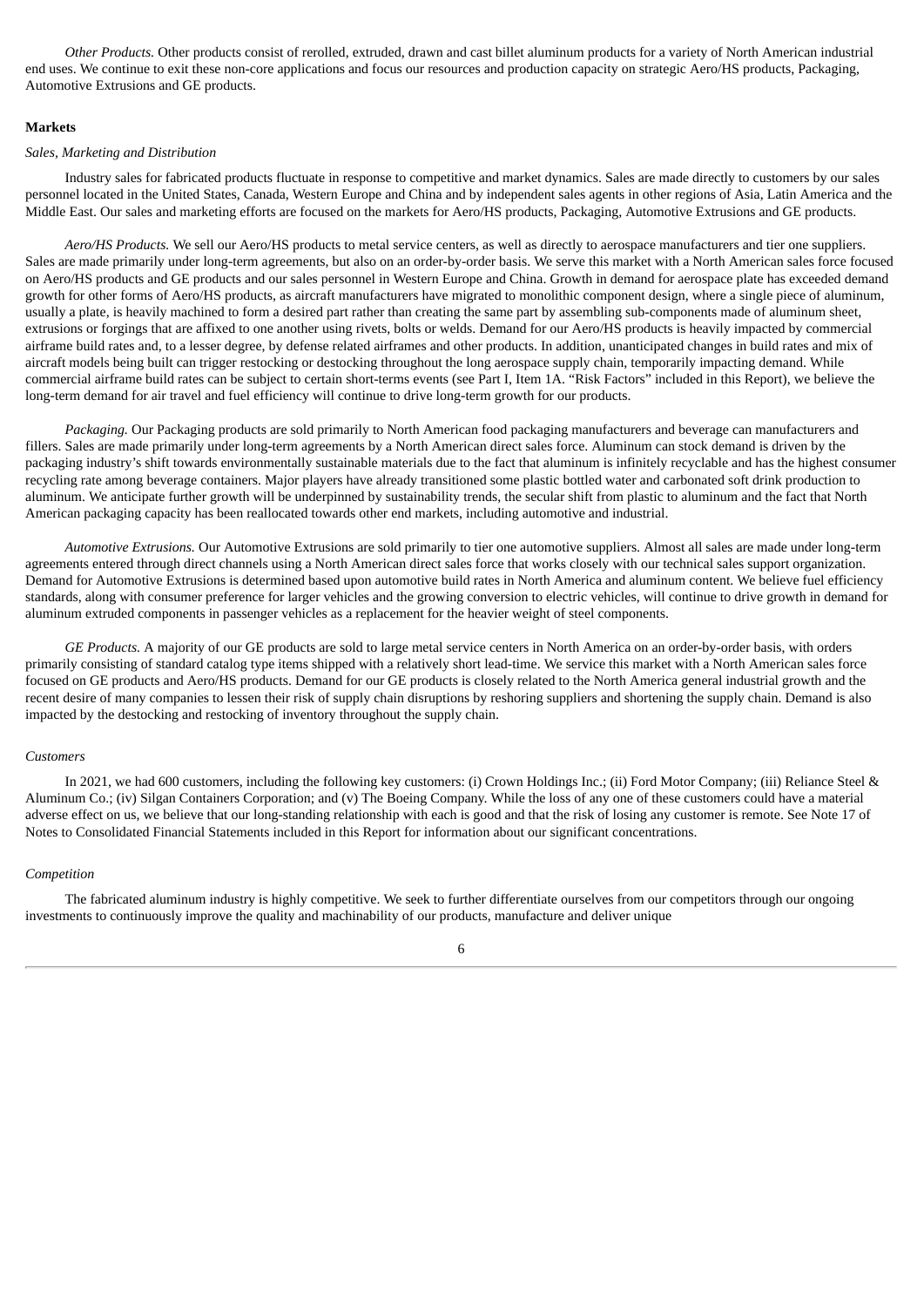product attributes (KaiserSelect®) and provide a broad product offering while maintaining a strong customer focus to achieve "Best in Class" status in our markets.

Our primary competitors in the global market for Aero/HS products are Arconic, Inc., Constellium N.V. and Novelis Inc. In North America, our primary competitors for Packaging are Arconic, Inc., Constellium N.V., Novelis, Inc. and Tri-Arrows Aluminum, Inc. In serving our North American customers for both Automotive Extrusions and GE products, our primary competitors are Arconic, Inc. and Norsk Hydro ASA, and for certain of these products, we also compete with smaller, regional participants. In North America, we also compete with general engineering heat treat plate products imported from South Africa, Europe and China. Some of our competitors are substantially larger, have greater financial resources and may have other strategic advantages.

Because many of our products are used in safety critical applications, our customers have demanding standards for product quality and consistency that make it difficult to become a qualified supplier. Suppliers must pass a rigorous qualification process to sell to both airframe and automotive manufacturers and must also make significant investments in infrastructure and specialized equipment to supply products for these high strength applications. Further, sophisticated manufacturing processes make it difficult to become a qualified supplier, even with proper equipment. For example, producing heat treat plate and sheet products, particularly for aerospace applications, requires technological expertise that only a few companies have developed through significant investment in research and development and decades of operating experience. To be a supplier in the packaging market, demanding standards are also required. Producing coated end, tab and body stock for the can market requires the development of alloys and application of coatings that must pass stringent customer qualifications and be compliant with Food and Drug Administration ("FDA") regulations. Our experienced and dedicated research and development team, combined with our Customer Service group, coordinate with coating suppliers, manufacturing operations and our customers to create these alloy and coating systems.

#### *Research and Development*

Our products are differentiated based on the metallurgy and physical properties of the metal and special characteristics that are required for particular end uses. A significant amount of our research and development is devoted to product and process development within our production operations, and is largely focused on controlling the manufacturing process to improve product quality, ensure consistency and enhance one or more specific product attributes. This has resulted in the creation and delivery of our highly differentiated KaiserSelect® products.

We operate four research and development centers. Our Rolling and Heat Treat Center and our Metallurgical Analysis Center are both located at our Trentwood facility. The Rolling and Heat Treat Center has complete hot rolling, cold rolling and heat treat capabilities to simulate, in small lots, processing of flat-rolled products for process and product development on an experimental scale. The Metallurgical Analysis Center consists of a full metallographic laboratory and a scanning electron microscope to support research and development programs as well as respond to plant technical service requests. The third center, our Solidification and Casting Center, is located in Newark, Ohio, and has a developmental casting unit capable of casting billets and ingots for extrusion and rolling experiments. The casting unit is also capable of casting full size billets and ingots for processing on the production extrusion presses and rolling mills. Our fourth center, located in New Kensington, Pennsylvania, is focused on the forming and coating of our packaging products and has the capability on laboratory-scaled equipment to produce beverage end and food cans enabling the evaluation of new coatings and processes for packaging products. In addition, our packaging research and development center utilizes a scanning electron microscope along with FDA analytical tools to provide technical expertise to our Warrick facility and our packaging customers.

Our Imperial Machine & Tool Co. ("IMT") subsidiary, located in Columbia, New Jersey, provides us with significant technology and intellectual property that complements our metallurgical and application engineering expertise to further advance our capability to deliver highly engineered solutions for our customers. IMT's multi-material expertise in aluminum, titanium, tantalum, molybdenum, nickel alloys, tungsten, cobalt chromium and stainless steel offers a differentiated approach by combining traditional machining know-how and related technical capabilities with additive manufacturing expertise to drive innovative solutions over the longer term.

We hold numerous patents, trademarks, trade secrets and copyrights that relate to the design, use and marketing of products. We consider this intellectual property to be important, but no single property is material to the overall conduct of our business.

#### **Resources**

#### *Manufacturing Processes*

We use two main processes, flat rolling and extrusion/drawing, to produce our fabricated products using a cast of alloyed prime and recycled aluminum in the desired forms and dimensions and with the desired physical properties. Both processes start by heating an aluminum rolling ingot or extrusion billet to an elevated temperature at which the metal is malleable and then applying pressure in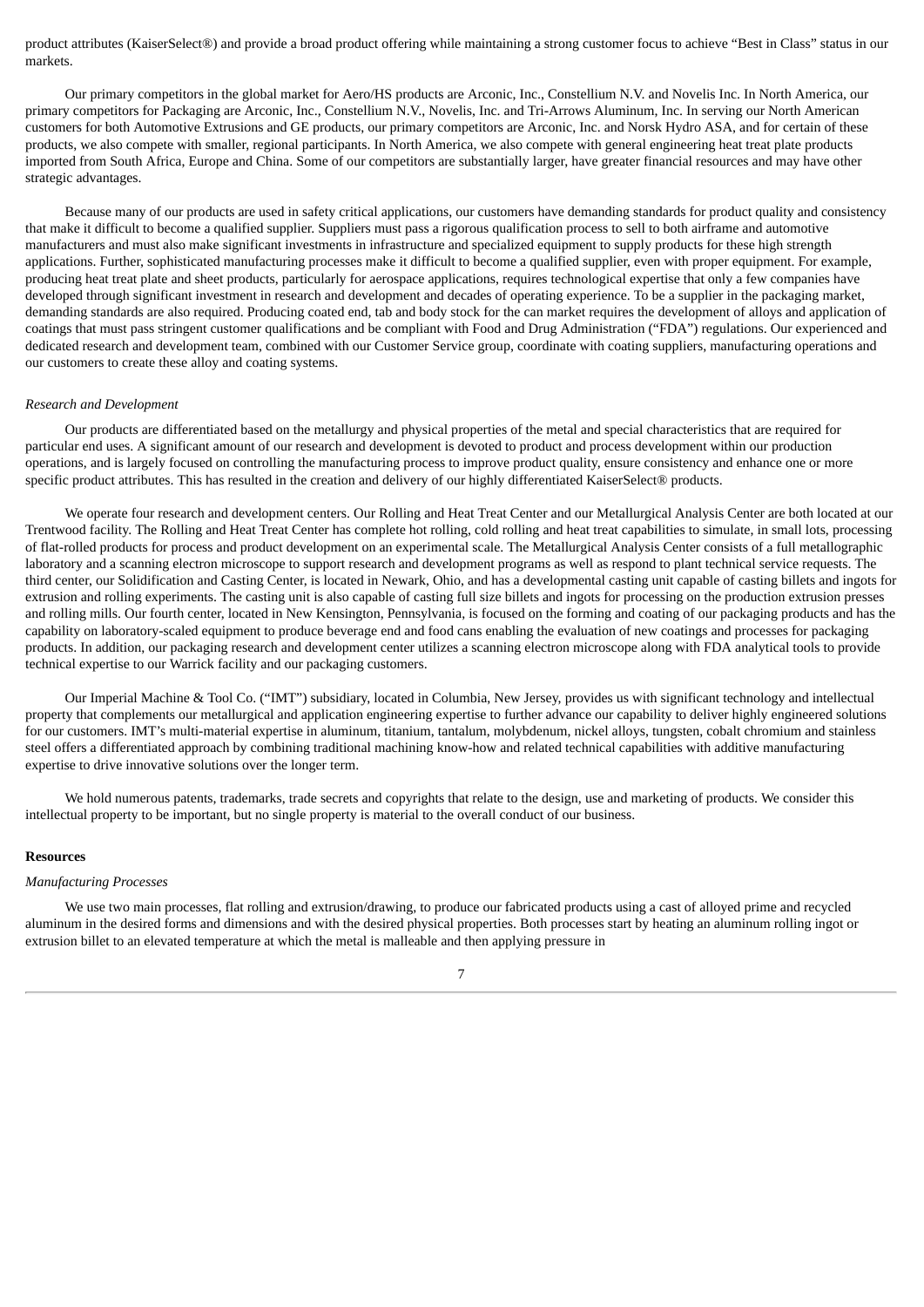a manner that both forces the metal into a desired shape and begins the "working" of the metal to enhance its strength and related properties.

*Flat Rolling.* Our manufacturing process for aluminum flat-rolled products uses ingot, a large rectangular slab of aluminum, as the starter material. The ingot is processed through a series of rolling operations that can be done at elevated (hot) or room (cold) temperatures. Finishing steps may include heat treatment, annealing, stretching, leveling, coating and slitting to achieve the desired metallurgical, dimensional and/or performance characteristics. Aluminum flat-rolled products are manufactured in a variety of alloys, a range of tempers (hardness), gauges (thickness) and widths and various finishes. Flat-rolled aluminum semi-finished products are classified as plate (0.250 inches or greater in thickness), sheet (0.249 inches down to 0.008 inches in thickness) or coil (0.249 inches down to 0.001 inches in thickness).

*Extrusion/Drawing.* Our extrusion process begins with a cast billet, which is an aluminum cylinder of varying length and diameter cut from a cast log. After heating the billet to make the metal malleable, it is placed into an extrusion press and squeezed (extruded) through a die that gives the material the desired two-dimensional cross section. The material can be quenched as it leaves the press, or processed through a post-extrusion heat treatment cycle, to control the material's physical properties. The extrusion is straightened, typically by stretching, and then cut to length before being hardened in aging ovens. Drawing is a fabrication operation in which extruded tubes and rods are pulled through a die, or drawn. The primary purpose of drawing is to reduce the diameter and wall thickness while improving physical properties and dimensions. Material may go through multiple drawing steps to achieve the final dimensional specifications. Extruded and drawn semi-fabricated products are manufactured in a variety of alloys and a range of tempers.

Additionally, some of our locations have remelt and casting operations to produce the ingot or log for flat rolling or extrusion. To produce the ingot or log, we purchase primary aluminum, recycled scrap aluminum segregated by alloys and other metals (including copper, zinc and magnesium) that are necessary to create various aluminum alloys. We also recycle internally generated scrap from our own manufacturing processes. Initially in solid form, aluminum is heated in a vessel to a temperature at which it melts. While in molten form, additional metals (aluminum alloyed scrap, alloy metals, primary aluminum or high purity aluminum) are introduced to achieve the proper mixture of chemical elements for a particular alloy. When the desired chemical composition of the molten metal has been achieved, it is poured through a mold in which the molten metal cools in a controlled manner and solidifies into a rolling ingot or extrusion log. The size of the mold determines the dimensions of the rolling ingot or extrusion log. Our casting operations at our facilities in Kalamazoo, Michigan; London, Ontario; Los Angeles, California; Newark, Ohio and Sherman, Texas produce extrusion log and cut billet for their operations and for our other facilities that do not have casting operations. Our Trentwood and Warrick facilities cast rolling ingot for their own consumption.

IMT is a leader in advanced manufacturing methods and techniques, which include multi-axis CNC machining, 3D Printing, welding and fabrication for aerospace and defense, automotive, high tech and general industrial applications.

Many of our facilities employ the same basic manufacturing process and produce the same types of products. We make a significant effort to tightly integrate the management of our multiple manufacturing locations, product lines and end market applications to most efficiently and effectively serve the needs of our customers. We centralize purchasing of our primary and scrap, or recycled, aluminum requirements and related alloying agents in order to better manage price, credit and other benefits. We believe that integration of our operations allows us to capture efficiencies while allowing our facilities to remain highly focused on their specific processes and end market applications.

### *Raw Materials*

To make our fabricated products, we purchase primary aluminum and scrap, or recycled, aluminum from third-party suppliers in varying percentages depending on various market factors, including price and availability. The price we pay for primary aluminum is typically based on the average Midwest Transaction Price ("Midwest Price"), which reflects the primary aluminum supply/demand dynamics in North America. The average Midwest Price is comprised of the average London Metal Exchange ("LME") plus average Midwest premium. The average LME and the average Midwest premium for 2021, 2020 and 2019 were  $$1.12 + $0.26$ ,  $$0.77 + $0.12$  and  $$0.81 + $0.18$ , respectively. Scrap aluminum is typically purchased at a discount to the Midwest Price but can require additional processing.

In addition to selling fabricated aluminum products to third parties, certain of our production facilities supply log, billet or other intermediate material to certain of our other facilities for further value added production. As examples, our London, Ontario facility supplies billet to our Richmond, Virginia facility, and our Newark, Ohio facility supplies log and billet to our Jackson, Tennessee facility.

8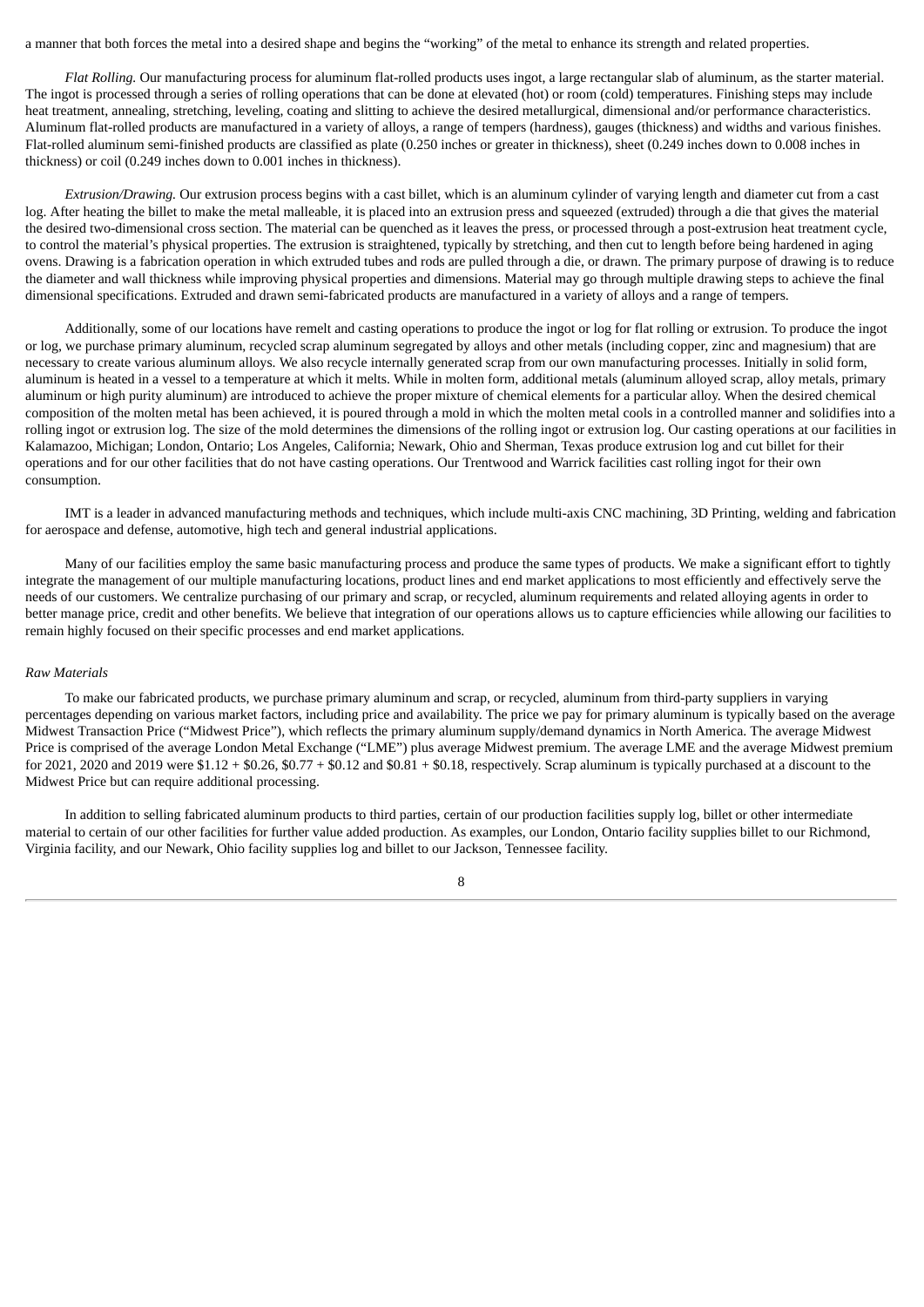### *Suppliers*

We purchase raw materials from a wide array of vendors. In most instances, we have multiple vendors of raw materials to mitigate the risk of an interruption of supply should one of them underperform or discontinue operations. A number of our input materials are commodities, which are subject to market price fluctuations, which we strive to mitigate with our metal price neutrality and hedging programs. See Note 17 of Notes to Consolidated Financial Statements included in this Report for information about our significant concentrations.

### *Pricing, Metal Price Risk Management and Hedging*

As noted above, we purchase primary and scrap, or recycled, aluminum, our principal raw material, on a floating price basis typically based on the average Midwest Price. Our pricing of fabricated aluminum products is generally intended to lock in a conversion margin (representing the value added from the fabrication process(es)) and to pass aluminum and alloy price fluctuations through to our customers. In order to meet our objective to be metal price neutral, we manage the risk of fluctuations in the price of aluminum through our pricing policies and use of financial derivatives. Our three principal pricing mechanisms are as follows:

- *Spot price.* A majority of our customers for GE products and some of our customers for Aero/HS products pay a product price that incorporates the spot price of primary aluminum (Midwest Price) in effect at the time of shipment to a customer. Spot prices for these products change regularly based on competitive dynamics. Fluctuation in the underlying aluminum price is a significant factor influencing changes in competitive spot prices. Through spot pricing, we generally can pass aluminum price risk through to customers. For some of our higher value added revenue products sold on a spot basis, however, the pass through of aluminum price movements can lag by several months (the timing of which depends in part on market conditions), with a favorable impact to us when aluminum prices decline and an adverse impact to us when aluminum prices increase. We, from time to time, enter into hedging transactions with third parties to minimize the impact to us of aluminum price swings for these higher value added revenue products.
- *Index-based price.* The pricing structure of our typical automotive and aerospace contracts calls for our customer to pay a product price that incorporates a monthly index-based price for primary aluminum, such as the average Midwest Price for primary aluminum. Index-based pricing typically allows us to pass aluminum price risk through to the customer and applies to virtually all of our Automotive Extrusions sales and the majority of our Aero/HS products and Packaging sales.
- *Firm-price.* Some of our customers who commit to volumes and timing of delivery pay a firm-price, creating aluminum price risk that we must hedge. We are able to limit exposure to aluminum price risks created by firm-price customer sales contracts by using third-party hedging instruments. Total fabricated product shipments for which we were subject to price risk were, in millions of pounds, 187.2, 127.6 and 182.4 during 2021, 2020 and 2019, respectively.

In addition to the aluminum pricing mechanisms described above, we also strive to pass through the cost of alloys through either pricing adders or surcharge mechanisms. In some cases, the passing through of this alloy cost can lag the actual alloy cost by several months, the timing of which is dependent on market conditions and customer agreements, with a favorable impact to us when alloy price declines and an adverse impact to us when alloy price increases. As with aluminum, we, from time to time, enter into either hedging transactions with third parties or firm price physical contracts to minimize the impact to us of alloy price fluctuations.

All metal procurement and hedging activities are managed centrally to minimize transaction costs, monitor consolidated net exposures and respond promptly to changes in market factors. Hedging activities are conducted in compliance with a policy approved by our Board of Directors and administered by our hedging committee (members of which include our principal executive officer, principal financial officer and principal accounting officer).

#### **Seasonality**

Under normal operating and economic conditions, we generally have immaterial fluctuations in our overall portfolio quarter-over-quarter results. Within our individual end markets, our Packaging shipments are generally weighted towards the second half of the year as compared to the first half while our Aero/HS products, Automotive Extrusions and GE products shipments are generally weighted slightly more toward the first half of the year as compared to the second half. This fluctuation in shipments is usually driven by lower demand during summer vacation and year-end holiday shut downs and year-end inventory rebalancing by our end customers. During these periods of lower demand we generally perform planned major maintenance at our facilities, which can affect cost and operating results.

# **Government Regulation**

Our operations are subject to numerous federal, state and local employment, import/export, reporting, environmental, health and safety laws and regulations. While we are subject to a wide variety of government regulations, generally those most impactful to our

9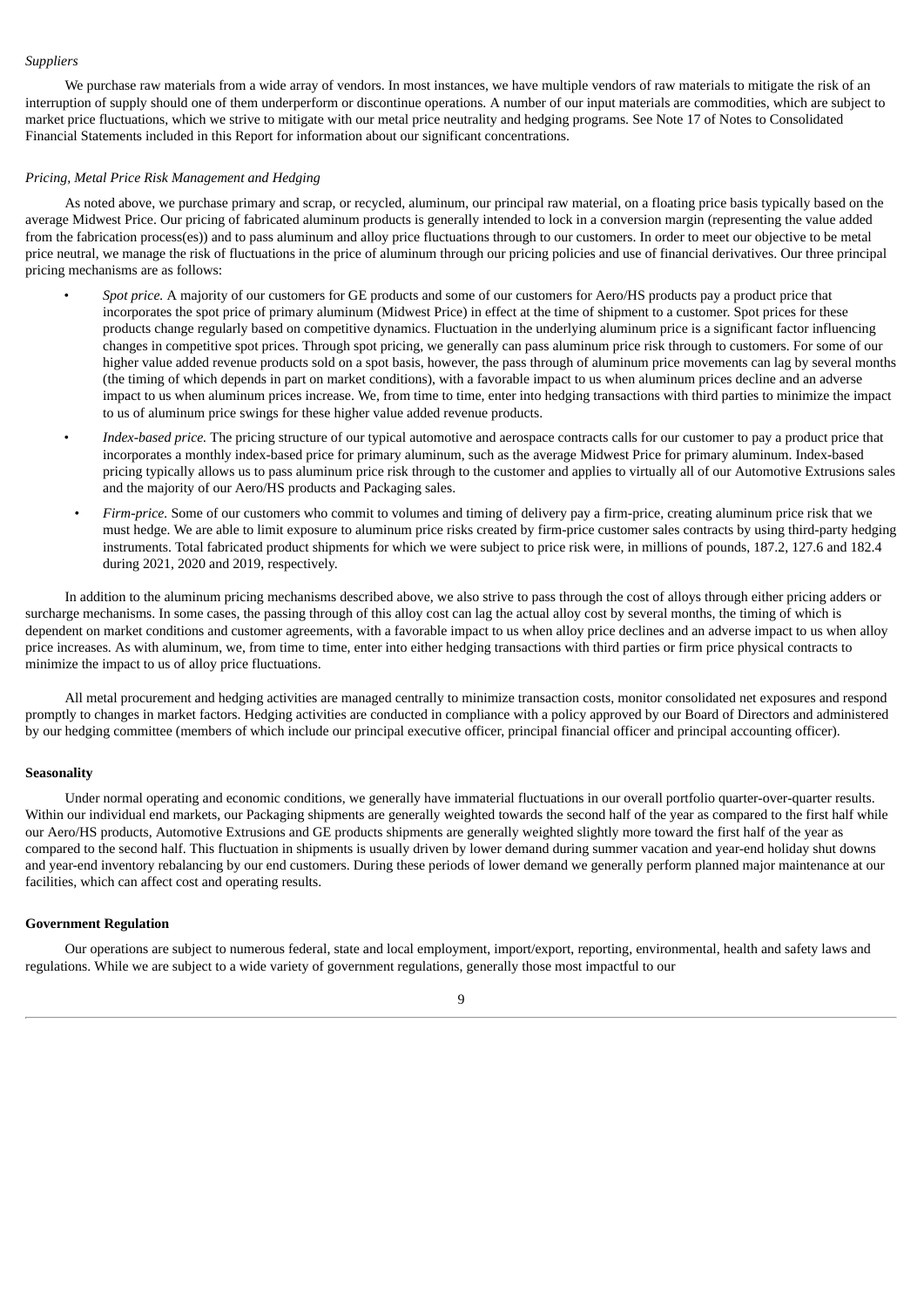results of operations and capital expenditures are the environmental laws and regulations that impose limitations on the discharge of hazardous materials and pollutants and establish standards for the handling, transportation, distribution, treatment, storage and disposal of hazardous materials and solid and hazardous wastes. These regulations may require the investigation, assessment, cleanup or monitoring of, or compensation for, environmental impacts, including natural resource damages. We continually monitor our operations with respect to potential environmental issues, including changes in legal requirements and remediation technologies. We have established procedures for regularly evaluating environmental loss contingencies. Our environmental accruals represent our undiscounted estimate of costs reasonably expected to be incurred based on presently enacted laws and regulations, existing requirements, currently available facts, existing technology and our assessment of the likely remediation actions to be taken. See Note 10 of Notes to Consolidated Financial Statements included in this Report.

The U.S. Environmental Protection Agency ("USEPA") issued an Endangerment Finding under the Clean Air Act, determining that emissions of carbon dioxide, methane and four other greenhouse gases ("GHGs") threaten the public health and welfare of current and future generations. We have invested and continue to invest in our manufacturing operations in order to minimize our GHG emissions. The GHG intensity of our products is minimized through: (i) increasing manufacturing efficiencies; (ii) using clean and reliable energy; (iii) using recycled and run-around scrap; and (iv) purchasing low carbon prime.

#### **Government Contracts**

We are one of the few remaining United States based aluminum semi-fabricated producers that supply the American defense industry. Although our products are used in a wide variety of military applications, including military aircraft, armored vehicles and ordnance, these products are typically sourced from us by a number of service centers and machine shops that are suppliers to the defense industry. As we generally sell to the chain of suppliers who either subcontract with direct contractors or directly contract with the government, we do not have significant direct government agreements.

#### **Human Capital**

At December 31, 2021, we employed approximately 3,957 people, of which approximately 3,887 were employed in our manufacturing, sales and support office locations and approximately 70 were employed in our corporate office in Foothill Ranch, California.

#### *Governance and Culture*

Our talented workforce is a key factor underlying our success. We strive to be the employer of choice by providing equal employment and a non‑discriminatory workplace, protecting the health and safety of our employees, providing training programs and maintaining a positive and constructive relationship with labor unions of which our employees are members. Our values support and serve as the foundation for our strategic initiatives and are intended to reflect the company's "tone at the top" which we believe sustains our culture; a culture that continues to drive our behavior. Additionally, the goal of being a valued corporate citizen guides our environmental, social and governance decisions. We are, as a result, committed to being socially responsible and active members of our industry and the communities in which we operate and our employees and their families live.

Consistent with our corporate values, we promote fair business practices and a culture of accountability, responsibility and ethical behavior through:

- strong emphasis on the importance of integrity and competence;
- conducting annual governance surveys to assess our culture and the effectiveness of our training;
- adopting and enforcing our policies, including Corporate Governance Guidelines, Code of Business Conduct and Ethics, Human Rights Policy and Diversity, Equity and Inclusion Policy and compliance with applicable laws and regulations; and
- encouraging the reporting of illegal or unethical behavior, including the use of In-Touch, a third party compliance feedback program.

We believe respecting human rights is a fundamental part of our values and corporate responsibility. We strive to respect and promote human rights in our relationships with our employees, suppliers, customers and stakeholders and are guided by the principles of the International Bill of Human Rights (the Universal Declaration of Human Rights and the two international covenants) and the International Labor Organization's Declaration on the Fundamental Principles and Rights at Work. Our Human Rights Policy is communicated to our employees as part of their annual code of conduct training, and we expect our employees to uphold this policy.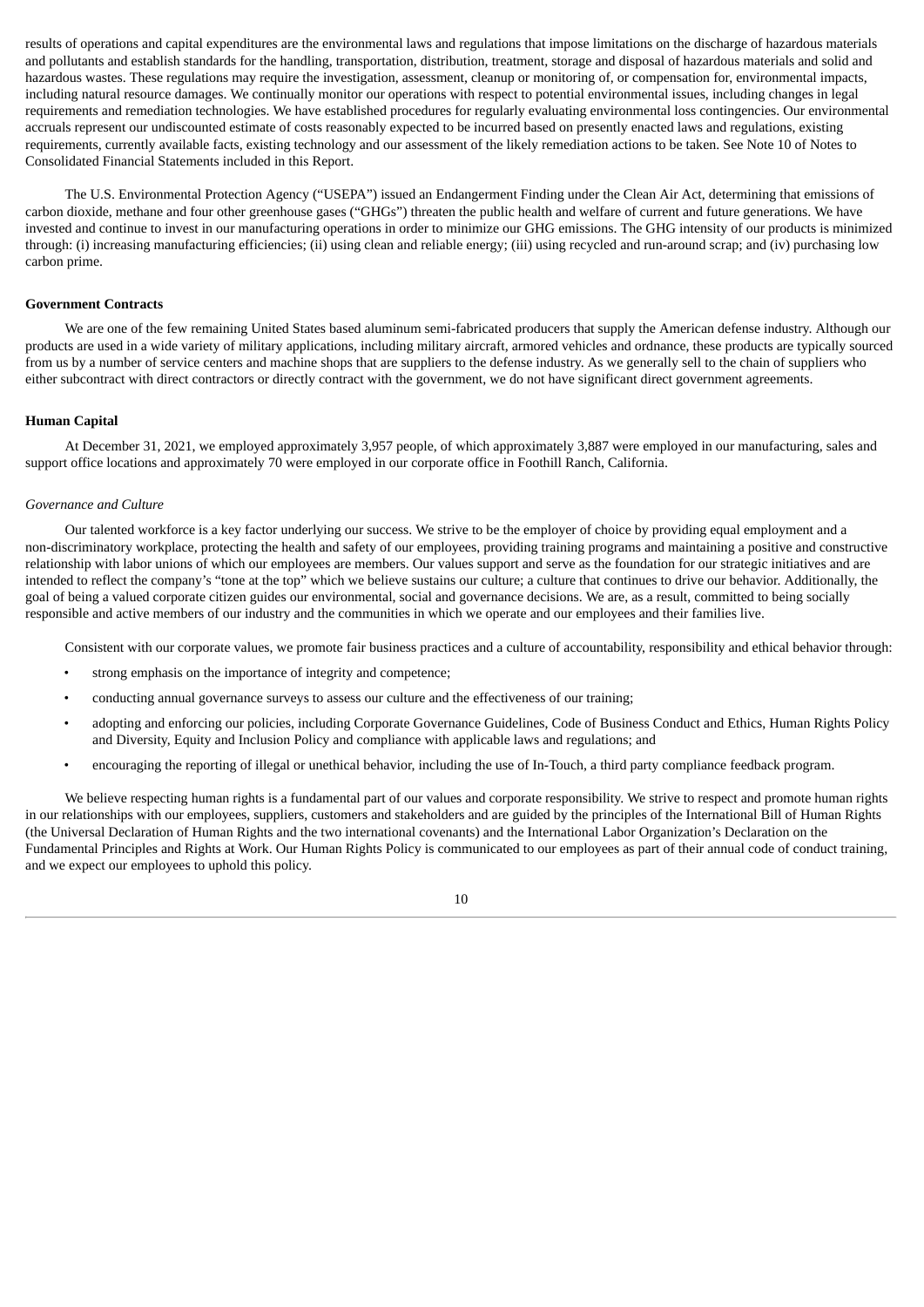## *Diversity, Equity, Inclusion and Belonging*

We are committed to diversity, equity, inclusion and belonging and strive to be the preferred employer by, among other things: (i) attracting, developing and retaining people from all cultures and segments of the population based on ability; (ii) treating all employees with dignity and respect; (iii) providing an environment of diversity, inclusion, belonging, empowerment, responsibility and accountability; and (iv) offering competitive and equal pay and benefits that attract and retain employees. We focus on: (i) continuing to consider ethnic and gender diversity as we identify training cohorts and opportunities; (ii) leveraging the views and perspectives of our diverse employees and leaders; (iii) developing meaningful metrics and benchmarks by location and job function to measure the effectiveness of our efforts; (iv) fostering relationships with educational institutions, employment agencies and professional groups to expand the pool of potential candidates and employees to achieve a more diverse workforce; (v) focusing on diverse candidates for internships, entry-level positions and scholarships; and (vi) actively recruiting from military bases for military and veteran hiring. In 2021, we enhanced our Human Rights Policy and formalized our diversity, equity, inclusion and belonging ("DEIB") efforts by adopting a Diversity, Equity and Inclusion Policy, which align with our corporate values and Code of Business Conduct and Ethics and is overseen by our Board of Directors and senior leadership team.

#### *Labor Practices and Policies*

*Safety.* We believe employee safety begins with a strong and consistent tone at the top through our executive leadership with oversight provided by our Corporate Health and Safety team, led by our Chief Legal and Compliance Officer. To help us achieve and maintain a strong safety culture, we have robust compliance and assessment programs such as annual safety planning, monthly safety calls, routine performance reviews against targets and routine audits. Additionally, we partner with the United Steelworkers and various industry groups, including the Aluminum Association, to share and identify best practices. We use both internal and external resources, including the American National Standards Institute ("ANSI") and International Organization for Standardization ("ISO"), to assess our compliance with regulatory and internal standards, providing training, performing risk assessments, audits and loss control inspections and developing mitigation strategies with particular emphasis on risks with a greater potential for severe injury. We stress risk awareness and job safe practices and engage our employees in conversations about safety and safety training using a variety of communication channels, including one-on-one communications.

We also believe that having a culture of health and safety involves every employee at every level throughout the organization assuming responsibility to guard against workplace injuries by recognizing risks and taking other actions to minimize injury risk and severity. Risk reduction is a key initiative at each of our facilities and part of our annual planning process and we are committed to nurturing a culture consistent with being a preferred employer. We monitor our progress through routine reviews of our safety process and performance. We utilize both leading and trailing indicators to monitor our progress. While trailing indicators, such as total case incident rate ("TCIR"), lost- time case incident rate ("LTIR") and days away, restricted and transfer ("DART") rate, help us monitor our safety performance, leading indicators, such as significant injury and fatality ("SIF") potential and actual incident rate, near-misses, timely correction action of internal and external audit findings, on-time safety plan execution information and safety culture risk, help us monitor and assess risks and the effectiveness of our safety plans and processes. Plant safety metrics are integrated into our monthly quality, production and financial reports and are reviewed by the senior leadership team every month. In addition, TCIR and LTIR safety modifiers are included in each of our short-term incentive compensation plans, including the corporate plan applicable to each of our executive officers and members of senior management.

*Health.* Over the years, we have implemented programs on a Company-wide basis to increase awareness of the importance of employee wellness. We have continued to introduce programs to educate and assist employees to make healthy lifestyle choices and have offered incentives and discounts to encourage participation across the organization, including:

- annual onsite health biometric screenings;
- on-site flu shots and COVID-19 vaccination;
- employee assistance program, providing confidential assistance with healthcare issues and the healthcare system, including crisis and emergency help;
- smoking/tobacco cessation program;
- internal, as well as third-party, online wellness workshops, including workshops on nutrition and fitness; and
- wellness coaching.

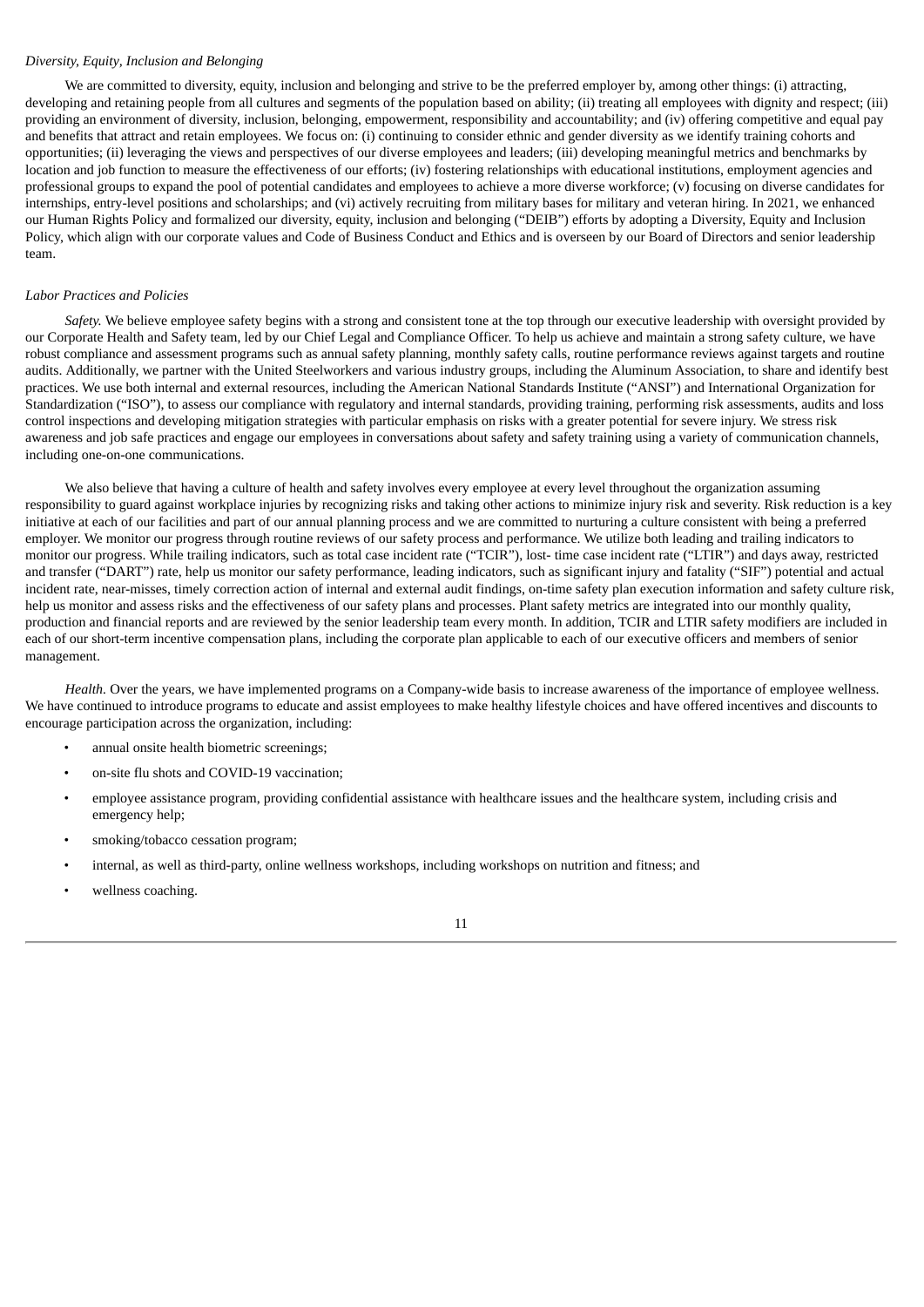*Labor Union Affiliations*. We believe in freedom of association and respect our employees' choice to be represented or not represented, by a union in accordance with the laws of the states and countries where we operate, without fear of reprisal, intimidation or harassment. Approximately 66% of our employees are represented by labor unions under labor contracts with varying durations and expiration dates. The following table shows each manufacturing location, the primary union affiliation, if any, and the expiration date for the current union contracts as of December 31, 2021. As indicated in the table, union affiliations are with the United Steel, Paper and Forestry, Rubber, Manufacturing, Energy, Allied Industrial and Service Workers International Union, AFL-CIO, CLC ("USW"), International Association of Machinists ("IAM") and International Brotherhood of Teamsters ("Teamsters"). See Note 17 of Notes to Consolidated Financial Statements included in this Report for additional information about concentration of labor subject to collective bargaining agreements.

|                                 | <b>Union</b>      | <b>Contract</b>        |
|---------------------------------|-------------------|------------------------|
| Location                        |                   | <b>Expiration Date</b> |
| Chandler, Arizona (Extrusion)   | Non-union         |                        |
| Chandler, Arizona (Tube)        | <b>USW</b>        | Apr 2024               |
| Columbia, New Jersey            | Non-union         |                        |
| Florence, Alabama               | <b>USW</b>        | Mar 2026               |
| Jackson, Tennessee              | Non-union         |                        |
| Kalamazoo, Michigan             | <b>USW</b>        | Feb 2026               |
| London, Ontario (Canada)        | <b>USW Canada</b> | Feb 2022               |
| Los Angeles, California         | Teamsters         | Apr 2022               |
| Newark, Ohio                    | <b>USW</b>        | Sep 2025               |
| Newburgh, Indiana (Warrick)     | <b>USW</b>        | May 2023               |
| Richland, Washington            | Non-union         | $-\,$                  |
| Richmond, Virginia (Bellwood)   | USW/IAM           | Nov 2026/Nov 2026      |
| Sherman, Texas                  | <b>IAM</b>        | <b>May 2022</b>        |
| Spokane, Washington (Trentwood) | <b>USW</b>        | Sep 2025               |

#### *Recruiting, Training, Development and Retention*

*Recruiting.* We are committed to recruiting a workforce that reflects people from all cultures and segments of the population based on ability. Our initiatives, which go beyond legal compliance, include: (i) identifying and recruiting diverse talent, including military veterans; (ii) fostering relationships with universities, employment agencies and professional groups that work with more diverse populations; (iii) leveraging inclusive job-posting sites; and (iv) concentrating on diverse candidates for internships, entry‑level positions and scholarships. We have a well-established talent review process that includes operations and functional leaders that are key in the early identification of high performing and high potential employees. We also track and review the gender and ethnic diversity of job applicants and new hires to evaluate the diversity of our organization. The ESG committee of our board oversees, among other things, the succession planning for our executive officers and the leadership, progression and development of key employees.

*Training, Development and Retention.* Kaiser Aluminum is committed to the development of our employees through a broad mix of internal and external program resources incorporating on-the-job training and development through the Kaiser Leadership Program, the Front Line Leader Development Program, Kaiser University, the Tuition Assistance Program, the Metallurgy Excellence and Technical Strength Program. We continue to expand our talent management initiatives to pursue the significant long-term potential for our continued success. Our success is dependent on the knowledge, skills and abilities of our current and future leaders.

The Kaiser Leadership Program is a full year program that accelerates the readiness of key talent and combines personalized leadership development and Kaiser-management system focused curriculum with a unique opportunity to build relationships with an internal network of leaders across locations and functions. The mission of the Kaiser Leadership Program is to strengthen performance, develop bench strength and accelerate the readiness of key talent across our company. The program blends classroom, online modules and live web events using a cohort model to deliver a flexible, convenient learning environment and includes training and coaching conducted by Thayer Leadership at West Point.

The Front Line Leader Development Program is a six-month program that strengthens organizational performance through ethical, effective and sustaining tactical leadership for both new and experienced frontline supervisors. The program uses a cohort model to encourage collaboration and teambuilding and to ensure accountability, facilitated group discussions and effective best practice sharing.

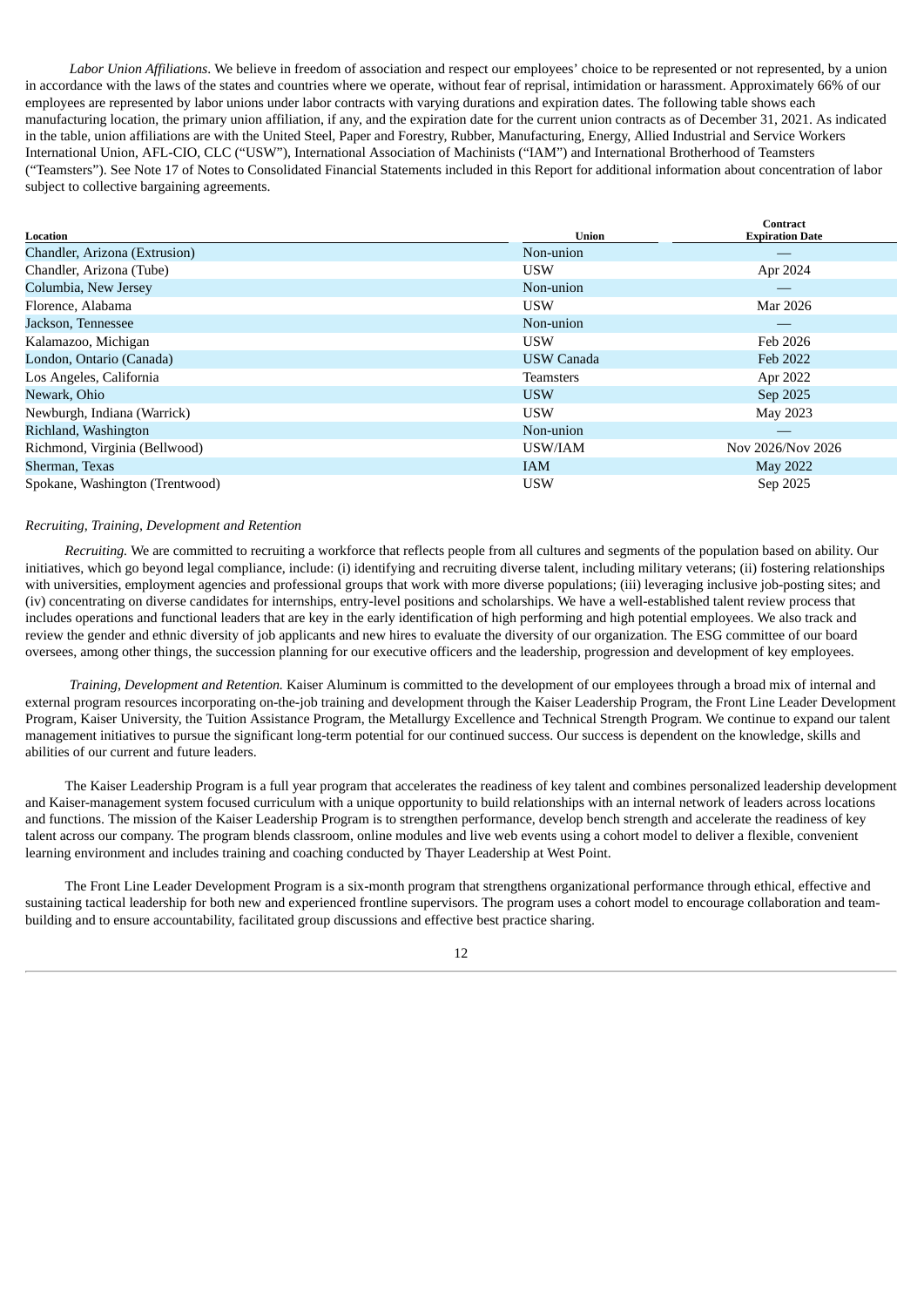Kaiser University is our web-based learning and development platform offering a catalog of thousands of on-demand courses to employees across a broad range of topics including compliance, maintenance, health and safety, Lean Six Sigma, communication skills, business skills, computer skills, cybersecurity, discrimination and harassment prevention and our processes and policies.

The Metallurgy Excellence and Technical Strength Program provides professional development for our talented metallurgical professionals in order to facilitate their ability to develop and implement process control systems and identify new technologies that can benefit the company. This program provides mentorship opportunities with company leaders and experts as well as participation in career enhancing training to ensure our competitive advantage.

The Tuition Assistance Program provides tuition reimbursement for salaried employees and certain represented employees as stipulated by the collective bargaining agreement. The mission of this program is to support our workforce in completing a degree that benefits both our employees and our company.

#### *Rewards*

All of our employees, including hourly and salaried employees at our production facilities, participate in short-term incentive compensation plans, which are based on attainment of performance metrics that drive and support our best-in-class commitment. We also provide stock-based compensation to executive officers, members of senior management throughout the company and other key employees, as well as a deferred compensation plan for certain employees. All of our U.S. employees have access to 401(k) savings plans and salaried employees at our London, Ontario facility have access to a defined benefit pension plan with annual contributions based on each salaried employee's age and years of service. Through the collective bargaining process, we contribute to four multi‑employer pension plans under the terms of certain collective bargaining agreements for a majority of our union-represented employees and certain union employees at our Warrick facility participate in a defined benefit pension plan, as well as a postretirement benefit plan relating to retiree medical and life insurance benefits. Additionally, certain hourly and salaried employees are also able to receive defined post-retirement health and welfare benefits through Voluntary Employee Beneficiary Associations.

#### *Information Security*

We employ information systems to support our business. As is the case for other manufacturing companies of comparable size and scope, we, from time to time, experience attempted cyber-attacks on our information system. We also face risks associated with other potential significant failures or disruptions of our information technology networks. We utilize a risk-based, multi-layered information security approach following the National Institute of Standards and Technology Cybersecurity Framework and have adopted and implemented an approach to identify and mitigate information security risks that we believe is commercially reasonable for manufacturing companies of our size and scope, including many of the best practices of the National Institute of Standards and Technology Cybersecurity Framework.

Our information security performance and recent cybersecurity industry trends are reviewed by management, including our Chief Information Officer at least monthly and are reported to and reviewed by each of the audit committee and the full board of directors throughout the year (but no less than once a year). Our entire board of directors is responsible for overseeing management's risk assessment and risk management processes designed to monitor and mitigate information security risks, including cyber risk and related insurance policies.

We regularly engage independent third parties to test our information security processes and systems as part of our overall enterprise risk management. We also conduct annual information security training to ensure employees are aware of information security risks and to enable them to take steps to mitigate those risks. As part of this program, we also take reasonable steps to ensure our executive management and employees, including any employee who may come into possession of confidential financial information, receive appropriate information security awareness training.

To date, no attempted cyber-attack or other attempted intrusion on our information technology networks has resulted in a material adverse impact on our operations or financial results, or in any penalties or settlements. In the event an attack or other intrusion were to be successful, we have a response team of internal and external resources engaged and prepared to respond.

#### <span id="page-12-0"></span>**Item 1A.** *Risk Factors*

In addition to the factors discussed elsewhere in this Report, the risks described below are those that we believe are material to our company. The occurrence of any of the events discussed below could significantly and adversely affect our business, prospects, financial position, results of operations *and cash flows as well as the trading price of our securities.*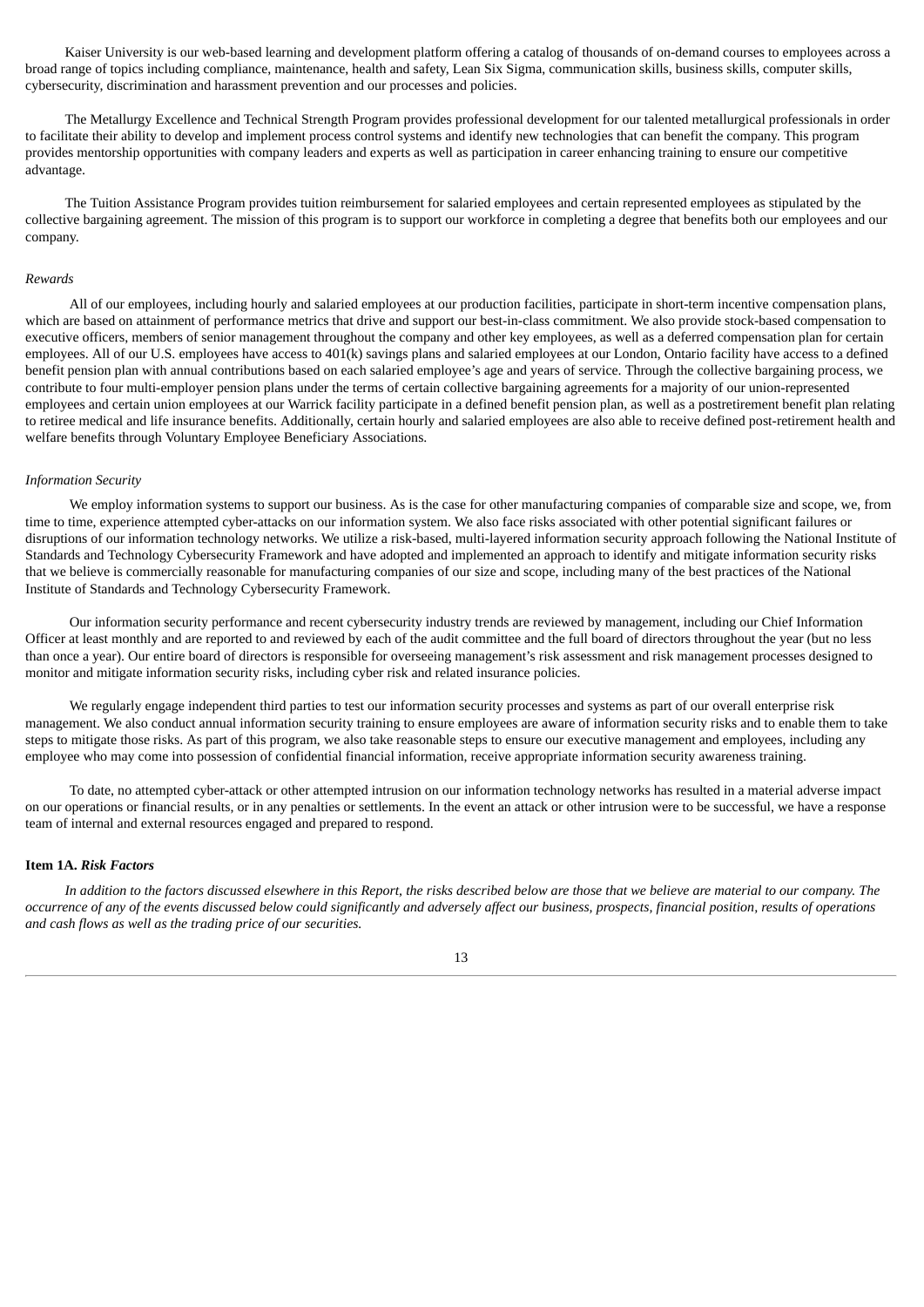# **RISKS RELATED TO CHANGES IN DEMAND FOR OUR PRODUCTS.**

#### *The COVID-19 pandemic has impacted and could in the future materially and adversely affect our business.*

The novel strain of the coronavirus identified in late 2019 has impacted and is expected to continue to impact our operations. The full nature and extent of the impact is highly uncertain. Among other things, uncertainties relating to the COVID-19 pandemic include the duration of the pandemic and the actions, or perception of actions that may be taken, to contain or treat its impact by governments and others, including declarations of states of emergency, business closures, manufacturing restrictions and prolonged periods of travel, vaccine mandates, commercial and/or other similar restrictions and limitations.

Furthermore, as a result of the COVID-19 pandemic and the measures implemented to contain its spread, our customers have been, and could continue to be, negatively impacted as a result of disruption in demand, which has and could in the future negatively impact our sales and have a material adverse effect on our business, results of operations and financial condition. Similarly, as a result of the COVID-19 pandemic and measures implemented to contain its spread, our suppliers may not have the materials, capacity or capability to enable the manufacture of our products according to our schedule and specifications. These disruptions include those resulting from the supply demand imbalances in the magnesium and silicon market. Because of impacts to suppliers' supply chain or other operations, we may need to seek alternate suppliers, which may be more expensive, may not be available or may result in delays in shipments to us and subsequently to our customers, each of which would affect our results of operations.

The COVID-19 pandemic has also disrupted our internal operations by heightening the risk that a significant portion of our workforce will suffer illness or otherwise not be permitted or be unable to work and exposing us to cyber security and other risks associated with a large number of our employees working remotely. Certain of our facilities have experienced temporary work disruptions as a result of the COVID-19 pandemic, and we cannot predict whether our facilities will experience more significant or frequent disruptions in the future.

The impact of the COVID-19 pandemic continues to evolve, and its duration and ultimate disruption to our customers, supply chains and our workforce, and related financial impact to us, cannot be estimated at this time. Should such disruption continue for an extended period of time, the impact could have a more severe adverse effect on our business, results of operations and financial condition. Additionally, weaker economic conditions generally could result in impairment in value of our tangible or intangible assets, or our ability to raise additional capital, if needed.

### The COVID-19 pandemic caused downturns in the commercial aerospace industry and other commercial disruptions, which have adversely affected our business, and could cause additional downturns in the automotive and ground transportation industries, which would further adversely affect our *business.*

We derive a significant portion of our revenue from products sold to the aerospace and automotive and ground transportation industries. Concerns regarding and measures implemented in response to pandemics of infectious disease, as well as disruptions to supply chains and other interruptions of international and regional commerce, have and could further cause changes in global travel and shipping patterns, negatively influencing demand for new commercial aircraft and other vehicles, resulting in cancellations or deferrals of orders and/or decreases in new deliveries. Moreover, because new automotive vehicle demand is tied closely to overall economic strength, economic uncertainty and/or increased unemployment that results from the COVID-19 pandemic or measures undertaken in response could lead to weak demand for, or lower production of, new cars, light trucks, SUVs and heavy duty vehicles and trailers, which, in turn, could adversely affect demand for our products. For example, several of our automotive customers have temporarily suspended operations in the past and could do so again in response to the COVID-19 pandemic and/or in accordance with governmental requirements. Despite existing backlogs, adverse developments resulting from the pandemic may lead to reduced demand for our products, which could adversely affect our financial position, results of operations and cash flows.

#### *We operate in a highly competitive industry.*

We compete with others in the fabricated products segment of the aluminum industry based upon quality, availability, price, customer service and delivery performance. Some of our competitors are substantially larger than we are, have greater financial resources than we do, operate more facilities than we do, are geographically closer to our customers than we are, employ more efficient or advanced technologies than we do or have other strategic advantages. Additionally, new parties may become capable of manufacturing similar products and qualifying them with our customers, which could lead to further competitive pressure. Competitors' facilities located in certain other countries may have a manufacturing cost advantage compared to our facilities, which are located in the United States and Canada. Such foreign competitors may sell products similar to our products at lower prices as a result of having lower manufacturing costs or due to currency exchange rates that periodically favor foreign competition. Some foreign competitors may also dump their products in the United States and Canada in violation of existing trade laws. We may not be able to compete by differentiating ourselves based on the quality, availability and delivery of our products or our customer service. Additionally, we may not be able to reduce our cost structure and our selling prices to be competitive with others, and tariffs introduced to protect manufacturers in the United States and Canada from foreign price competition may not be fully effective.

14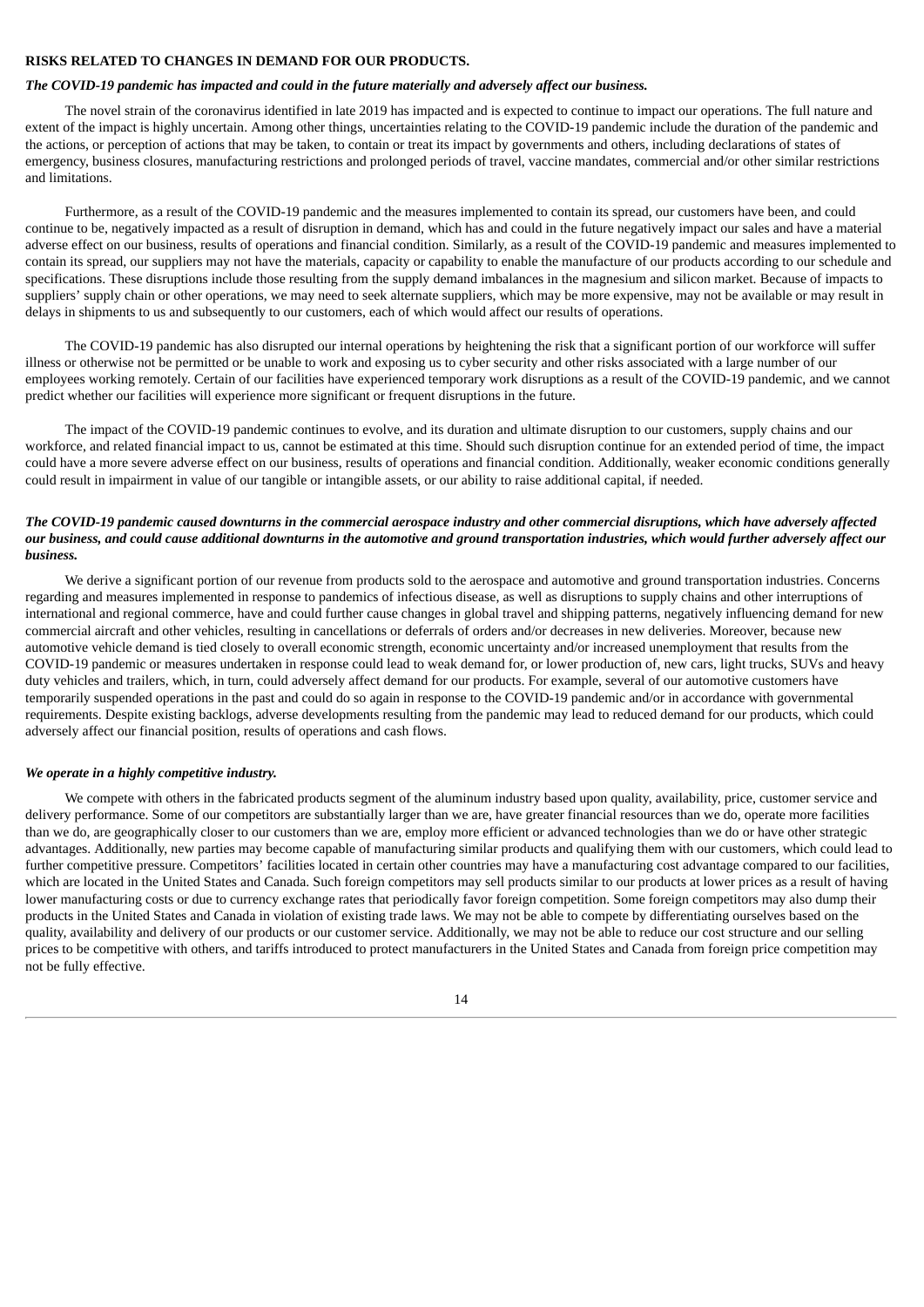Increased competition could cause a reduction in demand for our products and our shipment volumes, our product pricing or both shipment volumes and product pricing, which could have an adverse effect on our financial position, results of operations and cash flows.

#### Reductions in demand for our products may be more severe than, and may occur prior to, reductions in demand for our customers' products.

Most of our products undergo further fabrication by other parties before being deployed in their end uses. In particular, our Aero/HS products undergo numerous stages of further fabrication or assembly by a number of parties in the supply chain, often over the course of many months. The lead time from when we sell our Aero/HS product to when the finished product is installed on an aircraft often exceeds a year. Due to this long lead time, demand for our products may increase prior to demand for our customers' products or may decrease when our customers experience or anticipate softening demand for their products. Our customers typically respond to reduced demand for their products by depleting their inventory until their inventory falls to a new desired level. This causes a greater reduction in demand for our products than our customers experience for their products. Further, the reduction in demand for our products can be exacerbated if our customers' inventory levels had been higher than normal, if production is delayed for specific commercial airframe models, if our customers previously had purchased products from us at committed sales contract volumes that exceeded their actual need or for other reasons. The amplified reduction in demand for our products while our customers consume their inventory to meet their business needs (destocking) may adversely affect our financial position, results of operations and cash flows.

#### *Our customers may reduce their demand for aluminum products in favor of alternative materials.*

Our products compete with other materials for use in various customer applications. For instance, the commercial aerospace industry has used and continues to evaluate the further use of titanium, composites and carbon fiber materials as alternatives to aluminum to reduce aircraft weight and increase fuel efficiency. Additionally, while the automotive industry has continued to increase use of aluminum in vehicle production to reduce vehicle weight and increase fuel efficiency, manufacturers may revert to steel or other materials for certain applications and rely on improved drivetrain technology, more efficient engines, aerodynamics or other measures to achieve fuel efficiency goals. Finally, the packaging industry has used and continues to use steel, tin, plastics, glass and paperboard as alternatives to aluminum for packaging and delivery of food and beverages. The packaging industry is heavily influenced by cost and recyclability of the packaging material. The willingness of customers to use materials other than aluminum could adversely affect the demand for our products, particularly our Aero/HS products, Packaging and Automotive Extrusions, and thus could adversely affect our financial position, results of operations and cash flows.

### Our customers may reduce their demand for our products if the government relaxes fuel efficiency standards or if oil prices remain low for a protracted *period of time.*

Efficient use of fossil fuels partially drives demand for aluminum in transportation applications. The USEPA, other federal regulatory agencies and regulatory agencies of certain states have generally sought to limit growth of fossil fuel usage by establishing stricter fuel efficiency standards. In addition, newly elected and/or changing administrations could accelerate efforts to not only limit, but reduce, fossil fuel usage and carbon emissions beyond what may be technologically possible for certain products and manufacturing processes and revisit or reverse the environmental agendas of previous administrations with respect to previously established fuel efficiency standards. Additionally, in periods of lower oil prices, the economic benefits of replacing older aircraft and automobiles with more fuel-efficient models are less compelling. A relaxation of fuel efficiency standards by the regulatory agencies or an extended period of moderate oil prices could reduce demand for new more efficient aircraft and automobiles, which could adversely affect the demand for our products and have an adverse effect on our financial position, results of operations and cash flows.

## The commercial aerospace industry is cyclical and downturns in the commercial aerospace industry could adversely affect our business.

We derive a significant portion of our revenue from products sold to the aerospace industry. Notwithstanding a secular growth trend spanning nearly two decades, the aerospace industry is highly cyclical. Numerous factors that influence demand for new commercial aircraft could result in cancellations or deferrals of aircraft orders and a global decrease in new commercial aircraft deliveries. These factors have recently included the impacts of the COVID-19 pandemic on global travel and supply chains, but also include but are not limited to: (i) declines or reduced growth trends in global travel and airline passenger traffic; (ii) the rate of replacement of older aircraft with more fuel efficient aircraft; (iii) changing airline strategies affecting preferences for single-aisle aircraft models as opposed to twin-aisle or jumbo aircraft models; (iv) airline industry profitability; (v) the state of regional and global economies; (vi) concerns regarding terrorism or the threat of terrorism; (vii) concerns regarding new pandemics of infectious disease; and (viii) safety concerns with newly introduced and existing aircraft. Despite existing backlogs, adverse developments in any one or more of these influencing factors may lead to reduced demand for new aircraft that utilize our products, which could adversely affect our financial position, results of operations and cash flows.

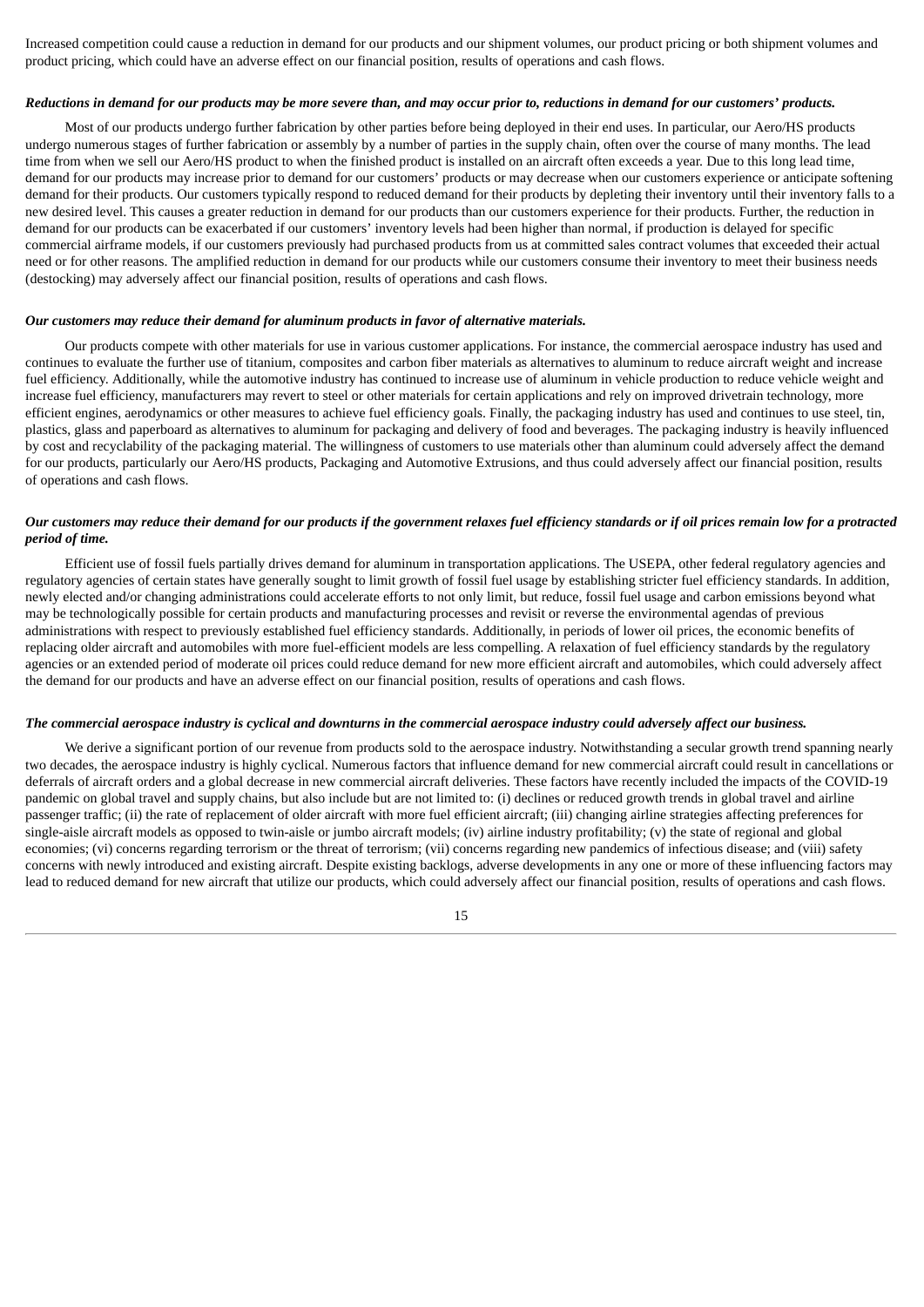### Reductions in defense spending for aerospace and non-aerospace military applications could adversely affect demand for our products.

Our products are used in a wide variety of military applications, including military aircraft, armored vehicles and ordnance. Certain military programs are used by the U.S. armed forces, as well as by the defense forces of our allied foreign powers. Military programs that currently use or in the future could use our products may be subject to changes in military strategy and government priorities. Further, while many of the U.S. government programs span several years, they are often funded annually, and funding is generally subject to congressional appropriations. When U.S. and foreign allied governments are faced with competing national priorities, such as addressing financial or spending crises or public health emergencies, there can be significant pressure to reduce defense spending, which could reduce the demand for our products and adversely affect our financial position, results of operations and cash flows.

#### *Downturns in the automotive and ground transportation industries could adversely affect our business.*

The demand for our Automotive Extrusions and many of our general engineering and other industrial products is dependent on the production of cars, light trucks, SUVs and heavy duty vehicles and trailers in North America. The automotive industry is highly cyclical, as new vehicle demand is dependent on consumer spending and is tied closely to the overall strength of the North American economy. Even with the automotive industry's growing use of aluminum to reduce vehicle weight, weak demand for, or lower production of, new cars, light trucks, SUVs and heavy duty vehicles and trailers could adversely affect the demand for our products and have an adverse effect on our financial position, results of operations and cash flows.

#### *Changes in consumer demand for particular motor vehicles could adversely affect our business.*

Sensitivity to fuel prices, an increased preference for environmentally friendly alternatives and other consumer preferences can influence consumer demand for motor vehicles that have a higher content of the aluminum Automotive Extrusions that we supply. The loss of business with respect to, or a lack of commercial success of, one or more particular vehicle models for which we are a significant supplier could have an adverse impact on our financial position, results of operations and cash flows.

# Aluminum beverage and food packaging products are subject to competition from substitute products and decreases in demand, which could result in *lower profits and reduced cash flows.*

On March 31, 2021, we completed our acquisition of Warrick. Warrick expands our flat-rolled product offering to include aluminum coil produced for demanding end market applications in the beverage and food packaging industry in North America. Such product offerings are subject to substantial competition from producers of alternative packaging made from glass, paper, flexible materials, plastic and organic or compostable materials, which may compare favorably to aluminum with respect to preservation of food and beverage quality and/or sustainability. Changes in the volume of sales by our customers in the food and beverage markets and preferences for products and packaging by consumers of prepackaged food and beverage cans may significantly influence our sales and our ability to realize the benefits of the Warrick acquisition. Changes in packaging preferences by our customers may require us to re-tool manufacturing operations, which could require material expenditures. In addition, a decrease in the costs of, or a further increase in consumer demand for, alternative packaging could result in lower profits and reduced cash flows for us. For example, increases in the price of aluminum and decreases in the price of plastic resin, which is a petrochemical product and may fluctuate with prices in the oil and gas market, may increase substitution of plastic food and beverage containers for metal containers. Moreover, due to associated high percentage of fixed costs, we may be unable to maintain the gross margin of aluminum packaging products at past levels if we are not able to achieve high capacity utilization rates for our production equipment. In periods of low demand for aluminum packaging products or in situations where industry expansion created excess capacity, we may experience relatively low capacity utilization rates, which can lead to reduced margins during that period and can have an adverse effect on our business.

### **RISKS RELATED TO SALES.**

# *We depend on a core group of significant customers.*

In 2021, Silgan and Reliance were our two largest customers, representing approximately 16% and 15%, respectively, of our net sales. Our five largest customers in total accounted for approximately 49% of our 2021 net sales. Most of these customers have one or more sizable sales agreements with us. If one or more of these customers experienced a prolonged period of adverse demand, depressed business activity or financial distress, if any of these customers breached or sought relief from its contractual obligations under its sales agreements with us or if any of these customer relationships otherwise ended or materially deteriorated and such lost business was not successfully replaced, our financial position, results of operations and cash flows could be adversely affected.

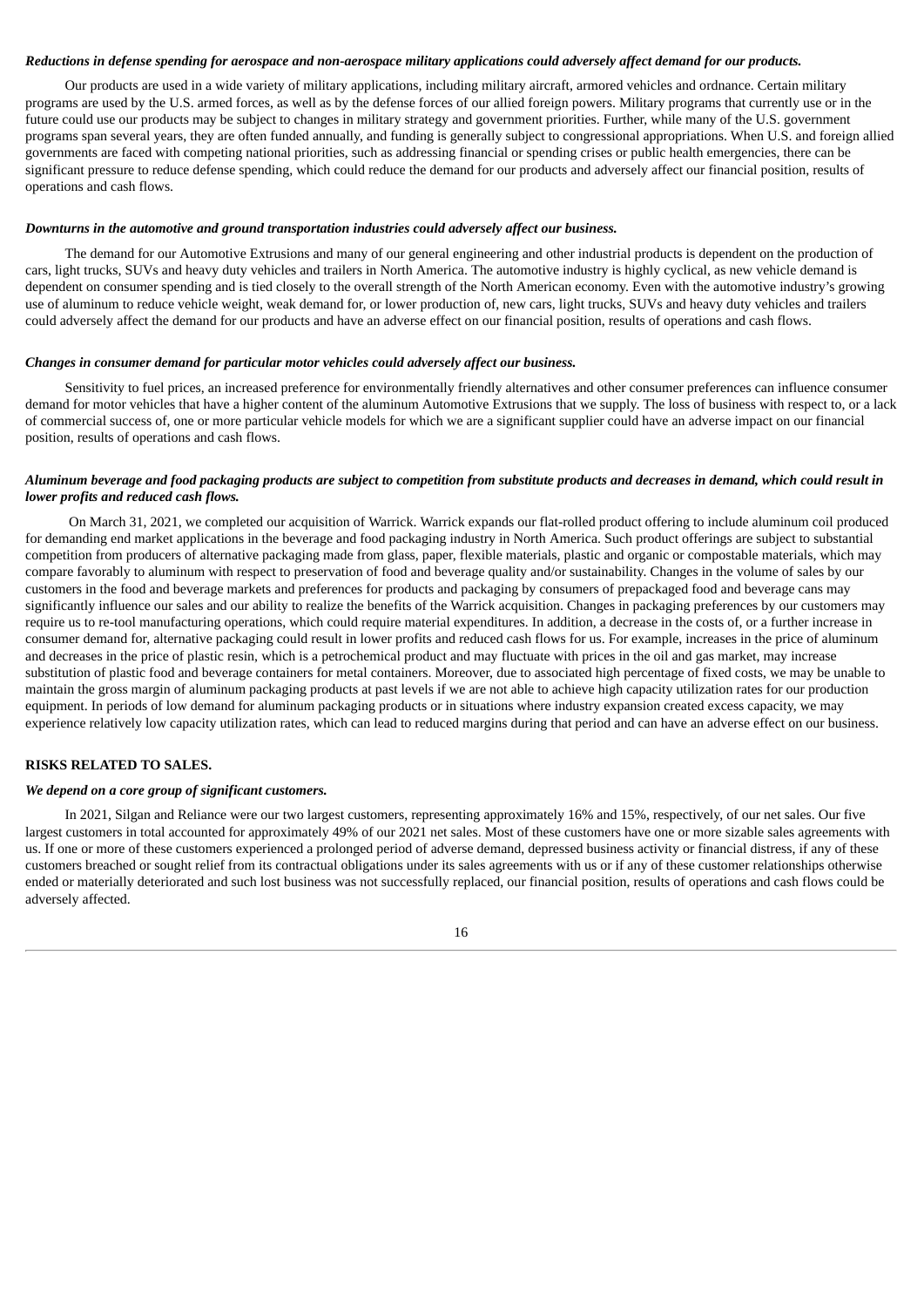### We experience fluctuation in certain costs that we cannot pass through to our customers and face pressure from our customers on pricing.

We are unable to pass fluctuations of certain costs through to our customers, including the cost of energy, certain raw materials and freight. Further, cost cutting initiatives that many of our customers have adopted generally result in downward pressure on pricing. If we are unable to generate sufficient productivity improvements and cost savings in the future to offset reductions in our selling prices and increases in our costs that we cannot pass through to our customers, our financial position, results of operations and cash flows could be adversely affected.

#### *We are exposed to risks related to our receivables supply chain financing arrangements.*

We are party to several supply chain financing arrangements, in which we may sell certain of our customers' trade accounts receivable without recourse to such customers' financial institutions. To the extent that these arrangements are terminated, our financial condition, results of operations, cash flows and liquidity could be adversely affected by extended payment terms, delays or failures in collecting trade accounts receivables. The utility of certain supply chain financing arrangements also depends upon the London Interbank Offered Rate ("LIBOR"), as it is a component of the discount rate applicable to certain arrangements. If the LIBOR rate increases significantly, we may be negatively impacted as we may not be able to pass these added costs on to our customers, which could have a material and adverse effect upon our financial condition, results of operations and cash flows.

#### **RISKS RELATED TO GEO-POLITICAL FACTORS.**

### Our industry is very sensitive to foreign economic, regulatory and political factors that may adversely affect our business.

We import primary aluminum from, and manufacture fabricated products used in, foreign countries. Our financial position, results of operations and cash flows could be adversely affected by numerous factors in the politically and economically diverse jurisdictions: (i) from which our input materials are sourced; (ii) in which we operate; (iii) in which our customers operate; or (iv) in which our products are consumed or further fabricated. Such factors include but are not limited to:

- the adoption of tariffs, duties and other forms of taxation;
- trade disputes;
- the implementation of controls on prices, exports and/or imports, including quotas;
- the implementation of other restrictions on supply chains in connection with global health pandemics;
- the imposition of currency restrictions;
- inflation relative to the United States and related fluctuations in currency and interest rates;
- government regulation in the countries in which we operate, service customers or purchase raw materials;
- acts or threats of war or terrorism;
- sanctions, including those in response to acts or threats of war or terrorism;
- civil unrest and labor problems; and
- the nationalization or appropriation of rights or other assets.

## **RISKS RELATED TO PRODUCT AND MANUFACTURING.**

### We may experience difficulties in the launch or production ramp-up of new products which could adversely affect our business.

As we ramp up manufacturing processes for newly introduced products, we may experience difficulties, including manufacturing disruptions, delays or other complications, which could adversely impact our ability to serve our customers, our reputation, our costs of production and, ultimately, our financial position, results of operations and cash flows.

#### *Unplanned events may interrupt our production operations, which may adversely affect our business.*

The production of fabricated aluminum products is subject to unplanned events such as explosions, fires, inclement weather, natural disasters, accidents, equipment failures, labor disruptions, transportation interruptions, public utilities interruptions and supply interruptions. Operational interruptions could significantly curtail the production capacity of a facility for a period of time. We have redundant capacity and capability to produce many of our extruded products within our manufacturing platform to mitigate our business risk from such interruptions, but interruptions at our Trentwood facility where our production of plate and sheet is concentrated or at our Warrick facility where our production of packaging material is concentrated, could significantly compromise

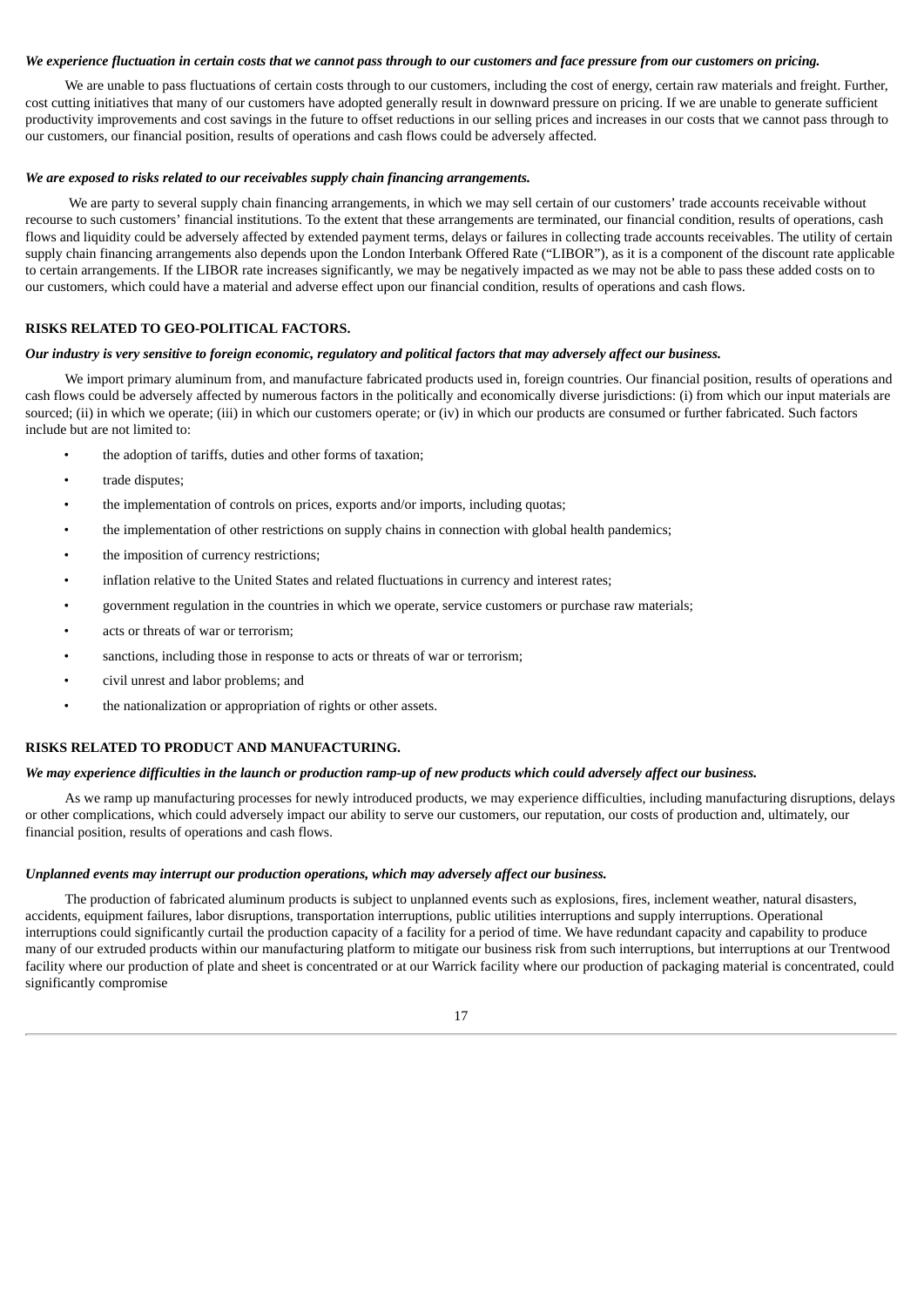our ability to meet our customers' needs. Delayed delivery of our products to customers who require on-time delivery from us may cause customers to purchase alternative products at a higher cost, reschedule their own production or incur other incremental costs. Customers may be able to pursue financial claims against us for their incremental costs, and we may incur costs to correct such problems in addition to any liability resulting from such claims. Interruptions may also harm our reputation among actual and potential customers, potentially resulting in a loss of business. To the extent these losses are not covered by insurance, our financial position, results of operations and cash flows could be adversely affected by such events.

## We may face challenges to our intellectual property rights which could adversely affect our reputation, business and competitive position.

Our intellectual property plays an important role in maintaining our competitive position in a number of the markets that we serve. Our competitors may develop technologies that are similar or superior to our proprietary technologies or design around the patents we own or license. Despite our controls and safeguards, our technology may be misappropriated by our employees, our competitors or other third parties. The pursuit of remedies for any misappropriation of our intellectual property is expensive and the ultimate remedies may be deemed insufficient. Developments or assertions by or against us relating to intellectual property rights, and any inability to protect or enforce our rights sufficiently, could adversely affect our business and competitive position.

## **RISKS RELATED TO OUR STRATEGIC TRANSACTIONS AND INITIATIVES.**

### We may not be able to successfully implement our productivity enhancement and cost reduction initiatives that are necessary to offset competitive price *pressure.*

Over time, we have experienced pricing pressure on many of our products and anticipate continued pricing pressure in the future. Ongoing and heightened competitive price pressure makes it increasingly important for us to be a low cost producer. Although we have undertaken and expect to continue to undertake productivity enhancement and cost reduction initiatives, including significant investments in our facilities to improve our manufacturing efficiency, cost and product quality, we cannot make assurances that we will complete all of these initiatives, that we will fully realize the estimated cost savings from such activities, that short-to-medium term improvements from new efficiencies and lower cost structure achieved will become permanent or that we will be able to continue to reduce cost and increase productivity over the long term.

#### Our investment and other expansion projects may not be completed, start up as scheduled or deliver the expected capacity and other benefits.

Our ability to complete our investment and expansion projects and the timing and costs of doing so are subject to various risks associated with all major construction projects, many of which are beyond our control, including technical or mechanical problems and economic conditions. Additionally, the start-up of operations after such projects have been completed can be complicated and costly. If we are unable to fully complete these projects, if the actual costs for these projects exceed our expectations, if the start-up phase after completion is more complicated than anticipated or if the capacity and other benefits of these projects are less than anticipated, our financial position, results of operations and cash flows could be adversely affected.

#### *We may not realize the benefits of the Warrick rolling mill acquisition.*

Our recent acquisition of the Warrick rolling mill could disrupt our business and/or dilute or adversely affect the price of our common stock. Risks associated with the Warrick rolling mill acquisition may include:

- diversion of management's time and attention from our existing business;
- challenges in managing the increased scope, geographic diversity and complexity of operations;
- difficulties integrating the financial, technological and management standards, processes, procedures and controls of the acquired business with those of our existing operations;
- liability for known or unknown environmental conditions or other contingent liabilities not covered by indemnification or insurance;
- greater than anticipated expenditures required for compliance with environmental or other regulatory standards or for investments to improve operating results;
- difficulties achieving anticipated operational improvements; and
- incurrence of indebtedness to finance other acquisitions or capital expenditures relating to acquired assets in the future.

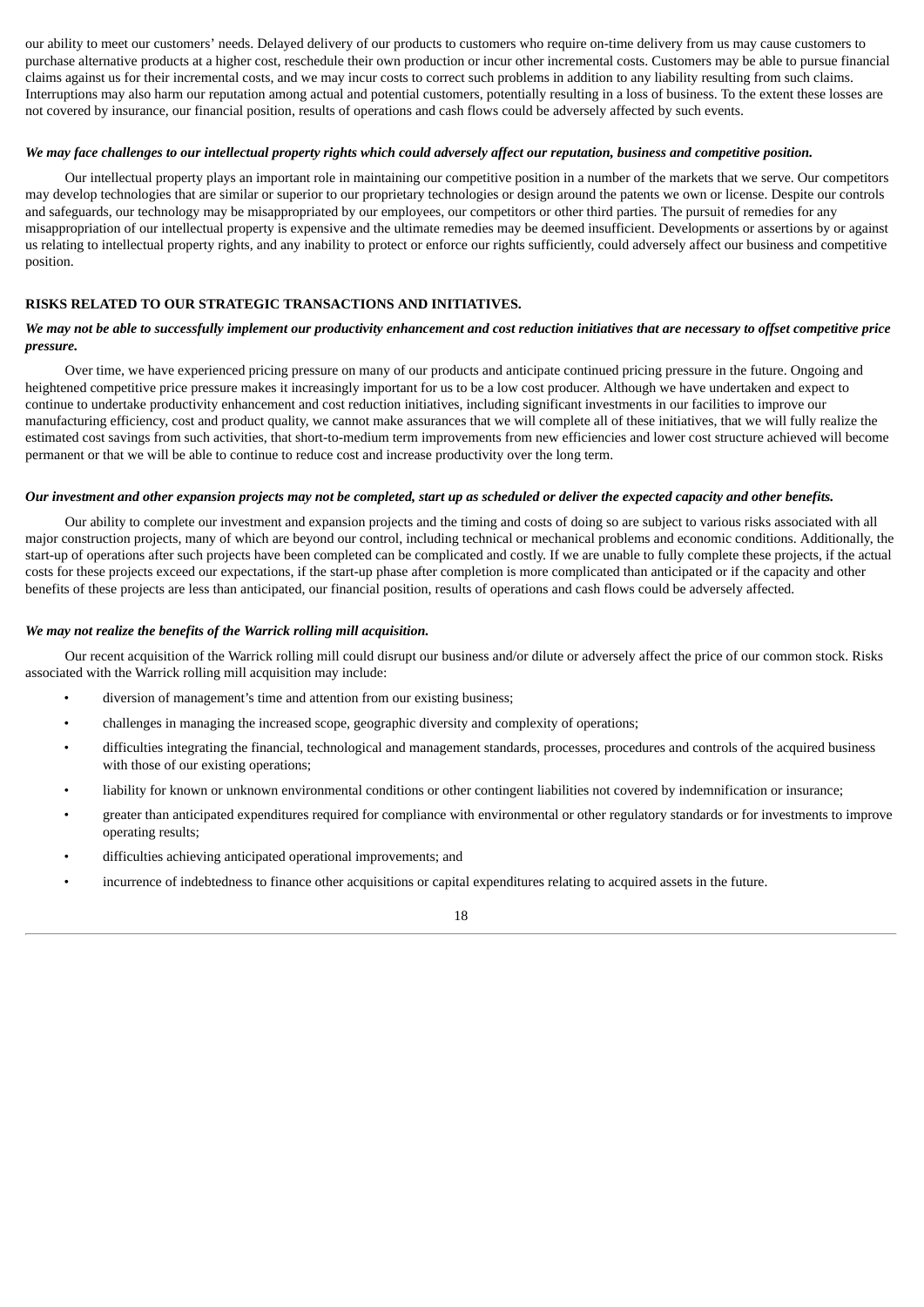If we fail to successfully integrate the Warrick rolling mill, we may not realize the benefits expected from the transaction and/or it may have adverse effects on our financial position, results of operations and cash flows.

# We are dependent upon Alcoa Corporation ("Alcoa") for certain resources essential to the day-to-day operation of our business at Warrick.

We are dependent upon Alcoa for certain resources required for the day-to-day operation of our business at Warrick, which include molten aluminum and "support services" such as the provision of potable water, compressed air, laboratory services, electricity, steam and hot water. In order to transition Warrick from dependence upon the support services to independence as a facility with its own self-sufficient infrastructure, Alcoa has agreed to provide "transition services," including providing infrastructure and equipment for the production of steam, hot water and compressed air and conveying the filtration plant currently utilized for the supply of potable water. In addition, Alcoa has agreed to pay for the development of infrastructure necessary for Warrick to obtain electricity from a third party power supplier, subject to certain conditions. Alcoa has agreed to provide the support services through a period to extend no later than June 30, 2024, by which date Alcoa must complete its transition services. A failure by Alcoa to provide molten aluminum and support services or transition services within the time frames and upon the terms agreed to, including quality and performance standards, could cause us to incur substantial costs to keep the Warrick rolling mill operational or result in the temporary or permanent shutdown of Warrick's operations. In the event that production of Warrick is negatively impacted by Alcoa's failure to provide molten aluminum, support or transition services, our operations, business, financial condition and results of operations could be adversely affected.

### **RISKS RELATED TO COMMODITY-RELATED PRICE FLUCTUATIONS.**

#### *Our business could be adversely affected by pricing and availability of primary aluminum.*

Our largest inputs to produce fabricated aluminum products are primary aluminum and recycled scrap aluminum. Primary aluminum pricing fluctuates in response to global supply and demand and also reflects the impact of duties and tariffs imposed by the United States and certain other countries. The timing and magnitude of changes in market pricing for primary aluminum are largely unpredictable. Our pricing structures for fabricated aluminum products generally allow us to pass fluctuations in the price of primary aluminum through to our customers so that we can minimize our exposure to metal price risk. However, competitive dynamics for certain of our high value added products may limit the amount or delay the timing of selling price increases on our products to recover our increased aluminum costs, resulting in a time lag during which we may be partially exposed to metal price risk. If these events were to occur, they could have an adverse effect on our financial position, results of operations and cash flows. In addition, if the market price for primary aluminum were to remain high for an extended period of time, the corresponding increase in our selling price for our fabricated products may cause some of our customers to switch to other materials in lieu of our products, causing sales of our fabricated aluminum products to decrease, which could adversely affect our financial position, results of operations and cash flows.

### *Our business could be adversely affected by the pricing and availability of recycled scrap aluminum.*

We can efficiently use certain forms of recycled scrap aluminum in lieu of primary aluminum and alloying metals in our operations because recycled scrap aluminum trades at a discount to primary aluminum. The size of the discount to primary aluminum depends on regional scrap aluminum supply and demand dynamics. Larger discounts, generally available in periods of ample regional scrap aluminum supply relative to demand, enhance the economic advantage to us of using recycled scrap aluminum in lieu of primary aluminum and alloying metals. The timing and magnitude of changes in scrap discounts relative to primary aluminum are largely unpredictable. If the availability of recycled scrap aluminum in our regional markets were to tighten, scrap discounts relative to primary aluminum could decline and the amount of recycled scrap aluminum we could procure for use in our operations could decline, either of which could have an adverse effect on our financial position, results of operations and cash flows.

# *Our business could be adversely affected by the pricing and availability of alloying metals.*

We use certain alloying metals, such as copper, zinc, magnesium and silicon, in our operations in order to achieve required performance properties in our products. The availability of these alloys in some cases can be restricted due to limited suppliers, government regulations, energy and supply chain disruptions and/or general demand dynamics. When sudden restrictions of these materials occur we can be subject to rapid price increases and limited supplies, either of which could have an adverse effect on our financial position, results of operations and cash flows.

# *Reduced pricing for aluminum can reduce our borrowing availability and cause our liquidity to decline.*

Lower aluminum prices reduce the market value of our inventory and generally cause a reduction in our accounts receivable as we pass through a lower underlying aluminum price to our customers. Because the amount we can borrow under our revolving credit facility with Wells Fargo Bank, National Association, as administrative agent, and the other financial institutions party thereto ("Revolving Credit Facility") is determined by the value of our receivables and inventory, which serve as collateral for the facility, a

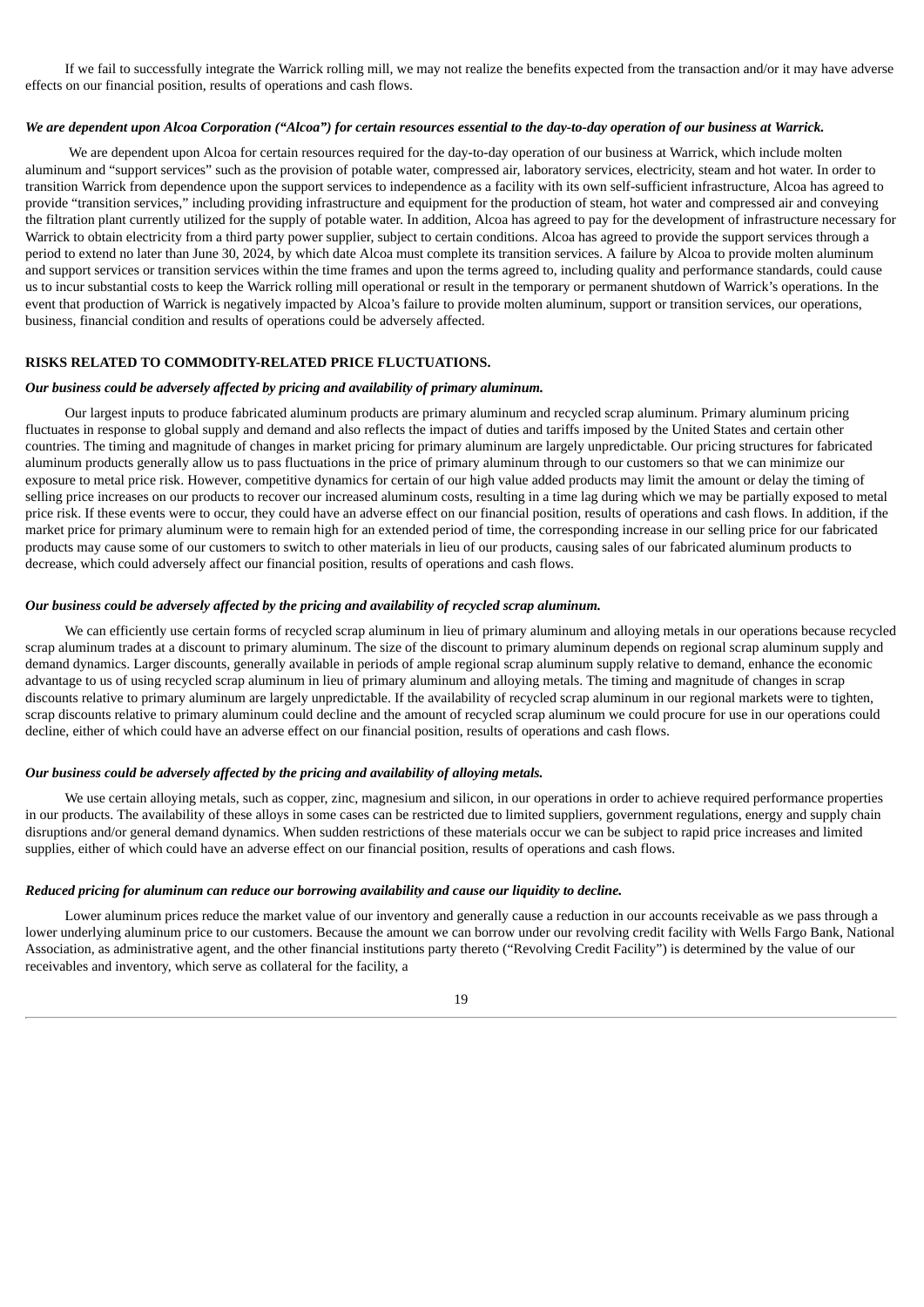reduction in aluminum prices can reduce our borrowing availability and our liquidity, which could have an adverse effect on our financial position, results of operations and cash flows.

### Our hedging programs have been and could continue to be adversely impacted by fluctuations as a result of the impacts of the COVID-19 pandemic.

We use forward contracts to protect against fluctuations in commodity price and currency exchange rate risks. The effectiveness of these hedges depends, in part, on our ability to accurately forecast future product demand and related cash flow. Due to the economic impacts of the COVID-19 pandemic and related governmental responses, our customers' businesses are subject to many uncertainties and, as a result, we have experienced, and may continue to experience, unanticipated volatility in product demand and related cash flows. When we experience such volatility or are otherwise unable to make accurate predictions with respect to our forward swaps designated as cash flow or fair value hedges, such hedging activities may become ineffective. The early settlement, reclassification of cumulative losses and/or the periodic adjustment to fair value through Net (loss) income associated with ineffective hedging activities could have a material negative impact on our financial position, results of operations and cash flows.

# Our hedging programs may limit the income and cash flows we would otherwise expect to receive if our hedging program were not in place and may *otherwise affect our business.*

In the ordinary course of business, we enter into hedging transactions to limit our exposure to risks relating to changes in the market prices of primary aluminum, certain alloying metals, natural gas and electricity, as well as fluctuations in foreign currency exchange rates. To the extent that market prices or exchange rates at the expiration of these hedging transactions would have been more favorable to us than the fixed prices or rates established by these hedging transactions, our income and cash flows will be lower than they otherwise would have been. Our liquidity could also be adversely affected to the extent we incur margin calls from our hedging counterparties due to the market price of the underlying commodity or the foreign currency exchange rates deviating adversely from fixed, floor or ceiling prices or rates established by our outstanding hedging transactions. Our failure to satisfy certain covenants in the underlying hedging documents or the occurrence of an event of default thereunder could also trigger margin calls that could adversely impact our liquidity, financial position, results of operations and cash flows. Our hedging programs also expose us to the creditworthiness of our hedging counterparties, which is inherently difficult to assess and can change quickly and dramatically. Non-performance by a hedging counterparty could have an adverse effect on our financial position, results of operations and cash flows.

# **RISKS RELATED TO OUR INDEBTEDNESS.**

### Covenants and events of default in our debt instruments could limit our ability to undertake certain types of transactions and adversely affect our *liquidity.*

Our Revolving Credit Facility and the indentures governing our 4.625% Senior Notes due 2028 ("4.625% Senior Notes") and 4.50% Senior Notes due 2031 ("4.50% Senior Notes") contain a number of restrictive covenants that impose operating and financial restrictions on us and may limit our ability to engage in acts that may be in our long-term best interest, including restrictions on our ability to:

- incur additional indebtedness and guarantee indebtedness;
- pay dividends or make other distributions or repurchase or redeem capital stock;
- prepay, redeem or repurchase certain debt;
- issue certain preferred stock or similar equity securities;
- make loans and investments:
- sell assets;
- incur liens:
- enter into transactions with affiliates;
- alter the businesses we conduct;
- enter into agreements restricting our subsidiaries' ability to pay dividends; and
- consolidate, merge or sell all or substantially all of our assets.

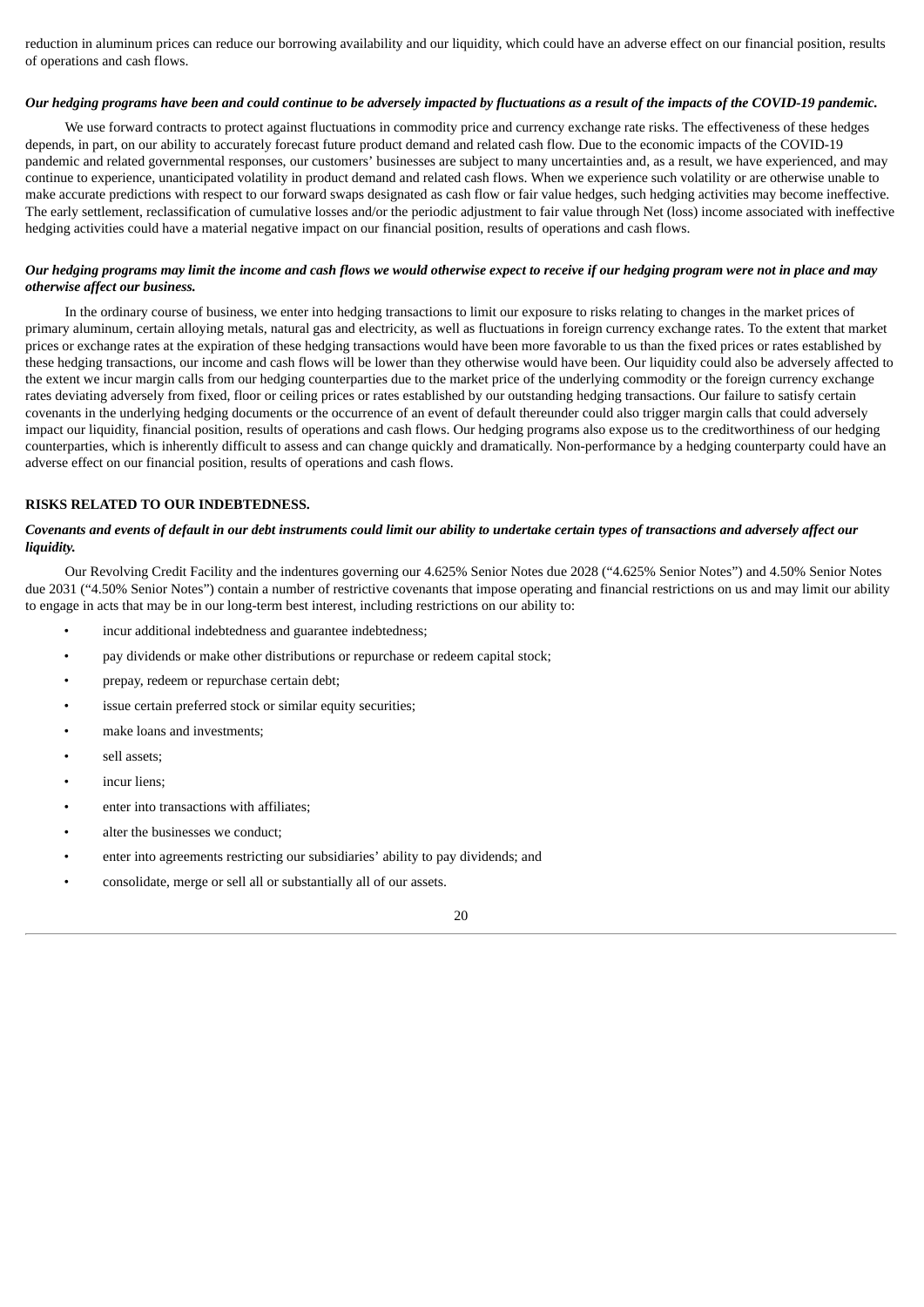In addition, restrictive covenants in our Revolving Credit Facility require us in certain circumstances to maintain specified financial ratios and satisfy other financial condition tests. Our ability to meet those financial ratios and tests can be affected by events beyond our control and we may be unable to meet them.

A breach of the covenants or restrictions under our Revolving Credit Facility or under the indentures governing the 4.625% Senior Notes and 4.50% Senior Notes could result in an event of default under the applicable indebtedness. Such a default may allow the creditors to accelerate the related debt. A payment default or an acceleration following an event of default under our Revolving Credit Facility or our indentures for our 4.625% Senior Notes and 4.50% Senior Notes could trigger an event of default under the other indebtedness obligation, as well as any other debt to which a cross-acceleration or cross-default provision applies, which could result in the principal of and the accrued and unpaid interest on all such debt becoming due and payable. In addition, an event of default under our Revolving Credit Facility could permit the lenders under our Revolving Credit Facility to terminate all commitments to extend further credit under that facility. Furthermore, if we were unable to repay any amounts due and payable under our Revolving Credit Facility, those lenders could proceed against the collateral granted to them to secure that indebtedness. In the event our lenders or noteholders accelerate the repayment of our borrowings, we and our subsidiaries may not have sufficient assets to repay that indebtedness.

As a result of these restrictions, we may be:

- limited in how we conduct our business and grow in accordance with our strategy;
- unable to raise additional debt or equity financing to operate during general economic or business downturns; or
- unable to compete effectively or to take advantage of new business opportunities.

In addition, our financial results, our level of indebtedness and our credit ratings could adversely affect the availability and terms of any additional or replacement financing.

More detailed descriptions of our Revolving Credit Facility and the indentures governing our 4.625% Senior Notes and 4.50% Senior Notes are included in filings made by us with the SEC, along with the documents themselves, which provide the full text of these covenants.

### *Restrictive covenants in our debt instruments contain significant qualifications and exceptions.*

While our Revolving Credit Facility and the indentures governing the 4.625% Senior Notes and 4.50% Senior Notes place limitations on our ability to pay dividends or make other distributions, repurchase or redeem capital stock, make loans and investments and incur additional indebtedness, investors should be aware that these limitations are subject to significant qualifications and exceptions. The aggregate amount of payments made or incremental debt incurred in compliance with these limitations could be substantial.

As indicated above, more detailed descriptions of our Revolving Credit Facility and the indentures governing our 4.625% Senior Notes and 4.50% Senior Notes are included in filings made by us with the SEC, along with the documents themselves, which provide the full text of these covenants.

### Servicing our debt requires a significant amount of cash and we may not have sufficient cash flow from our business to pay our debt.

Our ability to make scheduled interest and principal payments on our debt obligations or to refinance such obligations depends on our financial condition and operating performance, which are subject to prevailing economic and competitive conditions and to certain financial, business, legislative, regulatory and other factors beyond our control. We may be unable to maintain a level of cash flows from operating activities sufficient to permit us to pay the interest, principal and premium, if any, on our indebtedness.

If our cash flows and capital resources are insufficient to fund our debt service obligations, we could face substantial liquidity problems and could be forced to reduce or delay investments and capital expenditures, dispose of material assets or operations, restructure or refinance our indebtedness or seek additional debt or equity capital. We may not be able to effect any such alternative measures, if necessary, on commercially reasonable terms or at all and, even if successful, those alternative actions may not allow us to meet our scheduled debt service obligations. Our Revolving Credit Facility and the indentures governing the 4.625% Senior Notes and 4.50% Senior Notes restrict our ability to dispose of assets and use the proceeds from those dispositions and may also restrict our ability to raise debt or certain forms of equity capital to be used to repay other indebtedness when it becomes due. We may not be able to consummate asset dispositions or to obtain proceeds in an amount sufficient to meet any debt service obligations then due.

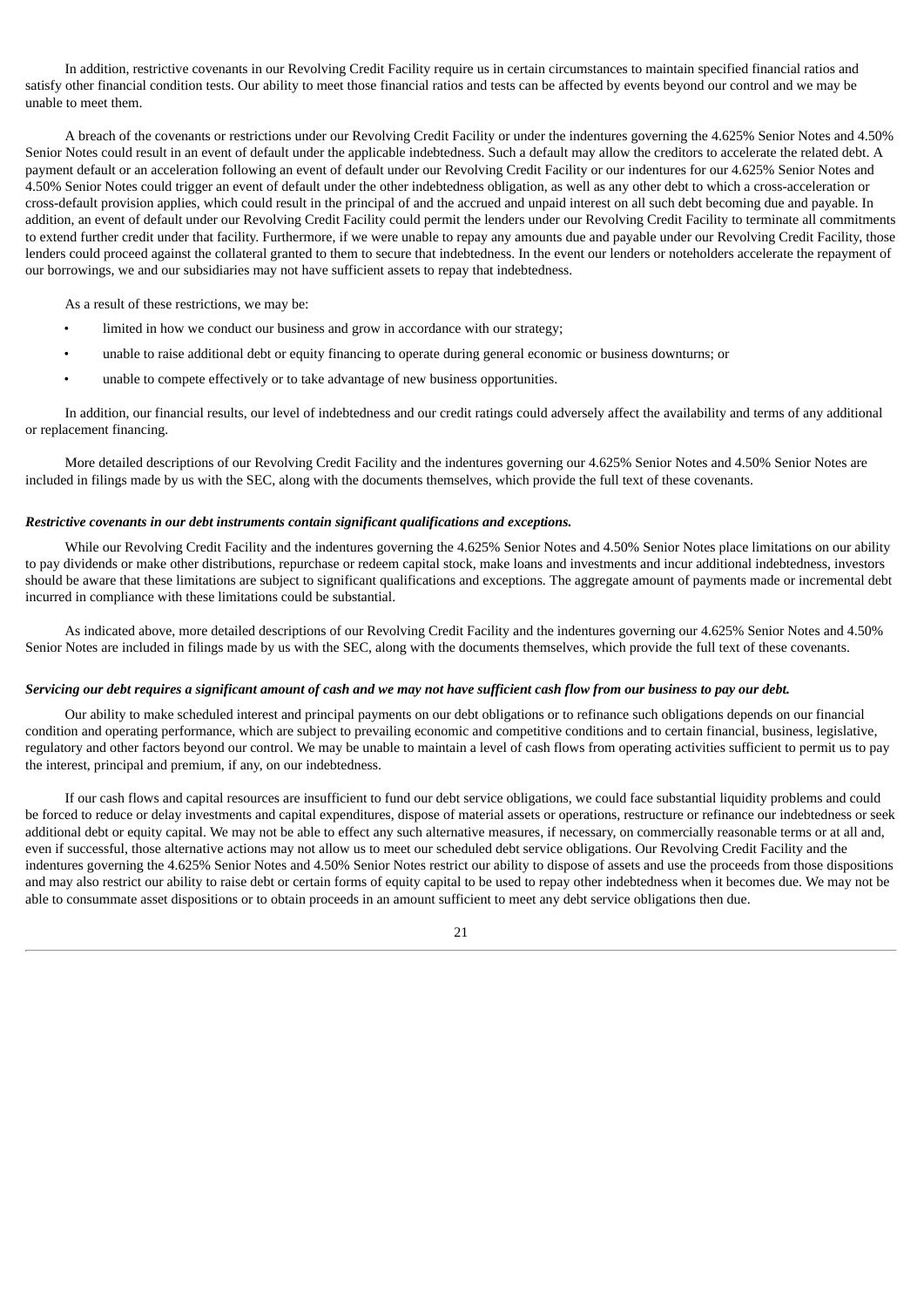If we cannot make scheduled payments on our debt, we will be in default and holders of the 4.625% Senior Notes and 4.50% Senior Notes could declare all outstanding principal and interest to be due and payable, the lenders under our Revolving Credit Facility could terminate their commitments to loan money, the lenders could foreclose against the assets securing their borrowings and we could be forced into bankruptcy or liquidation.

## The interest rate used in certain of our debt agreements and our customers' supply chain financing arrangements are priced using LIBOR and are *subject to risks associated with the transition from LIBOR to an alternative reference rate.*

Certain of our debt agreements and our customers' supply chain financing arrangements use LIBOR as a reference rate for interest rate calculations. LIBOR has been the subject of recent proposals for international reform and it is anticipated that LIBOR will be discontinued or modified by June 2023. While no consensus currently exists as to which reference rate or rates or benchmarks may become acceptable alternatives to LIBOR, the Alternative Reference Rates Committee, a steering committee comprised of U.S. financial market participants, has identified the secured overnight financing rate, or SOFR, as the recommended alternative rate for all LIBOR. The consequences of adopting an alternative reference rate cannot be entirely predicted but could result in an increase in the cost of our variable rate borrowings. In addition, the method of transitioning to an alternative rate may be challenging, as this may require negotiation with the respective counterparty. If the LIBOR rate increases significantly, we may be negatively impacted as we may not be able to pass these added costs on to our customers, which could have a material and adverse effect upon our financial condition, results of operations and cash flows.

### We are a holding company and depend on our subsidiaries for cash to meet our obligations and pay any dividends.

We are a holding company and conduct all of our operations through our subsidiaries, certain of which are not guarantors of our 4.625% Senior Notes, 4.50% Senior Notes or our Revolving Credit Facility. Accordingly, repayments of our 4.625% Senior Notes, 4.50% Senior Notes and amounts due under our Revolving Credit Facility are dependent on the generation of cash flow by our subsidiaries and their ability to make such cash available to us by dividend, loan, debt repayment or otherwise. Our subsidiaries that are not guarantors of our 4.625% Senior Notes, 4.50% Senior Notes or the Revolving Credit Facility have no obligation to pay amounts due on the 4.625% Senior Notes, 4.50% Senior Notes or the Revolving Credit Facility or to make funds available for that purpose. Our subsidiaries may not be able to, or may not be permitted to, make distributions to enable us to make payments in respect of our indebtedness. Each of our subsidiaries is a distinct legal entity and, under certain circumstances, legal and contractual restrictions may limit our ability to obtain cash from our subsidiaries. In the event that we do not receive distributions from our subsidiaries, we may be unable to make required interest and principal payments on the 4.625% Senior Notes, the 4.50% Senior Notes or our Revolving Credit Facility, or other indebtedness.

Our inability to receive distributions from our subsidiaries, otherwise generate sufficient cash flows to satisfy our debt obligations or refinance our indebtedness on commercially reasonable terms, or at all, would adversely affect our financial position and results of operations.

# **RISKS RELATED TO OUR COLLECTIVE BARGAINING AGREEMENTS.**

#### *Our failure to maintain satisfactory labor relations could adversely affect our business.*

At December 31, 2021, approximately 66% of our employees were represented by labor unions under labor contracts with varying durations and expiration dates. Employees at our Trentwood and Newark, Ohio facilities are represented by the USW under a single contract that extends through September 2025. The USW also represents employees at six other facilities, one of which has a contract expiring in 2022. As part of any labor negotiation, the future wages, healthcare benefits and excise taxes that may result therefrom, and other benefits that we agree to, could adversely affect our future financial position, results of operations and cash flows. In addition, negotiations could divert management attention, result in unsatisfactory terms and conditions, fail in coming to any agreement at all or result in strikes, work stoppages or other union-initiated work actions, any of which could have an adverse effect on our financial position, results of operations and cash flows. Moreover, the existence of labor agreements may not prevent such unioninitiated work actions.

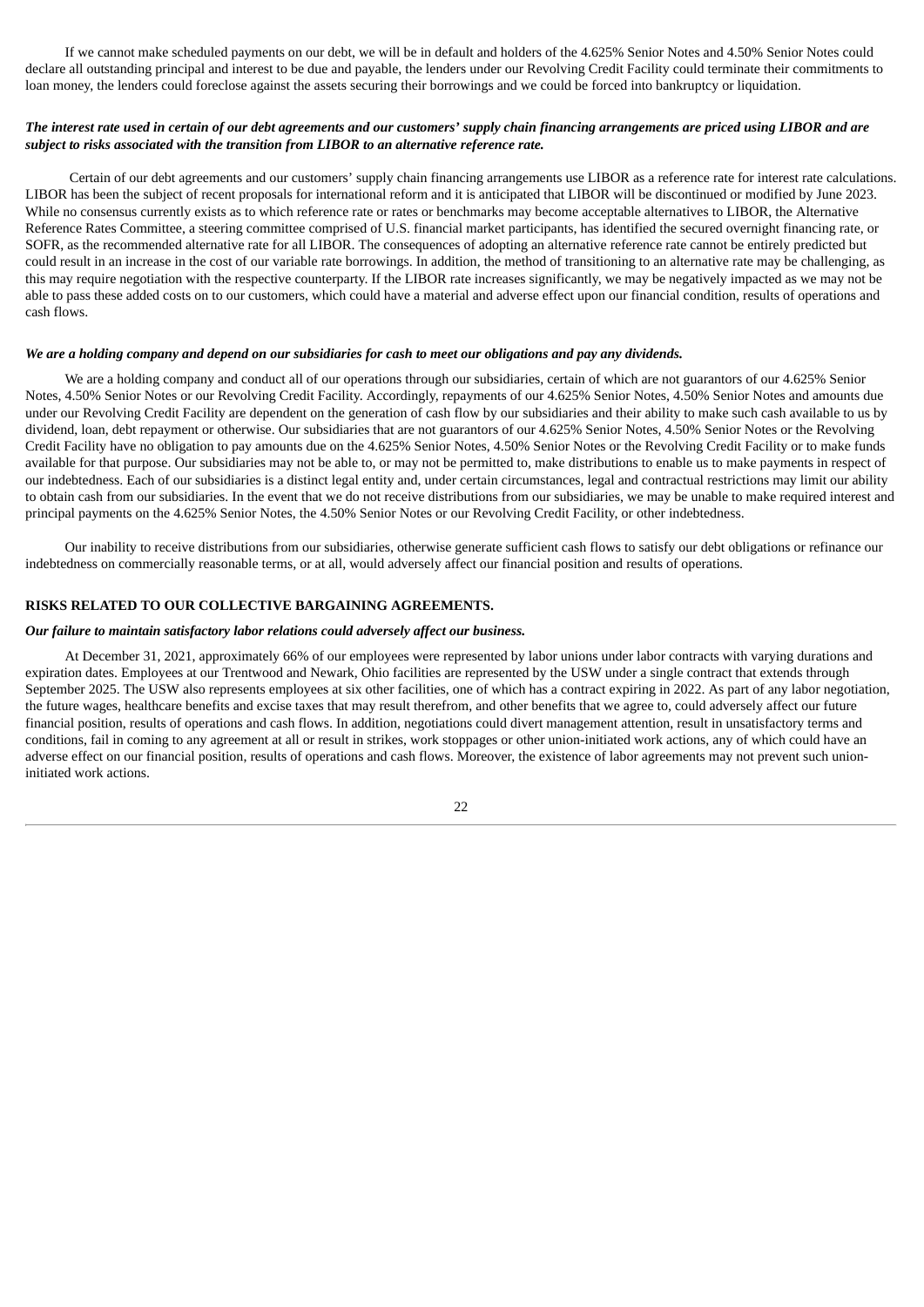## *Our participation in multi-employer union pension plans may have an adverse effect on our financial performance.*

We participate in several multi-employer pension plans pursuant to our collective bargaining agreements. Our contribution amounts to these plans were established by collective bargaining and, along with benefit levels and related items, will be issues in our future collective bargaining negotiations. Based on the most recent information available to us, we believe some of these plans are underfunded and may require increased contributions from participating employers to fill the funding shortfall in the future. An employer that withdraws or partially withdraws from a multi-employer pension plan may incur a withdrawal liability for the portion of the plan's underfunding that is allocable to the withdrawing employer under very complex actuarial and allocation rules. The failure of a withdrawing employer to fund these obligations can increase the burden of the remaining participating employers to make up the funding shortfall, which could have an adverse effect on our financial position, results of operations and cash flows. The increase or decrease in our contributions to these multi-employer pension plans will depend on our future collective bargaining, actions taken by trustees who manage the plans, actions of other participating employers, government regulations and the actual return on assets held in the plans, among other factors.

### An adverse decline in the liability discount rate, lower-than-expected investment return on pension assets and other factors could affect our business, *financial condition, results of operations or amount of pension funding contributions in future periods.*

Our results of operations may be negatively affected by the amount of expense we record for our pension and other postretirement benefit plans, reductions in the fair value of plan assets and other factors. We calculate income or expense for our plans using actuarial valuations in accordance with accounting principles generally accepted in the United States of America ("GAAP").

These valuations reflect assumptions about financial market and other economic conditions, which may change based on changes in key economic indicators. The most significant year-end assumptions we use to estimate pension or other postretirement benefit income or expense for the following year are the discount rate applied to plan liabilities and the expected long-term rate of return on plan assets. In addition, we are required to make an annual measurement of plan assets and liabilities, which may result in a significant charge to stockholders' equity. For more information, see Part II, Item 7. "Management's Discussion and Analysis of Financial Condition" under caption "Critical Accounting Estimates and Policies – Pension and Other Postretirement Benefits" included in this Report, as well as Note 5 of Notes to Consolidated Financial Statements included in this Report. Although GAAP expense and pension funding contributions are impacted by different regulations and requirements, the key economic factors that affect GAAP expense would also likely affect the amount of cash we would contribute to the pension plans.

Potential pension contributions include both mandatory amounts required under federal law and discretionary contributions to improve the plans' funded status. Higher than expected pension contributions due to a decline in the plans' funded status as a result of declines in the discount rate or lowerthan-expected investment returns on plan assets could have a material negative effect on our cash flows. Adverse capital market conditions could result in reductions in the fair value of plan assets and increase our liabilities related to such plans, adversely affecting our liquidity and results of operations.

## The USW has director nomination rights through which it may influence us, and interests of the USW may not align with our interests or the interests *of our stockholders, debt holders and other stakeholders.*

Pursuant to agreements we have with the USW, the USW has the right, subject to certain limitations, to nominate candidates which, if elected, would constitute 40% of our Board of Directors through December 31, 2025. As a result, the directors nominated by the USW have a significant voice in the decisions of our Board of Directors. It is possible that the USW may seek to extend the term of the agreement and its right to nominate board members beyond 2025.

#### **RISKS RELATED TO ENVIRONMENTAL AND OTHER LAWS AND REGULATIONS.**

### Environmental compliance, cleanup and damage claims may decrease our cash flow and adversely affect our business.

We are subject to numerous environmental laws and regulations, including permitting and other administrative requirements, with respect to, among other things: (i) air and water emissions and discharges; (ii) the generation, storage, treatment, transportation and disposal of solid and hazardous materials; and (iii) the release of hazardous or toxic substances, pollutants and contaminants into the environment. In addition to environmental laws and regulations, environmental activists, lobbyists and consumers have targeted manufacturers for the purported impact of their operations on the environment. Compliance with existing and new environmental laws and standards or the implications of any actions by third parties are and may continue to be costly and, in some cases, unpredictable.

We have accrued and will accrue for costs that are reasonably expected to be incurred based on available information with respect to permits, fines, penalties and expenses for alleged breaches of, and compliance activities associated with, environmental laws and regulations in connection with our existing operations and investigations and environmental cleanup activities with respect to certain of our former operations. However, actual costs could exceed accrued amounts, perhaps significantly, and such expenditures could occur sooner than anticipated, which could adversely affect our financial position, results of operations and cash flows.

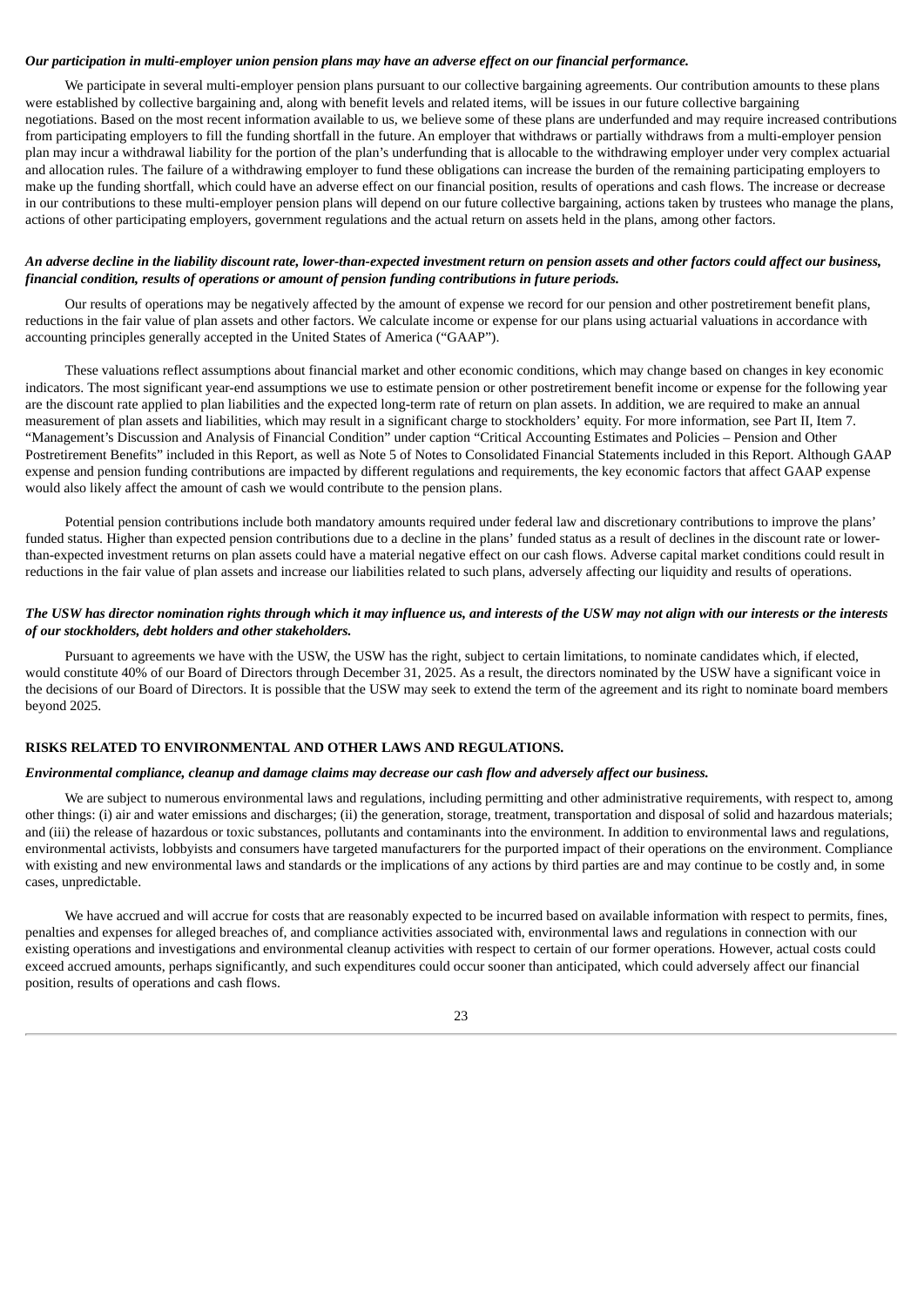Additionally, we may be subject to new claims from governmental authorities or third parties related to alleged injuries to the environment, human health or natural resources, including claims with respect to waste disposal sites, the cleanup of sites currently or formerly used by us or exposure of individuals to hazardous materials. New laws or regulations or changes to existing laws and regulations may also be enacted that increase the cost or complexity of compliance. Costs related to any new investigation, cleanup or other remediation, fines or penalties, resolution of third-party claims or compliance with new or amended laws and regulations, including enhanced permitting requirements, may be significant and could have an adverse effect on our financial position, results of operations and cash flows.

## Governmental regulation relating to greenhouse gas emissions may subject us to significant new costs and restrictions on our operations and could *impact our supply chain and cost of material***.**

Laws enacted by governments, including the U.S. Congress, or policies of regulators, including the USEPA, could regulate greenhouse gas emissions through cap-and-trade systems, carbon taxes or other programs under which emitters would be required to buy allowances to offset emissions of greenhouse gas, pay carbon based taxes, make significant capital investments, alter manufacturing practices or curtail production. In addition, several states, including the state of Washington, in which we have manufacturing operations, have implemented and continue to consider various greenhouse gas regulation and reduction programs through legislative proposals, executive orders and ballot initiatives. Certain of our manufacturing plants use significant amounts of electricity and natural gas and certain of our plants emit amounts of greenhouse gas above certain minimum thresholds that have or may be imposed. While certain of our operations, including the melting of aluminum, require the use of natural gas to achieve the required temperatures, greenhouse gas regulations could restrict our access to natural gas and limit our ability to use natural gas and increase the price we pay for natural gas and electricity, any one of which could significantly increase our costs, reduce our competitiveness in the global economy or otherwise adversely affect our business, operations or financial results.

Furthermore, regulations or other targets for greenhouse gas emissions could impact the availability and price of energy and raw materials, which could ultimately lead to supply demand imbalances, higher costs and supply chain disruptions. Prolonged shortages or slowdowns could negatively impact our cost of goods and result in delays or non-delivery of shipments of our products. The future impact of these or other changes could be regulatory or voluntary and could impact our operations directly or indirectly through our customers or our supply chain. These potential impacts could have an adverse effect on our operations, financial position, results of operations and cash flows.

#### **RISKS RELATED TO CYBERSECURITY AND PRIVACY.**

#### *We are subject to risks relating to our information technology systems.*

We rely on information technology networks and systems to process, transmit and store electronic information, operate our business and communicate among our locations and with our customers, suppliers and other interested parties. Such information technology systems are subject to: (i) interruption or damage from power outages; (ii) cyber security breaches and other types of unauthorized access and/or use; and (iii) cyberattacks in the form of computer viruses, worms, malicious computer programs, denial-of-service attacks and other illegal or illicit means. Cyberattack and security breach strategies and methods continue to evolve and become more sophisticated. Accordingly, preventing intrusions and detecting successful intrusions and defending against them continues to be more difficult and requires ever-increasing vigilance.

A breach in cyber security could result in manipulation and destruction of sensitive data, cause critical systems to malfunction, be damaged or shut down and lead to disruption of our operations and production downtimes, potentially for lengthy periods of time. Theft of personal or other confidential data and sensitive proprietary information could also occur as a result of a breach in cyber security, exposing us to costs and liabilities associated with privacy and data security laws in the jurisdictions in which we operate. Additionally, a breach could expose us, our customers, our suppliers and our employees to risks of misuse of such information. Such negative consequences of cyberattacks or security breaches could adversely affect our reputation, competitive position, business or results of operations. The lost profits and increased costs related to cyber or other security threats or disruptions may not be fully insured against or indemnified by other means.

In addition, from time to time we may implement new technology systems or replace and/or upgrade our current information technology systems. These upgrades or replacements may not improve our productivity to the levels anticipated and may subject us to inherent costs and risks associated with implementing, replacing and updating these systems, including potential disruption of our internal control structure, substantial capital expenditures, demands on management time and other risks of delays or difficulties in transitioning to new systems or of integrating new systems into other existing systems. Our inability to prevent information technology system disruptions or to mitigate the impact of such disruptions could have an adverse effect on us.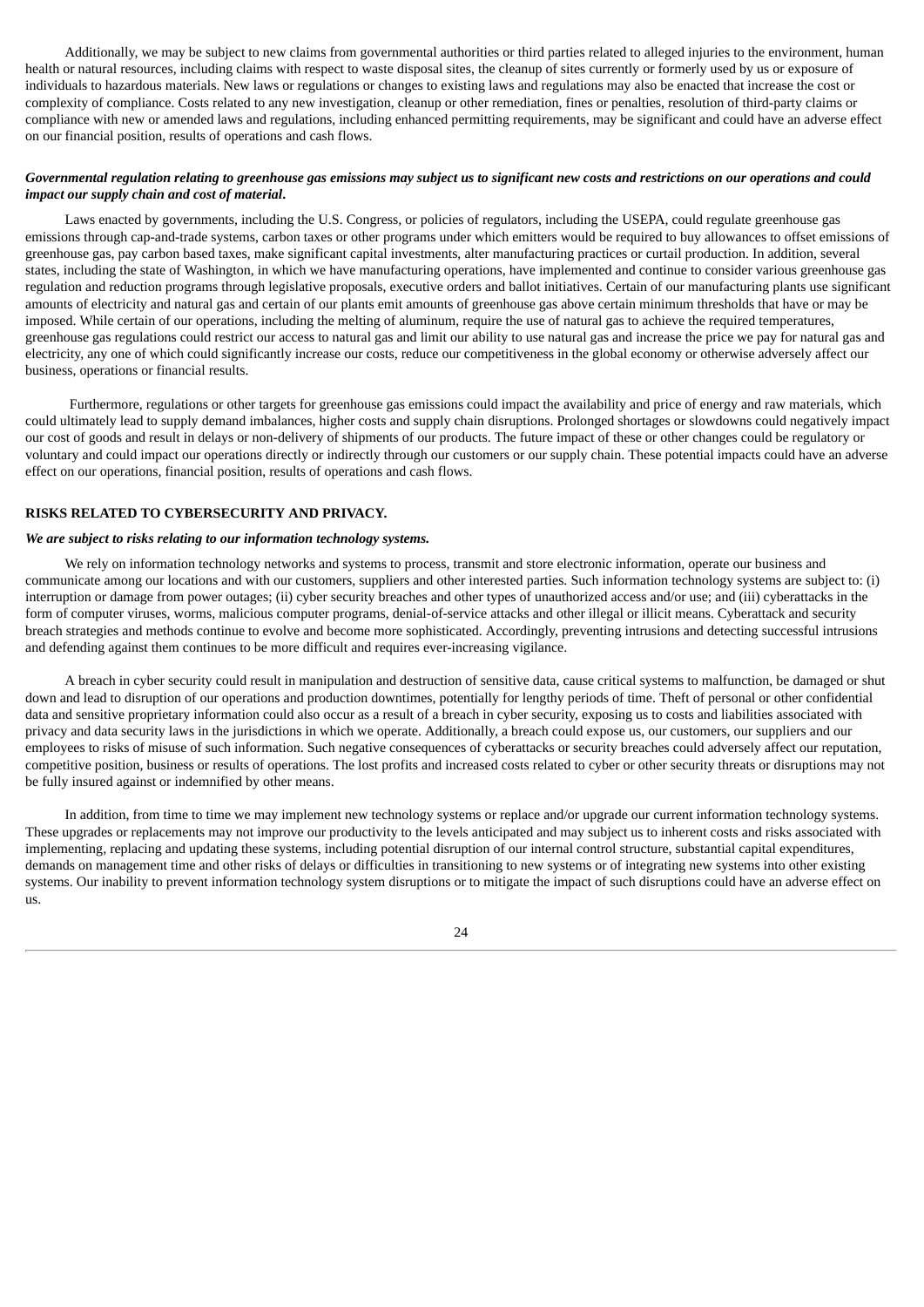# **RISKS RELATED TO TAX REGULATIONS.**

#### *We may not be able to utilize all of our net operating loss carryforwards.*

Our ability to utilize our net operating loss carryforwards and other tax attributes could be limited to the extent they expire before we fully utilize them or if changes in federal or certain state tax laws reduce or eliminate our ability to use them to offset income taxes. Additionally, a change in our ownership, specifically a change in ownership of more than 50% during any period of 36 consecutive months ("ownership change"), as determined under the Internal Revenue Code of 1986 ("Code"), could reduce our ability to fully use our net operating loss carryforwards and other significant tax attributes.

Furthermore, our tax returns for certain past years are still subject to examination by taxing authorities, and the use of net operating loss carryforwards in future periods could trigger a review of attributes and other tax matters in years that are not otherwise subject to examination. After our net operating loss carryforwards and other significant tax attributes are fully utilized or if they become unavailable to us before we fully utilize them, our future income will not be shielded from federal and state income taxation and the funds otherwise available for general corporate purposes would be reduced.

#### We could engage in or approve transactions involving our common shares that impair the use of our federal income tax attributes.

Section 382 of the Code affects our ability to use our federal income tax attributes, including our net operating loss carryforwards, following a more than 50% change in ownership during any period of 36 consecutive months, an ownership change, as determined under the Code. Certain transactions may be included in the calculation of an ownership change, including transactions involving our repurchase or issuance of our common shares. When we engage in or approve any transaction involving our common shares that may be included in the calculation of an ownership change, our practice is to first perform the calculations necessary to confirm that our ability to use our federal income tax attributes will not be affected. These calculations are complex and reflect certain necessary assumptions. Accordingly, it is possible that we could approve or engage in a transaction involving our common shares that causes an ownership change and inadvertently impairs the use of our federal income tax attributes. Furthermore, we may intentionally pursue a transaction that impairs the use of our federal income tax attributes if our strategy changes.

### **RISKS RELATED TO OUR COMMON STOCK.**

#### Payment of dividends may not continue in the future and our payment of dividends and stock repurchases are subject to restrictions.

Our Board of Directors has declared a cash dividend for each quarter since the summer of 2007. In addition, our Board of Directors has authorized a stock repurchase program. The future declaration and payment of dividends and the purchase of our shares under the repurchase program, if any, are at the discretion of the Board of Directors and will depend on a number of factors, including our financial and operating results, liquidity position, anticipated cash requirements and regulatory rules. Additionally, our Revolving Credit Facility and the indentures for our 4.625% Senior Notes and 4.50% Senior Notes impose limitations on our ability to pay dividends and repurchase our common shares. We can give no assurance that dividends will be declared and paid, that dividends will not be reduced or that purchases of our shares pursuant to our repurchase program will occur in the future.

#### Delaware law and our governing documents may impede or discourage a takeover, which could adversely affect the value of our common stock.

Provisions of Delaware law and our certificate of incorporation and bylaws may discourage a change of control of our company or deter tender offers for our common stock. We are currently subject to anti-takeover provisions under Delaware law. These anti-takeover provisions impose various impediments to the ability of a third party to acquire control of us. Additionally, provisions of our certificate of incorporation and bylaws impose various procedural and other requirements, which could make it more difficult for stockholders to effect certain corporate actions. For example, our certificate of incorporation authorizes our Board of Directors to determine the rights, preferences and privileges and restrictions of unissued shares of preferred stock without any vote or action by our stockholders. As a result, our Board of Directors can authorize and issue shares of preferred stock with voting or conversion rights that could adversely affect the voting or other rights of holders of common stock. Our certificate of incorporation also divides our Board of Directors into three classes of directors who serve for staggered terms. A significant effect of a classified Board of Directors may be to deter hostile takeover attempts because an acquirer could experience delays in replacing a majority of directors. Moreover, stockholders are not permitted to call a special meeting.

# **RISKS RELATED TO PUBLICLY TRADED U.S. MANUFACTURING COMPANIES.**

As a publicly traded U.S. manufacturing company, we are subject to a variety of other risks, each of which could adversely affect our financial position, results of operations or cash flows or the price of our common stock. These risks include but are not limited to: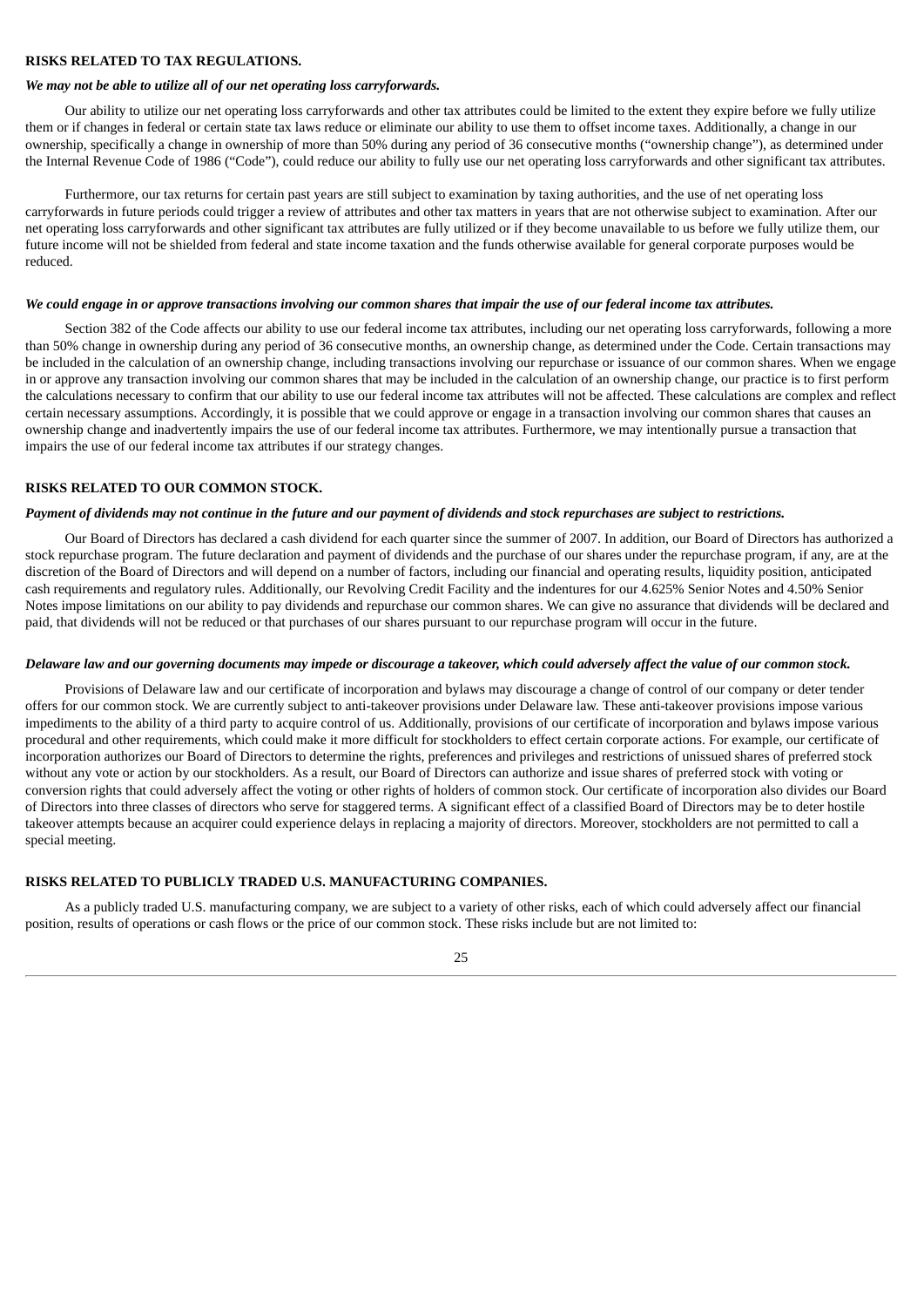- the ability to attract and retain key management and other personnel and develop effective succession plans;
- skills shortages in engineering, manufacturing, technology, construction and maintenance contractors and other labor market inadequacies;
- regulations that subject us to additional capital or margin requirements or other restrictions that make it more difficult to hedge risks associated with our business or increase the cost of our hedging activities;
- compliance with a wide variety of employment, minimum wage, health and safety laws and regulations and changes to such laws and regulations;
- new or modified legislation related to health care;
- pursuing growth through acquisitions, including the ability to identify acceptable acquisition candidates, finance and consummate acquisitions on favorable terms and successfully integrate acquired assets or businesses;
- protection of intellectual property, including patents, trademarks, trade secrets and copyrights, from infringement by others and the potential defense of claims, whether meritorious or not, alleging the unauthorized use of the intellectual property of others;
- the exertion of influence over us, individually or collectively, by a few entities with concentrated ownership of our stock;
- failure to meet the expectations of investors, including recent environmental, sustainability and governance expectations and other factors that are beyond the control of an individual company;
- disputes, legal proceedings or investigations, whether meritorious or not, with respect to a variety of matters, including matters related to personal injury, employees, taxes, contracts and product liability;
- taxation by multiple jurisdictions and the impact of such taxation on effective tax rate and the amount of taxes paid;
- changes in tax laws and regulations; and
- compliance with Section 404 of the Sarbanes-Oxley Act of 2002, including the potential impact of compliance failures.

#### <span id="page-25-0"></span>**Item 1B.** *Unresolved Staff Comments*

None.

# <span id="page-25-1"></span>**Item 2.** *Properties*

The following table provides information regarding the location, size and ownership of our principal production facilities as of December 31, 2021:

| Location                        | Square<br>footage | <b>Owned or</b><br>Leased |
|---------------------------------|-------------------|---------------------------|
| Chandler, Arizona (Extrusion)   | 103,000           | Leased <sup>1</sup>       |
| Chandler, Arizona (Tube)        | 110,000           | Leased <sup>1</sup>       |
| Columbia, New Jersey            | 33,000            | Owned                     |
| Florence, Alabama               | 249,000           | Owned                     |
| Jackson, Tennessee              | 306,000           | Owned                     |
| Kalamazoo, Michigan             | 465,000           | Leased <sup>2</sup>       |
| London, Ontario (Canada)        | 306,000           | Owned                     |
| Los Angeles, California         | 174,000           | Owned                     |
| Newark, Ohio                    | 1,284,000         | Owned                     |
| Newburgh, Indiana (Warrick)     | 3,822,000         | Owned/Leased <sup>3</sup> |
| Richland, Washington            | 63,000            | Leased <sup>4</sup>       |
| Richmond, Virginia (Bellwood)   | 474,000           | Owned                     |
| Sherman, Texas                  | 300,000           | Owned                     |
| Spokane, Washington (Trentwood) | 2,886,000         | Owned/Leased <sup>5</sup> |
| Total                           | 10,575,000        |                           |

1. The Chandler, Arizona (Extrusion) and Chandler, Arizona (Tube) facilities are each subject to leases with terms that expire in 2023 and 2033, respectively, subject to certain extension rights held by us.

2. The Kalamazoo, Michigan facility is subject to a lease with a 2033 expiration date, subject to certain extension rights held by us.

26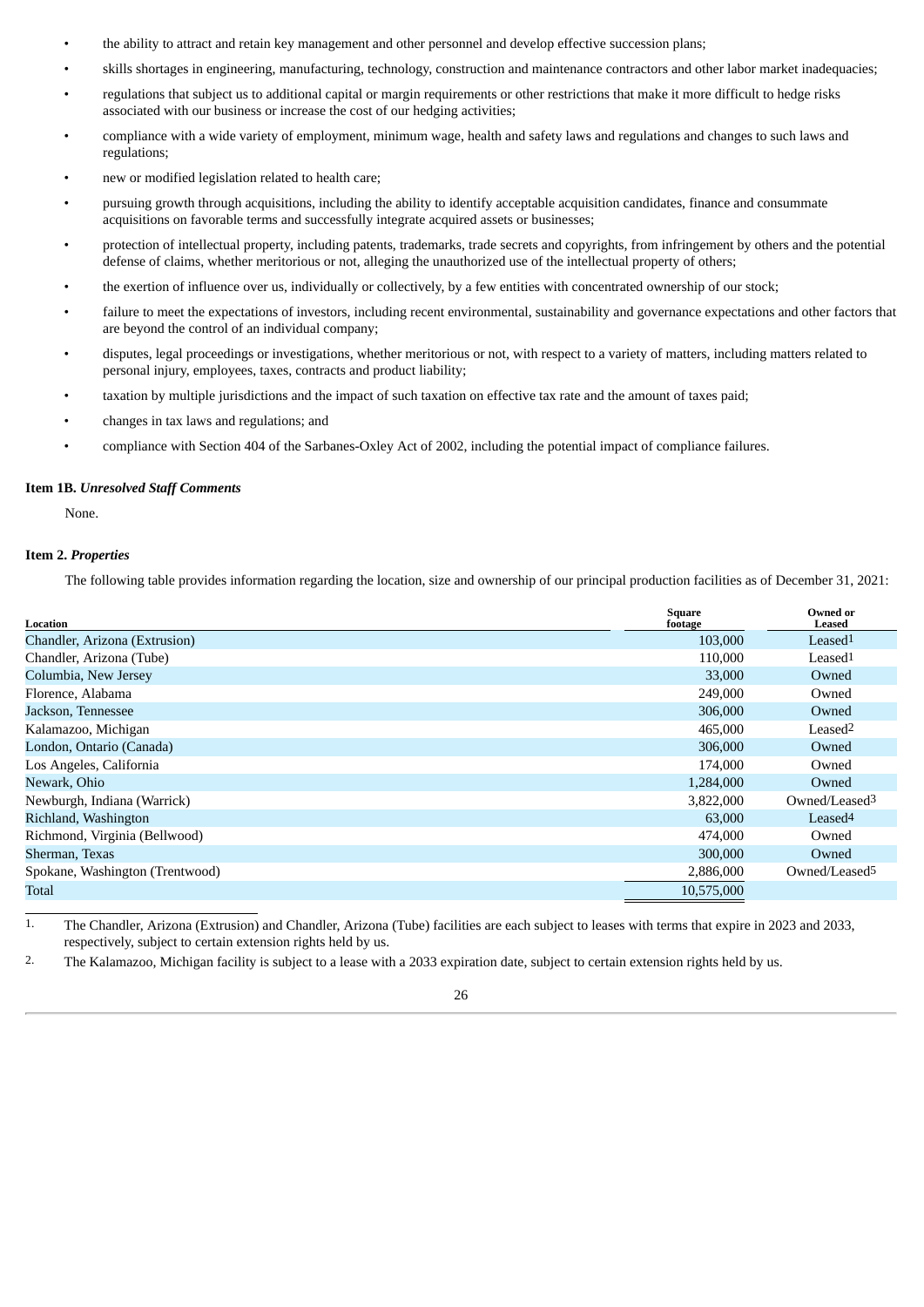- 3. The Warrick facility is owned by us, while the land where the rolling mill is located is subject to a lease with a 2081 expiration date and a renewal option subject to certain terms and conditions.
- 4. The Richland, Washington facility is subject to a lease with a 2025 expiration date, subject to certain extension rights held by us.
- 5. The Trentwood facility consists of 2,765,000 square feet, which is owned by us, and 121,000 square feet, which is subject to a lease with a 2025 expiration date and a renewal option subject to certain terms and conditions.

Production facilities and equipment are generally in good condition and suitable for their intended uses. For additional information regarding our production facilities, see the table under Item 1. Business "Resources - Manufacturing Processes" of this Report.

# <span id="page-26-0"></span>**Item 3.** *Legal Proceedings*

None.

# <span id="page-26-1"></span>**Item 4.** *Mine Safety Disclosures*

Not applicable.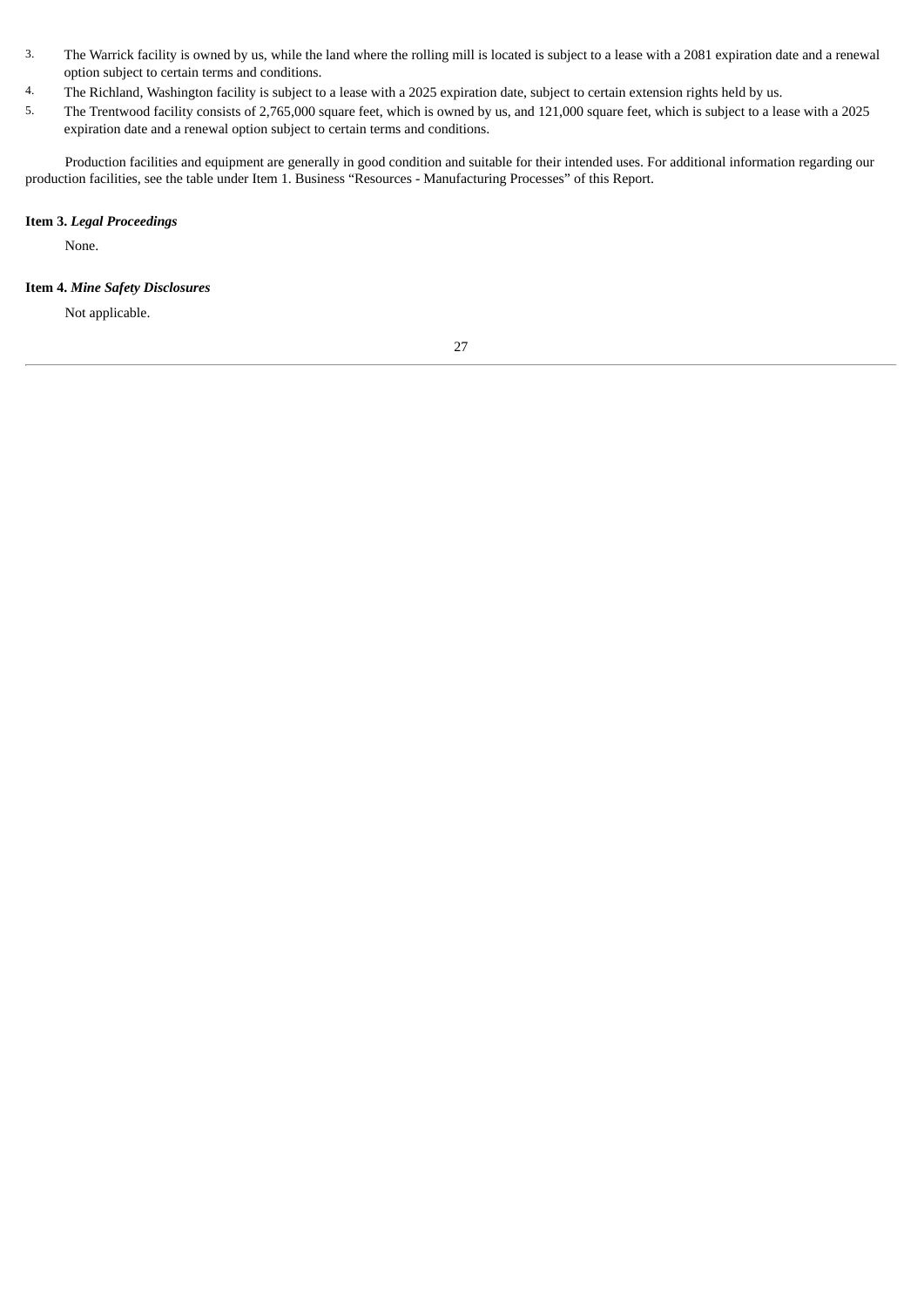#### **PART II**

### <span id="page-27-1"></span><span id="page-27-0"></span>Item 5. Market for Registrant's Common Equity, Related Stockholder Matters and Issuer Purchases of Equity Securities

# **Market Information**

Our outstanding common stock is traded under the ticker symbol "KALU" on the Nasdaq Global Select Market.

# **Holders**

As of February 22, 2022, there were approximately 488 holders of record of our common stock.

# **Stock Performance Graph**

The following graph compares the cumulative total shareholder return on our common stock with: (i) the S&P SmallCap 600 Index; (ii) the Russell 2000 Index; and (iii) the S&P SmallCap 600 Materials Index. We are a component of each of these indices. The graph assumes: (i) an initial investment of \$100 as of December 31, 2016 and (ii) reinvestment of all dividends. The performance graph is not necessarily indicative of the future performance of our stock price.

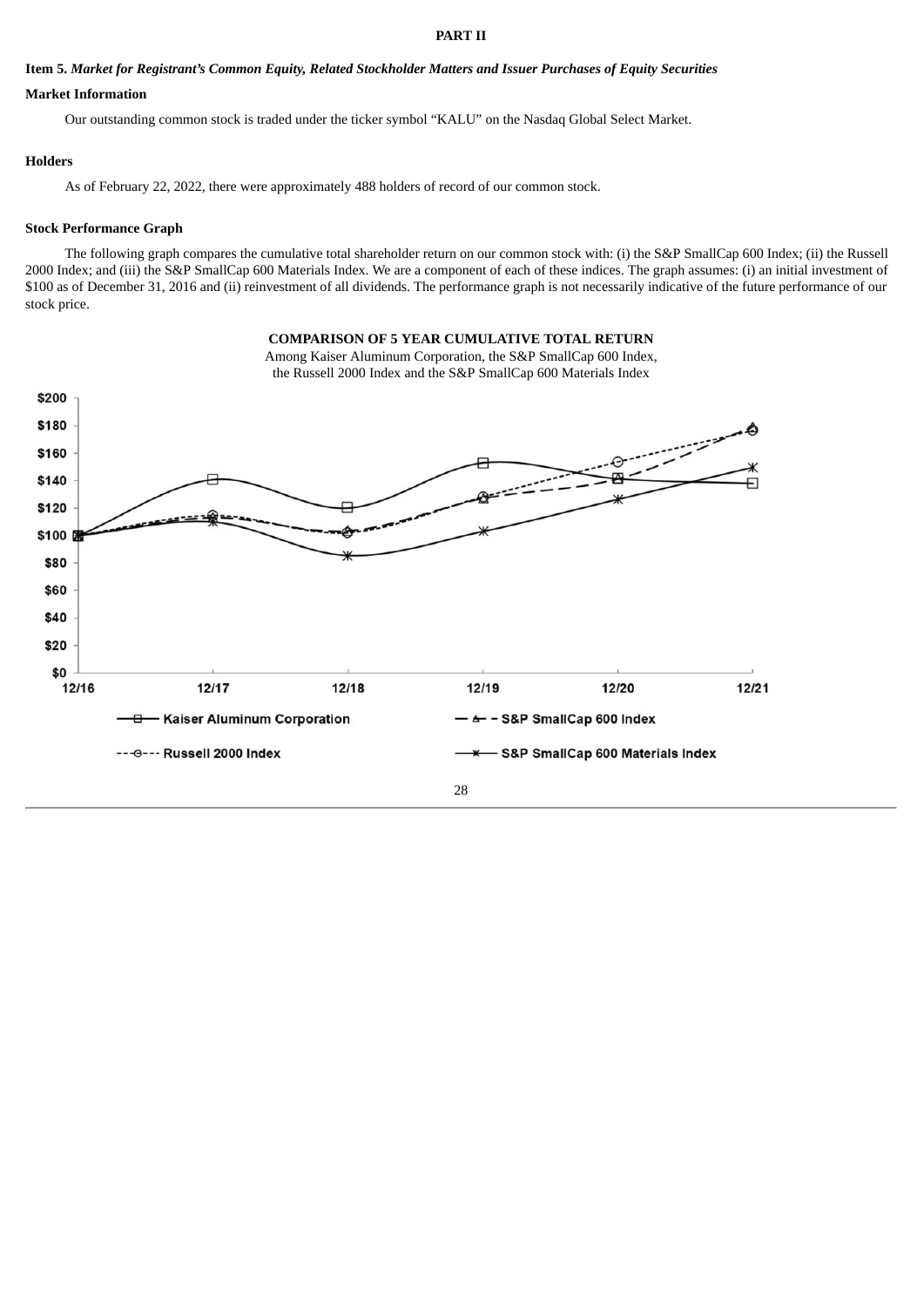# **Issuer Repurchases of Equity Securities**

The following table provides information regarding our repurchases of our common shares during the quarter ended December 31, 2021:

|                                      |                                                   | <b>Equity Incentive Plans</b> |                               |                                                               | <b>Stock Repurchase Plan</b>    |     |                                                                                                                                                |
|--------------------------------------|---------------------------------------------------|-------------------------------|-------------------------------|---------------------------------------------------------------|---------------------------------|-----|------------------------------------------------------------------------------------------------------------------------------------------------|
|                                      | <b>Total</b><br>Number<br>of Shares<br>Purchased1 |                               | Average<br>Price<br>per Share | <b>Total</b><br>Number<br>of Shares<br>Purchased <sup>2</sup> | Average<br>Price<br>per Share   |     | <b>Maximum</b><br><b>Dollar Value</b><br>of Shares that<br><b>May Yet Be</b><br><b>Purchased</b><br><b>Under the</b><br>Program<br>(millions)2 |
| October 1, 2021 - October 31, 2021   |                                                   |                               |                               |                                                               |                                 | D   | 93.1                                                                                                                                           |
| November 1, 2021 - November 30, 2021 |                                                   |                               |                               |                                                               |                                 | S   | 93.1                                                                                                                                           |
| December 1, 2021 - December 31, 2021 | 1,186                                             |                               | 93.55                         |                                                               | $\hspace{0.1mm}-\hspace{0.1mm}$ | \$. | 93.1                                                                                                                                           |
| Total                                | 1,186                                             |                               | 93.55                         |                                                               |                                 |     | n/a                                                                                                                                            |

 $\frac{1}{1}$  Under our equity incentive plan, participants may elect to have us withhold common shares to satisfy minimum statutory tax withholding obligations arising from the recognition of income and the vesting of restricted stock, restricted stock units and performance shares. When we withhold these shares, we are required to remit to the appropriate taxing authorities the market price of the shares withheld by us on the date of withholding. The withholding of common shares by us could be deemed a purchase of such common shares.

<sup>2</sup> In September 2018, our Board of Directors authorized us to repurchase an indeterminate number of shares of our common stock at an aggregate market value of up to \$100.0 million. At December 31, 2021, \$93.1 million remained available to repurchase our common shares pursuant to the stock repurchase program. The September 2018 authorization does not have an expiration date.

<span id="page-28-0"></span>**Item 6.** *[Reserved]*

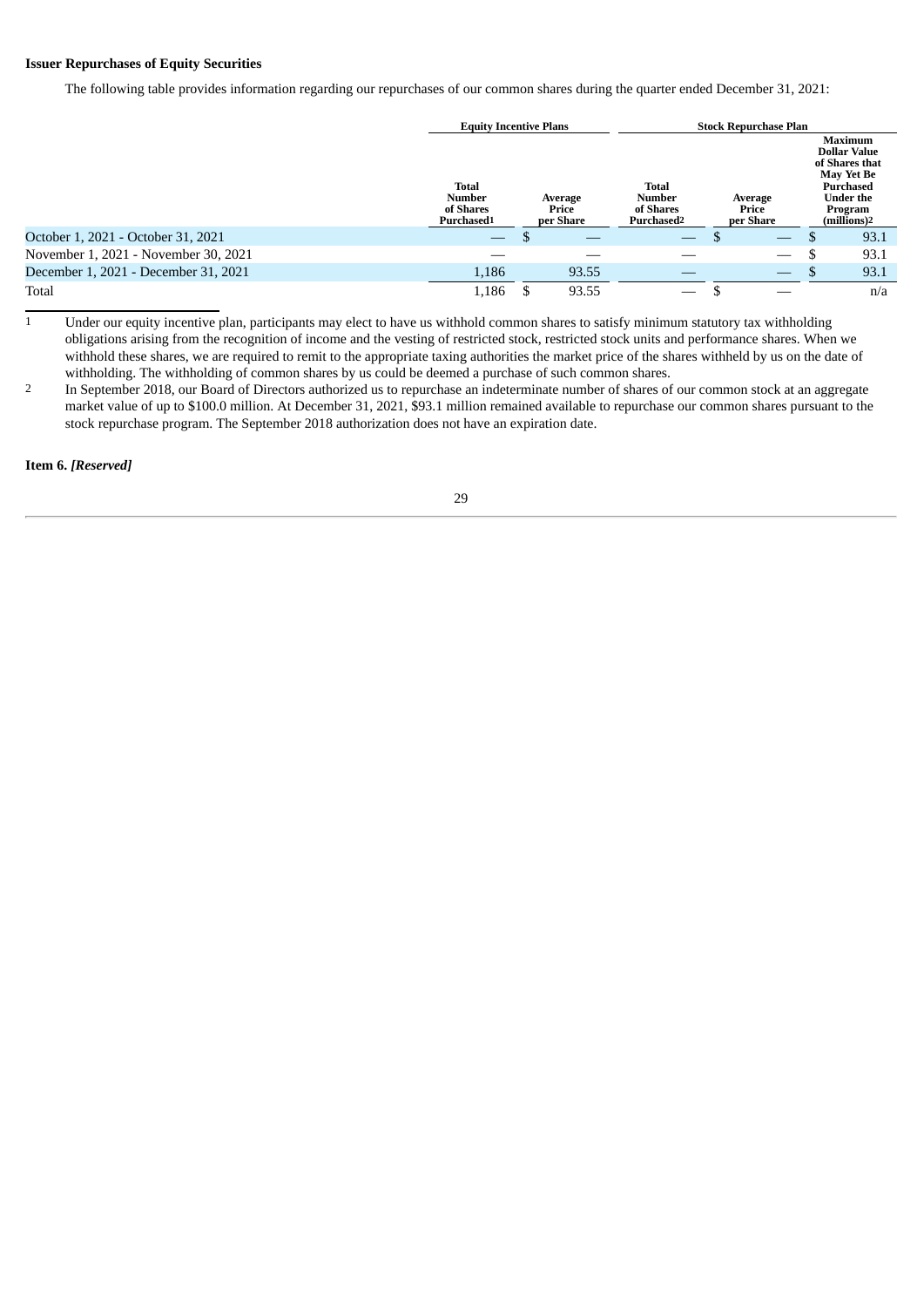# <span id="page-29-0"></span>**Item 7.** *Management's Discussion and Analysis of Financial Condition and Results of Operations*

The following discussion and analysis of our financial condition and results of operations should be read in conjunction with our consolidated financial statements and related notes included in Item 8. "Financial Statements and Supplementary Data" of this Annual Report on Form 10-K ("Report"). For a detailed discussion of items impacting the year ended December 31, 2019, as well as a year-to-year comparison of our financial position and results of operations for the years ended December 31, 2020 and December 31, 2019, refer to Part II, Item 7. "Management's Discussion and Analysis" of our Annual Report on Form 10-K for the years ended December 31, 2019 and 2020, respectively, and filed with the Securities and Exchange Commission ("SEC") on February 25, 2020 and February 26, 2021, respectively.

#### **Non-GAAP Financial Measures**

This information contains certain non-GAAP financial measures. A non-GAAP financial measure is defined as a numerical measure of a company's financial performance that excludes or includes amounts so as to be different than the most directly comparable measure calculated and presented in accordance with generally accepted accounting principles ("GAAP") in the statements of income, balance sheets or statements of cash flows of the company. We have provided a reconciliation of non-GAAP financial measures to the most directly comparable financial measure in the accompanying tables. We have also provided discussion of the reasons we believe that presentation of the non-GAAP financial measures provide useful information to investors, as well as any additional ways in which we use the non-GAAP financial measures. The non-GAAP financial measures used in the following discussions are value added revenue ("VAR"), earnings before interest, taxes, depreciation and amortization adjusted for non-run-rate items ("Adjusted EBITDA") and ratios related thereto. These measures are presented because management uses this information to monitor and evaluate financial results and trends and believes this information to also be useful for investors.

In the discussion of operating results below, we refer to certain items as "non-run-rate items." For purposes of such discussion, non-run-rate items are items that, while they may recur from period-to-period: (i) are particularly material to results; (ii) affect costs primarily as a result of external market factors; and (iii) may not recur in future periods if the same level of underlying performance were to occur. Non-run-rate items are part of our business and operating environment but are worthy of being highlighted for the benefit of readers of our financial statements. Our intent is to allow users of the financial statements to consider our results both in light of and separately from such items. For a reconciliation of Adjusted EBITDA to Net (loss) income, see "Results of Operations - *Selected Operational and Financial Information*" below. Reconciliations of certain forward-looking non-GAAP financial measures to comparable GAAP measures are not provided because certain items required for such reconciliations are outside of our control and/or cannot be reasonably predicted or provided without unreasonable effort.

#### **Metal Pricing Policies**

Our pricing policies and hedging program are intended to significantly reduce or eliminate the impact on our profitability of fluctuations in the underlying price of primary and scrap, or recycled, aluminum, our main raw material, and alloys so that our earnings are predominantly associated with the conversion of aluminum to semi‑fabricated mill products. To allow users of our financial statements to consider the impact of aluminum and alloy cost on our Net sales, we disclose Net sales as well as VAR, which is Net sales less the Hedged Cost of Alloyed Metal. As used in this discussion, "Hedged Cost of Alloyed Metal" is the cost of aluminum at the average Midwest Transaction Price ("Midwest Price") plus the cost of alloying elements and any realized gains and/or losses on settled hedges related to the metal sold in the referenced period. The average Midwest Price of aluminum reflects the primary aluminum supply/demand dynamics in North America. For a reconciliation of VAR to Net sales, see "Results of Operations - *Selected Operational and Financial Information*" below.

## **Management Review of 2021 and Outlook for the Future**

#### *Review*

This past year was transformational for the company, although one with a unique set of operational challenges. As we look ahead, we are confident in the processes and counter measures we have put in place to address the significant challenges experienced in 2021, setting the stage for stronger performance in 2022. We also achieved a number of major milestones that served to strengthen the strategic positioning of our company as we continue to manage our business for long-term growth and profitability, including our strategic acquisition of Alcoa Warrick LLC and certain assets comprising the aluminum casting and rolling mill facility located in Warrick County, Indiana (collectively, "Warrick"), providing non-cyclic end market diversification of our portfolio and re-entry into the resurging North American aluminum packaging market. In addition, we completed multiple multi-year contracts and extensions with key strategic aerospace and packaging partners securing additional long-term growth. With confidence in the continued strength of our markets and the expected long-term growth in our businesses, along with our commitment to continue creating value for our shareholders, in early 2022 we increased our quarterly dividend by 7% to \$0.77 per share, an incremental increase from the 7.5% increase in early 2021.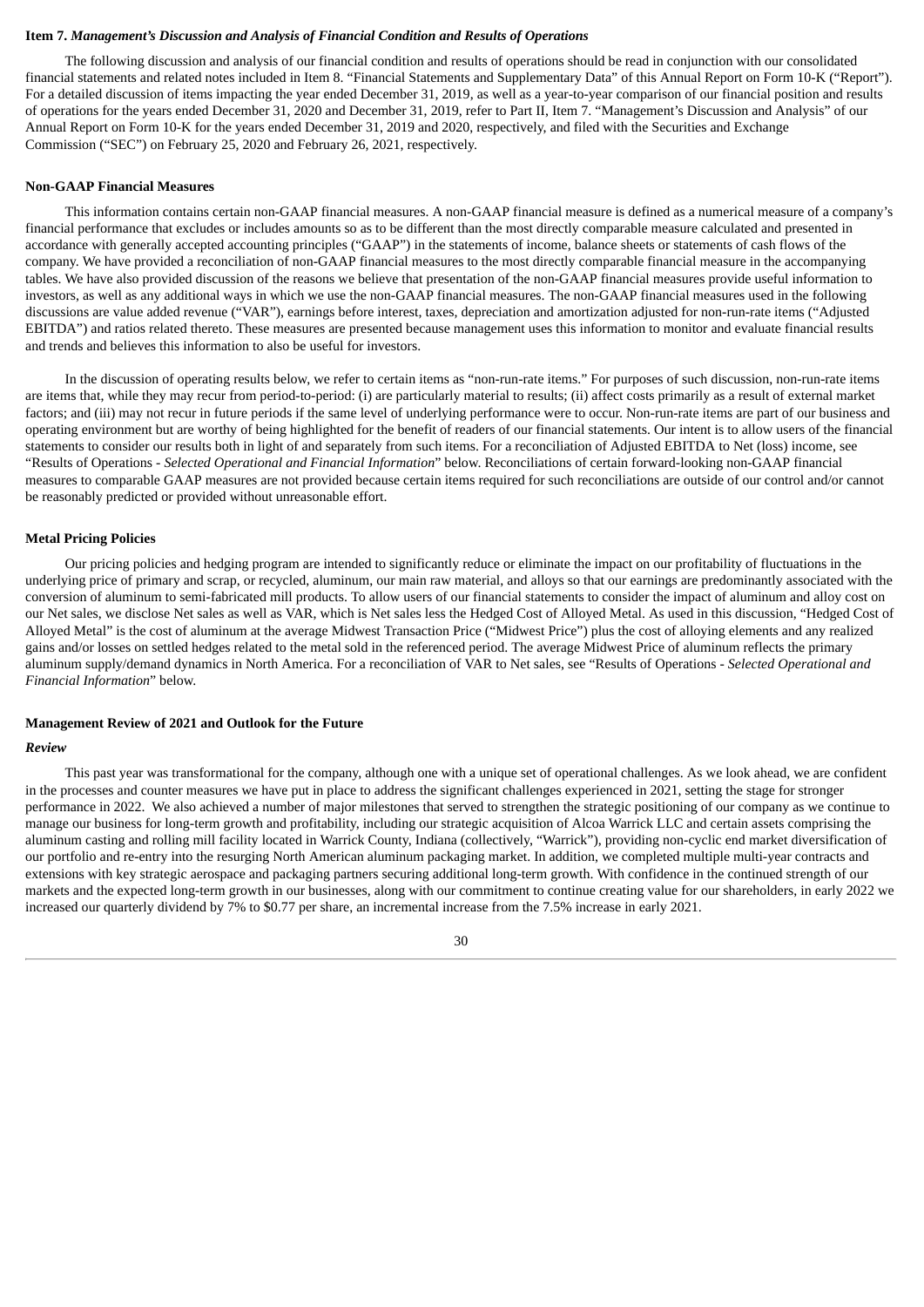Demand across our end markets was mixed creating inefficiencies as we adjusted to changing market conditions. While demand for general engineering applications ("GE products") and beverage and food packaging products ("Packaging") remained strong, demand for automotive applications ("Automotive Extrusions") was muted throughout the year due to continued semiconductor chip shortages that significantly limited North American auto production. Recovery in demand for commercial aerospace applications continued to progress as anticipated but remained pressured, while demand for business jet and defense related applications remained strong. Our financial results for the full year 2021 reflected the impact of the demand environment, combined with rapidly rising costs, significant supply chain issues, labor constraints, continued market disruptions related to the Coronavirus Disease 2019 ("COVID‑19") pandemic, the declaration of force majeure by one of the company's largest magnesium suppliers and the complex integration of the Warrick acquisition.

### *Outlook*

As we look forward, labor issues that hampered our ability to maximize the market opportunities during the year, have been addressed, as we are nearly fully staffed and expect the decline of COVID-19 pandemic-related staffing challenges and the impact of the Omicron virus continues to subside. Our commercial teams have been very successful passing through price increases and instituting contained metals and commodity surcharges to offset the majority of higher materials costs. Operating efficiencies across all facilities have begun to improve and the supply chain issues experienced during most of the year have either been mitigated, resolved or addressed, with the exception of challenges we continue to work through with our major magnesium supplier and the metal supply to our Warrick facility.

For the full year 2022, we anticipate total VAR will be up 20% to 25% year-over-year with further strengthening in demand for our products across all our major markets and the benefit of a full year of operations at our Warrick facility. Our expectations by end market are outlined below:

- *Aerospace and high strength ("Aero/HS products")*. We anticipate 15% to 20% year-over-year growth, primarily driven by declarations from major original equipment manufacturer ("OEMs") customers, as well as continued strength in demand for business jet and defense applications.
- *Packaging*. We anticipate 35% to 40% year-over-year growth, primarily driven by continued strength in demand, a full year of shipments and improved pricing and mix.
- *GE products*. We anticipate 10% to 20% year-over-year growth, primarily driven by strong underlying demand, service center restocking and reshoring.
- *Automotive Extrusions*. We anticipate 10% to 20% year-over-year growth, primarily driven by strong demand for SUV's, crossovers and light trucks, moderated by continued semiconductor chip shortages.

Consolidated adjusted EBITDA margin (Adjusted EBITDA as a percentage of VAR) is expected to improve to the 17% to 20% level for the full year 2022; strengthening through the year as operations and efficiencies improve, costs normalize and the Warrick integration process is completed.

We are well positioned for continued long-term growth with a diversified portfolio and strong secular growth trends in each of our served end markets. Notwithstanding near-term challenges, the fundamentals of our Aero/HS products, Automotive Extrusions and GE products end markets are solid and we are increasingly optimistic in our ability to deliver significant margin expansion and long-term profitability for our Packaging business where we have a significant market position. We remain confident around the timing of the recovery in commercial aerospace and we are optimistic that as semiconductor chip shortages are alleviated, automotive production will ramp back up and our program launches will resume. We also expect our costs and operating efficiencies will continue to improve as we resolve the metal and magnesium supply chain challenges.

# **Results of Operations**

#### *Fiscal 2021 Summary*

- The global COVID-19 pandemic significantly impacted all of our end market applications during the year ended December 31, 2021, most notably Aero/HS products, which experienced a 7% decline in shipments;
- In March 2021, we completed our \$670.0 million purchase of the Warrick rolling mill from Alcoa Corporation;
- As of December 31, 2021, we had \$670.5 million of combined cash and cash equivalents and net borrowing availability under our revolving credit facility with Wells Fargo Bank, National Association, as administrative agent, and the other financial institutions party thereto ("Revolving Credit Facility");
- In May 2021, we issued \$550.0 million aggregate principal amounts of 4.50% unsecured senior notes due June 1, 2031 ("4.50% Senior Notes") resulting in proceeds of \$541.4 million, net of \$8.6 million of transaction fees;

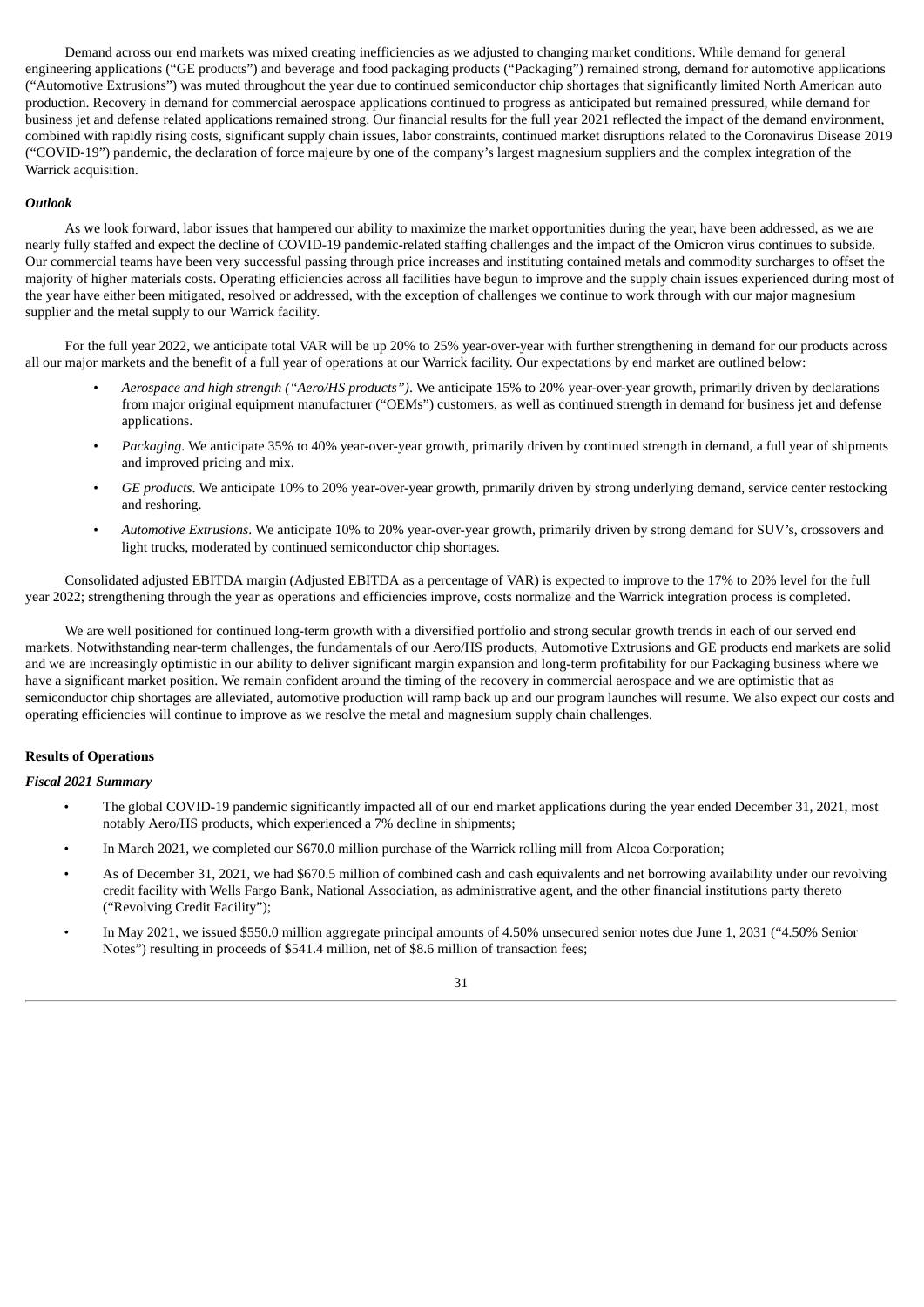- In May 2021, we redeemed all outstanding 6.50% unsecured senior notes due May 2025 ("6.50% Senior Notes") using proceeds from our 4.50% Senior Notes offering, resulting in a cash outflow for principal, redemption premium and accrued interest of \$382.2 million; and
- We paid a total of approximately \$46.7 million, or \$2.88 per common share, in cash dividends to stockholders, including holders of restricted stock, and dividend equivalents to holders of certain restricted stock units during the year ended December 31, 2021, reflecting a 7.5% increase in the quarterly dividend compared with the prior year ended December 31, 2020.

# *Consolidated Selected Operational and Financial Information*

The following data should be read in conjunction with our consolidated financial statements and the notes thereto included in Item 8. "Financial Statements and Supplementary Data" of this Report.

*Net Sales.* We reported Net sales for 2021 of \$2,622.0 million, compared to \$1,172.7 million for 2020. The increase in Net sales during 2021 compared to 2020 reflected a 619.2 million pound (123%) increase in shipment volume and a \$0.01/lb increase in average realized sales price per pound. The shipment volume increase reflected: (i) a 541.7 million pound addition in Packaging due to our Warrick acquisition; (ii) a 62.6 million pound (27%) increase in GE products reflecting the reshoring of supply lines in North America and strong demand for our semi-conductor plate; (iii) a 16.7 million pound (178%) increase in our other industrial end market application ("Other products") reflecting an increase of non-strategic rolled products acquired with the Warrick acquisition; and (iv) a 9.9 million pound (12%) increase in Automotive Extrusions primarily reflecting the recovery from the COVID-19 pandemic related automotive supply chain shutdowns that occurred during the quarter ended June 30, 2020, partially offset by demand impact due to the ongoing semiconductor chip shortage in the automotive industry, which continues to hamper the return to full production and new program launches. The shipment volume increase was partially offset by an 11.7 million pound (7%) decrease in Aero/HS products reflecting lower demand for our commercial aerospace products as a result of the COVID-19 pandemic. The increase in average realized sales price per pound reflected a \$0.41/lb (44%) increase in average Hedged Cost of Alloyed Metal prices per pound, partially offset by a \$0.40 (29%) decrease in VAR per pound due primarily to the introduction of lower VAR per pound Packaging products, as well as approximately \$14.8 million of additional net sales recognized in 2020 within Aero/HS products related to modifications to the 2020 customer declarations under multi-year contracts. See the table in "*Selected Operational and Financial Information*" below for further details.

*Cost of Products Sold, Excluding Depreciation and Amortization and Other Items.* Cost of products sold, excluding depreciation and amortization and other items for 2021 totaled \$2,348.1 million, or 90% of Net sales, compared to \$941.3 million, or 80% of Net sales, in 2020. The increase during 2021 compared to 2020 of \$1,406.8 million was largely attributable to the addition of Packaging and reflected a \$1,035.2 million increase in Hedged Cost of Alloyed Metal and a \$371.6 million increase in net manufacturing conversion and other costs. Of the \$1,035.2 million increase in Hedged Cost of Alloyed Metal, \$586.1 million was due to higher shipment volume, as discussed above in "*Net Sales,"* and \$449.1 million was due to higher hedged metal prices. The \$371.6 million increase in net manufacturing conversion and other costs was primarily due to the addition of Packaging and additional overhead associated with the related increase in volume, as well as higher labor, energy, freight, benefit and metal cost driven by supply chain inefficiencies, inflation and labor shortages. See "*Selected Operational and Financial Information*" below for a further discussion of the comparative results of operations for 2021 and 2020.

*Depreciation and Amortization.* Depreciation and amortization for 2021 was \$91.5 million compared to \$52.2 million for 2020. The increase of \$39.3 million was primarily attributable to the addition of Packaging.

*Selling, General, Administrative, Research and Development ("SG&A and R&D").* SG&A and R&D expense totaled \$118.8 million in 2021 compared to \$91.2 million in 2020. The increase in 2021 compared with 2020 was due primarily to: (i) an \$11.4 million increase in costs related to the addition of Warrick operations and related transition service agreements with Alcoa Corporation to facilitate the integration; (ii) an \$11.2 million increase in acquisition related costs, which were primarily comprised of professional fees; and (iii) a \$5.3 million increase in salaries and benefits.

*Goodwill Impairment.* See Note 4 of Notes to Consolidated Financial Statements included in this Report for further details.

*Restructuring Costs.* See Note 12 of Notes to Consolidated Financial Statements included in this Report for further information regarding the restructuring plan.

*Other Operating Charges (Income), Net*. There were no Other operating charges (income), net, for the year ended December 31, 2021. Other operating charges (income), net, was \$0.6 million of income for the year ended December 31, 2020. During the year ended December 31, 2020, we recognized \$1.3 million of payroll subsidies received by our subsidiary Kaiser Aluminum Canada Limited under the Canada Emergency Wage Subsidy ("CEWS") Program, which was partially offset by \$0.5 million of

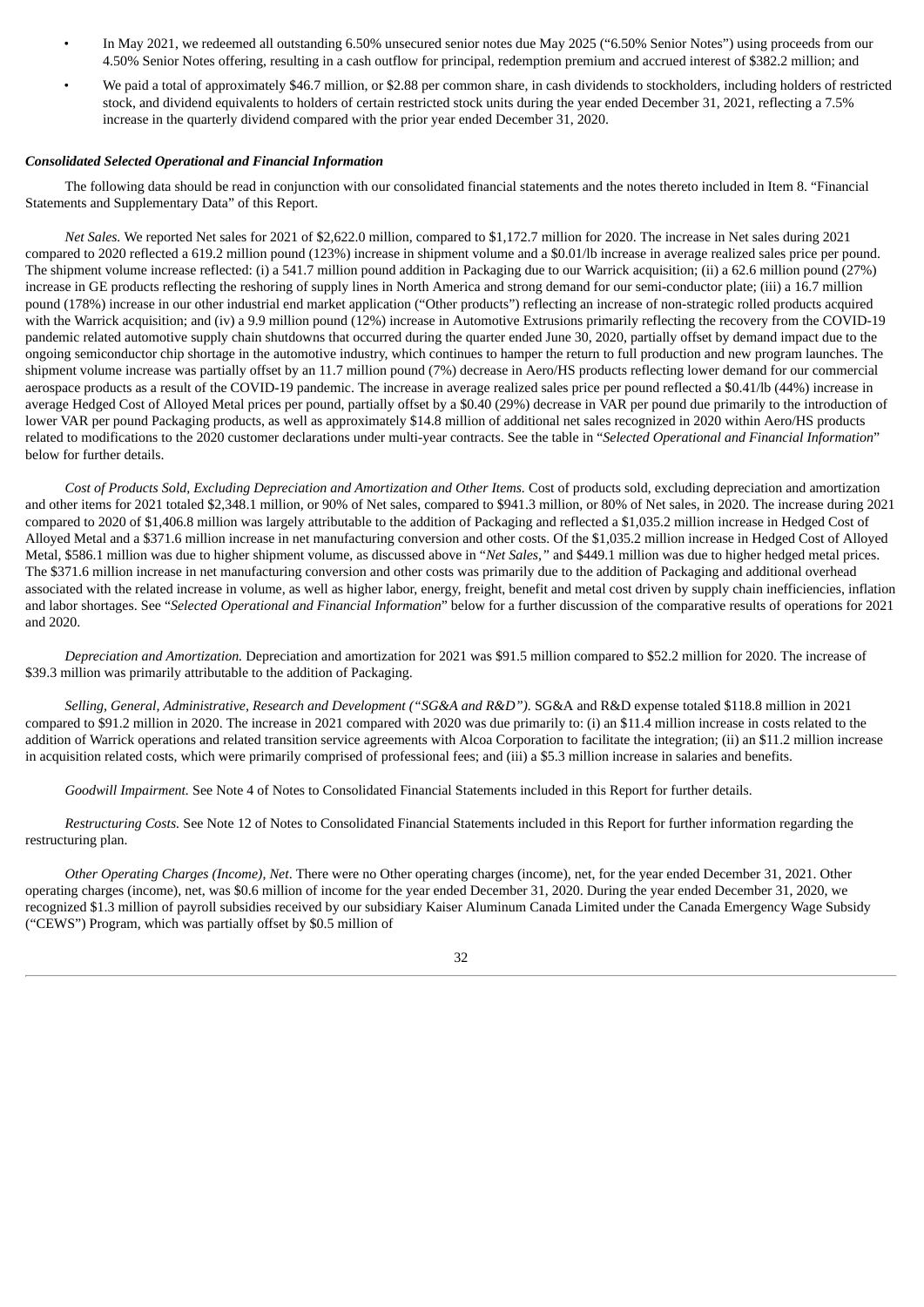impairment charges related to property, plant and equipment (see Note 1 of Notes to Consolidated Financial Statements included in this Report for details of government grants received).

*Interest Expense.* Interest expense represents cash and non-cash interest expense incurred on our unsecured senior notes and our Revolving Credit Facility, net of capitalized interest. Interest expense was \$49.5 million and \$40.9 million for 2021 and 2020, respectively. See Note 9 of Notes to Consolidated Financial Statements included in this Report for a discussion of our debt and credit facilities that were in effect during each of the years 2021 and 2020 and Note 1 of Notes to Consolidated Financial Statements included in this Report for a discussion of our interest expense capitalized as part of construction in progress.

*Other Expense, Net.* Other expense, net for the year ended December 31, 2021 included a \$35.9 million loss on extinguishment of debt related to the redemption of our 6.50% Senior Notes. See Note 9 and Note 13 of Notes to Consolidated Financial Statements included in this Report for details.

*Income Tax Benefit (Provision).* The income tax benefit for 2021 was \$5.5 million, resulting in an effective tax rate of 22.9%. There was no material difference between the effective tax rate and the projected blended statutory tax rate for 2021.

The income tax provision for 2020 was \$10.0 million, resulting in an effective tax rate of 25.9%. There was no material difference between the effective tax rate and the projected blended statutory tax rate for 2020.

#### *Selected Operational and Financial Information*

The following data should be read in conjunction with our consolidated financial statements and the notes thereto included in Part II, Item 8. "Financial Statements and Supplementary Data" of this Report.

The following table provides selected operational and financial information (in millions of dollars):

|                                                                     |    | <b>Year Ended December 31.</b> |               |       |  |
|---------------------------------------------------------------------|----|--------------------------------|---------------|-------|--|
|                                                                     |    | 2021                           |               | 2020  |  |
| Net (loss) income                                                   | S. | (18.5)                         | <sup>\$</sup> | 28.8  |  |
| Interest expense                                                    |    | 49.5                           |               | 40.9  |  |
| Other expense, net                                                  |    | 38.9                           |               | 1.4   |  |
| Income tax (benefit) provision                                      |    | (5.5)                          |               | 10.0  |  |
| Depreciation and amortization                                       |    | 91.5                           |               | 52.2  |  |
| Non-run-rate items:                                                 |    |                                |               |       |  |
| Restructuring (benefit) costs                                       |    | (0.8)                          |               | 7.5   |  |
| Adjustments to plant-level LIFO1                                    |    | 7.8                            |               | 2.4   |  |
| Mark-to-market loss (gain) on derivative instruments <sup>2</sup>   |    | 1.4                            |               | (2.6) |  |
| Workers' compensation cost due to discounting                       |    |                                |               | 1.8   |  |
| Non-cash asset impairment charges                                   |    |                                |               | 0.5   |  |
| Net periodic post retirement service cost relating to Salaried VEBA |    | 0.1                            |               | 0.1   |  |
| Environmental expenses <sup>3</sup>                                 |    | 0.2                            |               | 5.3   |  |
| Acquisition costs <sup>4</sup>                                      |    | 28.0                           |               | 5.5   |  |
| Total non-run-rate items                                            |    | 36.7                           |               | 20.5  |  |
| <b>Adjusted EBITDA</b>                                              |    | 192.6                          |               | 153.8 |  |

1. We manage our business on a monthly last-in, first-out ("LIFO") basis at each plant, but report inventory externally on an annual LIFO basis in accordance with GAAP on a consolidated basis. This line item represents the conversion from GAAP LIFO applied on a consolidated basis to monthly LIFO applied on a plant-by-plant basis. For the year ended December 31, 2021, this line item reflects a \$5.2 million non-run-rate LIFO benefit that resulted from a purchase accounting adjustment to step-up Warrick's inventory to fair value.

2. Mark-to-market loss (gain) on derivative instruments for 2021 and 2020 represents: (i) the reversal of mark-to-market loss (gain) on hedges entered into prior to the adoption of Accounting Standards Update No. 2017-12, *Derivatives and Hedging (Topic 815): Targeted Improvements to Accounting for Hedging Activities* and settled in the periods presented above; (ii) loss (gain) on non-designated commodity hedges; and (iii) reclassifications out of Accumulated other comprehensive loss due to forecasted transactions no longer probable of occurring. Adjusted EBITDA reflects the realized loss (gain) of such settlements.

3. Non-run-rate environmental expenses are related to legacy activities at operating facilities prior to July 6, 2006. See Note 10 of Notes to Consolidated Financial Statements included in this Report for additional information relating to the environmental expenses.

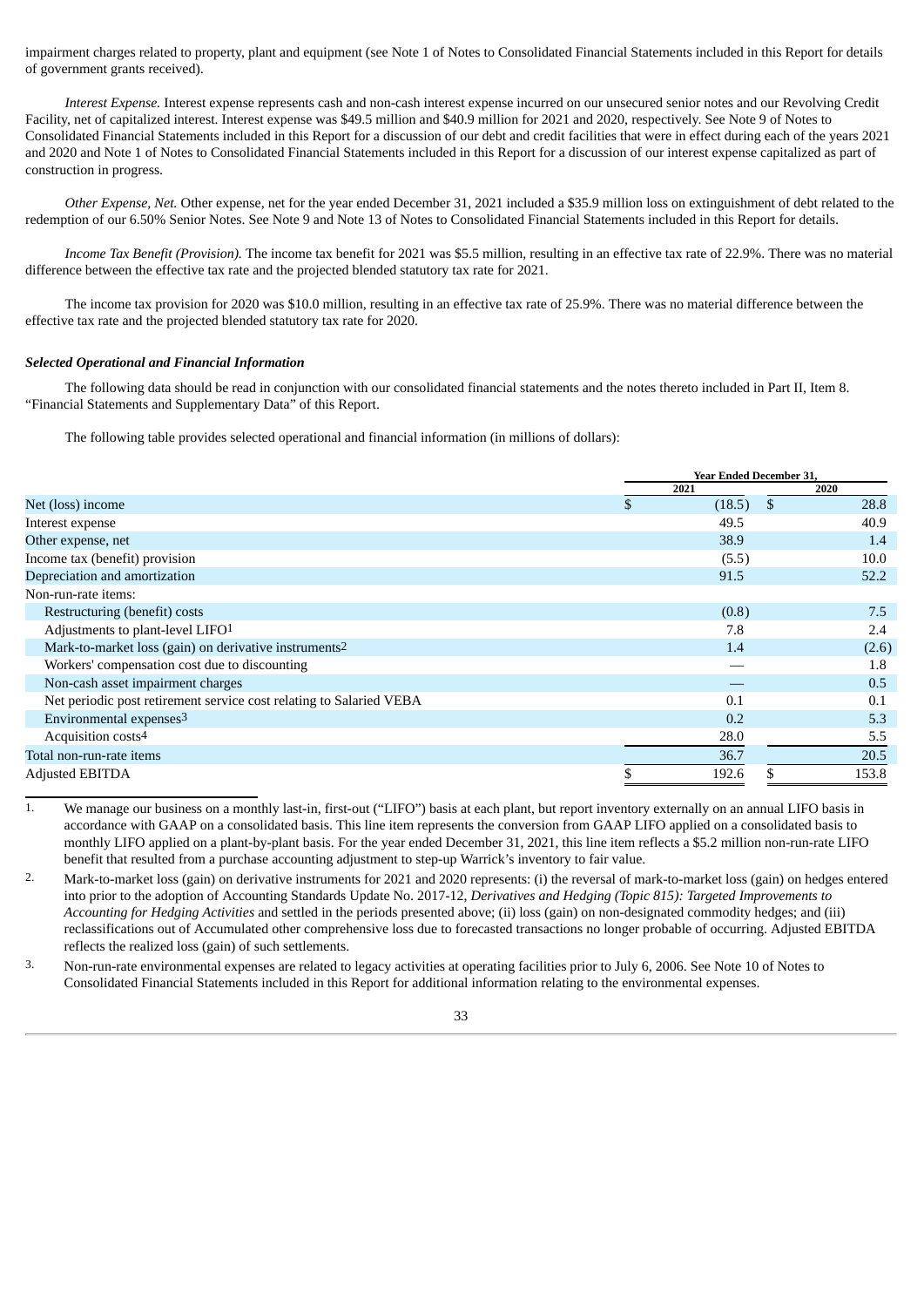4. Acquisition costs are non-run-rate acquisition-related transaction costs, which include professional fees, as well as non-cash hedging charges recorded in connection with our Warrick acquisition. The results for the year ended December 31, 2020 were adjusted to reflect \$5.5 million now classified as Warrick acquisition-related costs.

Adjusted EBITDA for 2021 was \$38.8 million higher than Adjusted EBITDA for 2020, which had the benefit of the additional \$14.8 million of revenue as discussed in "Net sales" above. Adjusted EBITDA for 2021 reflected the benefit of Packaging and improvement in our Automotive Extrusions and GE products, partially offset by higher costs as discussed in "Consolidated Selected Operational and Financial Information" above.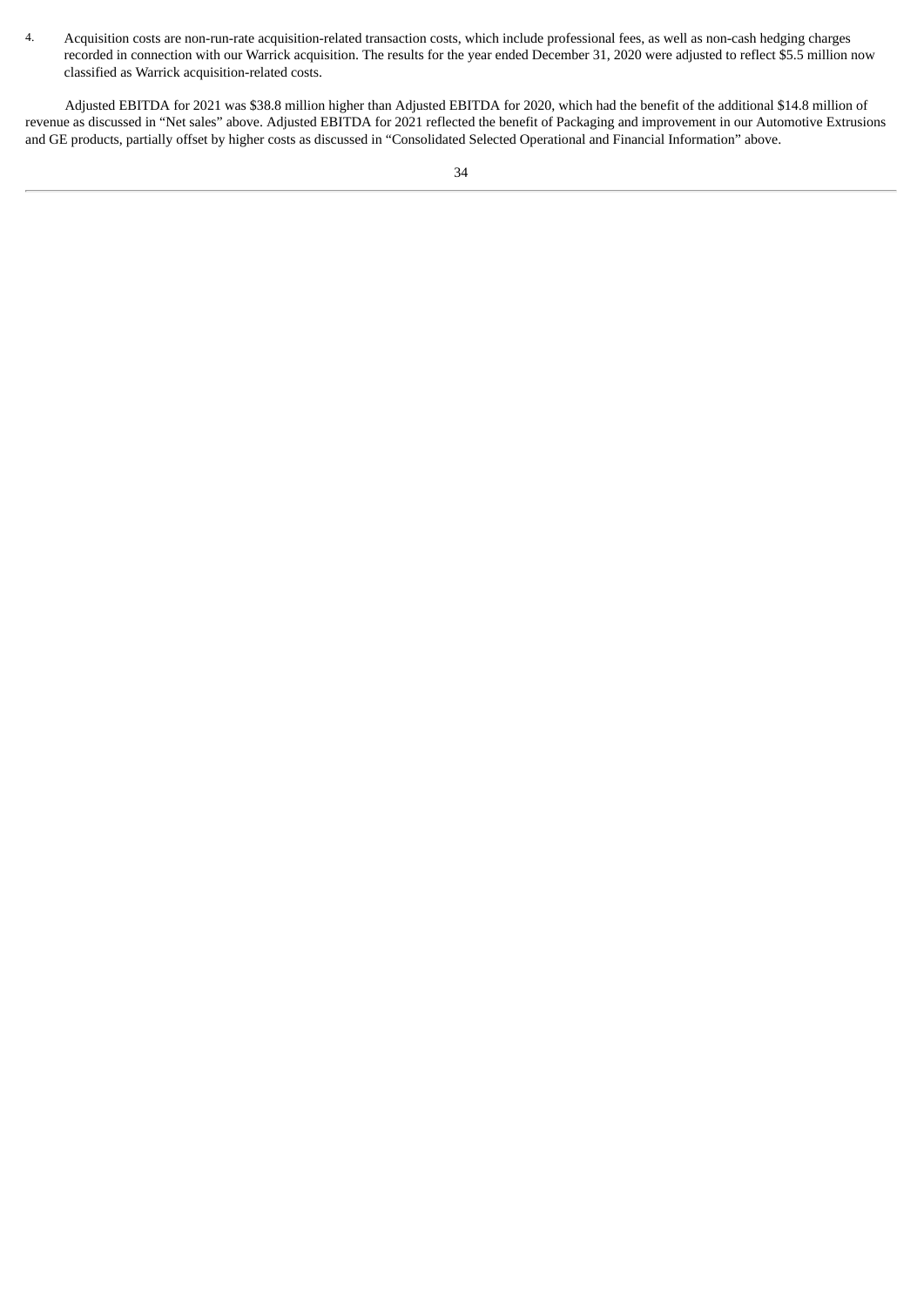The following table provides our shipment and VAR information (in millions of dollars, except shipments and VAR per pound) by end market applications:

|                                    |                 | <b>Year Ended December 31,</b> |                 |        |                          |                    |                 |        |
|------------------------------------|-----------------|--------------------------------|-----------------|--------|--------------------------|--------------------|-----------------|--------|
|                                    |                 | 2021                           |                 |        |                          | 2020               |                 |        |
| <b>Aero/HS Products:</b>           |                 |                                |                 |        |                          |                    |                 |        |
| Shipments (mmlbs)                  |                 | 161.6                          |                 |        |                          | 173.3              |                 |        |
|                                    |                 | \$                             |                 | \$/lb  |                          | \$                 |                 | \$/lb  |
| Net sales                          | \$              | 533.7                          | $\mathbb S$     | 3.30   | \$                       | 537.9              | \$              | 3.10   |
| Less: Hedged Cost of Alloyed Metal |                 | (219.0)                        |                 | (1.35) |                          | (168.6)            |                 | (0.97) |
| VAR                                | \$              | 314.7                          | \$              | 1.95   | \$                       | 369.3              | \$              | 2.13   |
| Packaging:                         |                 |                                |                 |        |                          |                    |                 |        |
| Shipments (mmlbs)                  |                 | 541.7                          |                 |        |                          |                    |                 |        |
|                                    |                 | \$                             |                 | \$/lb  |                          | \$                 |                 | \$/lb  |
| Net sales                          | \$              | 1,119.3                        | $\mathbb{S}$    | 2.07   | $\overline{\$}$          |                    | \$              |        |
| Less: Hedged Cost of Alloyed Metal |                 | (730.0)                        |                 | (1.35) |                          |                    |                 |        |
| VAR                                | \$              | 389.3                          | $\mathbb{S}$    | 0.72   | \$                       |                    | $\sqrt{3}$      |        |
| <b>Automotive Extrusions:</b>      |                 |                                |                 |        |                          |                    |                 |        |
| Shipments (mmlbs)                  |                 | 94.0                           |                 |        |                          | 84.1               |                 |        |
|                                    |                 | \$                             |                 | \$/lb  |                          | \$                 |                 | \$/lb  |
| Net sales                          | \$              | 225.0                          | $\overline{\$}$ | 2.39   | $\overline{\$}$          | 161.4              | $\overline{\$}$ | 1.92   |
| Less: Hedged Cost of Alloyed Metal |                 | (128.4)                        |                 | (1.36) |                          | (78.4)             |                 | (0.93) |
| VAR                                | \$              | 96.6                           | \$              | 1.03   | \$                       | 83.0               | \$              | 0.99   |
|                                    |                 |                                |                 |        |                          |                    |                 |        |
| <b>GE Products:</b>                |                 |                                |                 |        |                          |                    |                 |        |
| Shipments (mmlbs)                  |                 | 298.2                          |                 |        |                          | 235.6              |                 |        |
|                                    |                 | \$                             |                 | \$/lb  |                          | \$                 |                 | \$/lb  |
| Net sales                          | \$              | 706.1                          | $\overline{\$}$ | 2.37   | $\overline{\mathcal{S}}$ | 458.8              | $\overline{\$}$ | 1.95   |
| Less: Hedged Cost of Alloyed Metal |                 | (409.0)                        |                 | (1.37) |                          | (220.2)            |                 | (0.94) |
| VAR                                | \$              | 297.1                          | \$              | 1.00   | \$                       | 238.6              | $\mathbb{S}$    | 1.01   |
| <b>Other Products:</b>             |                 |                                |                 |        |                          |                    |                 |        |
| Shipments (mmlbs)                  |                 | 26.1                           |                 |        |                          | 9.4                |                 |        |
|                                    |                 | \$                             |                 | \$/lb  |                          | $\pmb{\mathbb{S}}$ |                 | \$/lb  |
| Net sales                          | \$              | 37.9                           | ${\mathbb S}$   | 1.45   | $\overline{\$}$          | 14.6               | \$              | 1.55   |
| Less: Hedged Cost of Alloyed Metal |                 | (24.4)                         |                 | (0.93) |                          | (8.4)              |                 | (0.89) |
| VAR                                | $\overline{\$}$ | 13.5                           | \$              | 0.52   | $\overline{\$}$          | 6.2                | \$              | 0.66   |
|                                    |                 |                                |                 |        |                          |                    |                 |        |
| Total:                             |                 |                                |                 |        |                          |                    |                 |        |
| Shipments (mmlbs)                  |                 | 1,121.6                        |                 | 502.4  |                          |                    |                 |        |
|                                    |                 | \$                             |                 | \$/lb  |                          | \$                 |                 | \$/lb  |
| Net sales                          | \$              | 2,622.0                        | $\overline{\$}$ | 2.34   | $\overline{\$}$          | 1,172.7            | $\mathbb{S}$    | 2.33   |
| Less: Hedged Cost of Alloyed Metal |                 | (1,510.8)                      |                 | (1.35) |                          | (475.6)            |                 | (0.94) |
| VAR                                | \$              | 1,111.2                        | $\mathbb{S}$    | 0.99   | \$                       | 697.1              | $\mathbb{S}$    | 1.39   |

35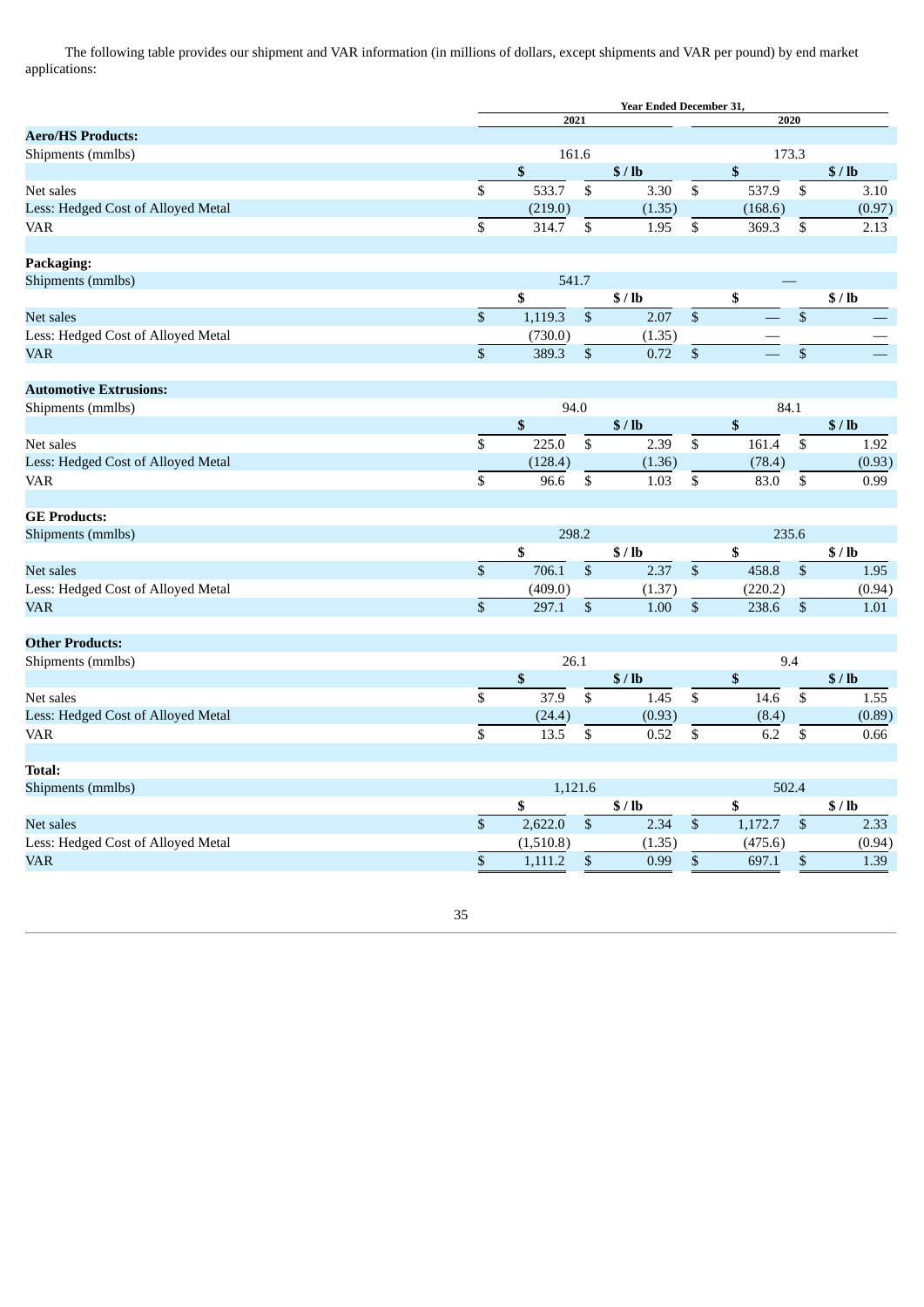#### **Liquidity and Capital Resources**

#### *Summary*

The following table summarizes our liquidity (in millions of dollars):

|                                                                                               | As of December 31. |  |         |  |
|-----------------------------------------------------------------------------------------------|--------------------|--|---------|--|
|                                                                                               | 2021               |  | 2020    |  |
| Available cash and cash equivalents                                                           | 303.2              |  | 780.3   |  |
| Borrowing availability under Revolving Credit Facility, net of letters of credit <sup>1</sup> | 367.3              |  | 251.5   |  |
| Total liquidity                                                                               | 670.5              |  | 0.031.8 |  |

1. Borrowing availability under the Revolving Credit Facility as determined by a borrowing base calculated as of December 31, 2021 and December 31, 2020.

We place our cash in bank deposits and money market funds with high credit quality financial institutions. Cash equivalents consist primarily of investment-grade commercial paper, money market accounts and investments which, when purchased, have a maturity of 90 days or less. Short-term investments represent holdings in investment-grade commercial paper with a maturity at the time of purchase of greater than 90 days.

See Note 16 of Notes to Consolidated Financial Statements included in this Report for information regarding restricted cash at December 31, 2021.

We and certain of our subsidiaries have a Revolving Credit Facility with Wells Fargo Bank, National Association, as administrative agent, and the other financial institutions party thereto (see Note 9 of Notes to Consolidated Financial Statements included in this Report). There were no borrowings under our Revolving Credit Facility during the years ending or as of December 31, 2021 or December 31, 2020, respectively.

#### *Cash Flows*

The following table summarizes our cash flows from operating, investing and financing activities (in millions of dollars):

|                                   | <b>Year Ended December 31.</b> |  |       |  |  |  |
|-----------------------------------|--------------------------------|--|-------|--|--|--|
|                                   | 2021                           |  | 2020  |  |  |  |
| Total cash provided by (used in): |                                |  |       |  |  |  |
| Operating activities              | 79.4                           |  | 206.9 |  |  |  |
| Investing activities              | (665.8)                        |  | 26.9  |  |  |  |
| Financing activities              | 109.1                          |  | 281.9 |  |  |  |

Cash provided by operating activities for the year ended December 31, 2021 reflected results of business activity described within "Consolidated Selected Operational and Financial Information" above, as well as the following working capital changes: (i) an increase in accounts payable of \$112.5 million, primarily driven by Warrick payables added during the year ended December 31, 2021 and higher metal cost; (ii) an increase in trade and other receivables of \$90.3 million, primarily driven by Warrick receivables added during the year ended December 31, 2021 and the remainder due to the timing and mix of sales and an increase in metal prices; and (iii) an increase in inventory of \$43.5 million due primarily to higher inventory pounds to satisfy increased demand, as well as a higher per pound inventory cost.

Cash provided by operating activities for the year ended December 31, 2020 reflected results of business activity for the year ended December 31, 2020, as well as the following working capital changes: (i) a decrease in Trade and other receivables of \$60.8 million driven primarily by lower Net sales; (ii) a decrease in Inventories of \$25.6 million to better align with operations; and (iii) a reduction in Contract assets of \$18.5 million driven primarily by timing and volume of shipments related to revenue on products recognized over-time.

See Statements of Consolidated Cash Flows included in this Report for further details on our cash flows from operating, investing and financing activities for the years ended December 31, 2021 and December 31, 2020.

### *Sources of Liquidity*

We believe our available cash and cash equivalents, borrowing availability under the Revolving Credit Facility and funds generated from operations are our most significant sources of liquidity, and that our Revolving Credit Facility and unsecured notes

#### 36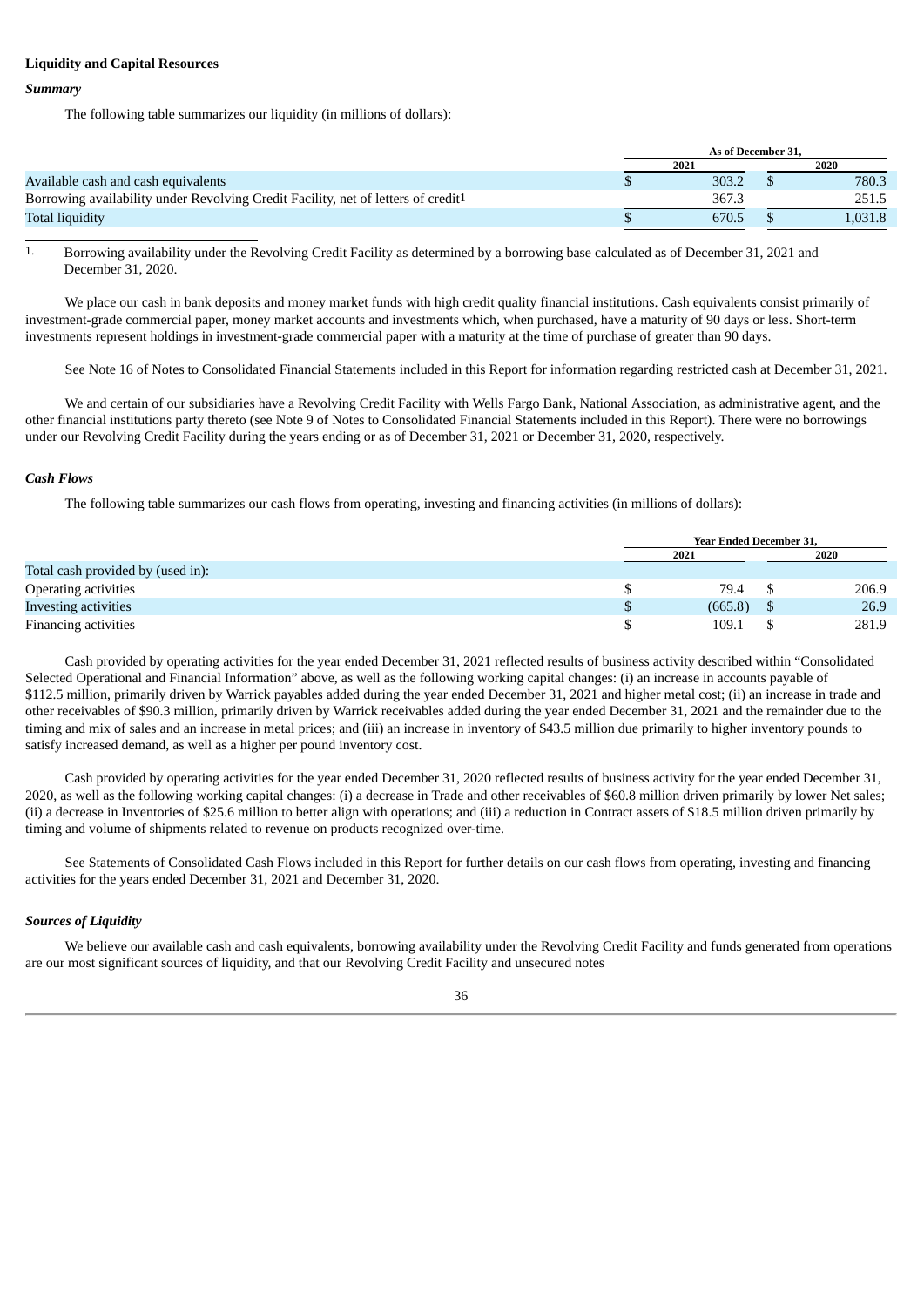have covenants that allow us to operate our business with limited restrictions and significant flexibility for the foreseeable future. While we believe these sources will be sufficient to finance our working capital requirements, planned capital expenditures, investments, debt service obligations and other cash requirements for at least the next twelve months, and while we also believe that alternative sources of liquidity will remain available in the event we seek to add liquidity for opportunistic or other reasons in the future, our ability to fund such cash requirements will depend upon our future operating performance (which will be affected by prevailing economic conditions) and financial, business and other factors, some of which are beyond our control.

We do not believe that covenants contained in the Revolving Credit Facility are reasonably likely to limit our ability to raise additional debt or equity should we choose to do so during the next 12 months, nor do we believe it is likely that during the next 12 months we will trigger the availability threshold that would require measuring and maintaining a fixed charge coverage ratio.

See Note 9 of Notes to Consolidated Financial Statements included in this Report for a description of our Revolving Credit Facility.

#### *Debt*

See Note 9 of Notes to Consolidated Financial Statements included in this Report for further details with respect to the 4.50% Senior Notes and 4.625% Senior Notes due 2028 ("4.625% Senior Notes") and the redemption of our 6.50% Senior Notes.

We do not believe that covenants in the indenture governing the 4.50% Senior Notes and 4.625% Senior Notes are reasonably likely to limit our ability to obtain additional debt or equity financing should we choose to do so during the next 12 months.

#### *Capital Expenditures and Investments*

We strive to strengthen our competitive position across our end markets through strategic capital investment. Significant investments over the past decade have positioned us well with increased capacity and expanded manufacturing capabilities while more recent capital projects have focused on further enhancing manufacturing cost efficiency, improving product quality and promoting operational security, which we believe are critical to maintaining and strengthening our position in an increasingly competitive market environment. A significant portion of our capital spending over the past several years related to the modernization project at our rolling mill in Spokane, Washington ("Trentwood"), which focused on equipment upgrades throughout the process flow to reduce conversion costs, increase efficiency and further improve our competitive cost position on all products produced at our Trentwood facility. In addition, a significant portion of the investment also focused on modernizing legacy equipment and the process flow for thin gauge plate to achieve KaiserSelect® quality enhancements for these Aero/HS products and GE products. These improvements have allowed us to gain incremental manufacturing capacity to enable future sales growth. Total capital expenditures were \$58.0 million and \$51.9 million for 2021 and 2020, respectively, and primarily related to critical sustaining capital projects.

Our capital investment plans remain focused on supporting demand growth through capacity expansion, sustaining our operations, enhancing product quality and increasing operating efficiencies. We anticipate total capital spending in 2022 of approximately \$180.0 million to \$200.0 million, of which approximately 60% of total spending will be focused on growth initiatives, primarily reflecting investment in the new roll coat line at Warrick and modest spending related to the Trentwood facility expansion project. In addition, we have prepared for a multiple week outage early in third quarter 2022 to refurbish the large plate stretcher at our Trentwood facility. The investment of approximately \$30.0 million is a highly efficient use of capital that will allow us to temporarily defer the \$145.0 million purchase for a new stretcher planned prior to the COVID-19 pandemic. We will continue to deploy capital thoughtfully to ensure that investment decisions align with demand expectations in order to maximize the earnings potential of the business and maintain financial strength and flexibility.

Capital investments will be funded using cash generated from operations, available cash and cash equivalents, short-term investments, borrowings under the Revolving Credit Facility and/or other third-party financing arrangements. The level of anticipated capital expenditures may be adjusted from time to time depending on our business plans, our price outlook for fabricated aluminum products, our ability to maintain adequate liquidity and other factors. No assurance can be provided as to the timing of any such expenditures or the operational benefits expected therefrom.

#### *Dividends*

We have consistently paid a quarterly cash dividend since the second quarter of 2007 to holders of our common stock, including holders of restricted stock, and have increased the dividend in each year since 2011. Nevertheless, as in the past, the future declaration and payment of dividends, if any, will be at the discretion of our Board of Directors and will depend on a number of factors, including our financial and operating results, financial position and anticipated cash requirements and contractual restrictions under our Revolving Credit Facility, the indentures for our 4.50% Senior Notes and 4.625% Senior Notes or other indebtedness we may incur in the future. We can give no assurance that dividends will be declared and paid in the future.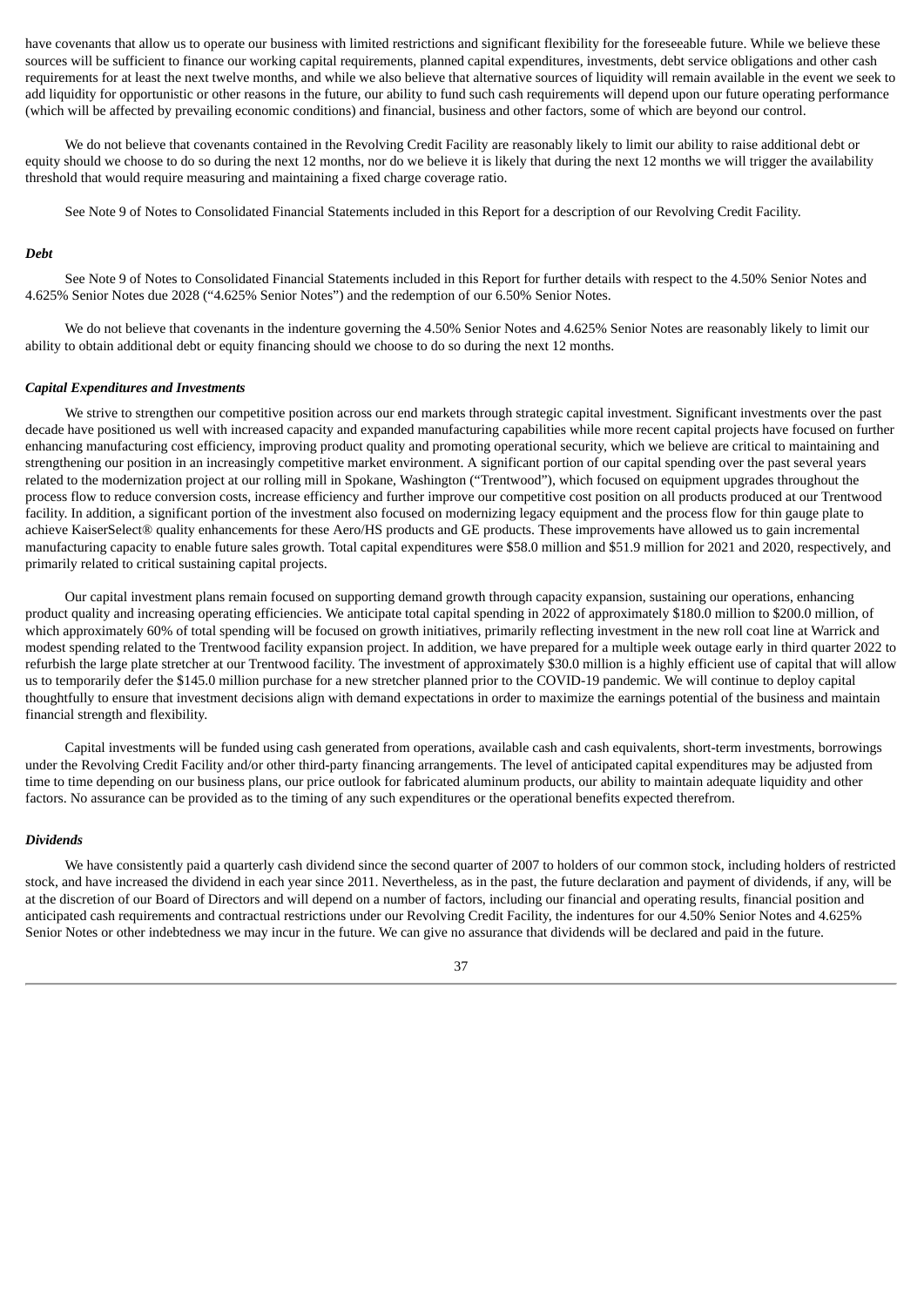We also pay quarterly dividend equivalents to the holders of certain restricted stock units. Holders of performance shares are not paid a quarterly dividend equivalent, but instead are entitled to receive, in connection with the issuance of underlying shares of common stock for performance shares that ultimately vest, a one-time payment equal to the dividends such holder would have received if the number of such shares of common stock so issued had been held of record by such holder from the date of grant of such performance shares through the date of such issuance.

See our Statements of Consolidated Stockholders' Equity and Note 18 of Notes to Consolidated Financial Statements included in this Report for information regarding dividends declared during 2021 and 2020 and subsequent to December 31, 2021.

#### *Repurchases of Common Stock*

We suspended share repurchases as of March 18, 2020. We will continue to assess share repurchases as a part of our capital allocation priorities and strategic investment opportunities identified to support further growth in our business. See our Statements of Consolidated Stockholders' Equity included in this Report for information regarding: (i) repurchases of common stock in 2021 and 2020; (ii) the amounts authorized and available for future repurchases of common stock under our stock repurchase program; and (iii) minimum statutory tax withholding obligations arising during 2021 and 2020 in connection with the vesting of non-vested shares, restricted stock units and performance shares.

#### *Environmental Commitments and Contingencies*

See Note 10 of Notes to Consolidated Financial Statements included in this Report for information regarding our environmental commitments and contingencies.

#### **Contractual Obligations, Commercial Commitments and Off-Balance Sheet Arrangements**

The discussion below summarizes our significant contractual obligations, commercial commitments and off-balance sheet arrangements as of December 31, 2021.

*Principal and Interest on 4.50% Senior Notes and 4.625% Senior Notes.* See Note 9 of Notes to Consolidated Financial Statements included in this Report for information, including the timing of principal and interest payments, associated with our debt.

*Standby Letters of Credit*. Standby Letters of Credit represents letters of credit issued under our Revolving Credit Facility. The letters of credit provide financial assurance of our payment of obligations, primarily related to workers' compensation. The specific timing of payments with respect to such matters is uncertain. The letters of credit generally automatically renew every 12 months and terminate when the underlying obligations no longer require assurance or upon the maturity of our Revolving Credit Facility in October 2024. See Note 9 of Notes to Consolidated Financial Statements included in this Report for further information.

*Employer Payroll Tax Deferrals*. As of December 31, 2021, we had a remaining \$3.8 million in employer payroll tax deferrals to be paid in 2022 under the Coronavirus Aid, Relief and Economic Security Act ("CARES Act").

*Uncertain Tax Liabilities*. At December 31, 2021, we had uncertain tax positions which ultimately could result in tax payments. See Note 14 of Notes to Consolidated Financial Statements included in this Report for information regarding further information.

*Deferred Compensation Plan Liability.* As of December 31, 2021, we had deferred compensation plan liabilities for certain key employees, which were contingent upon investment performance, vesting and other eligibility requirements, including retirement dates. See Note 5 of Notes to Consolidated Financial Statements included in this Report for further information, including the total expense related to all benefit plans.

*Operating Leases*. Operating lease liabilities represent multi-year obligations for certain manufacturing facilities, warehouses, office space and equipment. See Note 3 of Notes to Consolidated Financial Statements included in this Report for the maturity of our lease liabilities associated with our operating lease portfolio.

*Finance Leases.* Finance lease liabilities represent non-cancelable capital commitments as of December 31, 2021. We expect finance leases to be funded through available cash generated from our operations, cash and cash equivalents, borrowings under our Revolving Credit Facility and/or other thirdparty financing arrangements. See Note 3 of Notes to Consolidated Financial Statements included in this Report for the maturity of our lease liabilities associated with our finance lease portfolio.

*Pension and OPEB*. See Note 5 of Notes to Consolidated Financial Statements included in this Report for additional information regarding the future net benefits we expect to pay with respect to our pension plans and our healthcare and life insurance postretirement benefit plan ("OPEB").

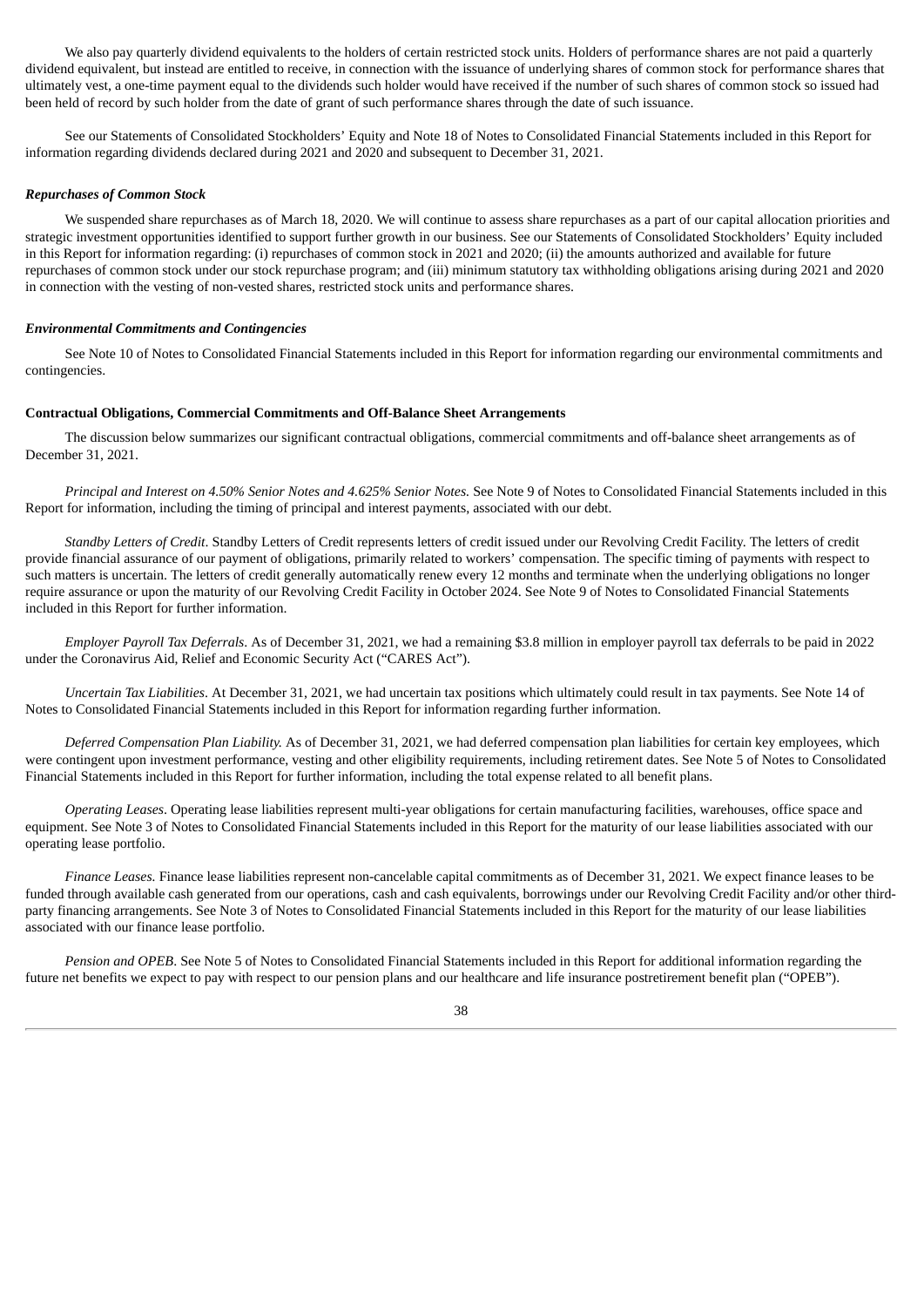*Salaried VEBA Variable Contributions*. See Note 5 of Notes to Consolidated Financial Statements included in this Report for additional information regarding our variable cash contributions to the voluntary employees' beneficiary association ("VEBA") that provides benefits for certain eligible retirees and their surviving spouses and eligible dependents ("Salaried VEBA").

*VEBA administrative fees*. We are required to pay \$0.3 million in annual administrative fees related to the VEBA that provides benefits for eligible retirees represented by certain unions and their surviving spouses and eligible dependents through September 2025. See Note 5 of Notes to Consolidated Financial Statements included in this Report for additional information.

*Purchase Obligations.* Cash outlays for purchase obligations consist primarily of commitments to purchase primary aluminum, recycled scrap aluminum, other alloys, energy and equipment. We have various contracts with suppliers of metals that require us to purchase minimum quantities of these metals in future years based primarily at the associated metal price at the time of payment. We believe the minimum required purchase quantities are lower than our current requirements for these metals. Physical delivery commitments with energy companies are in place to cover our exposure to fluctuations in electricity and natural gas prices and are based on fixed contractual rates and quantities. Equipment purchase obligations are based on scheduled payments to equipment manufacturers.

*Commitment Fees on Revolving Credit Facility*. Future commitment fees on our Revolving Credit Facility are estimated based on the amount of unused credit under the facility at December 31, 2021 and assuming no extension of terms beyond the current maturity date of our Revolving Credit Facility, which is in October 2024. No borrowings were outstanding under our Revolving Credit Facility either throughout the year or as of December 31, 2021. See Note 9 of Notes to Consolidated Financial Statements included in this Report for additional information.

In addition to our off-balance sheet items discussed above:

- See Note 6 of Notes to Consolidated Financial Statements included in this Report for information regarding our participation in multiemployer pension plans.
- See Note 7 of Notes to Consolidated Financial Statements included in this Report for information regarding our long-term employee incentive plans. Additional equity awards are expected to be made to employees and non-employee directors in 2022 and future years.

#### **Critical Accounting Estimates and Policies**

Our consolidated financial statements are prepared in accordance with GAAP. In connection with the preparation of our financial statements, we are required to make assumptions and estimates about future events and apply judgments that affect the reported amounts of assets, liabilities, revenue and expenses and the related disclosures. We base our assumptions, estimates and judgments on historical experience, current trends and other factors that management believes to be relevant at the time our consolidated financial statements are prepared. On a regular basis, management reviews the accounting policies, assumptions, estimates and judgments to ensure that our financial statements are presented fairly and in accordance with GAAP. However, because future events and their effects cannot be determined with certainty, actual results could differ from our assumptions and estimates and such differences could be material.

In addition to the accounting estimates we discuss in Note 1 of Notes to Consolidated Financial Statements included in this Report, management believes that the following accounting estimates are critical to aid in fully understanding and evaluating our reported financial results and require management's most difficult, subjective or complex judgments, resulting from the need to make estimates about the effects of matters that are inherently uncertain. Management has reviewed these critical accounting estimates and related disclosures with the Audit Committee of our Board of Directors.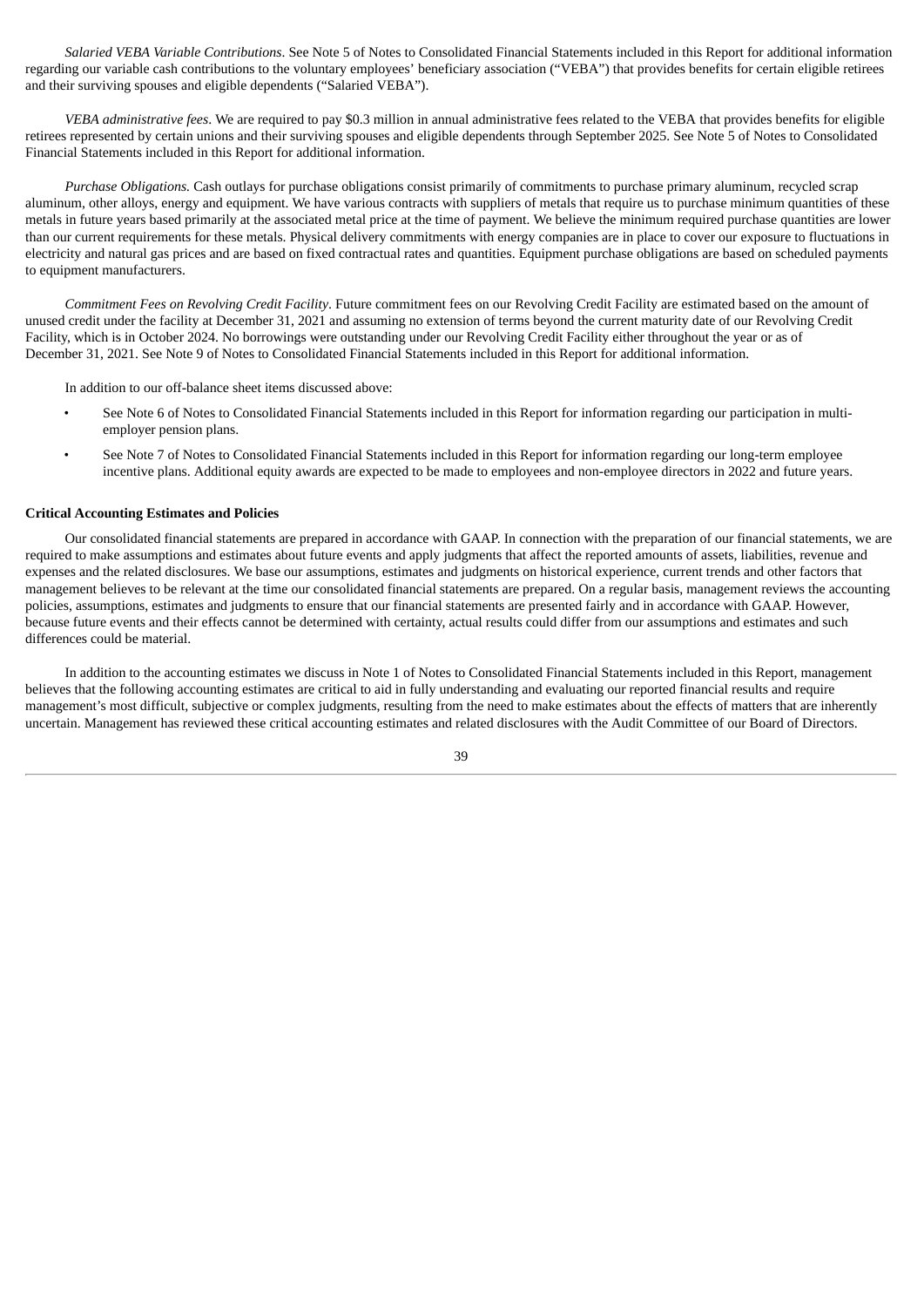#### *Revenue Recognition.*

We decide at the outset of entering into contracts with customers whether our performance obligations as specified in these contracts are satisfied over time or at a point in time. To recognize revenue over time means that we will need to synchronize revenue recognition with progress toward completion of the performance obligation.

If we have determined that revenue will be recognized over time for a specific customer order, the earliest point in our production process that we will recognize revenue will be the point that the product cannot be directed to another customer. In most cases, this happens at the time we begin to mold the ingot or billet, either by flat rolling the ingot or by extruding the billet through a die. For custom alloys, we would begin recognizing revenue over time at the point the custom alloy billet is cast.

Approximately 79% of our business is recognized at a point in time with the remaining 21% recognized over time.

We follow the input method of recognizing revenue over time. Under this approach, revenue is recognized on products in production based on the cost incurred to date plus a reasonable margin. Cost incurred to date is based on resources consumed, labor hours expended and other costs incurred relative to the total inputs expected in order to satisfy a performance obligation. Reasonable margins are estimated using an average margin of the respective production facility producing the product.

For purposes of recognizing revenue over time on products that are in work‑in-process ("WIP") as of the period end, we make the assumption that the average margins at the respective production facilities are reasonably close to the individual product margins that are in WIP.

Although we believe that the judgments and estimates around recognizing revenue over time discussed herein are reasonable, actual results could differ and we may be exposed to losses or gains that could be material. A change in our estimated average margins by 5% would have had an impact of approximately \$0.2 million to Net (loss) income for the year ended December 31, 2021.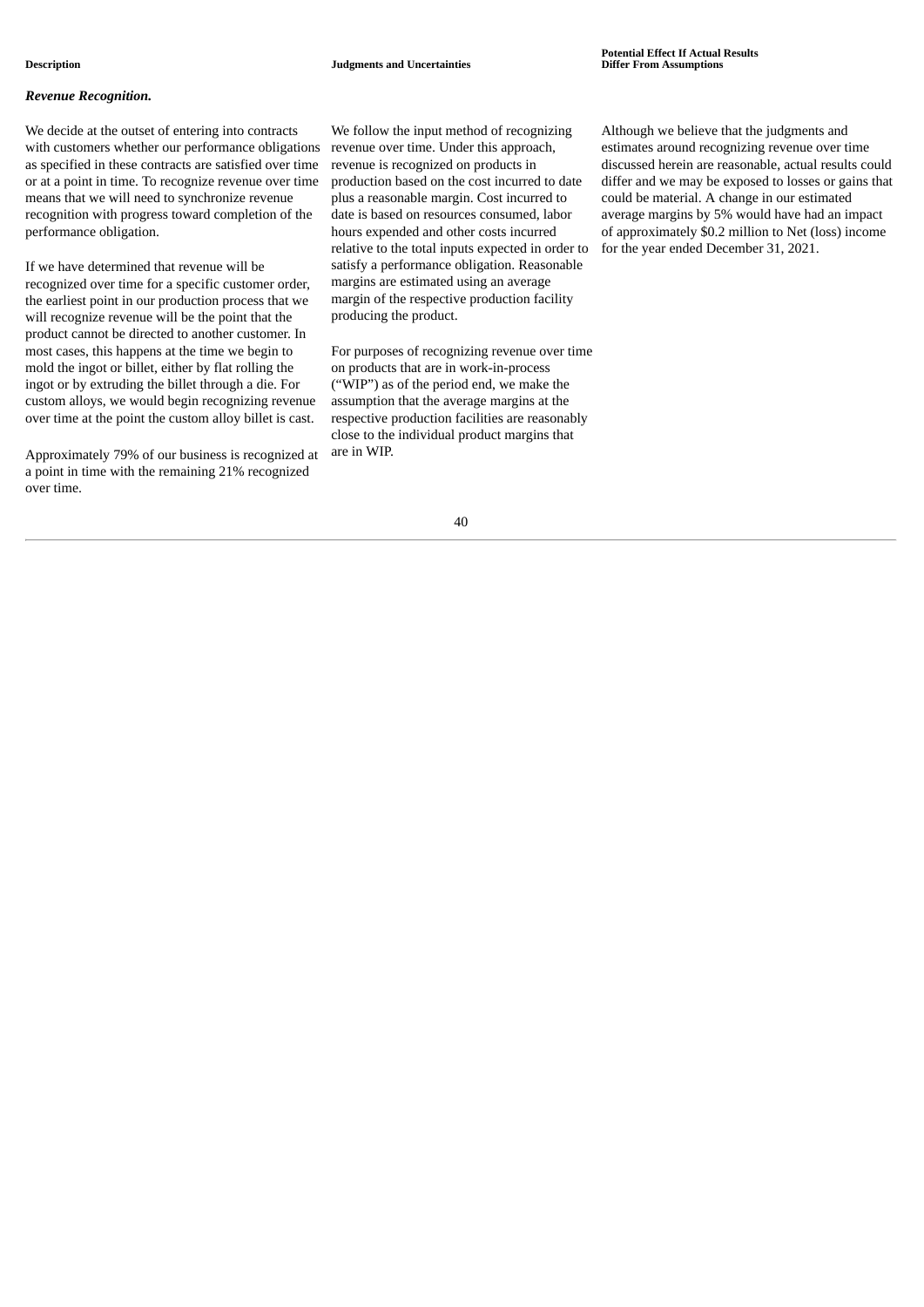#### *Income Tax.*

We have tax attributes available to offset the impact of future income taxes. We have a process for determining the need for a valuation allowance with respect to these attributes. The process includes an extensive review of both positive and negative evidence including our earnings history, future earnings, adverse recent occurrences, carryforward periods, an assessment of the industry and the impact of the timing differences.

We expect to record a full statutory tax provision in future periods and, therefore, the benefit of any tax attributes realized will only affect future balance sheets and statements of cash flows.

Financial statements for interim periods include an income tax provision based on the effective tax rate expected to be incurred in the current year.

Inherent within the completion of our assessment of the need for a valuation allowance, we make significant judgments and estimates with respect to future operating results, timing of the reversal of deferred tax assets and current market and industry factors. In order to determine the effective tax rate to apply to interim periods, estimates and judgments are made (by taxable jurisdiction) as to the amount of taxable income that may be generated, the availability of deductions and credits expected and the availability of net operating loss carryforwards or other tax attributes to offset taxable income.

Making such estimates and judgments is subject to inherent uncertainties given the difficulty of predicting future tax rates, market conditions, customer requirements, the cost for key inputs such as energy and primary aluminum, overall operating efficiency and other factors. However, if, among other things: (i) actual results vary from our forecasts due to one or more of the factors cited above or elsewhere in this Report; (ii) income is distributed differently than expected among tax jurisdictions; (iii) one or more material events or transactions occur which were not contemplated; or (iv) certain expected deductions, credits or carryforwards are not available, it is possible that the effective tax rate for a year could vary materially from the assessments used to prepare the interim consolidated financial statements. See Note 14 of Notes to Consolidated Financial Statements included in this Report for additional discussion of these matters.

Although we believe that the judgments and estimates discussed herein are reasonable, actual results could differ and we may be exposed to losses or gains that could be material. A change in our effective tax rate by 1% would have had an impact of approximately \$0.2 million to Net (loss) income for the year ended December 31, 2021.

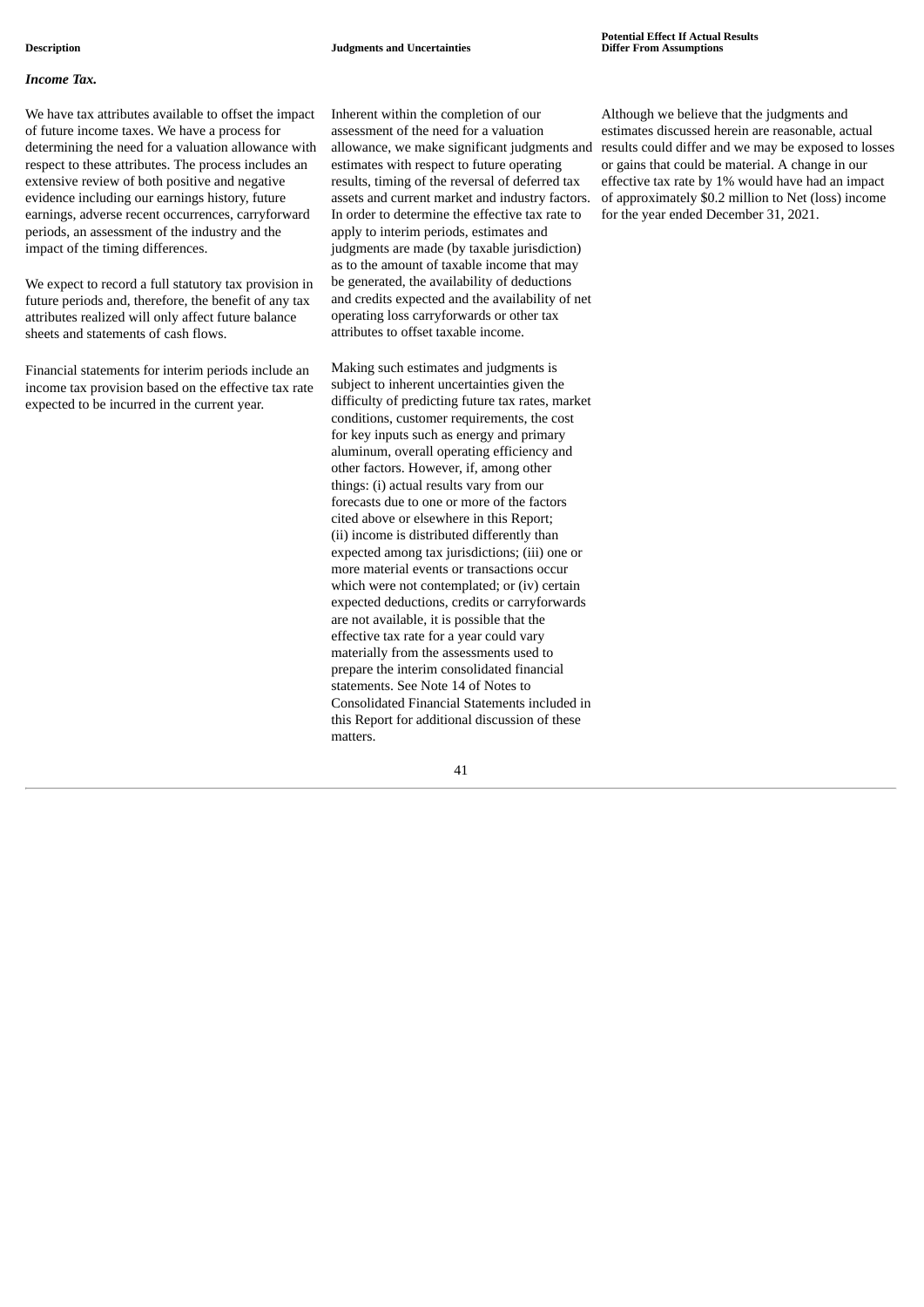#### *Acquisitions, Goodwill and Intangible Assets.*

We account for acquisitions using the acquisition method of accounting, which requires the assets acquired and liabilities assumed to be recorded at the date of acquisition at their respective estimated fair values.

We recognize goodwill as of the acquisition date as the excess over the fair values of the identifiable net assets acquired. Goodwill is tested for impairment on an annual basis as well as on an interim basis as events and changes in circumstances occur.

Definite-lived intangible assets acquired are amortized over the estimated useful lives of the respective assets, to reflect the pattern in which the economic benefits of the intangible assets are consumed. In the event the pattern cannot be reliably determined, we use a straight-line amortization method. Whenever events or changes in circumstances indicate that the carrying amount of the intangible assets may not be recoverable, the intangible assets will be reviewed for impairment.

The judgments made in determining the estimated fair value assigned to each class of assets acquired and liabilities assumed, as well as asset lives, can significantly impact our results of operations. Fair values and useful lives of intangible assets are determined using the income approach valuation methodology, which is based on, among other factors, the expected future period of benefit of the asset, the various characteristics of the asset, long‑term forecasts of the business, projected cash flows and the rate used in discounting those cash flows. As the determination of an asset's fair value and useful life involves management making certain estimates and because these estimates form the basis for the determination of whether or not an impairment charge should be recorded, these estimates are considered to be critical accounting estimates.

We do not believe there is a reasonable likelihood that there will be a material change in the estimates or assumptions we use to estimate the fair value of goodwill and intangible assets. Additionally, as of December 31, 2021, we do not believe any of our reporting units are at risk of failing the goodwill impairment test. However, if actual results are not consistent with our estimates and assumptions used in estimating future cash flows and fair values assigned to each class of assets acquired and liabilities assumed, we may be exposed to losses from impairment charges that could be material. For further details on goodwill and intangible assets, see Note 4 of Notes to Consolidated Financial Statements included in this Report.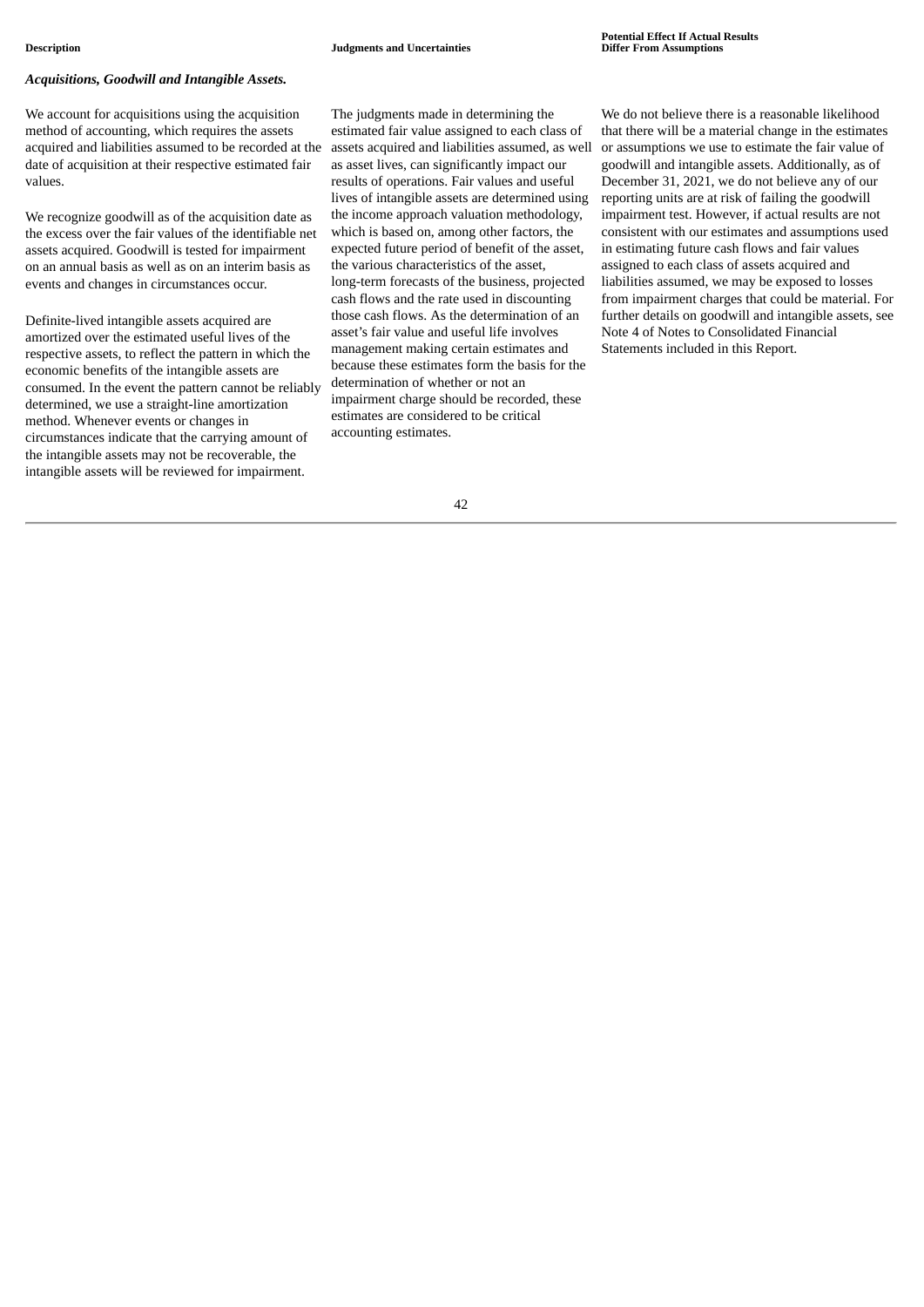#### *Pension and Other Postretirement Benefits.*

Liabilities and expenses for pension and other postretirement benefits are determined using actuarial methodologies and incorporate significant assumptions, including the interest rate used to discount the future estimated liability, the expected long-term rate of return ("LTRR") on plan assets and several assumptions relating to the employee workforce (salary increases, health care cost trend rates, retirement age and mortality). The most significant assumptions used in determining the estimated year-end obligations include the assumed discount rate and the LTRR.

In addition to the above assumptions used in the actuarial valuations, changes in plan provisions could also have a material impact on the net funded status of our pensions and other postretirement benefits. Additionally, our obligation to the Salaried VEBA is to pay an annual variable contribution amount based on the level of our cash flow. The funding status of the Salaried VEBA has no impact on our annual variable contribution amount. We have no control over any aspect of the plan. We rely on information provided to us by the Salaried VEBA administrator with respect to specific plan provisions such as annual benefits expected to be paid. See Note 5 of Notes to Consolidated Financial Statements included in this Report for additional information on our benefit plans.

Since the recorded obligation represents the present value of expected postretirement benefit payments over the life of the plans, decreases in the discount rate (used to compute the present value of the payments) would cause the estimated obligation to increase. Conversely, an increase in the discount rate would cause the estimated present value of the obligation to decline.

The LTRR on plan assets reflects an assumption regarding what the amount of earnings would be on existing plan assets (before considering any future contributions to the plan). Increases in the assumed LTRR would cause the projected value of plan assets available to satisfy postretirement obligations to increase, yielding a reduced net expense of these obligations. A reduction in the LTRR would reduce the amount of projected net assets available to satisfy postretirement obligations and, thus, cause the net expense of these obligations to increase.

A change in plan provisions could cause the estimated obligations to change. An increase in annual benefits expected to be paid would increase the estimated present value of the obligations and conversely, a decrease in annual benefits expected to be paid would decrease the estimated present value of the obligations.

The impact on the combined pension and other postretirement liabilities of a change in the weighted average discount rate of ¼ of 1% would be approximately \$5.1 million as of December 31, 2021 and either a charge or credit of approximately \$0.5 million to pretax earnings in 2022. A change in the assumption for the weighted average expected long-term rate of return on plan assets of  $\frac{1}{4}$  of  $1\%$ would impact pretax earnings by approximately \$0.4 million for 2022.

#### **New Accounting Pronouncements**

For a discussion of all recently adopted and recently issued but not yet adopted accounting pronouncements, see Note 1 of Notes to Consolidated Financial Statements included in this Report.

#### **Item 7A.** *Quantitative and Qualitative Disclosures About Market Risk*

The following quantitative and qualitative disclosures about market risk should be read in conjunction with Note 8 and Note 11 of Notes to Consolidated Financial Statements included in this Report. Our operating results are sensitive to changes in the prices of primary aluminum, certain alloying metals, natural gas, electricity and foreign currency, and also depend to a significant degree upon the volume and mix of products sold to customers. We have historically utilized hedging transactions to lock in a specified price or range of prices for certain products which we sell or consume in our production process, and to mitigate our exposure to changes in energy prices.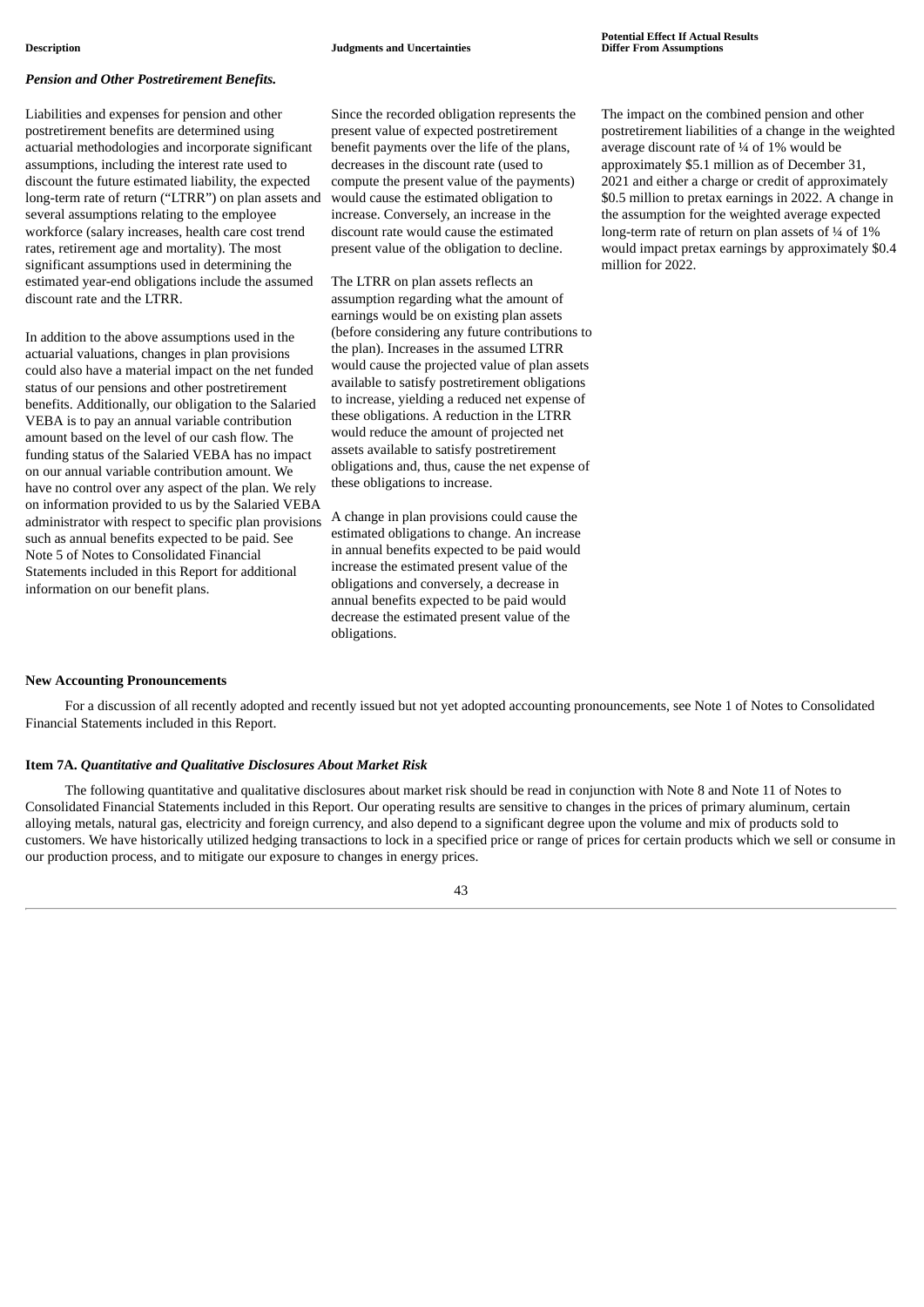#### *Aluminum*

In 2021 and 2020, settlements of derivative contracts covering 187.2 million pounds and 127.6 million pounds, respectively, hedged shipments sold on pricing terms that created aluminum price risk for us. At December 31, 2021, we had derivative contracts with respect to approximately 78.1 million pounds and 2.2 million pounds to hedge sales to be made in 2022 and 2023, respectively, on pricing terms that create aluminum price risk for us.

Based on the aluminum derivative positions held by us to hedge firm-price customer sales agreements, we estimate that a \$0.10 per pound decrease in the London Metal Exchange ("LME") market price of aluminum as of December 31, 2021 and December 31, 2020, with all other variables held constant, would have resulted in an unrealized mark-to-market loss of \$8.0 million and \$6.7 million, respectively, with corresponding changes to the net fair value of our aluminum derivative positions. Additionally, we estimate that a \$0.05 per pound decrease in the Midwest premium for aluminum as of December 31, 2021 and December 31, 2020, with all other variables held constant, would have resulted in an unrealized mark-to-market loss of \$4.0 million and \$3.3 million, respectively, with corresponding changes to the net fair value of our aluminum derivative positions.

#### *Alloying Metals*

We are exposed to the risk of fluctuating prices of certain alloying metals, especially copper, zinc and magnesium, to the extent that changes in their prices do not highly correlate with price changes for aluminum. Copper, zinc, magnesium and certain other metals are used in our remelt operations to cast rolling ingot and extrusion billet with the proper chemistry for our products. From time to time, we enter into forward contract swaps and/or physical delivery commitments with third parties to mitigate our risk from fluctuations in the prices of these alloys. As of December 31, 2021, we had forward swap contracts with settlement dates designed to align with the timing of scheduled purchases of zinc and copper by our manufacturing facilities. We estimate that a \$0.10 per pound decrease in the LME market price of zinc as of December 31, 2021 and December 31, 2020, with all other variables held constant, would have resulted in an unrealized mark-to-market loss of \$0.4 million and \$0.3 million, respectively, with corresponding changes to the net fair value of our zinc-related derivative positions. We estimate that a \$0.10 per pound decrease in the COMEX market price of copper, with all other variables held constant, would have resulted in an unrealized mark-to-market loss of \$0.2 million and \$0.3 million as of December 31, 2021 and December 31, 2020, respectively, with corresponding changes to the net fair value of our copper-related derivative positions.

#### *Energy*

We are exposed to risk of fluctuating prices for natural gas and electricity. We, from time to time, in the ordinary course of business, enter into hedging transactions and/or physical delivery commitments with firm prices with third parties to mitigate our risk from fluctuations in natural gas and electricity prices.

We estimate that a \$1.00 per mmbtu decrease in natural gas prices would have resulted in an unrealized mark-to-market loss of \$5.2 million and \$6.6 million as of December 31, 2021 and December 31, 2020, respectively, with corresponding changes to the net fair value of our natural gas derivative positions. We estimate that a \$5.00 per Mwh decrease in electricity prices as of December 31, 2021 and December 31, 2020, would have resulted in an unrealized mark-to-market loss of \$1.1 million and \$2.4 million, respectively, with corresponding changes to the net fair value of our electricity derivative positions.

#### *Foreign Currency*

As of December 31, 2021, we hedged certain lease transactions denominated in euros using forward swap contracts with settlement dates through March 2023. We estimate that a 10% decrease in the December 31, 2021 exchange rate of euros to US dollars would have resulted in an immaterial unrealized mark-to-market loss with corresponding changes to the net fair value of our foreign currency derivative positions.

Our primary foreign exchange exposure is the operating costs of our London, Ontario facility. We estimate that a 10% change in the Canadian dollar exchange rate as of December 31, 2021 and December 31, 2020 would have resulted in an annual operating cost impact of \$2.2 million and \$1.7 million, respectively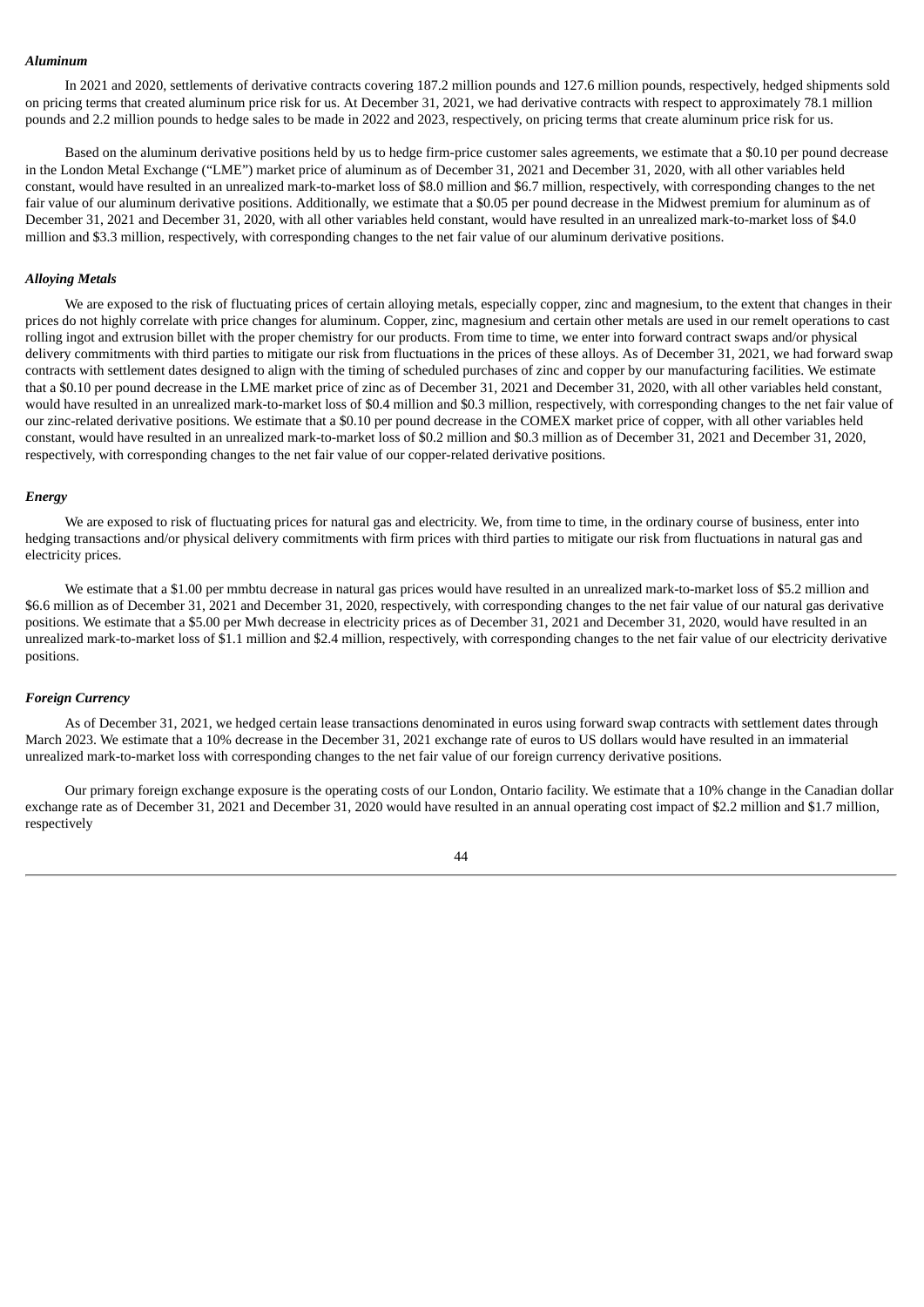# **KAISER ALUMINUM CORPORATION AND SUBSIDIARY COMPANIES**

| Item 8. Financial Statements and Supplementary Data                   |    |
|-----------------------------------------------------------------------|----|
| Report of Independent Registered Public Accounting Firm (PCAOB ID:34) | 46 |
| <b>Consolidated Balance Sheets</b>                                    | 50 |
| <b>Statements of Consolidated (Loss) Income</b>                       | 51 |
| <b>Statements of Consolidated Comprehensive (Loss) Income</b>         | 52 |
| <b>Statements of Consolidated Stockholders' Equity</b>                | 53 |
| <b>Statements of Consolidated Cash Flows</b>                          | 54 |
| <b>Notes to Consolidated Financial Statements</b>                     | 55 |
|                                                                       |    |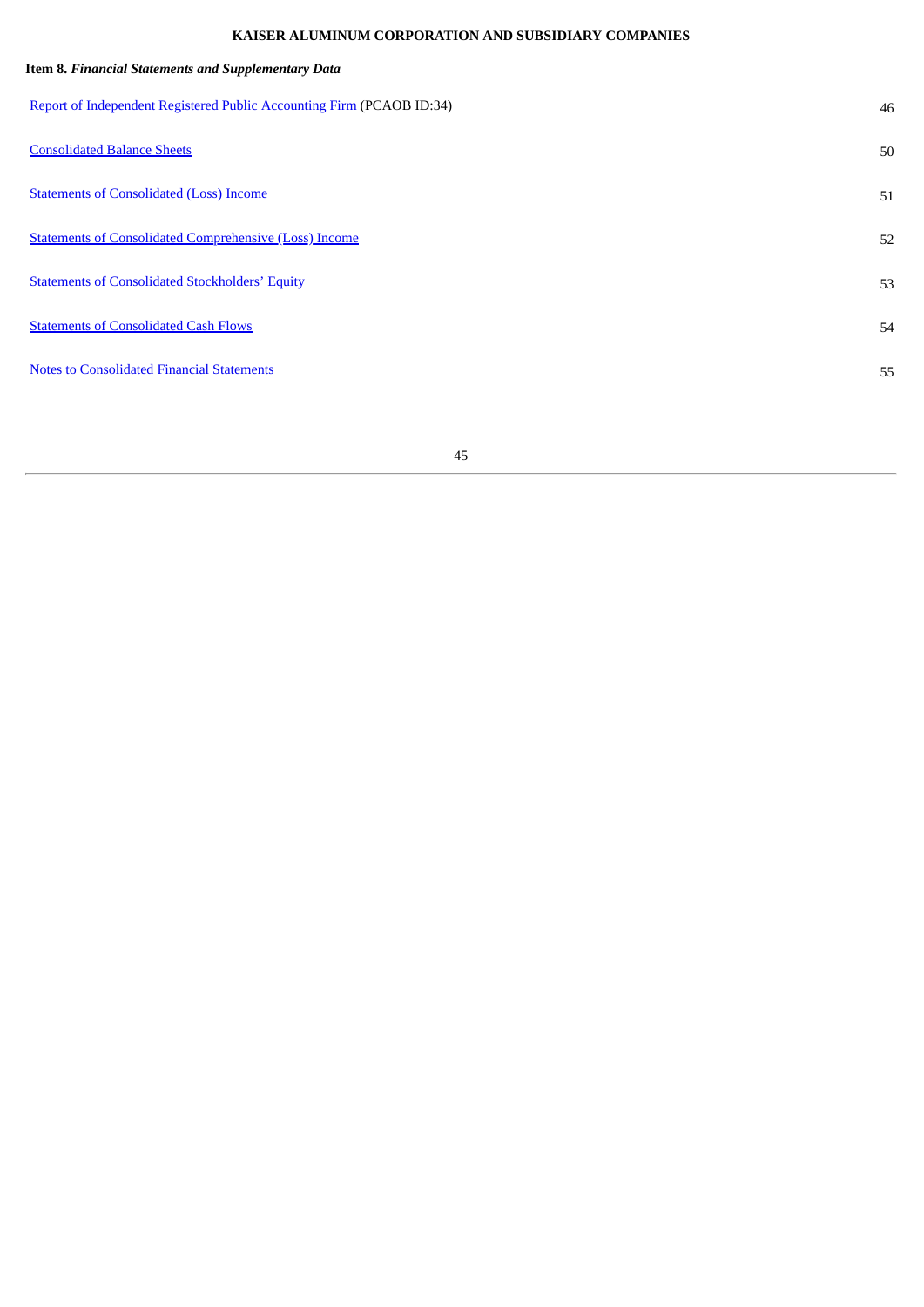## <span id="page-45-0"></span>**REPORT OF INDEPENDENT REGISTERED PUBLIC ACCOUNTING FIRM**

To the Stockholders and the Board of Directors of Kaiser Aluminum Corporation Foothill Ranch, California

## **Opinions on the Financial Statements and Internal Control over Financial Reporting**

We have audited the accompanying consolidated balance sheets of Kaiser Aluminum Corporation and subsidiaries (the "Company") as of December 31, 2021 and 2020, the related consolidated statements of (loss) income, comprehensive (loss) income, stockholders' equity, and cash flows for each of the three years in the period ended December 31, 2021, and the related notes (collectively referred to as the "financial statements"). We also have audited the Company's internal control over financial reporting as of December 31, 2021, based on criteria established in Internal Control — Integrated Framework (2013) issued by the Committee of Sponsoring Organizations of the Treadway Commission (COSO).

In our opinion, the financial statements referred to above present fairly, in all material respects, the financial position of the Company as of December 31, 2021 and 2020, and the results of its operations and its cash flows for each of the three years in the period ended December 31, 2021, in conformity with accounting principles generally accepted in the United States of America. Also, in our opinion, the Company maintained, in all material respects, effective internal control over financial reporting as of December 31, 2021, based on criteria established in Internal Control — Integrated Framework (2013) issued by COSO.

As described in Management's Annual Report on Internal Control over Financial Reporting, management excluded from its assessment the internal control over financial reporting at Warrick, which was acquired on March 31, 2021. Total assets (excluding goodwill and intangible assets) and total revenues subject to Warrick's internal control over financial reporting represented approximately 34% and 44% of consolidated total assets and total revenues as of and for the year ended December 31, 2021, respectively. Accordingly, our audit did not include the internal control over financial reporting at Warrick.

#### **Basis for Opinion**

The Company's management is responsible for these financial statements, for maintaining effective internal control over financial reporting, and for its assessment of the effectiveness of internal control over financial reporting, included in the accompanying Management's Annual Report on Internal Control Over Financial Reporting. Our responsibility is to express an opinion on these financial statements and an opinion on the Company's internal control over financial reporting based on our audits. We are a public accounting firm registered with the Public Company Accounting Oversight Board (United States) (PCAOB) and are required to be independent with respect to the Company in accordance with the U.S. federal securities laws and the applicable rules and regulations of the Securities and Exchange Commission and the PCAOB.

We conducted our audits in accordance with the standards of the PCAOB. Those standards require that we plan and perform the audits to obtain reasonable assurance about whether the financial statements are free of material misstatement, whether due to error or fraud, and whether effective internal control over financial reporting was maintained in all material respects.

Our audits of the financial statements included performing procedures to assess the risks of material misstatement of the financial statements, whether due to error or fraud, and performing procedures to respond to those risks. Such procedures included examining, on a test basis, evidence regarding the amounts and disclosures in the financial statements. Our audits also included evaluating the accounting principles used and significant estimates made by management, as well as evaluating the overall presentation of the financial statements. Our audit of internal control over financial reporting included obtaining an understanding of internal control over financial reporting, assessing the risk that a material weakness exists, and testing and evaluating the design and operating effectiveness of internal control based on the assessed risk. Our audits also included performing such other procedures as we considered necessary in the circumstances. We believe that our audits provide a reasonable basis for our opinions.

## **Definition and Limitations of Internal Control over Financial Reporting**

A company's internal control over financial reporting is a process designed to provide reasonable assurance regarding the reliability of financial reporting and the preparation of financial statements for external purposes in accordance with generally accepted accounting principles. A company's internal control over financial reporting includes those policies and procedures that (1) pertain to the maintenance of records that, in reasonable detail, accurately and fairly reflect the transactions and dispositions of the assets of the company; (2) provide reasonable assurance that transactions are recorded as necessary to permit preparation of financial statements in accordance with generally accepted accounting principles, and that receipts and expenditures of the company are being made only in accordance with authorizations of management and directors of the company; and (3) provide reasonable assurance regarding

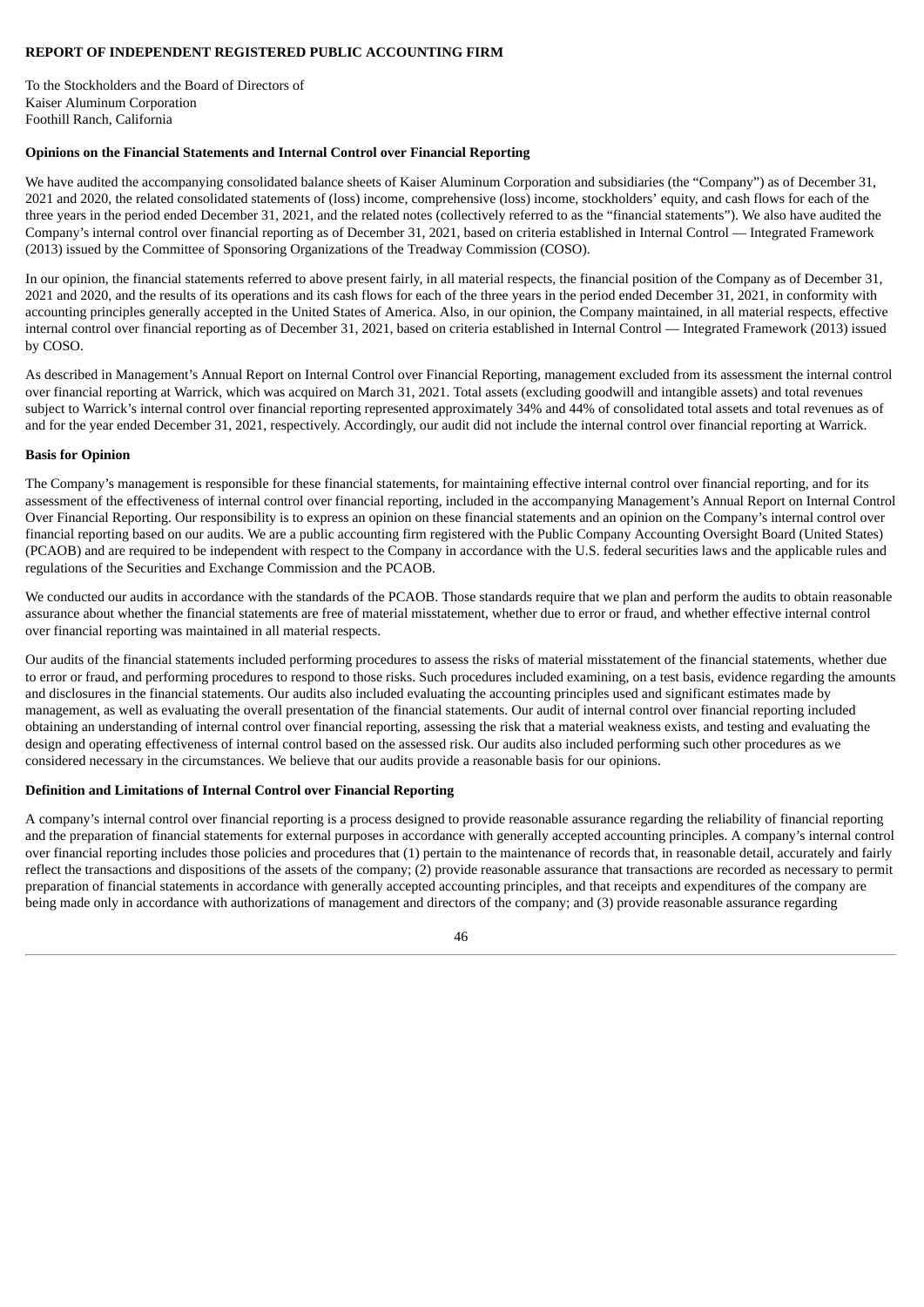### **REPORT OF INDEPENDENT REGISTERED PUBLIC ACCOUNTING FIRM (CONTINUED)**

prevention or timely detection of unauthorized acquisition, use, or disposition of the company's assets that could have a material effect on the financial statements.

Because of its inherent limitations, internal control over financial reporting may not prevent or detect misstatements. Also, projections of any evaluation of effectiveness to future periods are subject to the risk that controls may become inadequate because of changes in conditions, or that the degree of compliance with the policies or procedures may deteriorate.

#### **Critical Audit Matters**

The critical audit matters communicated below are matters arising from the current-period audit of the financial statements that were communicated or required to be communicated to the audit committee and that (1) relate to accounts or disclosures that are material to the financial statements and (2) involved our especially challenging, subjective, or complex judgments. The communication of critical audit matters does not alter in any way our opinion on the financial statements, taken as a whole, and we are not, by communicating the critical audit matters below, providing separate opinions on the critical audit matters or on the accounts or disclosures to which they relate.

#### *Revenue Recognition—Refer to Note 1 to the financial statements*

#### Critical Audit Matter Description

The Company recognizes revenue as it fulfills their performance obligations and transfers control of products to its customers. For products that have no alternative use and for which the Company has an enforceable right to payment (including a reasonable profit) throughout the production process, revenue is recognized over time. In general, a majority of the Company's revenue for Aero/HS products and Automotive Extrusions are recognized over time, with the revenue for the remainder of its products recognized at a point in time. For contracts recognized over time, control transfer occurs incrementally during the Company's production process as progress is made on fulfilling the performance obligation. The Company uses the input method of determining the progress, capturing direct costs beginning at the point that billet or cast ingot is introduced into production at either the extrusion phase or the rolling phase, respectively. For products in production, the Company recognizes revenue using the cost incurred to date plus an estimate of reasonable margin. As of December 31, 2021, net sales were \$2,622.0 million, of which \$554.1 million was recognized over time.

Given the volume of contracts that are recognized over time and the complexity of the determination of over time revenue, we identified revenue for over time contracts as a critical audit matter.

#### *How the Critical Audit Matter Was Addressed in the Audit*

Our audit procedures related to revenue recognized over time, included the following, among others:

- We tested management's controls over revenue recognized over time, including those over cost incurred to date and estimates of reasonable margin.
- We tested the mathematical accuracy of management's calculation of revenue recognized over time.
- We selected a sample of contracts with customers and performed the following:
	- o We evaluated whether the contracts were properly included in management's calculation of revenue recognized over time based on the terms and conditions of each contract.
	- o We tested that control transfer occurred as progress was made toward fulfilling the performance obligation.
- We evaluated the estimates of reasonable margin by developing a range of independent estimates and comparing our estimates to those used by management.
- We evaluated management's ability to accurately estimate reasonable margins by comparing actual margins to management's historical estimates.

#### *Environmental Contingencies—Refer to Notes 1 and 10 to the financial statements*

#### *Critical Audit Matter Description*

The Company is subject to a number of environmental laws and regulations, to potential fines or penalties assessed for alleged breaches of such laws and regulations and to potential claims based upon such laws and regulations. The Company records an environmental loss contingency whenever a contingency is probable and reasonably estimable. At December 31, 2021, the Company's

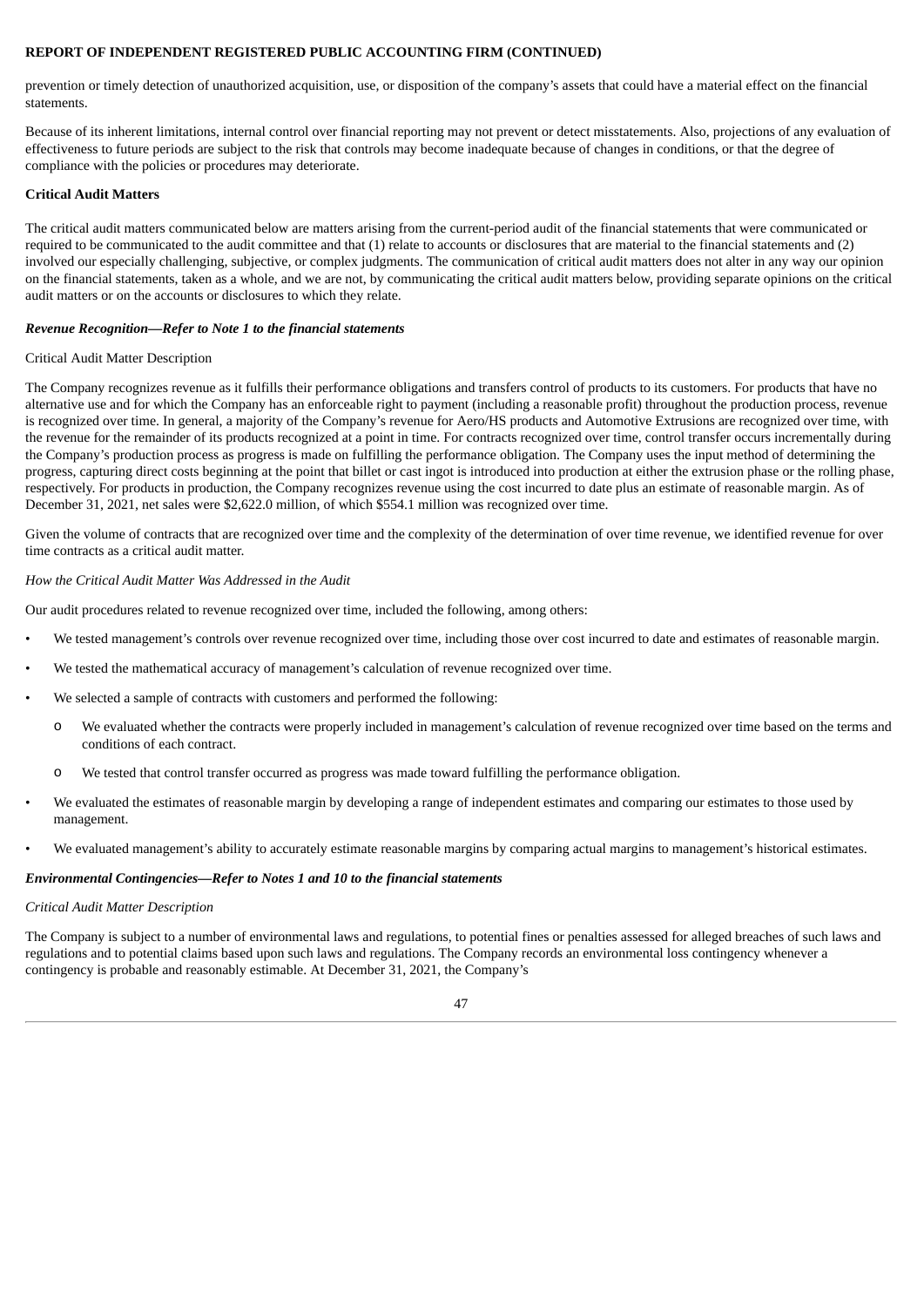## **REPORT OF INDEPENDENT REGISTERED PUBLIC ACCOUNTING FIRM (CONTINUED)**

\$16.8 million accrual for expected environmental costs is included in other accrued liabilities and long-term liabilities and represents the Company's undiscounted estimate of costs reasonably expected to be incurred based on presently enacted laws and regulations, existing requirements, currently available facts, existing technology and its assessment of the likely remediation actions to be taken.

We identified environmental contingencies as a critical audit matter because auditing management's estimate of the costs reasonably expected to be incurred for environmental contingencies involved especially subjective judgment and an increased extent of audit procedures, including the need to involve environmental specialists.

How the Critical Audit Matter Was Addressed in the Audit

Our audit procedures related to management's estimate of the costs reasonably expected to be incurred for environmental contingencies included the following, among others:

- We tested management's controls over environmental contingencies, including controls over the estimates of costs expected to be incurred.
- We evaluated management's ability to accurately estimate the costs expected to be incurred by comparing actual costs incurred to historical estimates.
- With the assistance of our environmental specialists, we evaluated the reasonableness of management's estimates of costs reasonably expected to be incurred by comparing the estimates to:
	- o Information obtained directly from the Company's external environmental specialists.
	- o Communications and feasibility studies the Company received from its regulators and other environmental associations, including Washington State Department of Ecology and Ohio Environmental Protection Agency.
	- o Information obtained directly from public domain searches.
	- o Actual costs incurred to date and the progress of management's remediation activities.

## Business Combinations, Goodwill and Intangible Assets - Refer to Notes 1 and 4 to the financial statements

#### *Critical Audit Matter Description*

On March 31, 2021, the Company acquired Alcoa Warrick LLC and certain assets comprising the aluminum casting and rolling mill facility located in Warrick County, Indiana (collectively, "Warrick") for the purchase price of \$670.0 million. The Company accounted for the acquisitions under the acquisition method of accounting for business combinations. Accordingly, the purchase price was allocated to the assets acquired and liabilities assumed based on their respective fair values, resulting in intangible assets of \$50.0 million and goodwill of \$20.5 million. Management estimated the fair value of the intangible assets using the income approach valuation methodology, which was based on the Company's best estimates of the expected future period of benefit of the asset, the various characteristics of the asset, long-term forecasts of the business, market prices, projected cash flows and the rate used in the discounting of those cash flows. Determining the fair value of the intangible assets acquired required significant judgment, including the amount and timing of expected future cash flows and the selected discount rates.

We identified the assumptions related to estimating the amount and timing of expected future cash flows and discount rates to be a critical audit matter given the inherent judgment involved in estimating these amounts. Performing audit procedures to evaluate the reasonableness of these estimates and assumptions required a high degree of auditor judgment and an increased extent of effort, including the need to involve fair value specialists.

#### *How the Critical Audit Matter Was Addressed in the Audit*

Our audit procedures applied to the amount and timing of expected future cash flows and the selection of the discount rates for intangibles included the following, among others:

• We tested the effectiveness of controls over the valuation of intangibles, including management's controls over the amount and timing of expected future cash flows and the selection of discount rates.

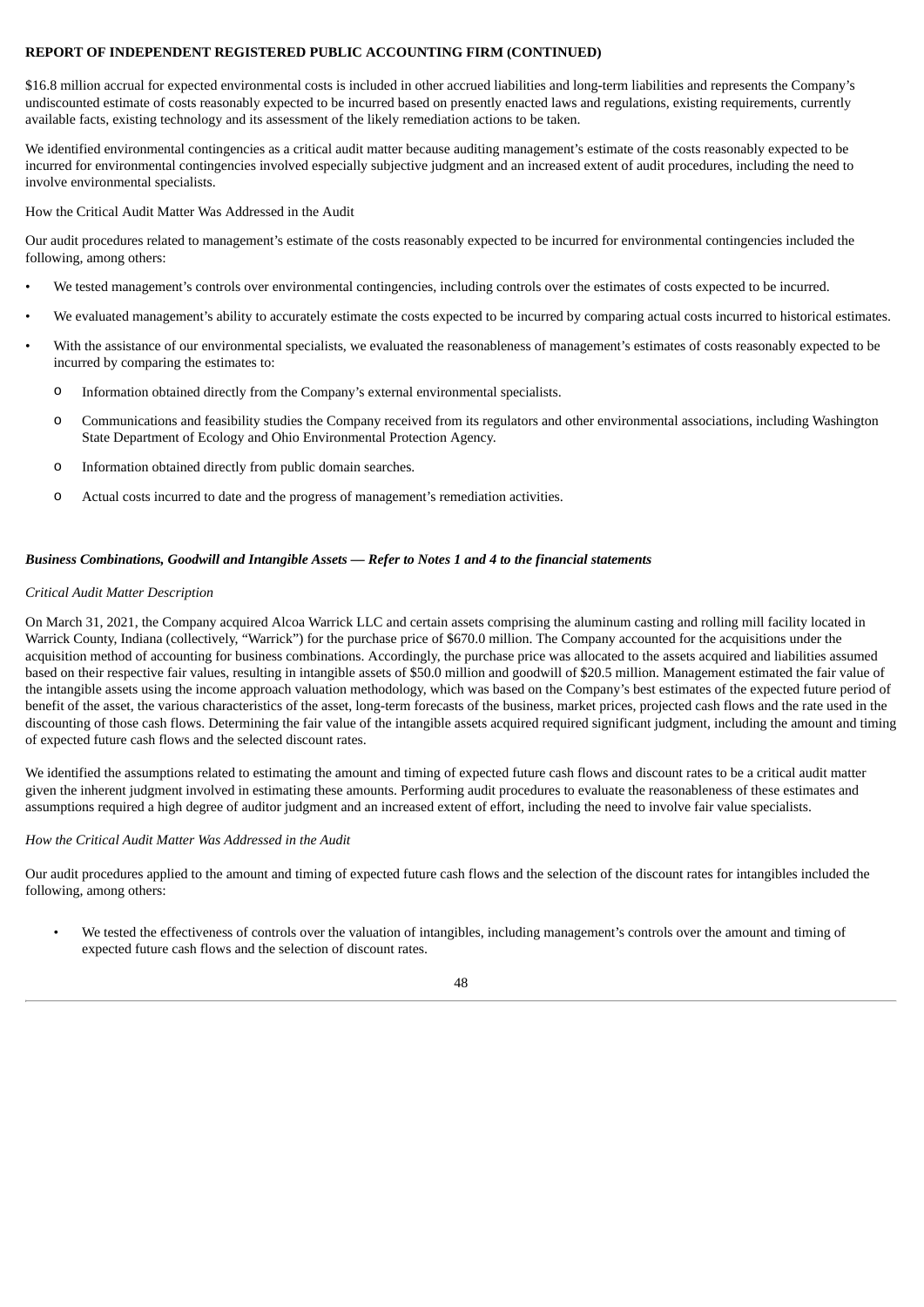### **REPORT OF INDEPENDENT REGISTERED PUBLIC ACCOUNTING FIRM (CONTINUED)**

- We assessed the reasonableness of management's forecasts of future cash flows by performing inquiries of appropriate individuals outside of the finance organization, comparing the projections to historical results, contractual agreements, certain peer companies, third-party industry forecasts, and internal communications to management and board of directors.
- With the assistance of our fair value specialists, we evaluated the reasonableness of (1) the valuation methodology and (2) the discount rates utilized, including testing the source information underlying the determination of the discount rates, testing the mathematical accuracy of the calculation, and developing a range of independent estimates and comparing those to the discount rates selected by management.
- We evaluated whether the estimated future cash flows were consistent with evidence obtained in other areas of the audit.

/s/ Deloitte & Touche LLP

Costa Mesa, California March 1, 2022

We have served as the Company's auditor since 2002.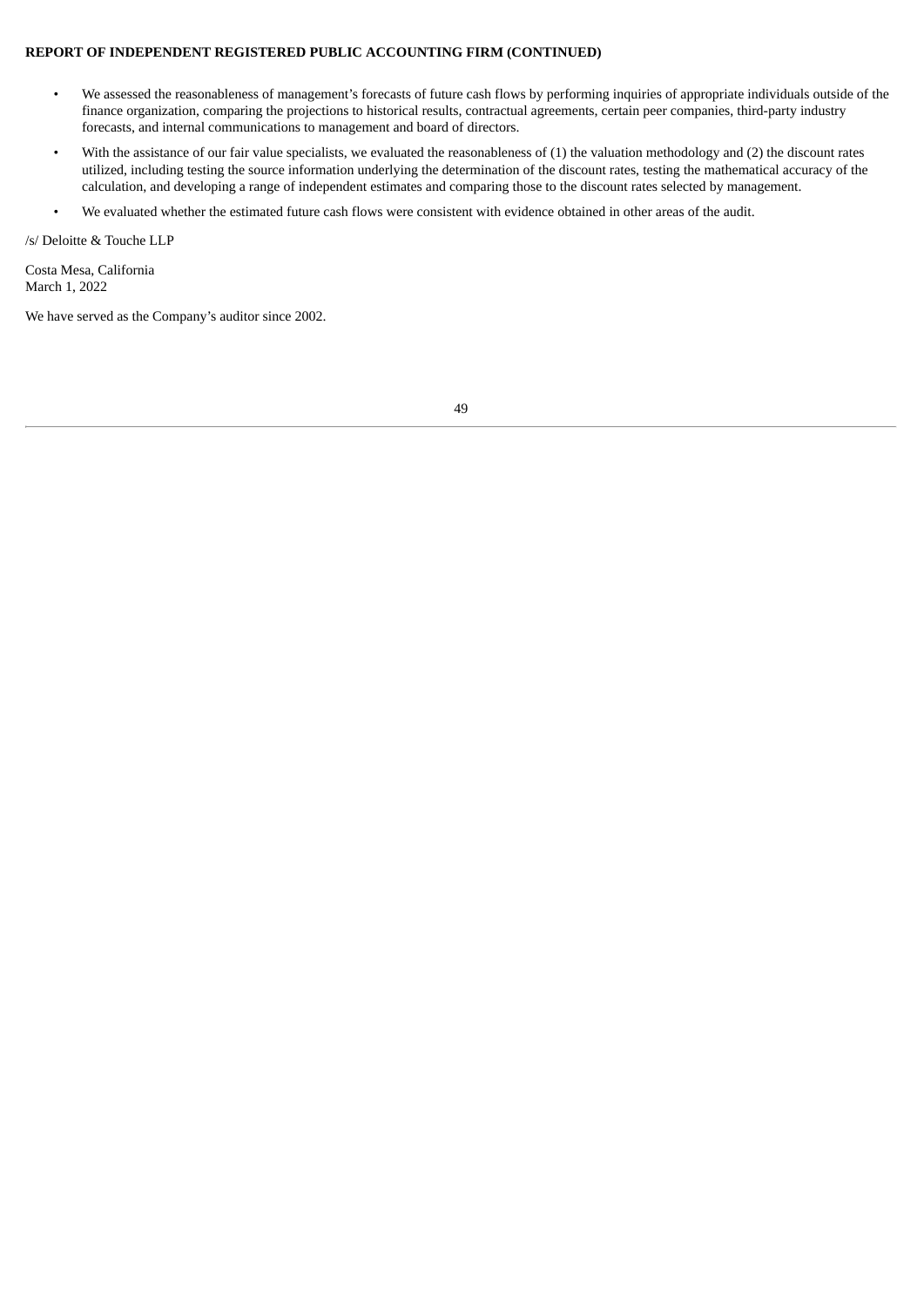# **KAISER ALUMINUM CORPORATION AND SUBSIDIARY COMPANIES**

# **CONSOLIDATED BALANCE SHEETS**

<span id="page-49-0"></span>

|                                                                            |                                       | As of December 31,     |         |
|----------------------------------------------------------------------------|---------------------------------------|------------------------|---------|
|                                                                            | 2021                                  |                        | 2020    |
|                                                                            | (In millions of dollars, except share | and per share amounts) |         |
| <b>ASSETS</b>                                                              |                                       |                        |         |
| Current assets:                                                            |                                       |                        |         |
| Cash and cash equivalents                                                  | \$<br>303.2                           | \$                     | 780.3   |
| Receivables:                                                               |                                       |                        |         |
| Trade receivables, net                                                     | 332.7                                 |                        | 112.8   |
| Other                                                                      | 53.0                                  |                        | 11.6    |
| Contract assets                                                            | 63.2                                  |                        | 36.1    |
| Inventories                                                                | 404.6                                 |                        | 152.0   |
| Prepaid expenses and other current assets                                  | 48.7                                  |                        | 28.6    |
| Total current assets                                                       | 1,205.4                               |                        | 1,121.4 |
| Property, plant and equipment, net                                         | 955.2                                 |                        | 627.2   |
| Operating lease assets                                                     | 46.2                                  |                        | 26.5    |
| Deferred tax assets, net                                                   | 3.4                                   |                        |         |
| Intangible assets, net                                                     | 67.7                                  |                        | 26.7    |
| Goodwill                                                                   | 39.3                                  |                        | 18.8    |
| Other assets                                                               | 105.2                                 |                        | 44.1    |
| Total                                                                      | \$<br>2,422.4                         | \$                     | 1,864.7 |
| LIABILITIES AND STOCKHOLDERS' EQUITY                                       |                                       |                        |         |
| Current liabilities:                                                       |                                       |                        |         |
| Accounts payable                                                           | \$<br>351.4                           | \$                     | 86.1    |
| Accrued salaries, wages and related expenses                               | 46.9                                  |                        | 30.8    |
| Other accrued liabilities                                                  | 58.4                                  |                        | 41.4    |
| Total current liabilities                                                  | 456.7                                 |                        | 158.3   |
| Long-term portion of operating lease liabilities                           | 40.8                                  |                        | 25.6    |
| Pension and other postretirement benefits                                  | 92.5                                  |                        | 1.3     |
| Net liabilities of Salaried VEBA                                           | 20.6                                  |                        | 17.8    |
| Deferred tax liabilities                                                   | 10.5                                  |                        | 13.9    |
| Long-term liabilities                                                      | 72.5                                  |                        | 77.3    |
| Long-term debt                                                             | 1,036.3                               |                        | 838.1   |
| <b>Total liabilities</b>                                                   | 1,729.9                               |                        | 1,132.3 |
| Commitments and contingencies - Note 10                                    |                                       |                        |         |
| Stockholders' equity:                                                      |                                       |                        |         |
| Preferred stock, 5,000,000 shares authorized at both December 31, 2021 and |                                       |                        |         |
| December 31, 2020; no shares were issued and outstanding at                |                                       |                        |         |
| December 31, 2021 and December 31, 2020                                    |                                       |                        |         |
| Common stock, par value \$0.01, 90,000,000 shares authorized at both       |                                       |                        |         |
| December 31, 2021 and December 31, 2020; 22,700,404 shares issued and      |                                       |                        |         |
| 15,865,118 shares outstanding at December 31, 2021; 22,647,455 shares      |                                       |                        |         |
| issued and 15,812,169 shares outstanding at December 31, 2020              | 0.2                                   |                        | $0.2\,$ |
| Additional paid in capital                                                 | 1,078.9                               |                        | 1,068.6 |
| Retained earnings                                                          | 93.0                                  |                        | 158.2   |
| Treasury stock, at cost, 6,835,286 shares at both December 31, 2021 and    |                                       |                        |         |
| December 31, 2020                                                          | (475.9)                               |                        | (475.9) |
| Accumulated other comprehensive loss                                       | (3.7)                                 |                        | (18.7)  |
| Total stockholders' equity                                                 | 692.5                                 |                        | 732.4   |
| Total                                                                      | \$<br>2,422.4                         | \$                     | 1,864.7 |
|                                                                            |                                       |                        |         |

The accompanying notes to consolidated financial statements are an integral part of these statements.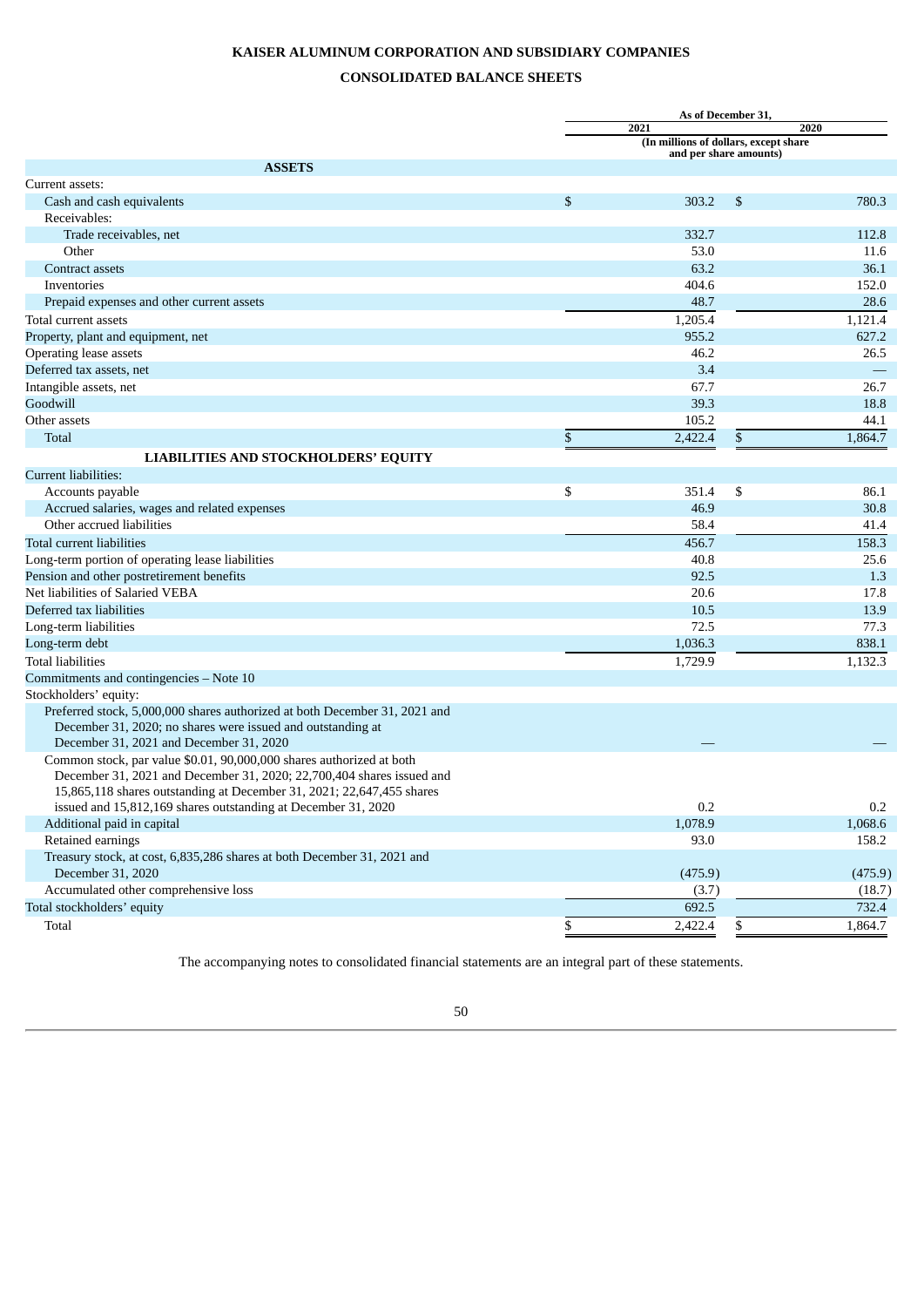# **KAISER ALUMINUM CORPORATION AND SUBSIDIARY COMPANIES**

# **STATEMENTS OF CONSOLIDATED (LOSS) INCOME**

<span id="page-50-0"></span>

|                                                                      | <b>Year Ended December 31,</b> |                                                              |                       |  |  |  |
|----------------------------------------------------------------------|--------------------------------|--------------------------------------------------------------|-----------------------|--|--|--|
|                                                                      | 2021                           | 2020                                                         | 2019                  |  |  |  |
|                                                                      |                                | (In millions of dollars, except share and per share amounts) |                       |  |  |  |
| Net sales                                                            | $\mathfrak{S}$<br>2,622.0      | \$<br>1,172.7                                                | \$.<br>1,514.1        |  |  |  |
| Costs and expenses:                                                  |                                |                                                              |                       |  |  |  |
| Cost of products sold, excluding depreciation and amortization       |                                |                                                              |                       |  |  |  |
| and other items                                                      | 2,348.1                        | 941.3                                                        | 1,215.2               |  |  |  |
| Depreciation and amortization                                        | 91.5                           | 52.2                                                         | 49.1                  |  |  |  |
| Selling, general, administrative, research and development           | 118.8                          | 91.2                                                         | 98.0                  |  |  |  |
| Goodwill impairment                                                  |                                |                                                              | 25.2                  |  |  |  |
| Restructuring (benefit) costs                                        | (0.8)                          | 7.5                                                          |                       |  |  |  |
| Other operating charges (income), net                                |                                | (0.6)                                                        | 0.9                   |  |  |  |
| Total costs and expenses                                             | 2,557.6                        | 1,091.6                                                      | 1,388.4               |  |  |  |
| Operating income                                                     | 64.4                           | 81.1                                                         | 125.7                 |  |  |  |
| Other expense:                                                       |                                |                                                              |                       |  |  |  |
| Interest expense                                                     | (49.5)                         | (40.9)                                                       | (24.6)                |  |  |  |
| Other expense, net - Notes 9 and 13                                  | (38.9)                         | (1.4)                                                        | (20.7)                |  |  |  |
| (Loss) income before income taxes                                    | (24.0)                         | 38.8                                                         | 80.4                  |  |  |  |
| Income tax benefit (provision)                                       | 5.5                            | (10.0)                                                       | (18.4)                |  |  |  |
| Net (loss) income                                                    | \$<br>(18.5)                   | \$<br>28.8                                                   | \$<br>62.0            |  |  |  |
| Net (loss) income per common share:                                  |                                |                                                              |                       |  |  |  |
| <b>Basic</b>                                                         | \$<br>(1.17)                   | \$<br>1.82                                                   | \$<br>3.88            |  |  |  |
| <b>Diluted</b>                                                       | $\mathfrak{S}$<br>(1.17)       | \$<br>1.81                                                   | <sup>\$</sup><br>3.83 |  |  |  |
| Weighted-average number of common shares outstanding (in thousands): |                                |                                                              |                       |  |  |  |
| <b>Basic</b>                                                         | 15,836                         | 15,802                                                       | 15,997                |  |  |  |
| Diluted                                                              | 15,836                         | 15,913                                                       | 16,203                |  |  |  |

The accompanying notes to consolidated financial statements are an integral part of these statements.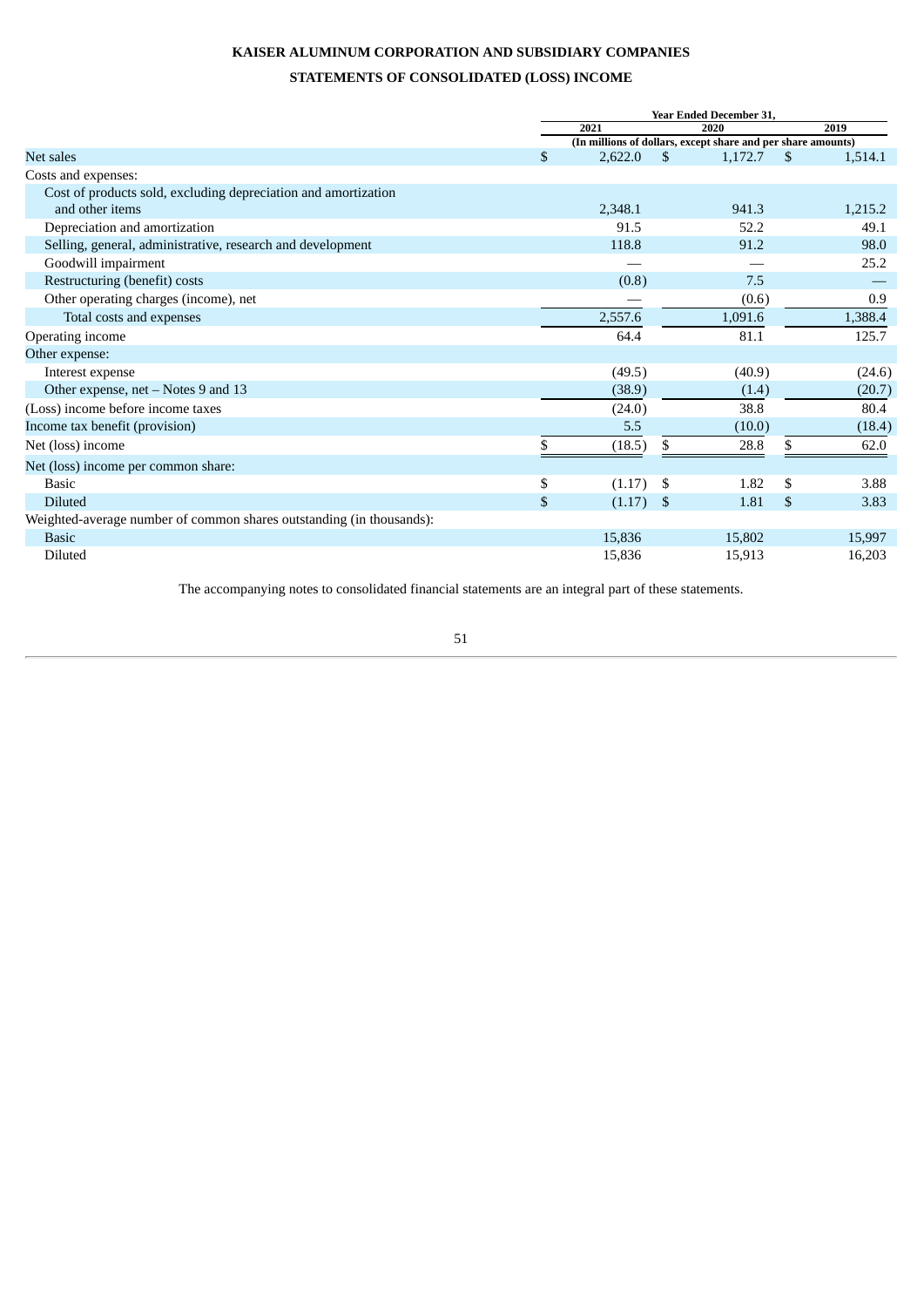# **KAISER ALUMINUM CORPORATION AND SUBSIDIARY COMPANIES STATEMENTS OF CONSOLIDATED COMPREHENSIVE (LOSS) INCOME**

<span id="page-51-0"></span>

|                                                          | <b>Year Ended December 31.</b> |                          |      |  |  |  |
|----------------------------------------------------------|--------------------------------|--------------------------|------|--|--|--|
|                                                          | 2021                           | 2020                     | 2019 |  |  |  |
|                                                          |                                | (In millions of dollars) |      |  |  |  |
| Net (loss) income                                        | (18.5)                         | 28.8                     | 62.0 |  |  |  |
| Other comprehensive (loss) income, net of tax - Note 11: |                                |                          |      |  |  |  |
| Defined benefit pension plan and Salaried VEBA           | (1.6)                          | 13.4                     | 2.4  |  |  |  |
| Available for sale securities                            |                                | (0.3)                    |      |  |  |  |
| Cash flow hedges                                         | 16.6                           | 6.7                      | 7.8  |  |  |  |
| Foreign currency translation                             |                                | 0.1                      |      |  |  |  |
| Other comprehensive income, net of tax                   | 15.0                           | 19.9                     | 10.2 |  |  |  |
| Comprehensive (loss) income                              | (3.5)                          | 48.7                     | 72.2 |  |  |  |

The accompanying notes to consolidated financial statements are an integral part of these statements.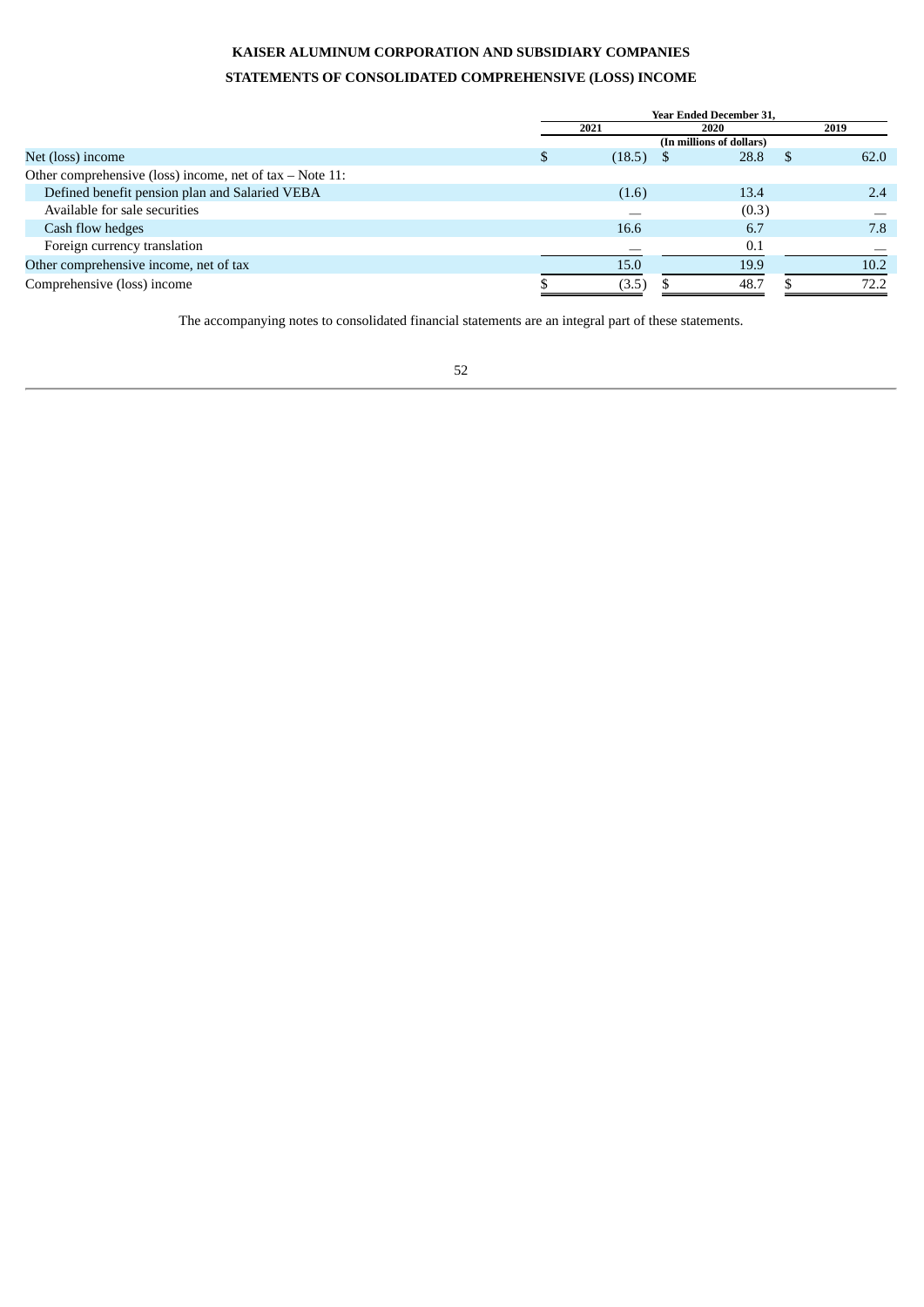# **KAISER ALUMINUM CORPORATION AND SUBSIDIARY COMPANIES**

# **STATEMENTS OF CONSOLIDATED STOCKHOLDERS' EQUITY**

<span id="page-52-0"></span>

|                                                                                                  | Common<br><b>Shares</b><br>Outstanding |     | Common<br><b>Stock</b> | <b>Additional</b><br>Paid In<br><b>Capital</b>               | <b>Retained</b><br><b>Earnings</b> | <b>Treasury</b><br><b>Stock</b> |                | <b>Accumulated</b><br>Other<br>Comprehensive<br>Loss |     | <b>Total</b> |
|--------------------------------------------------------------------------------------------------|----------------------------------------|-----|------------------------|--------------------------------------------------------------|------------------------------------|---------------------------------|----------------|------------------------------------------------------|-----|--------------|
|                                                                                                  |                                        |     |                        | (In millions of dollars, except share and per share amounts) |                                    |                                 |                |                                                      |     |              |
| BALANCE, December 31, 2018                                                                       | 16,234,603                             | \$. | 0.2                    | \$<br>1,059.3                                                | \$<br>150.2                        | \$<br>(420.5)                   | $\mathfrak{F}$ | (48.8)                                               | \$  | 740.4        |
| Net income                                                                                       |                                        |     |                        |                                                              | 62.0                               |                                 |                |                                                      |     | 62.0         |
| Other comprehensive income, net of tax                                                           |                                        |     |                        |                                                              |                                    |                                 |                | 10.2                                                 |     | 10.2         |
| Common shares issued (including impacts from<br>Long-Term Incentive programs)                    | 137,905                                |     |                        | 0.3                                                          |                                    |                                 |                |                                                      |     | 0.3          |
| Cancellation of shares to cover employees' tax<br>withholdings upon vesting of non-vested shares | (58, 783)                              |     |                        | (6.2)                                                        |                                    |                                 |                |                                                      |     | (6.2)        |
| Repurchase of common stock1                                                                      | (445, 421)                             |     |                        | -                                                            |                                    | (42.9)                          |                |                                                      |     | (42.9)       |
| Cash dividends declared2                                                                         |                                        |     |                        |                                                              | (39.4)                             |                                 |                |                                                      |     | (39.4)       |
| Amortization of unearned equity compensation                                                     |                                        |     |                        | 9.5                                                          | –                                  |                                 |                |                                                      |     | 9.5          |
| BALANCE, December 31, 2019                                                                       | 15,868,304                             |     | 0.2                    | \$<br>1,062.9                                                | 172.8                              | (463.4)                         | \$             | (38.6)                                               | \$  | 733.9        |
| Net income                                                                                       |                                        |     |                        |                                                              | 28.8                               |                                 |                |                                                      |     | 28.8         |
| Other comprehensive income, net of tax                                                           |                                        |     |                        |                                                              |                                    |                                 |                | 19.9                                                 |     | 19.9         |
| Common shares issued (including impacts from<br>Long-Term Incentive programs)                    | 142,173                                |     |                        | 0.4                                                          |                                    |                                 |                |                                                      |     | 0.4          |
| Cancellation of shares to cover employees' tax<br>withholdings upon vesting of non-vested shares | (45, 545)                              |     |                        | (4.3)                                                        |                                    |                                 |                |                                                      |     | (4.3)        |
| Repurchase of common stock1                                                                      | (152, 763)                             |     |                        |                                                              |                                    | (12.5)                          |                |                                                      |     | (12.5)       |
| Cash dividends declared <sup>2</sup>                                                             |                                        |     |                        |                                                              | (43.4)                             |                                 |                |                                                      |     | (43.4)       |
| Amortization of unearned equity compensation                                                     |                                        |     |                        | 9.6                                                          |                                    |                                 |                |                                                      |     | 9.6          |
| BALANCE, December 31, 2020                                                                       | 15,812,169                             | \$. | 0.2                    | \$<br>1,068.6                                                | 158.2                              | (475.9)                         | \$             | (18.7)                                               | \$. | 732.4        |
| Net loss                                                                                         |                                        |     |                        | -                                                            | (18.5)                             |                                 |                |                                                      |     | (18.5)       |
| Other comprehensive income, net of tax                                                           |                                        |     |                        |                                                              |                                    |                                 |                | 15.0                                                 |     | 15.0         |
| Common shares issued (including impacts from<br>Long-Term Incentive programs)                    | 75,748                                 |     |                        | 0.3                                                          |                                    |                                 |                |                                                      |     | 0.3          |
| Cancellation of shares to cover employees' tax<br>withholdings upon vesting of non-vested shares | (22,799)                               |     |                        | (2.6)                                                        |                                    |                                 |                |                                                      |     | (2.6)        |
| Cash dividends declared2                                                                         |                                        |     |                        | $\overline{\phantom{0}}$                                     | (46.7)                             |                                 |                |                                                      |     | (46.7)       |
| Amortization of unearned equity compensation                                                     |                                        |     |                        | 12.6                                                         |                                    |                                 |                |                                                      |     | 12.6         |
| BALANCE, December 31, 2021                                                                       | 15,865,118                             |     | 0.2                    | 1,078.9                                                      | 93.0                               | (475.9)                         | \$             | (3.7)                                                |     | 692.5        |

1. Weighted-average repurchase price (dollars per share) was \$81.94 for the year ended December 31, 2020 and \$96.18 for the year ended December 31, 2019. At December 31, 2021, \$93.1 million remained available to repurchase our common shares pursuant to the stock repurchase program.

2. Dividends declared per common share were \$2.88, \$2.68 and \$2.40 during 2021, 2020 and 2019, respectively.

The accompanying notes to consolidated financial statements are an integral part of these statements.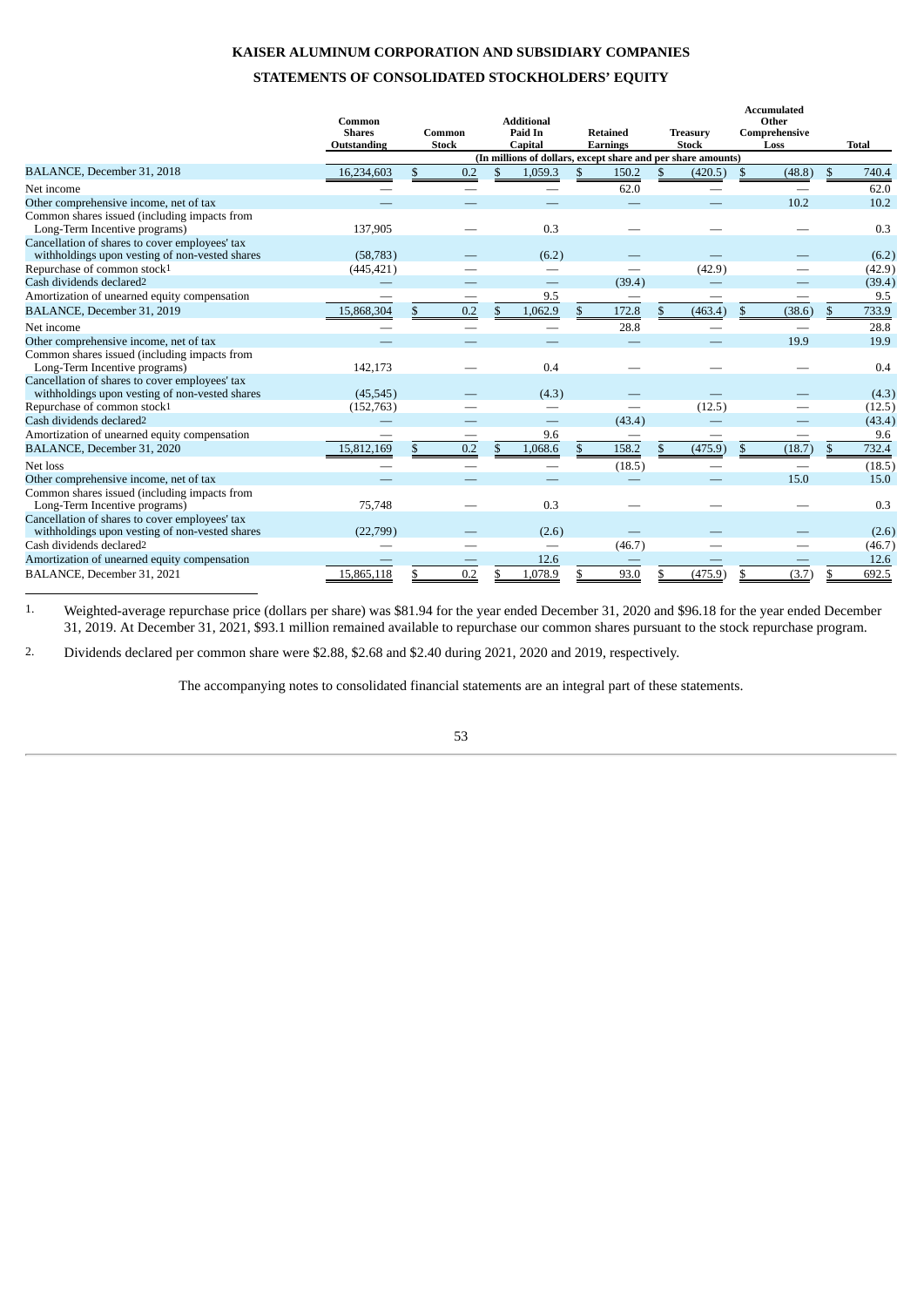# **KAISER ALUMINUM CORPORATION AND SUBSIDIARY COMPANIES**

# **STATEMENTS OF CONSOLIDATED CASH FLOWS**

<span id="page-53-0"></span>

|                                                                                               |              | <b>Year Ended December 31,</b> |                   |
|-----------------------------------------------------------------------------------------------|--------------|--------------------------------|-------------------|
|                                                                                               | 2021         | 2020                           | 2019              |
|                                                                                               |              | (In millions of dollars)       |                   |
| Cash flows from operating activities:                                                         |              |                                |                   |
| Net (loss) income                                                                             | \$<br>(18.5) | \$<br>28.8                     | \$<br>62.0        |
| Adjustments to reconcile net (loss) income to net cash provided by operating activities:      |              |                                |                   |
| Depreciation of property, plant and equipment                                                 | 82.5         | 49.3                           | 46.3              |
| Amortization of definite-lived intangible assets                                              | 9.0          | 2.9                            | 2.8               |
| Amortization of debt premium and debt issuance costs                                          | 2.1          | 2.0                            | 1.2               |
| Deferred income taxes                                                                         | (11.4)       | 15.2                           | 21.1              |
| Non-cash equity compensation                                                                  | 12.9         | 10.0                           | 9.8               |
| Non-cash asset impairment charges                                                             |              | 0.5                            | 26.1              |
| Loss on extinguishment of debt                                                                | 35.9         | $\overline{\phantom{0}}$       | 20.3              |
| (Gain) loss on disposition of property, plant and equipment                                   | (0.5)        | 0.2                            | $\qquad \qquad -$ |
| Loss (gain) on disposition of short-term investments                                          |              | (0.7)                          | (0.9)             |
| Non-cash defined benefit net periodic postretirement benefit cost                             | 9.4          | 5.2                            | 7.0               |
| Changes in operating assets and liabilities, net of effects of acquisition:                   |              |                                |                   |
| Trade and other receivables                                                                   | (90.3)       | 60.8                           | 20.2              |
| Contract assets                                                                               | (27.1)       | 18.5                           | 0.3               |
| Inventories                                                                                   | (43.5)       | 25.6                           | 37.5              |
| Prepaid expenses and other current assets                                                     | (0.9)        | (6.8)                          | 4.2               |
| Accounts payable                                                                              | 112.5        | (5.9)                          | (24.5)            |
| <b>Accrued liabilities</b>                                                                    | 17.3         | (0.6)                          | (5.0)             |
| Annual variable cash contributions to Salaried VEBA                                           | (1.7)        | (2.9)                          | (2.1)             |
| Long-term assets and liabilities, net                                                         | (8.3)        | 4.8                            | 6.0               |
| Net cash provided by operating activities                                                     | 79.4         | 206.9                          | 232.3             |
| Cash flows from investing activities1:                                                        |              |                                |                   |
| Capital expenditures                                                                          | (58.0)       | (51.9)                         | (60.2)            |
| Purchase of short-term investments                                                            |              | (39.1)                         | (132.2)           |
| Purchase of equity securities                                                                 | (0.4)        | (0.5)                          | (0.7)             |
| Proceeds from disposition of short-term investments                                           |              | 118.1                          | 91.1              |
| Cash payment for acquisition of Warrick, net of cash received - Note 4                        | (609.2)      |                                |                   |
| Proceeds from disposal of property, plant and equipment                                       | 1.8          | 0.3                            | 0.2               |
| Net cash (used in) provided by investing activities                                           | (665.8)      | 26.9                           | (101.8)           |
| Cash flows from financing activities1:                                                        |              |                                |                   |
| Repayment of principal and redemption premium of 6.50% Senior Notes                           | (380.9)      |                                |                   |
| Repayment of principal and redemption premium of 5.875% Senior Notes                          |              |                                | (391.5)           |
| Issuance of 4.50% Senior Notes                                                                | 550.0        |                                |                   |
| Issuance of 4.625% Senior Notes                                                               |              |                                | 500.0             |
| Issuance of 6.50% Senior Notes                                                                |              | 350.0                          |                   |
| Cash paid for debt issuance costs                                                             | (8.6)        | (6.2)                          | (8.8)             |
| Repayment of finance lease                                                                    | (2.1)        | (1.7)                          | (1.4)             |
| Cancellation of shares to cover employees' tax withholdings upon vesting of non-vested shares | (2.6)        | (4.3)                          | (6.2)             |
| Repurchase of common stock                                                                    |              | (12.5)                         | (44.2)            |
| Cash dividends and dividend equivalents paid                                                  | (46.7)       | (43.4)                         | (39.4)            |
| Net cash provided by financing activities                                                     | 109.1        | 281.9                          | 8.5               |
| Net (decrease) increase in cash, cash equivalents and restricted cash during the period       | (477.3)      | 515.7                          | 139.0             |
|                                                                                               | 794.3        |                                |                   |
| Cash, cash equivalents and restricted cash at beginning of period                             |              | 278.6                          | 139.6             |
| Cash, cash equivalents and restricted cash at end of period                                   | \$<br>317.0  | \$<br>794.3                    | \$<br>278.6       |

1 See Note 16 for supplemental disclosure of cash flow information.

The accompanying notes to consolidated financial statements are an integral part of these statements.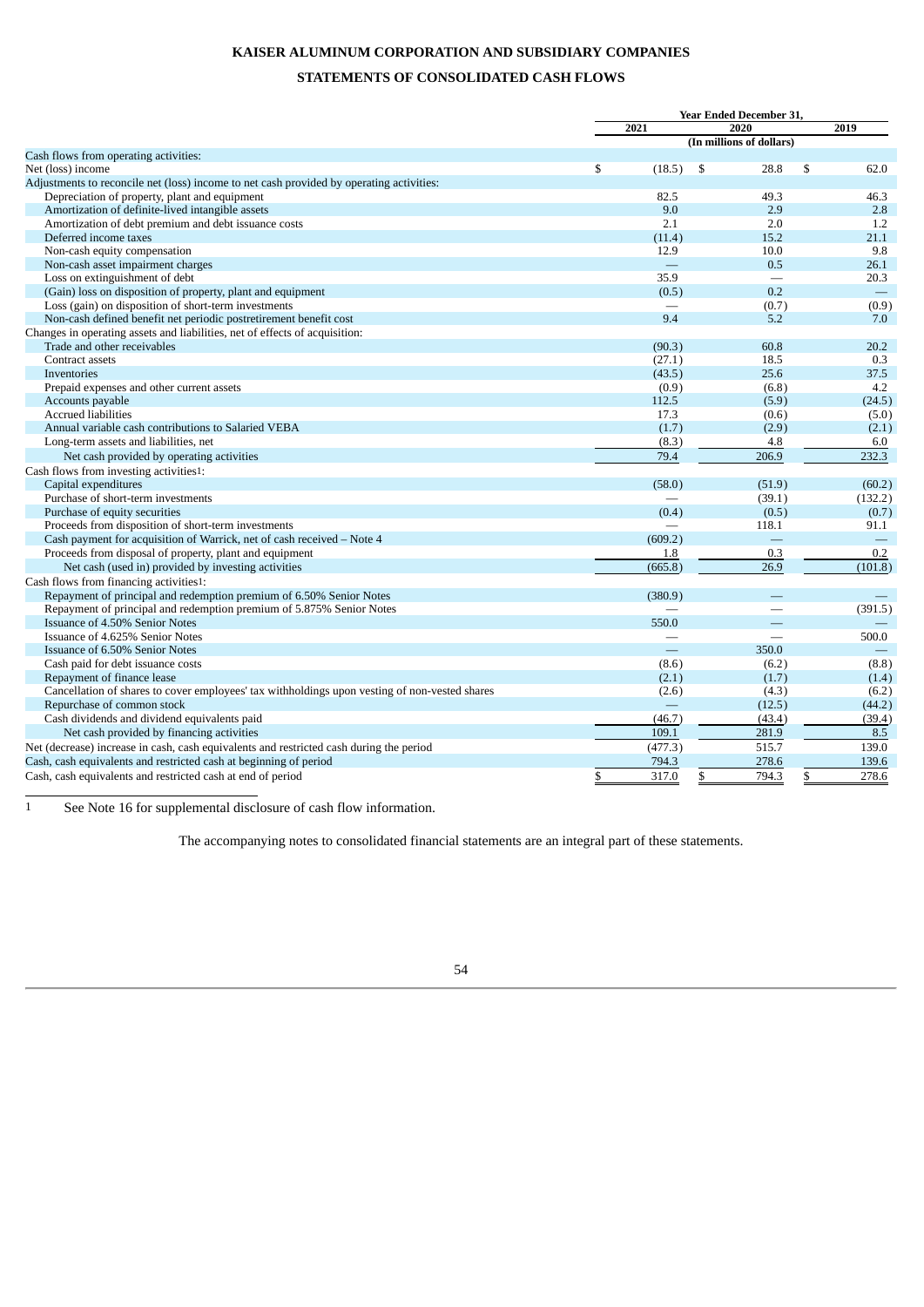# **NOTES INDEX**

<span id="page-54-1"></span><span id="page-54-0"></span>

| Note 1  | <b>Summary of Significant Accounting Policies</b>                             | 56 |
|---------|-------------------------------------------------------------------------------|----|
| Note 2  | <b>Supplemental Balance Sheet Information</b>                                 | 62 |
| Note 3  | <b>Leases</b>                                                                 | 62 |
| Note 4  | <b>Business Combinations, Goodwill and Intangible Assets</b>                  | 63 |
| Note 5  | <b>Employee Benefits</b>                                                      | 66 |
| Note 6  | <b>Multiemployer Pension Plans</b>                                            | 71 |
| Note 7  | <b>Employee Incentive Plans</b>                                               | 72 |
| Note 8  | Derivatives, Hedging Programs and Other Financial Instruments                 | 75 |
| Note 9  | <b>Debt and Credit Facility</b>                                               | 78 |
| Note 10 | <b>Commitments and Contingencies</b>                                          | 81 |
| Note 11 | <b>Accumulated Other Comprehensive Loss</b>                                   | 84 |
| Note 12 | <b>Restructuring</b>                                                          | 85 |
| Note 13 | Other Expense, Net                                                            | 85 |
| Note 14 | <b>Income Tax Matters</b>                                                     | 86 |
| Note 15 | <b>Net (Loss) Income Per Share</b>                                            | 88 |
| Note 16 | <b>Supplemental Cash Flow Information</b>                                     | 89 |
| Note 17 | Business, Product and Geographical Area Information and Concentration of Risk | 89 |
| Note 18 | <b>Subsequent Events</b>                                                      | 90 |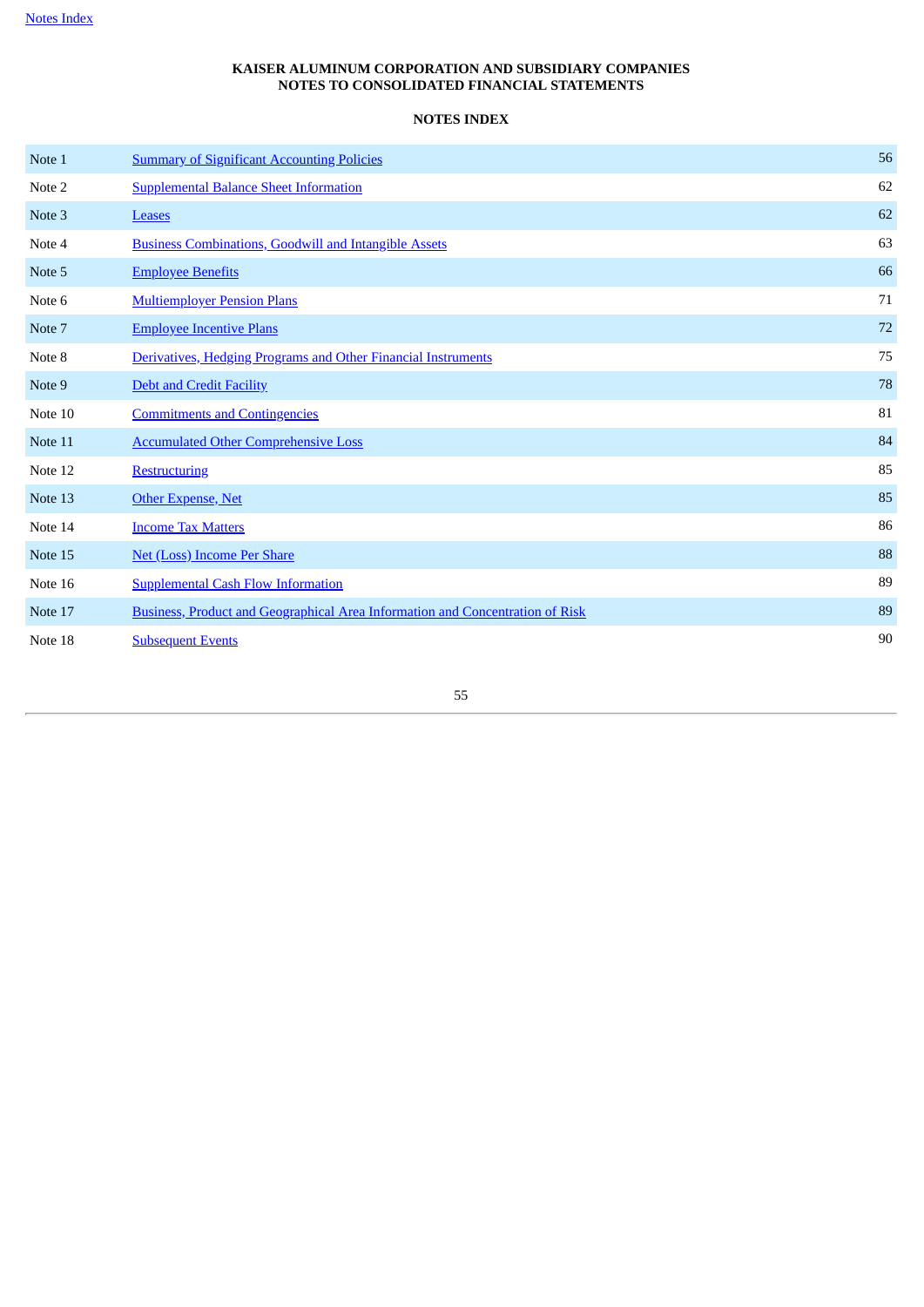### <span id="page-55-0"></span>**1. Summary of Significant Accounting Policies**

In this Annual Report on Form 10-K (this "Report"), unless the context otherwise requires, references in these notes to consolidated financial statements to "Kaiser Aluminum Corporation," "Kaiser," "we," "us," "our," "the Company" and "our Company" refer collectively to Kaiser Aluminum Corporation and its subsidiaries.

*Organization and Nature of Operations.* Kaiser Aluminum Corporation specializes in the production of semi-fabricated specialty aluminum mill products, such as aluminum plate and sheet, bare and coated coil and extruded and drawn products, for the following end market applications: (i) aerospace and high strength ("Aero/HS products"); (ii) beverage and food packaging ("Packaging"); (iii) automotive ("Automotive Extrusions"); (iv) general engineering ("GE products"); and (v) other industrial ("Other products"). Our business is organized into one operating segment. See Note 17 for additional information regarding our business, product and geographical area information and concentration of risk.

*Principles of Consolidation and Basis of Presentation.* Our consolidated financial statements include the accounts of our wholly owned subsidiaries and are prepared in accordance with United States generally accepted accounting principles ("GAAP") and the rules and regulations of the Securities and Exchange Commission ("SEC"). Intercompany balances and transactions are eliminated. We have reclassified certain amounts in prior-period financial statements to conform to the current period's presentation. On the Consolidated Balance Sheets, prior period presentation of the Canadian pension plan in Long-term liabilities is now reflected in Pension and other postretirement benefits. On the Statements of Consolidated Cash Flows, prior period presentation of Other non-cash changes in assets and liabilities is now reflected in Changes in operating assets and liabilities within the following categories: (i) Prepaid expenses and other current assets; (ii) Accrued liabilities; and (iii) Long-term assets and liabilities, net.

*Use of Estimates in the Preparation of Financial Statements.* The preparation of financial statements in accordance with GAAP requires the use of estimates and assumptions that affect the reported amounts of assets and liabilities, disclosure of contingent assets and liabilities known to exist as of the date the financial statements are published and the reported amounts of revenues and expenses during the reporting period. Uncertainties with respect to such estimates and assumptions are inherent in the preparation of our consolidated financial statements; accordingly, it is possible that the actual results could differ from these estimates and assumptions, which could have a material effect on the reported amounts of our consolidated financial position and results of operations. The severity, magnitude and duration, as well as the economic consequences of the Coronavirus Disease 2019 ("COVID-19") pandemic, are uncertain, rapidly changing and difficult to predict. Therefore, our accounting estimates and assumptions may change over time in response to the COVID-19 pandemic and may change materially in future periods.

*Supply Chain Financing*. Upon our acquisition of Warrick (as defined in Note 4 below), we became party to several supply chain financing arrangements, in which we may sell certain of our customers' trade accounts receivable to such customers' financial institutions without recourse. We sell our undivided interests in certain of these receivables at our discretion when we determine that the cost of these arrangements is less than the cost of servicing our receivables with existing debt. Under the terms of the agreements, we retain no rights or interest, have no obligations with respect to the sold receivables and do not service the receivables after the sale. As such, these transactions are being accounted for as a sale. During 2021, we sold trade accounts receivable totaling \$1,102.8 million, related to these supply chain financing arrangements, of which our customers' financial institutions applied discount fees totaling \$6.2 million. To the extent discount fees related to the sale of trade accounts receivable under supply chain financing arrangements are not reimbursed by our customers, they are included in Other expense, net. As of December 31, 2021, we had been and/or expected to be fully reimbursed by our customers for these discount fees.

*Fair Value Measurements.* We apply the fair value hierarchy established by GAAP for the recognition and measurement of certain financial assets and liabilities. An asset or liability's fair value classification within the hierarchy is determined based on the lowest level input that is significant to the fair value measurement. In determining fair value, we utilize valuation techniques that maximize the use of observable inputs and minimize the use of unobservable inputs to the extent possible and consider counterparty risk in our assessment of fair value. We also review the underlying inputs that are significant to the fair value measurement of financial instruments to determine if a transfer among hierarchy levels is appropriate.

Financial assets and liabilities that we measure at fair value each period include our derivative instruments and equity investments related to our deferred compensation plan (see Note 5 and Note 8). Additionally, we measure at fair value once each year at December 31 the plan assets of our defined benefit pension and postretirement plans including the Salaried VEBA (defined in Note 5). In determining the fair value of the plan assets at an annual period end, we utilize primarily the results of valuations supplied by the investment advisors responsible for managing the assets of each plan, which we independently review for reasonableness. We record our remaining financial assets and liabilities at carrying value.

Goodwill is tested for impairment during the fourth quarter on an annual basis, as well as on an interim basis, as warranted, at the time of relevant events and changes in circumstances. Intangible asset fair values and useful lives are determined using the income approach valuation methodology, which is based on, among other factors, the expected future period of benefit of the asset, the various characteristics of the asset, long-term forecasts of the business, market prices, projected cash flows and the rate used in discounting those cash flows. Intangible assets with definite lives are initially recognized at fair value and subsequently amortized over the estimated useful lives to reflect the pattern in which the economic benefits of the intangible assets are consumed. In the event the pattern cannot be reliably determined, we use a straight-line amortization method. Whenever events or changes in circumstances indicate that the carrying amount of the intangible assets may not be recoverable, the intangible assets are reviewed for impairment. See Note 4 for a discussion of our business acquisition in 2021 and the goodwill impairment charges we recorded during 2019.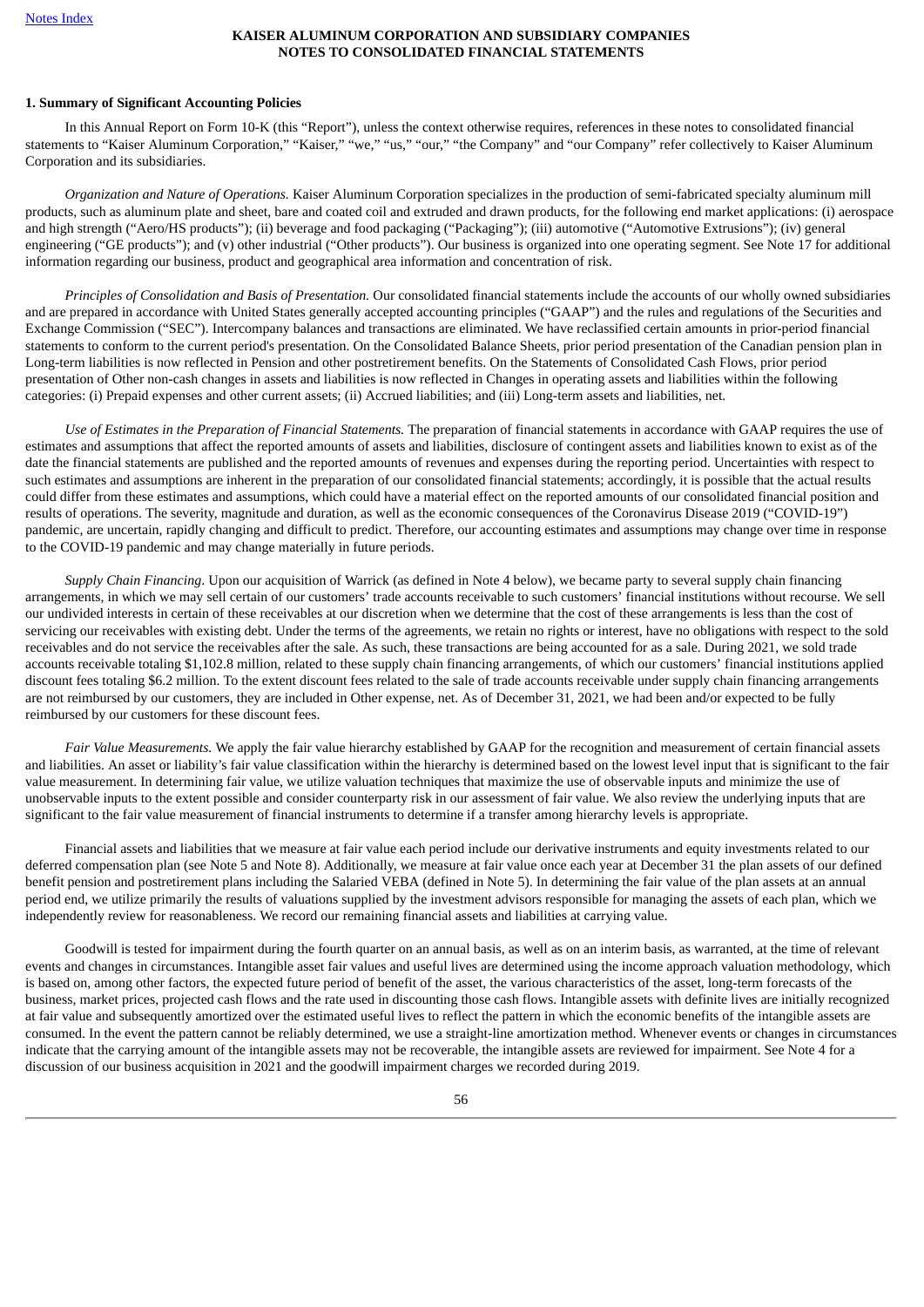For a majority of our remaining non-financial assets and liabilities, which include inventories, debt issuance costs and property, plant and equipment, we are not required to measure their fair value on a recurring basis. However, if certain triggering events occur, an evaluation of the affected non-financial asset or liability will be required, which could result in a reduction to the carrying amount of such asset or liability. See "*Property, Plant and Equipment, Net"* below for a discussion of impairment charges on idled assets recorded during 2021, 2020 and 2019.

*Government Grants.* From time-to-time, we receive grants from certain governmental agencies such as states and municipalities. We recognize government grants when we have reasonable assurance that we will comply with any conditions attached to the grant and the grant will be received. Government grants related to property, plant and equipment are presented as a reduction to the related asset's carrying amount. Grants related to compensation for costs already incurred or for immediate financial support, with no future related costs, are recognized as income in the period in which they are receivable. During 2020, our subsidiary Kaiser Aluminum Canada Limited received \$1.3 million of payroll subsidies under the Canada Emergency Wage Subsidy Program. These subsidies were recorded within Other operating charges (income), net.

*Cash and Cash Equivalents.* We consider only those short-term, highly liquid investments which, when purchased, have maturities of 90 days or less to be cash equivalents. Our cash equivalents consist primarily of funds in money market funds, which are classified within Level 1 of the fair value hierarchy.

*Restricted Cash.* We are required to keep on deposit certain amounts that are pledged or held as collateral relating to workers' compensation and other agreements. We account for such deposits as restricted cash (see Note 16). From time to time, such restricted funds could be returned to us or we could be required to pledge additional cash.

*Available for Sale Securities.* We have historically accounted for investments in certain marketable debt securities with maturities of greater than 90 days as available for sale securities. Such securities were recorded at fair value with net unrealized gains and losses, net of income taxes, reflected in Accumulated other comprehensive loss as a component of Stockholders' equity. Realized gains and losses from the sale of available for sale securities, if any, were determined on a specific identification basis. We settled all outstanding available for sale securities during the year ended December 31, 2020.

*Trade Receivables and Allowance for Credit Losses.* Trade receivables primarily consist of amounts billed to customers for products sold. Accounts receivable are generally due within 30 to 90 days. For the majority of our receivables, we establish an allowance for credit losses based upon collection experience and other factors including, but not limited to, customer credit ratings, bankruptcy filings, published or estimated credit default rates, age of receivables, expected loss rates and collateral exposures. On certain other receivables where we are aware of a specific customer's inability or reluctance to pay, an allowance for credit losses is established against amounts due, to reduce the net receivable balance to the amount we reasonably expect to collect. However, if circumstances change, our estimate of the recoverability of accounts receivable could be different. Circumstances that could affect our estimates include, but are not limited to, customer credit issues and general economic conditions. Accounts are written off once deemed to be uncollectible. Any subsequent cash collections relating to accounts that have been previously written off are typically recorded as a reduction to total bad debt expense in the period of payment. Write-offs for 2021, 2020 and 2019 were immaterial to our consolidated financial statements.

*Inventories.* Inventories are stated at the lower of cost or market value. Finished products, work-in-process and raw material inventories are stated on the last-in, first-out ("LIFO") basis. At December 31, 2021 and December 31, 2020, the cost of our inventory on a first-in, first-out ("FIFO") basis, which approximates the current replacement cost, exceeded its stated LIFO value by \$137.1 million and \$8.4 million, respectively. During the year ended December 31, 2020, we decremented a prior year, lower cost LIFO layer, which resulted in a benefit of \$0.2 million. Other inventories are stated on the FIFO basis and consist of operating supplies, which are materials and supplies to be consumed during the production process. Inventory costs consist of material, labor and manufacturing overhead, including depreciation. Abnormal costs, such as idle facility expenses, freight, handling costs and spoilage, are accounted for as current period charges (see Note 2 for the components of inventories).

*Replacement Parts.* Replacement parts consist of preventative maintenance and capital spare parts, which are stated on the FIFO basis. Replacement parts are recorded within Prepaid expenses and other current assets or Other assets depending on whether or not the expected utilization of the replacement parts is to occur within the next 12 months.

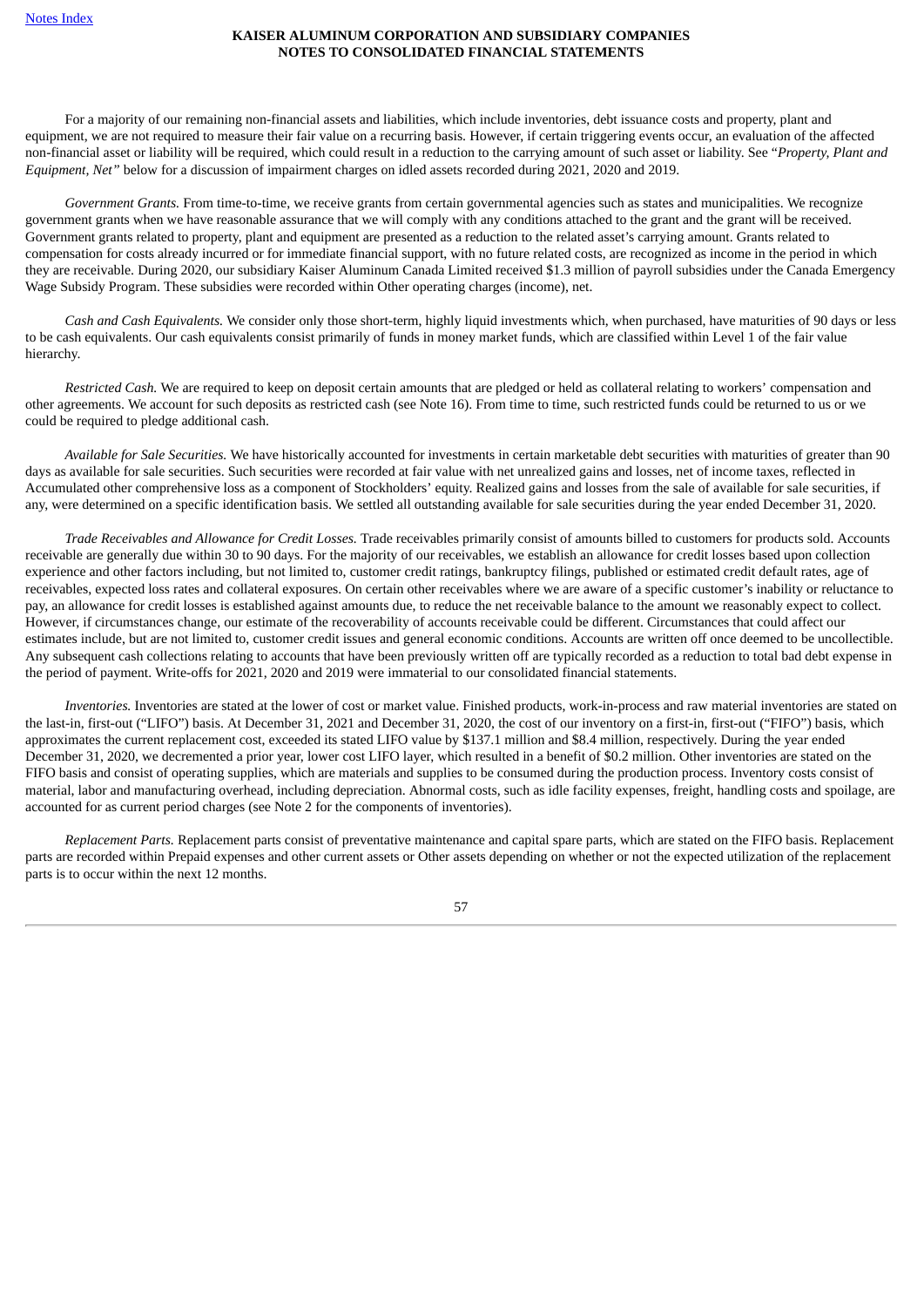*Property, Plant and Equipment, Net.* Property, plant and equipment, net, is recorded at cost and includes construction in progress (see Note 2). Property, plant and equipment acquired in the Warrick acquisition was recorded at fair value as of the date of acquisition (see Note 4). Interest related to the construction of qualifying assets is capitalized as part of the construction costs. The amount of interest expense capitalized as construction in progress was \$1.2 million, \$1.0 million and \$1.6 million during 2021, 2020 and 2019, respectively.

Depreciation is computed using the straight-line method at rates based on the estimated useful lives of the various classes of assets. Depreciable finance lease assets and leasehold improvements are amortized on a straight-line basis over the shorter of the estimated useful lives of the assets or the lease term. The estimated useful lives are as follows:

|                                      | Range      |
|--------------------------------------|------------|
|                                      | (in years) |
| Land improvements                    | $1 - 25$   |
| Buildings and leasehold improvements | $2 - 45$   |
| Machinery and equipment              | $1 - 22$   |
| Depreciable finance lease assets     | $2 - 120$  |

Depreciation expense is not included in Cost of products sold, but is included in Depreciation and amortization.

Property, plant and equipment are reviewed for impairment whenever events or changes in circumstances indicate that the carrying amount of the asset or group of assets may not be recoverable. We regularly assess whether events and circumstances with the potential to trigger impairment have occurred and rely on a number of factors, including operating results, business plans, economic projections and anticipated future cash flow, to make such assessments. We use an estimate of the future undiscounted cash flows of the related asset or asset group over the estimated remaining life of such asset(s) in measuring whether the asset(s) are recoverable.

There were no impairment charges recorded in 2021. We recorded impairment charges of \$0.5 million and \$0.9 million in 2020 and 2019, respectively, to reflect the scrap value of idled assets we determined not to deploy for future use. Asset impairment charges are included in Other operating charges (income), net, in our Statements of Consolidated (Loss) Income.

We classify assets as held for sale only when an asset is being actively marketed and expected to sell within 12 months. Assets held for sale are initially measured at the lesser of the assets' carrying amount and the fair value less costs to sell.

*Cloud Computing Implementation Costs.* We defer implementation costs associated with a software hosting arrangement that is a service contract. We recognized \$1.1 million and \$0.4 million as of December 31, 2021 and December 31, 2020, respectively, within Prepaid expenses and other current assets and \$6.7 million and \$2.7 million as of December 31, 2021 and December 31, 2020, respectively, within Other assets related to hosted cloud‑computing software for our enterprise resource planning system refresh project. We began amortizing the deferred implementation costs associated with this project in December 2021 and will amortize the development costs within Selling, general, administrative, research and development over nine years. We recorded amortization expense associated with this project of \$0.1 million in 2021 and no amortization expense *in 2020.*

*Leases.* We determine whether an agreement is a lease at inception. We have operating and finance leases for equipment and real estate that primarily have fixed lease payments. For purposes of calculating lease liabilities, options to extend or terminate a lease are included within the lease term when it is reasonably certain that we will exercise such options. Short-term leases with an initial term of 12 months or less are not recorded on our Consolidated Balance Sheets.

As most of our leases do not provide an implicit rate, we use information available at the lease commencement date in determining an incremental borrowing rate when calculating our right-of-use lease assets and liabilities. In determining the inputs to the incremental borrowing rate calculation, we make judgments about the value of the leased asset, our credit rating and the lease term, including the probability of our exercising options to extend or terminate the underlying lease. Additionally, we make judgments around contractual asset substitution rights in determining whether a contract contains a lease.

We have lease agreements with lease and non-lease components, which are generally accounted for separately. These non-lease components include items such as common area maintenance, taxes and insurance for our real estate leases, as well as maintenance charges related to our equipment leases. We have, however, applied the practical expedient within Accounting Standards Update ("ASU") No. 2016-02, *Leases (Topic 842): Amendments to the Financial Accounting Standards Board Accounting Standards Codification* ("ASU 2016-02"), to not separate lease and non-lease components to our embedded supply system equipment leases and have therefore accounted for both lease and non-lease components in determining the lease assets and liabilities.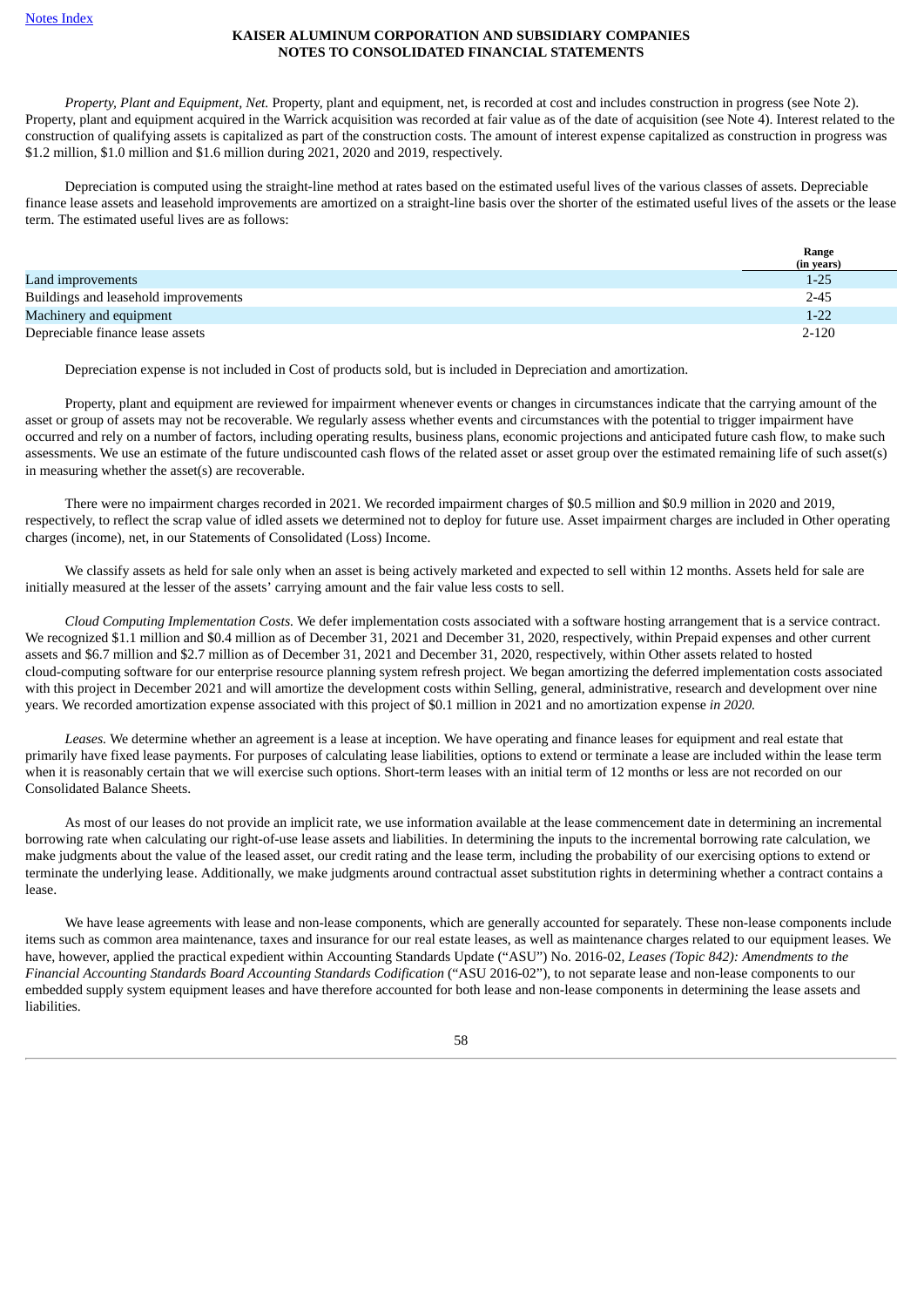Many of our equipment leases contain clauses that require us to return the equipment with certain functionality intact. We account for these costs as residual value guarantees when the guarantee becomes probable of being owed. Our lease agreements do not contain any material restrictive covenants.

*Derivative Financial Instruments.* Consistent with guidelines established by management and approved by our Board of Directors, we use derivative financial instruments to mitigate our exposure to changes in the market price of aluminum, certain alloying metals, energy and, to a lesser extent, foreign currency exchange rates. We do not use derivative financial instruments for trading or other speculative purposes. Hedging transactions are executed centrally on behalf of all of our operations to minimize transaction costs, monitor consolidated net exposures and allow for increased responsiveness to changes in market factors.

We reflect the fair value of all of our derivative instruments on our Consolidated Balance Sheets. The fair value of hedges settling within one year is included in Prepaid expenses and other current assets or Other accrued liabilities. The fair value of hedges settling beyond one year is included in Other assets or Long-term liabilities. Cash flows related to all of our derivative instruments are reported in our Statements of Consolidated Cash Flows within the same category as the items being hedged. See Note 8 for additional information on our derivative financial instruments.

*Self Insurance of Workers' Compensation and Employee Healthcare Liabilities*. We self-insure the majority of the costs of workers' compensation benefits and employee healthcare benefits and rely on insurance coverage to protect us from large losses on individual claims. Workers' compensation liabilities are based on a combination of estimates for: (i) incurred-but-not-reported claims and (ii) the ultimate expense of incurred claims. Such estimates are based on judgment, using our historical claims data and information and analysis provided by actuarial and claims advisors, our insurance carriers and other professionals. As of December 31, 2020, we revised our methodology of calculating our estimated workers' compensation liabilities from a discounted basis to an undiscounted basis, resulting in a charge of \$0.6 million. Accrued liabilities for employee healthcare benefits, which are estimates of unpaid incurred medical and prescription drug costs as provided by our healthcare administrators, were \$9.0 million and \$3.1 million at *December 31, 2021 and December 31, 2020, respectively.*

*Debt Issuance Costs.* Costs incurred in connection with debt financing are deferred and amortized over the estimated term of the related borrowing. Such amortization is included in Interest expense and may be capitalized as part of construction in progress (see Note 9).

*Conditional Asset Retirement Obligations (*"*CAROs*"*).* We have CAROs at several of our manufacturing facilities. Our CAROs can be separated into two primary categories: (i) legal obligations related to the removal and disposal of asbestos and (ii) asset retirement obligations related to future lease terminations. The majority of our CAROs relate to the first category and consist of incremental costs that would be associated with the removal and disposal of asbestos (all of which is believed to be fully contained and encapsulated within walls, floors, roof, piping or equipment insulation) of certain of our older facilities if such facilities were to undergo major renovation or be demolished. We estimate incremental costs for special handling, removal and disposal costs of materials that may or will give rise to CAROs and then discount the expected costs back to the current year using a credit-adjusted, riskfree rate. When it is unclear when or if CAROs will be triggered, we use probability weighting for possible timing scenarios to determine the probabilityweighted liability amounts that should be recognized in our consolidated financial statements (see Note 10).

*Environmental Contingencies.* With respect to environmental loss contingencies, we record a loss contingency whenever a contingency is probable and reasonably estimable (see Note 10). Accruals for estimated losses from environmental remediation obligations are generally recognized no later than the completion of the remedial feasibility study. Such accruals are adjusted as information develops or circumstances change. Costs of future expenditures for environmental remediation obligations are not discounted to their present value. Accruals for expected environmental costs are included in Other accrued liabilities or Long-term liabilities, as appropriate (see Note 2). Environmental expense relating to continuing operations is included in Cost of products sold excluding depreciation and amortization and other items ("Cost of products sold" or "COGS") in our Statements of Consolidated (Loss) Income. Environmental expense relating to non-operating locations is included in Selling, general, administrative, research and development ("SG&A and R&D") in our Statements of Consolidated (Loss) Income.

*Revenue Recognition.* We recognize revenue as we fulfill our performance obligations and transfer control of products to our customers. For products that have an alternative use and/or for which we do not have an enforceable right to payment (including a reasonable profit) during the production process, we recognize revenue at a point in time. For products that have no alternative use and for which we have an enforceable right to payment (including a reasonable profit) throughout the production process, we recognize revenue over time. In general, revenue recognized over time primarily relates to our Aero/HS products and our Automotive Extrusions with the remainder of our products recognized at a point in time. In limited circumstances, we have concluded that we are an agent in certain Packaging end market arrangements. For these transactions, revenue has been recognized on a net basis.

For the majority of our business, contracts with customers begin when we acknowledge a purchase order for a specific customer order of product to be delivered in the near term. These purchase orders are short term in nature, although they may reference a longer

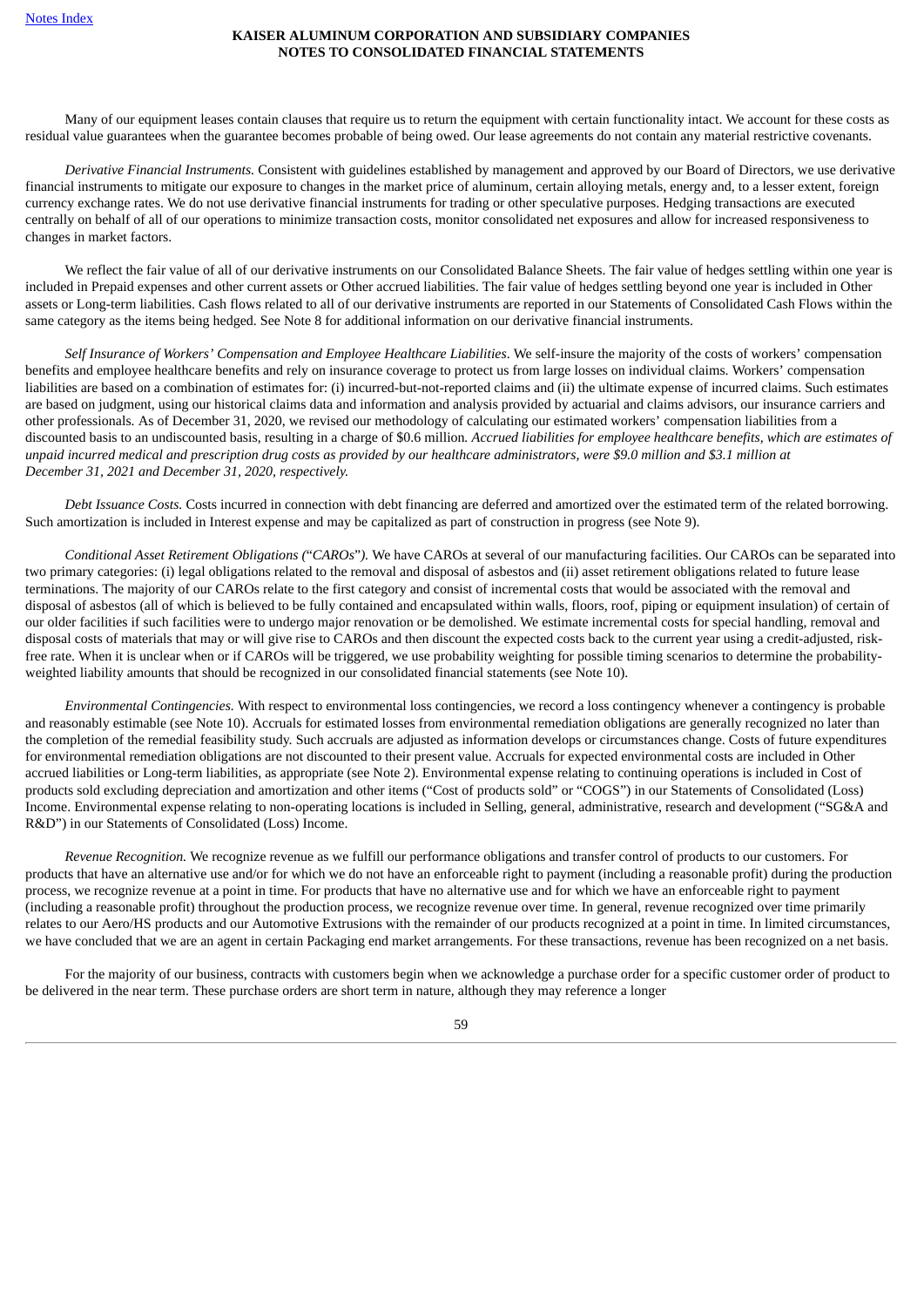term "blanket purchase order" or a "terms and conditions" agreement, both of which may span multiple years. For revenue recognized at a point in time, transfer of control usually occurs upon shipment or upon customer receipt of the product, depending on shipping terms. For contracts recognized over time, control transfer occurs incrementally during our production process as progress is made on fulfilling the performance obligation. We use the input method of determining our progress, capturing direct costs beginning at the point that billet or cast ingot is introduced into production at either the extrusion phase or the rolling phase, respectively. We believe the input method more accurately reflects the transfer of control as it represents the best information available of work completed to date for which we have an enforceable right to payment. For products in production, we recognize revenue using estimates of the cost incurred to date plus a reasonable margin. As the duration of our contracts for accounting purposes is typically less than one year, we do not present quantitative information about the aggregate transaction price allocated to unsatisfied performance obligations at the end of the reporting period.

We adjust the amount of revenue recognized on all products, regardless of timing of revenue recognition, for variable price consideration, which could include metal market price adjustments, volume rebates and sales discounts. We estimate rebate and discount values based on forecasted order data and historical payment trends for specific customers, adjusted as necessary at each reporting period. Accounts receivable is recorded when our right to consideration becomes unconditional. Payment terms for a majority of our domestic customers are 30 days after invoice date. To accommodate shipping time to overseas locations, payment terms for foreign customers are typically several weeks longer than domestic terms. As such, we do not adjust the promised amount of consideration for the effects of a significant financing component as we do not expect the period between the transfer of control of products to our customers and receipt of payment will be greater than one year.

Contract assets primarily relate to our enforceable right to consideration for work completed but not billed at the reporting date on contracts for products recognized over time. Contract assets also include amounts related to our contractual right to consideration for finished goods recognized over time that were in transit as of period end.

*Incremental Costs of Obtaining a Contract*. We expense the costs of obtaining a contract as incurred as the amortization period of the asset that we otherwise would have recognized is one year or less.

*Shipping and Handling Activities.* We account for shipping and handling activities that occur after the customer has obtained control of a product as fulfillment activities (i.e., an expense) rather than as a promised service (i.e., a revenue element).

*Advertising Costs.* Advertising costs, which are included in SG&A and R&D, are expensed as incurred. Advertising costs for 2021, 2020 and 2019 were \$0.1 million, \$0.2 million and \$0.4 million, respectively.

*Research and Development Costs.* Research and development costs, which are included in SG&A and R&D, are expensed as incurred. Research and development costs for 2021, 2020 and 2019 were \$9.3 million, \$9.1 million and \$10.5 million, respectively.

*Major Maintenance Activities.* All major maintenance costs are accounted for using the direct expensing method.

*Stock-Based Compensation.* Stock-based compensation in the form of service-based awards is provided to executive officers, certain employees and non-employee directors and is accounted for at fair value. We measure the cost of services received in exchange for an award of equity instruments based on the grant-date fair value of the award and the number of awards expected to ultimately vest. The grant-date fair value is determined based on the stock price on the date of grant, adjusted for expected dividends or dividend equivalents to be paid during the vesting period.

We also grant performance-based awards to executive officers and other key employees. The methodology used to value these performance-based awards is based on the nature of the performance conditions within those awards. Awards that are subject to performance conditions pertaining to total shareholder return (market-based awards) are valued on the date of grant using a Monte Carlo valuation model. The key assumptions in applying this model are an expected volatility and a risk-free interest rate. Awards with certain other performance conditions (non-market-based awards) are valued based on our stock price at the date of grant. Our non‑market-based awards have performance conditions pertaining to our cost performance and adjusted EBITDA margin performance, which is measured by our adjusted earnings before interest, taxes, depreciation and amortization ("Adjusted EBITDA") as a percentage of value added revenue. Holders of performance-based awards receive a one-time payment at the time of issuance of vested shares based on the total dividends they would have received if the vested shares had been held of record from the date of grant through the date of issuance. For more information on our stock-based compensation (see Note 7).

The cost of service-based awards, including time-vested restricted stock and performance shares, is recognized as an expense over the requisite service period of the award on a straight-line basis. Adjustments to expense related to forfeitures are recorded in the period in which they occur. For performance shares with performance conditions pertaining to our cost performance and Adjusted EBITDA margin performance, the related expense is updated quarterly by adjusting the estimated number of shares expected to vest based on the most probable outcome of the performance condition (see Note 7).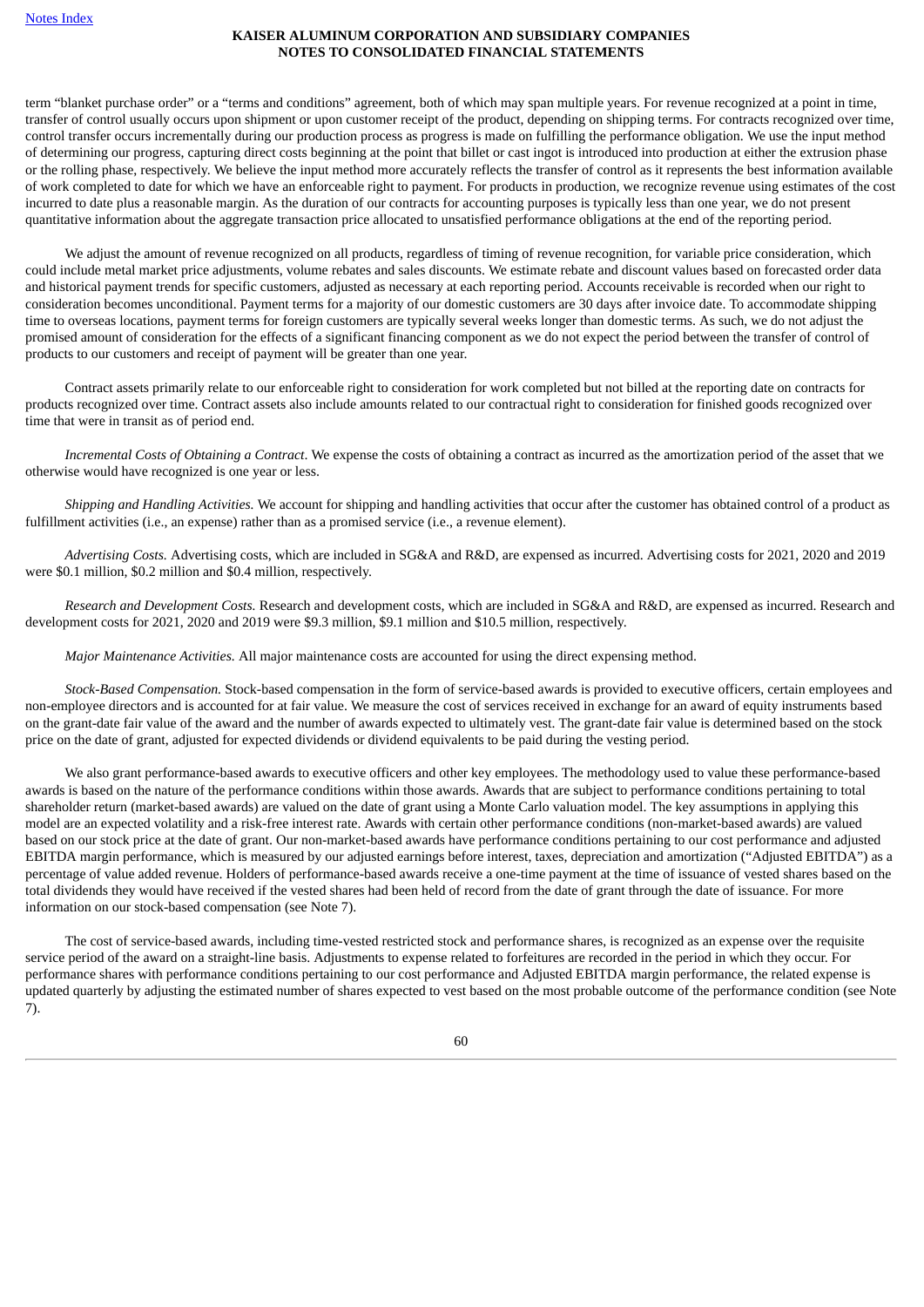### *Adoption of New Accounting Pronouncements*

ASU No. 2019-12, *Simplifying the Accounting for Income Taxes* ("ASU 2019-12") was issued in December 2019 and is intended to simplify the accounting for income taxes by eliminating certain exceptions and implementing additional requirements which result in a more consistent application of Accounting Standards Codification 740 *Income Taxes*. Most amendments within ASU 2019-12 are required to be applied on a prospective basis, while certain amendments must be applied on a retrospective or modified retrospective basis. Our adoption of ASU 2019-12 during the quarter ended March 31, 2021 did not result in a material impact on our consolidated financial statements.

ASU No. 2021-08. Business Combinations (Topic 805): Accounting for Contract Assets and Contract Liabilities from Contracts with Customers ("ASU 2021-08") was issued in October 2021. Under ASU 2021-08, we are required to recognize and measure contract assets and contract liabilities acquired in a business combination in accordance with *ASU No. 2014-09, Revenue from Contracts with Customers (Topic 606)*. We early adopted ASU 2021-08 during the quarter ended December 31, 2021 and applied the amendments retrospectively to the beginning of the year. Our adoption of ASU 2021- 08 did not result in a material impact on our consolidated financial statements.

#### *Accounting Pronouncements Issued But Not Yet Adopted*

In March 2020, the Financial Accounting Standards Board issued ASU 2020-04, *Reference Rate Reform (Topic 848): Facilitation of the Effects of Reference Rate Reform on Financial Reporting* ("ASU 2020-04") and also issued subsequent amendments to the initial guidance (collectively, "Topic 848"). Topic 848 is effective for all entities as of March 12, 2020 through December 31, 2022 and provides optional guidance for contract modifications and certain hedging relationships associated with the transition from reference rates that are expected to be discontinued. We will adopt Topic 848 when our relevant contracts are modified upon transition to alternative reference rates. We do not expect our adoption of Topic 848 to have a material impact on our consolidated financial statements.

ASU No. 2021-10, *Government Assistance (Topic 832): Disclosures by Business Entities about Government Assistance* ("ASU 2021-10") was issued in November 2021. Under ASU 2021-10, the accounting entities with transactions with a government that are accounted for by analogy to a grant or contribution accounting model are required to annually disclose certain information regarding the transaction including: (i) nature and related accounting policy used; (ii) line items on the balance sheet and income statement affected by the transactions; (iii) amounts applicable to each line item; and (iv) significant terms and conditions. We are currently in the process of evaluating the impact of adopting ASU 2021-10 using a prospective approach, but do not expect it to have a material impact on our consolidated financial statements.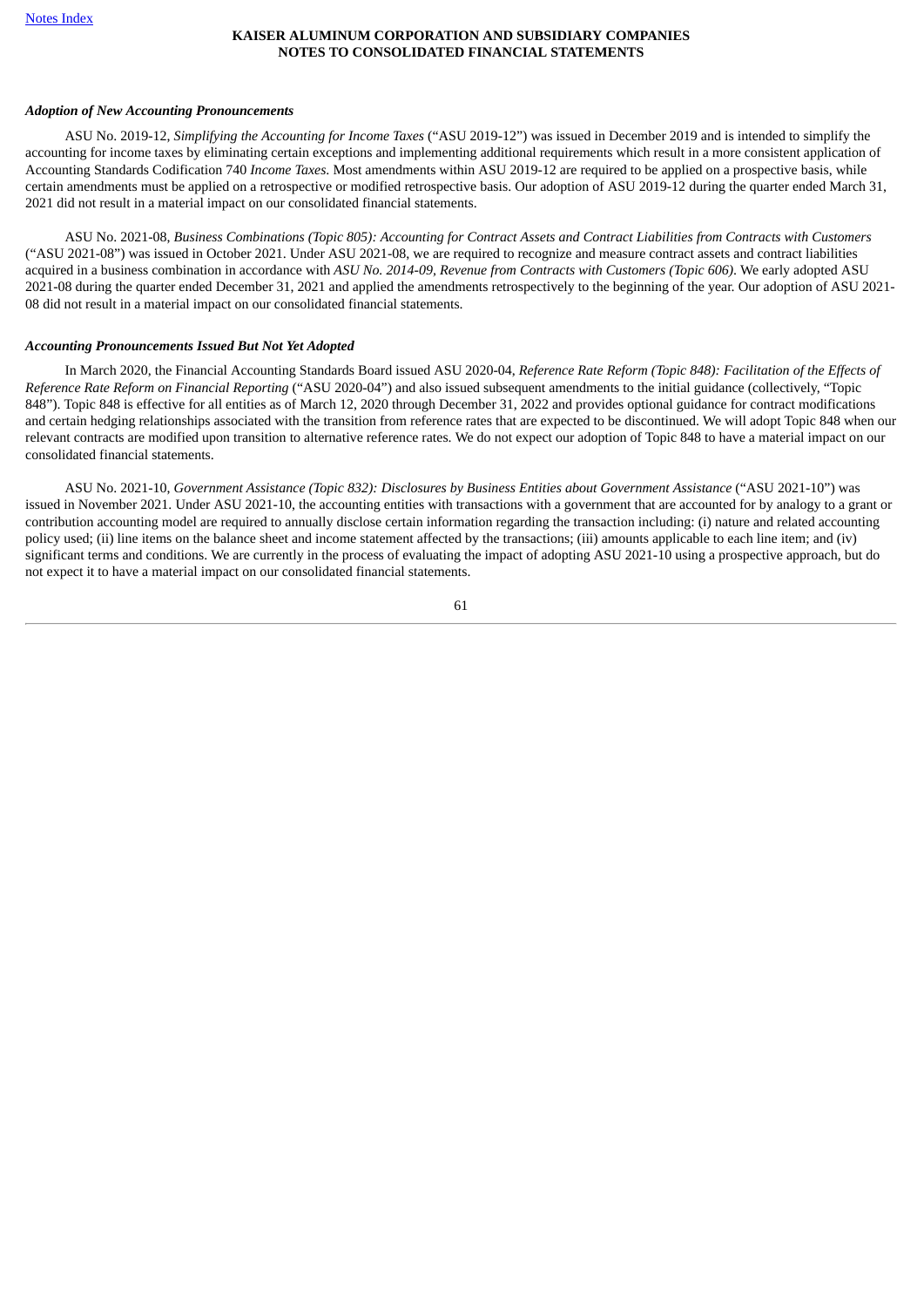# <span id="page-61-0"></span>**2. Supplemental Balance Sheet Information**

| 2021<br>2020<br>(In millions of dollars)<br>Trade Receivables, net<br>\$<br>\$<br><b>Billed trade receivables</b><br>333.5<br>113.6<br>Allowance for doubtful receivables<br>(0.8)<br>(0.8)<br>\$<br>\$<br>Trade receivables, net<br>332.7<br>112.8<br>\$<br>\$<br>90.3<br>37.2<br><b>Finished products</b><br>162.2<br>46.0<br>143.0<br>62.3<br>9.1<br>6.5<br>\$<br>$\mathbb S$<br>404.6<br>152.0<br>Property, Plant and Equipment, net<br>\$<br>\$<br>Land and improvements<br>26.0<br>21.5<br>Buildings and leasehold improvements<br>179.0<br>117.2<br>Machinery and equipment<br>1,151.5<br>847.4<br>Construction in progress <sup>1</sup><br>75.3<br>37.8<br>1,431.8<br>1,023.9<br>Property, plant and equipment, gross<br>Accumulated depreciation and amortization<br>(480.4)<br>(398.4)<br>3.8<br>1.7<br>\$<br>\$<br>955.2<br>627.2<br><b>Other Accrued Liabilities</b><br>Uncleared cash disbursements<br>\$<br>10.9<br>\$<br>2.1<br>5.2<br>Accrued income taxes and other taxes payable<br>9.5<br>Accrued annual contribution to Salaried VEBA - Note 5<br>1.7<br><b>Accrued interest</b><br>9.9<br>11.6<br>3.7<br>Short-term environmental accrual - Note 10<br>2.6<br>Other – Note 3 and Note 8<br>25.5<br>17.1<br>\$<br>Total<br>\$<br>41.4<br>58.4<br>\$<br>31.9<br>\$<br>30.6<br>14.2<br>15.1<br>26.4<br>31.6<br>72.5<br>77.3<br>\$<br>\$ |                                           | As of December 31, |  |
|-----------------------------------------------------------------------------------------------------------------------------------------------------------------------------------------------------------------------------------------------------------------------------------------------------------------------------------------------------------------------------------------------------------------------------------------------------------------------------------------------------------------------------------------------------------------------------------------------------------------------------------------------------------------------------------------------------------------------------------------------------------------------------------------------------------------------------------------------------------------------------------------------------------------------------------------------------------------------------------------------------------------------------------------------------------------------------------------------------------------------------------------------------------------------------------------------------------------------------------------------------------------------------------------------------------------------------------------------------------|-------------------------------------------|--------------------|--|
|                                                                                                                                                                                                                                                                                                                                                                                                                                                                                                                                                                                                                                                                                                                                                                                                                                                                                                                                                                                                                                                                                                                                                                                                                                                                                                                                                           |                                           |                    |  |
|                                                                                                                                                                                                                                                                                                                                                                                                                                                                                                                                                                                                                                                                                                                                                                                                                                                                                                                                                                                                                                                                                                                                                                                                                                                                                                                                                           |                                           |                    |  |
|                                                                                                                                                                                                                                                                                                                                                                                                                                                                                                                                                                                                                                                                                                                                                                                                                                                                                                                                                                                                                                                                                                                                                                                                                                                                                                                                                           |                                           |                    |  |
|                                                                                                                                                                                                                                                                                                                                                                                                                                                                                                                                                                                                                                                                                                                                                                                                                                                                                                                                                                                                                                                                                                                                                                                                                                                                                                                                                           |                                           |                    |  |
|                                                                                                                                                                                                                                                                                                                                                                                                                                                                                                                                                                                                                                                                                                                                                                                                                                                                                                                                                                                                                                                                                                                                                                                                                                                                                                                                                           |                                           |                    |  |
|                                                                                                                                                                                                                                                                                                                                                                                                                                                                                                                                                                                                                                                                                                                                                                                                                                                                                                                                                                                                                                                                                                                                                                                                                                                                                                                                                           |                                           |                    |  |
|                                                                                                                                                                                                                                                                                                                                                                                                                                                                                                                                                                                                                                                                                                                                                                                                                                                                                                                                                                                                                                                                                                                                                                                                                                                                                                                                                           | <b>Inventories</b>                        |                    |  |
|                                                                                                                                                                                                                                                                                                                                                                                                                                                                                                                                                                                                                                                                                                                                                                                                                                                                                                                                                                                                                                                                                                                                                                                                                                                                                                                                                           |                                           |                    |  |
|                                                                                                                                                                                                                                                                                                                                                                                                                                                                                                                                                                                                                                                                                                                                                                                                                                                                                                                                                                                                                                                                                                                                                                                                                                                                                                                                                           | Work-in-process                           |                    |  |
|                                                                                                                                                                                                                                                                                                                                                                                                                                                                                                                                                                                                                                                                                                                                                                                                                                                                                                                                                                                                                                                                                                                                                                                                                                                                                                                                                           | Raw materials                             |                    |  |
|                                                                                                                                                                                                                                                                                                                                                                                                                                                                                                                                                                                                                                                                                                                                                                                                                                                                                                                                                                                                                                                                                                                                                                                                                                                                                                                                                           | <b>Operating supplies</b>                 |                    |  |
|                                                                                                                                                                                                                                                                                                                                                                                                                                                                                                                                                                                                                                                                                                                                                                                                                                                                                                                                                                                                                                                                                                                                                                                                                                                                                                                                                           | <b>Total</b>                              |                    |  |
|                                                                                                                                                                                                                                                                                                                                                                                                                                                                                                                                                                                                                                                                                                                                                                                                                                                                                                                                                                                                                                                                                                                                                                                                                                                                                                                                                           |                                           |                    |  |
|                                                                                                                                                                                                                                                                                                                                                                                                                                                                                                                                                                                                                                                                                                                                                                                                                                                                                                                                                                                                                                                                                                                                                                                                                                                                                                                                                           |                                           |                    |  |
|                                                                                                                                                                                                                                                                                                                                                                                                                                                                                                                                                                                                                                                                                                                                                                                                                                                                                                                                                                                                                                                                                                                                                                                                                                                                                                                                                           |                                           |                    |  |
|                                                                                                                                                                                                                                                                                                                                                                                                                                                                                                                                                                                                                                                                                                                                                                                                                                                                                                                                                                                                                                                                                                                                                                                                                                                                                                                                                           |                                           |                    |  |
|                                                                                                                                                                                                                                                                                                                                                                                                                                                                                                                                                                                                                                                                                                                                                                                                                                                                                                                                                                                                                                                                                                                                                                                                                                                                                                                                                           |                                           |                    |  |
|                                                                                                                                                                                                                                                                                                                                                                                                                                                                                                                                                                                                                                                                                                                                                                                                                                                                                                                                                                                                                                                                                                                                                                                                                                                                                                                                                           |                                           |                    |  |
|                                                                                                                                                                                                                                                                                                                                                                                                                                                                                                                                                                                                                                                                                                                                                                                                                                                                                                                                                                                                                                                                                                                                                                                                                                                                                                                                                           |                                           |                    |  |
|                                                                                                                                                                                                                                                                                                                                                                                                                                                                                                                                                                                                                                                                                                                                                                                                                                                                                                                                                                                                                                                                                                                                                                                                                                                                                                                                                           | Assets held for sale                      |                    |  |
|                                                                                                                                                                                                                                                                                                                                                                                                                                                                                                                                                                                                                                                                                                                                                                                                                                                                                                                                                                                                                                                                                                                                                                                                                                                                                                                                                           | Property, plant and equipment, net        |                    |  |
|                                                                                                                                                                                                                                                                                                                                                                                                                                                                                                                                                                                                                                                                                                                                                                                                                                                                                                                                                                                                                                                                                                                                                                                                                                                                                                                                                           |                                           |                    |  |
|                                                                                                                                                                                                                                                                                                                                                                                                                                                                                                                                                                                                                                                                                                                                                                                                                                                                                                                                                                                                                                                                                                                                                                                                                                                                                                                                                           |                                           |                    |  |
|                                                                                                                                                                                                                                                                                                                                                                                                                                                                                                                                                                                                                                                                                                                                                                                                                                                                                                                                                                                                                                                                                                                                                                                                                                                                                                                                                           |                                           |                    |  |
|                                                                                                                                                                                                                                                                                                                                                                                                                                                                                                                                                                                                                                                                                                                                                                                                                                                                                                                                                                                                                                                                                                                                                                                                                                                                                                                                                           |                                           |                    |  |
|                                                                                                                                                                                                                                                                                                                                                                                                                                                                                                                                                                                                                                                                                                                                                                                                                                                                                                                                                                                                                                                                                                                                                                                                                                                                                                                                                           |                                           |                    |  |
|                                                                                                                                                                                                                                                                                                                                                                                                                                                                                                                                                                                                                                                                                                                                                                                                                                                                                                                                                                                                                                                                                                                                                                                                                                                                                                                                                           |                                           |                    |  |
|                                                                                                                                                                                                                                                                                                                                                                                                                                                                                                                                                                                                                                                                                                                                                                                                                                                                                                                                                                                                                                                                                                                                                                                                                                                                                                                                                           |                                           |                    |  |
|                                                                                                                                                                                                                                                                                                                                                                                                                                                                                                                                                                                                                                                                                                                                                                                                                                                                                                                                                                                                                                                                                                                                                                                                                                                                                                                                                           |                                           |                    |  |
|                                                                                                                                                                                                                                                                                                                                                                                                                                                                                                                                                                                                                                                                                                                                                                                                                                                                                                                                                                                                                                                                                                                                                                                                                                                                                                                                                           |                                           |                    |  |
|                                                                                                                                                                                                                                                                                                                                                                                                                                                                                                                                                                                                                                                                                                                                                                                                                                                                                                                                                                                                                                                                                                                                                                                                                                                                                                                                                           | Long-Term Liabilities                     |                    |  |
|                                                                                                                                                                                                                                                                                                                                                                                                                                                                                                                                                                                                                                                                                                                                                                                                                                                                                                                                                                                                                                                                                                                                                                                                                                                                                                                                                           | Workers' compensation accruals            |                    |  |
|                                                                                                                                                                                                                                                                                                                                                                                                                                                                                                                                                                                                                                                                                                                                                                                                                                                                                                                                                                                                                                                                                                                                                                                                                                                                                                                                                           | Long-term environmental accrual - Note 10 |                    |  |
|                                                                                                                                                                                                                                                                                                                                                                                                                                                                                                                                                                                                                                                                                                                                                                                                                                                                                                                                                                                                                                                                                                                                                                                                                                                                                                                                                           | Other long-term liabilities               |                    |  |
|                                                                                                                                                                                                                                                                                                                                                                                                                                                                                                                                                                                                                                                                                                                                                                                                                                                                                                                                                                                                                                                                                                                                                                                                                                                                                                                                                           | <b>Total</b>                              |                    |  |

1 Based on market conditions, we temporarily idled projects within Construction in progress totaling \$24.9 million and \$20.0 million as of December 31, 2021 and December 31, 2020, respectively, all of which are expected to resume at a future date.

## <span id="page-61-1"></span>**3. Leases**

Our leases have remaining lease terms of approximately one to 60 years, some of which may include options to extend the lease for up to 60 years, and some of which may include options to terminate the lease within one year.

The following table presents lease terms and discount rates as of December 31, 2021:

|                                        | <b>Finance Leases</b> | Operating Leases |
|----------------------------------------|-----------------------|------------------|
| Weighted-average lease term (in years) | 26.1                  |                  |
| Weighted-average discount rate         | 3.4%                  | 3.8%             |
|                                        |                       |                  |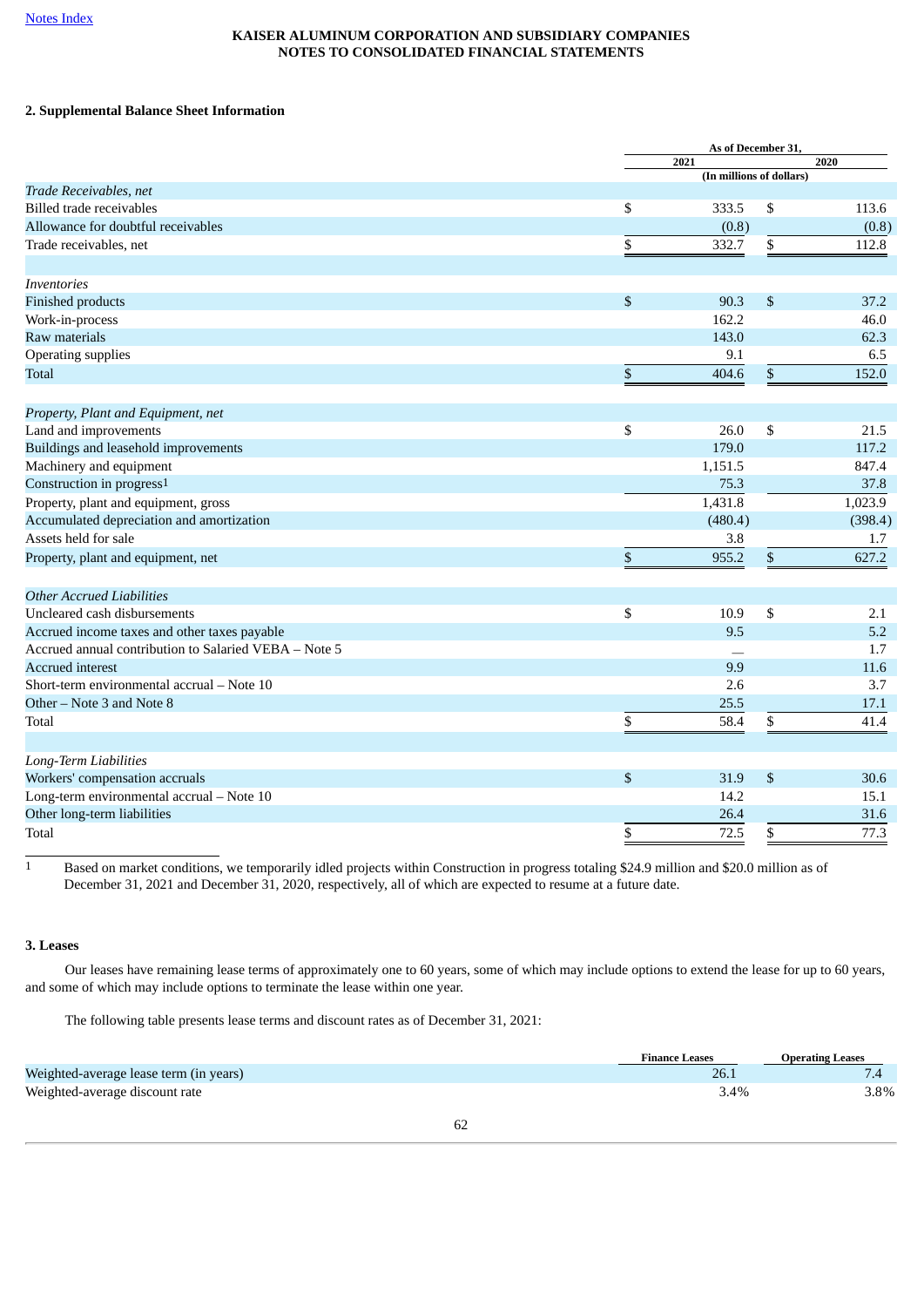The following table summarizes the classification of lease assets and lease liabilities on our Consolidated Balance Sheets (in millions of dollars):

|                                    |                                                  |    | As of December 31. |      |      |  |
|------------------------------------|--------------------------------------------------|----|--------------------|------|------|--|
| <b>Leases</b>                      | <b>Classification</b>                            |    | 2021               | 2020 |      |  |
| <b>Assets</b>                      |                                                  |    |                    |      |      |  |
| Operating lease assets             | Operating lease assets                           | \$ | 46.2               | \$   | 26.5 |  |
| Finance lease assets               | Property, plant and equipment, net               |    | 8.2                |      | 8.1  |  |
| Total lease assets                 |                                                  |    | 54.4               |      | 34.6 |  |
| Liabilities                        |                                                  |    |                    |      |      |  |
| Current:                           |                                                  |    |                    |      |      |  |
| <b>Operating lease liabilities</b> | Other accrued liabilities                        | \$ | 9.0                | \$   | 4.4  |  |
| Finance lease liabilities          | Other accrued liabilities                        |    | 2.1                |      | 1.9  |  |
| Non-current:                       |                                                  |    |                    |      |      |  |
| Operating lease liabilities        | Long-term portion of operating lease liabilities |    | 40.8               |      | 25.6 |  |
| Finance lease liabilities          | Long-term liabilities                            |    | 6.1                |      | 6.2  |  |
| Total lease liabilities            |                                                  |    | 58.0               |      | 38.1 |  |

The following table summarizes the components of lease cost on our Statements of Consolidated (Loss) Income (in millions of dollars):

|                               |      |      | <b>Year Ended December 31,</b> |               |      |      |
|-------------------------------|------|------|--------------------------------|---------------|------|------|
|                               | 2021 |      | 2020                           |               | 2019 |      |
| Operating lease cost          |      | 11.0 |                                | 6.8           |      | 7.5  |
| Short-term lease cost         |      | 3.2  |                                | $1.6^{\circ}$ |      | 1.2  |
| Finance lease cost:           |      |      |                                |               |      |      |
| Amortization of leased assets |      | 2.1  |                                | 1.6           |      | 1.5  |
| Interest on lease liabilities |      | 0.3  | 0.3                            |               |      | 0.3  |
| Total lease cost              |      | 16.6 | 10.3                           |               |      | 10.5 |

The following table presents the maturity of our lease liabilities as of December 31, 2021 (in millions of dollars):

|                              | <b>Finance Leases</b> |       |  | <b>Operating Leases</b> |  |  |
|------------------------------|-----------------------|-------|--|-------------------------|--|--|
| 2022                         |                       | 2.3   |  | 9.4                     |  |  |
| 2023                         |                       | 2.0   |  | 9.8                     |  |  |
| 2024                         |                       | 1.4   |  | 9.1                     |  |  |
| 2025                         |                       | 1.0   |  | 5.9                     |  |  |
| 2026                         |                       | 0.7   |  | 4.0                     |  |  |
| Thereafter                   |                       | 5.7   |  | 20.7                    |  |  |
| Total minimum lease payments |                       | 13.1  |  | 58.9                    |  |  |
| Less: interest               |                       | (4.9) |  | (9.1)                   |  |  |
| Present value                |                       | 8.2   |  | 49.8                    |  |  |
|                              |                       |       |  |                         |  |  |

### <span id="page-62-0"></span>**4. Business Combinations, Goodwill and Intangible Assets**

*Warrick Rolling Mill Acquisition*. On March 31, 2021, we acquired Alcoa Warrick LLC and certain assets comprising the aluminum casting and rolling mill facility located in Warrick County, Indiana (collectively, "Warrick") for a purchase price of \$670.0 million. Warrick is a leading producer of bare and coated aluminum coil used for can stock applications in the beverage and food packaging industry in North America. The transaction provides us with non-cyclical end market diversification and re-entry into the packaging end market. Acquisition-related costs incurred and expensed during the years ended December 31, 2021 and December 31, 2020 were \$16.7 million and \$5.5 million, respectively, primarily related to professional fees and included within SG&A and R&D.

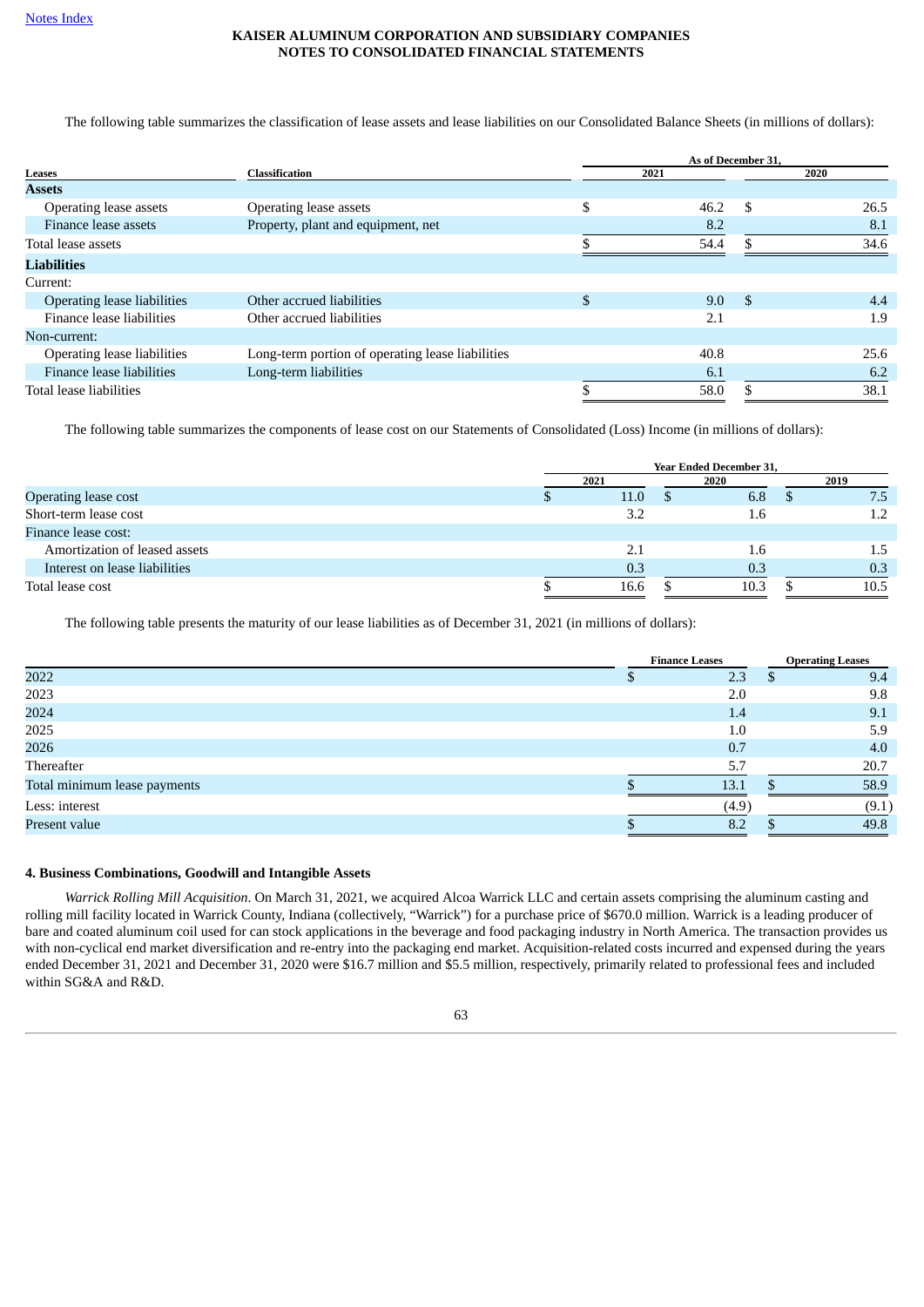The following table presents the purchase consideration to allocate (in millions of dollars):

| Contract purchase price                                                      | 670.0  |
|------------------------------------------------------------------------------|--------|
| Working capital adjustment                                                   | 31.0   |
| Initial outstanding indebtedness – Other postretirement benefits liabilities | (83.5) |
| Cash paid at acquisition close on March 31, 2021                             | 617.5  |
| Estimated post-close adjustments                                             | (12.7) |
| Preliminary purchase consideration to allocate                               | 604.8  |
| Revision to estimated post-close adjustments                                 | 4.4    |
| Final purchase consideration to allocate                                     | 609.2  |

We accounted for the acquisition using the acquisition method of accounting, which requires the assets acquired and liabilities assumed to be recorded at the date of acquisition at their respective estimated fair values. We prepared the purchase consideration as of the acquisition date based on our understanding of the fair value of the acquired assets and assumed liabilities. During the year ended December 31, 2021, we finalized the valuation and completed the purchase price allocation, which included the adjustments listed below. The following table summarizes the finalized fair values of assets acquired and liabilities assumed (in millions of dollars):

|                                                  | <b>Initial Allocation</b> | <b>Adiustments</b> | <b>Final Allocation</b> |
|--------------------------------------------------|---------------------------|--------------------|-------------------------|
| Trade receivables                                | \$<br>162.4               | \$<br>$(2.4)$ \$   | 160.0                   |
| Other receivables                                | 6.2                       | 4.8                | 11.0                    |
| Inventories                                      | 209.0                     | 0.1                | 209.1                   |
| Prepaid expenses and other current assets        |                           | 0.3                | 0.3                     |
| Property, plant and equipment                    | 385.4                     | (41.7)             | 343.7                   |
| Operating lease assets                           | 12.3                      |                    | 12.3                    |
| Intangible assets                                | 56.5                      | (6.5)              | 50.0                    |
| Goodwill <sup>1</sup>                            | 27.4                      | (6.9)              | 20.5                    |
| Other Assets <sup>2</sup>                        |                           | 56.8               | 56.8                    |
| Accounts payable                                 | (143.0)                   | (0.2)              | (143.2)                 |
| Accrued salaries, wages and related expenses     | (5.9)                     | (1.0)              | (6.9)                   |
| Other accrued liabilities                        | (11.5)                    | 0.9                | (10.6)                  |
| Long-term portion of operating lease liabilities | (8.7)                     |                    | (8.7)                   |
| Pension and other postretirement benefits        | (83.7)                    | 0.2                | (83.5)                  |
| Long-term liabilities                            | (1.6)                     |                    | (1.6)                   |
| Total allocated purchase consideration           | 604.8                     | 4.4                | 609.2                   |

1 Goodwill is primarily attributable to the assembled workforce and is expected to be deductible for income tax purposes.<br>2 Other assets represents assets to be purchased or constructed by Alcoa Corporation ("Alcoa") follo

2 Other assets represents assets to be purchased or constructed by Alcoa Corporation ("Alcoa") following the close of the acquisition and subsequently conveyed to us in connection with separating the rolling mill from the other businesses retained by Alcoa.

For the period from April 1, 2021 through December 31, 2021, Warrick contributed \$1,141.2 million of net sales from continuing operations included in our Statements of Consolidated (Loss) Income for the year ended December 31, 2021. Net (loss) income for the nine months ended December 31, 2021 is not provided as the Warrick results have been fully integrated and discrete financial information cannot be obtained without unreasonable effort.

The following unaudited pro forma financial information presents results assuming Warrick had been acquired on January 1, 2020. The unaudited pro forma information includes adjustments and consequential tax effects related to: (i) amortization and depreciation for intangible assets and property, plant and equipment acquired; (ii) the effects of certain reclassifications and conforming accounting policies; and (iii) acquisition-related transaction costs. The unaudited pro forma information presented below is for informational purposes only and is not necessarily indicative of our consolidated results of operations of the consolidated business had the acquisition occurred at the beginning of fiscal year 2020 or of the results of our future operations of the consolidated business.

|                   | <b>Year Ended December 31,</b> |   |         |
|-------------------|--------------------------------|---|---------|
|                   | 2021                           |   | 2020    |
| Net sales         | 2,936.8                        | ш | 2,256.3 |
| Net income (loss) | $_{0.8}$                       |   | (35.7)  |
|                   |                                |   |         |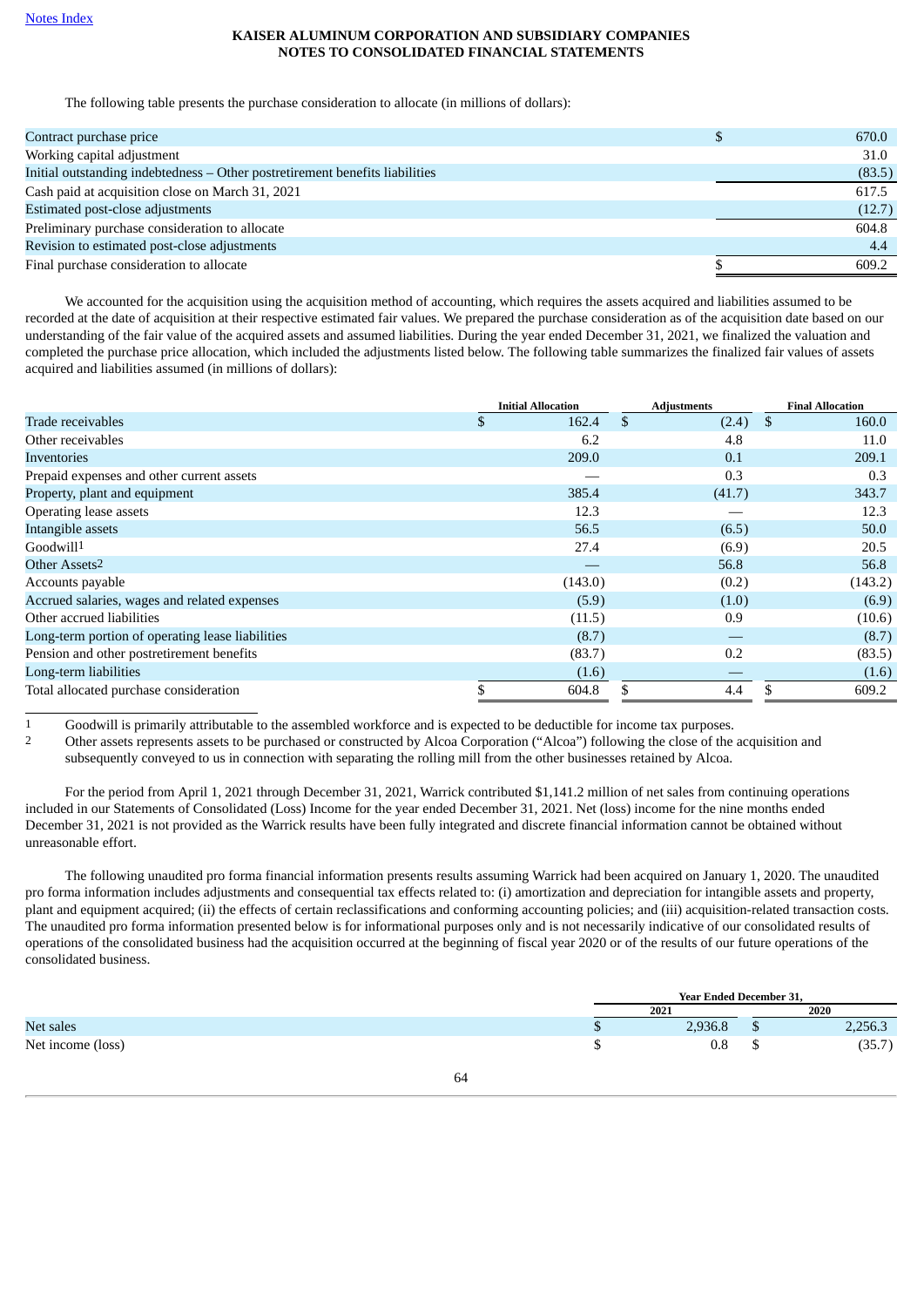The Warrick rolling mill has historically purchased molten aluminum and electrical power from Alcoa's smelter and power plant in Warrick County, Indiana. Alcoa's Warrick smelter historically sold the molten aluminum to the Warrick rolling mill at smelter cost and electrical power from Alcoa's power plant at negotiated prices between the parties.

As part of the acquisition of Warrick, we negotiated pricing for molten aluminum and electrical power with Alcoa at alternative rates which more closely align with market pricing. The table above does not reflect the cost of molten aluminum and electrical power under these negotiated rates.

*Goodwill.* The following table presents the changes in the carrying value of our goodwill (in millions of dollars):

|                             | As of December 31, |  |        |  |  |  |
|-----------------------------|--------------------|--|--------|--|--|--|
|                             | 2021               |  | 2020   |  |  |  |
| Gross carrying value:       |                    |  |        |  |  |  |
| Beginning balance           | 37.2               |  | 37.2   |  |  |  |
| Warrick acquisition         | 20.5               |  |        |  |  |  |
| <b>Ending balance</b>       | 57.7               |  | 37.2   |  |  |  |
| Accumulated impairment loss | (18.4)             |  | (18.4) |  |  |  |
| Net carrying value          | 39.3               |  | 18.8   |  |  |  |

In conjunction with our 2018 acquisition of Imperial Machine & Tool Co ("IMT"), we added \$25.2 million of goodwill after allocating the consideration paid, net of cash received, to all other identifiable assets. Having determined that the carrying value of IMT exceeded its fair value as of November 30, 2019, we recognized an impairment charge of \$25.2 million for the year ended December 31, 2019 within Operating income in our Statements of Consolidated (Loss) Income. As this goodwill is deductible for tax purposes, the deferred tax effects were included in the impairment charge and income tax provision.

*Intangible Assets.* The following table presents the gross carrying amount and accumulated amortization by major intangible asset class (in millions of dollars, except amortization periods):

|                                            | Weighted-<br>Average<br><b>Amortization</b><br>Period<br>(in years) | Gross<br>Amount |     | Accumulated<br>Amortization | Intangible<br>Assets, Net |
|--------------------------------------------|---------------------------------------------------------------------|-----------------|-----|-----------------------------|---------------------------|
| As of December 31, 2021                    |                                                                     |                 |     |                             |                           |
| Customer relationships <sup>1</sup>        | 19                                                                  | \$<br>68.1      | \$  | $(17.8)$ \$                 | 50.3                      |
| Trade name                                 | 10                                                                  | 2.4             |     | (0.8)                       | 1.6                       |
| Non-compete agreement                      | 5                                                                   | 5.4             |     | (3.5)                       | 1.9                       |
| Favorable commodity contracts <sup>2</sup> | $\overline{2}$                                                      | 11.0            |     | (4.1)                       | 6.9                       |
| Favorable lease contracts2                 | 120                                                                 | 7.0             |     |                             | 7.0                       |
| Total                                      |                                                                     | 93.9            |     | (26.2)                      | 67.7                      |
| As of December 31, 2020                    |                                                                     |                 |     |                             |                           |
| <b>Customer relationships</b>              | 24                                                                  | \$<br>36.1      | -\$ | $(14.2)$ \$                 | 21.9                      |
| Trade name                                 | 10                                                                  | 2.4             |     | (0.6)                       | 1.8                       |
| Non-compete agreement                      | 5                                                                   | 5.4             |     | (2.4)                       | 3.0                       |
| Total                                      |                                                                     | 43.9            |     | (17.2)                      | 26.7                      |

1 Of the total acquired customer relationships, \$32.0 million was purchased in conjunction with the Warrick acquisition and had a weighted average amortization period of 12 years.

2 The favorable lease and commodity contracts were purchased in conjunction with the Warrick acquisition.

We identified no indicators of impairment associated with our intangible assets during the years ended December 31, 2021, December 31, 2020 or December 31, 2019.

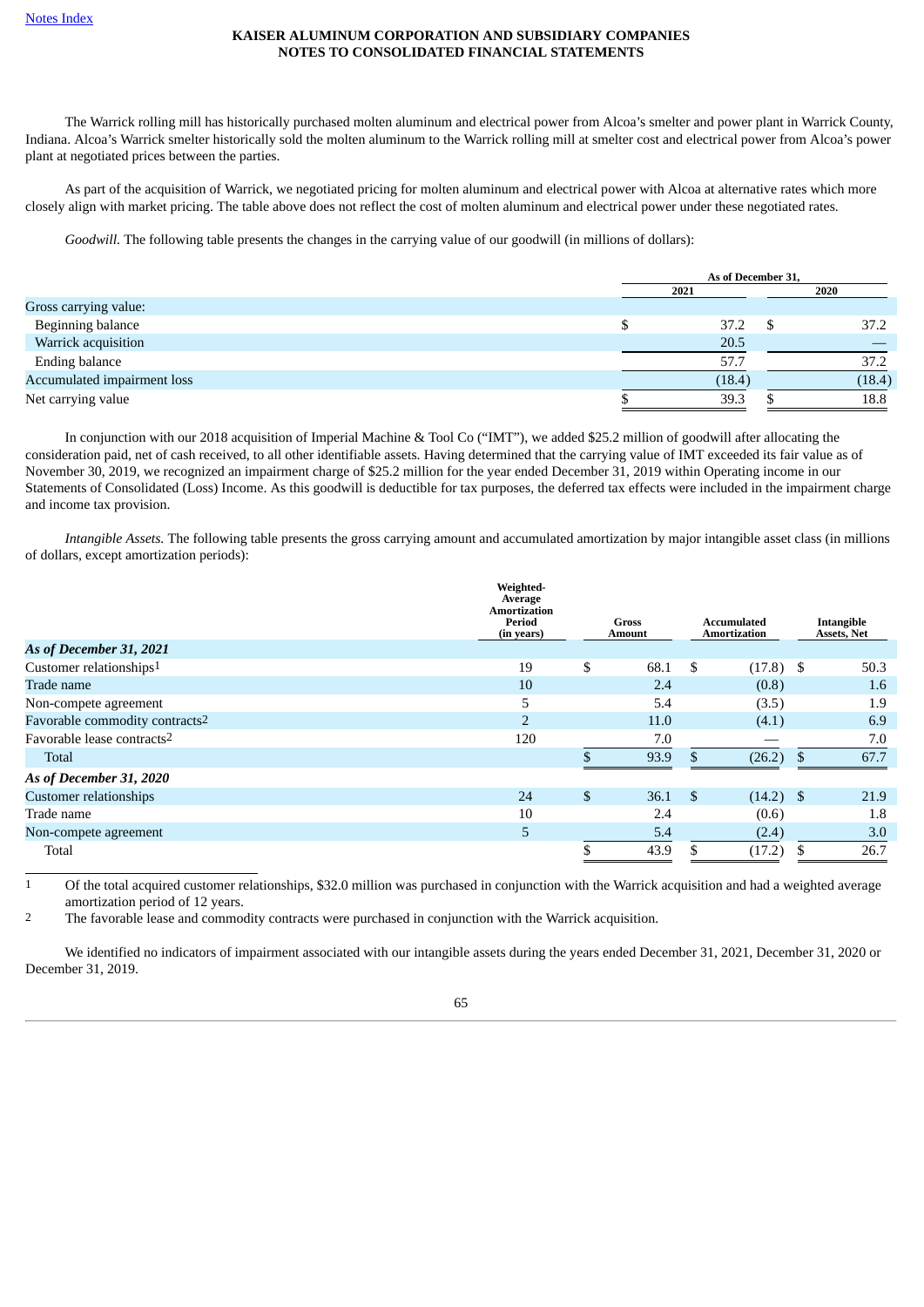Amortization expense relating to definite-lived intangible assets was \$9.0 million, \$2.9 million and \$2.8 million for 2021, 2020 and 2019, respectively. The following table presents the expected amortization of intangible assets for each of the next five calendar years and thereafter as of December 31, 2021 (in millions of dollars):

| 2022         | 12.4 |
|--------------|------|
| 2023         | 5.3  |
| 2024         | 4.5  |
| 2025         | 4.5  |
| 2026         | 4.5  |
| Thereafter   | 36.5 |
| <b>Total</b> | 67.7 |
|              |      |

## <span id="page-65-0"></span>**5. Employee Benefits**

## *Defined Contribution Plans*

We sponsor defined contribution 401(k) savings plans for certain hourly and salaried employees. Employees may contribute a portion of their compensation to the plans and we match a specified percentage of these contributions in equivalent form of the investments elected by the employee. Additionally, we make fixed annual contributions for certain hourly and salaried employees in varying amounts depending on hire date.

## *Deferred Compensation Plan*

We sponsor a non-qualified, unfunded, unsecured plan of deferred compensation for certain employees who would otherwise suffer a loss of benefits under our defined contribution plan as a result of the limitations imposed by the Internal Revenue Code of 1986. Despite the plan being an unfunded plan, we make an annual contribution to a rabbi trust to fulfill future funding obligations, as contemplated by the terms of the plan. The assets in the trust are held in various investment funds at certain registered investment companies (see "*Fair Value of Plan Assets"* below) and are at all times subject to the claims of our general creditors. No participant has a claim to any assets of the trust; however, participants are eligible to receive distributions from the trust subject to vesting and other eligibility requirements. Offsetting liabilities relating to the deferred compensation plan are included within Other accrued liabilities and Long-term liabilities. Assets in the trust are accounted for as equity investments with changes in fair value recorded within Other expense, net (see Note 13).

## *Other Benefits*

We provide other benefits for certain members of senior management, including certain of our named executive officers, related to terminations of employment in specified circumstances, including in connection with a change in control, by us without cause and by the executive officer with good reason.

## *Defined Benefit Plans*

*Pension.* We sponsor defined benefit pension plans for certain hourly bargaining unit employees and salaried employees. Pension benefits generally depend on length of service, job grade and remuneration. Substantially all benefits are paid through pension trusts that are sufficiently funded to ensure that all plans can pay benefits to retirees as they become due. We use a December 31 measurement date for our pension plans.

*OPEB.* We sponsor a healthcare and life insurance postretirement benefit plan ("OPEB") covering certain eligible retirees. Generally, the medical plans are unfunded and pay a percentage of medical expenses, reduced by deductibles and other coverage. Life benefits are generally provided by insurance contracts. We use a December 31 measurement date for our OPEB plan.

*Salaried VEBA Postretirement Obligation.* Certain retirees who retired prior to 2004 and certain employees who were hired prior to February 2002 and have subsequently retired or will retire with the requisite age and service, along with their surviving spouses and eligible dependents, are eligible to participate in a voluntary employees' beneficiary association ("VEBA") that provides healthcare cost, medical cost and long-term care insurance cost reimbursement benefits ("Salaried VEBA"). The accumulated postretirement benefit obligation ("APBO") for the Salaried VEBA was computed based on the level of benefits being provided. Since the Salaried VEBA pays out a fixed annual amount to its participants, no future cost trend rate increase was assumed in computing the APBO for the Salaried VEBA.

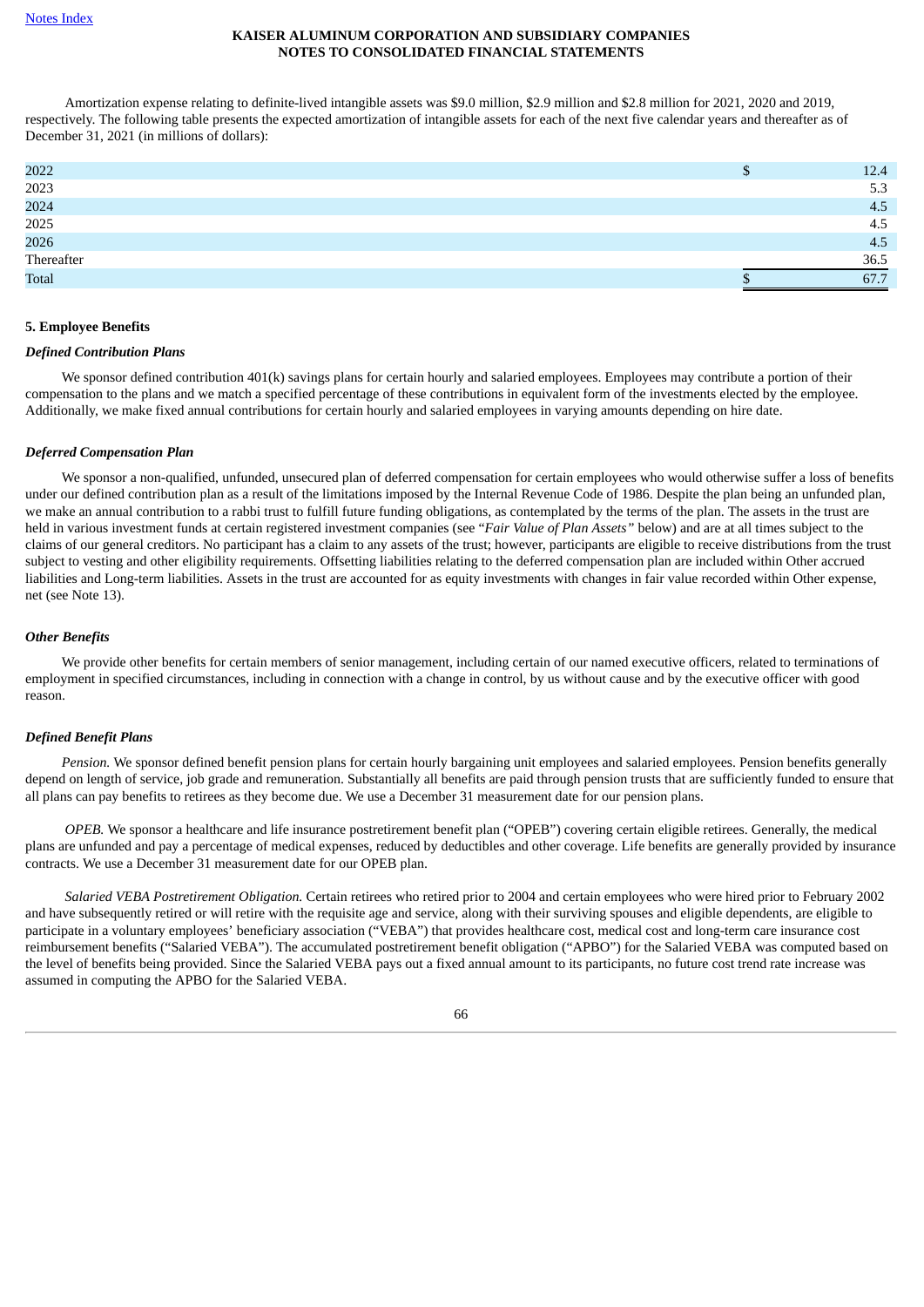We have an ongoing obligation with no express termination date to make variable cash contributions up to a maximum of \$2.9 million to the Salaried VEBA. The Salaried VEBA assets were invested in various managed funds based on information we received from the trustee of the Salaried VEBA. Our variable payment, if any, is treated as a funding/contribution policy and not counted as a Salaried VEBA asset at the accrual date for actuarial purposes. There was no required accrual for variable contributions as of December 31, 2021. We paid \$1.7 million with respect to 2020 during the first quarter of 2021. We account for the Salaried VEBA as a defined benefit plan in our financial statements using a December 31 measurement date.

*Key Assumptions.* The following table presents the weighted average assumptions used to determine benefit obligations:

|                               | Pension <sub>1</sub><br>As of December 31. |       | <b>OPEB</b><br>As of December 31. |      | <b>Salaried VEBA</b><br>As of December 31. |       |
|-------------------------------|--------------------------------------------|-------|-----------------------------------|------|--------------------------------------------|-------|
|                               | 2021                                       | 2020  | 2021                              | 2020 | 2021                                       | 2020  |
| Discount rate                 | 2.90%                                      | 2.50% | 2.64%                             | n/a  | 2.49%                                      | 2.05% |
| Rate of compensation increase | 2.74%                                      | 3.00% | $-$ %                             | n/a  | _                                          | $-$ % |

1. Beginning in 2021, the Warrick pension assumptions were weighted with the Canadian pension assumptions based on the total benefit obligations of each.

The following table presents the weighted average assumptions used to determine net periodic postretirement benefit cost:

|                                                       | Pension <sup>1</sup><br><b>Year Ended December 31.</b> |          |       |       | <b>OPEB</b><br><b>Year Ended December 31.</b> |      | <b>Salaried VEBA</b><br><b>Year Ended December 31.</b> |       |       |  |  |
|-------------------------------------------------------|--------------------------------------------------------|----------|-------|-------|-----------------------------------------------|------|--------------------------------------------------------|-------|-------|--|--|
|                                                       | 2021                                                   | 2020     | 2019  | 2021  | 2020                                          | 2019 | 2021                                                   | 2020  | 2019  |  |  |
| Discount rate                                         | 2.89%                                                  | 3.10%    | 3.90% | 2.97% | n/a                                           | n/a  | $2.05\%$                                               | 2.95% | 3.90% |  |  |
| Expected long-term return on plan assets <sup>2</sup> | 5.78%                                                  | 4.45%    | 4.45% | $-$ % | n/a                                           | n/a  | 5.50%                                                  | 5.50% | 5.50% |  |  |
| Rate of compensation increase                         | 2.74%                                                  | $3.00\%$ | 3.00% | $-$ % | n/a                                           | n/a  | $-$ %                                                  | $-$ % | $-$ % |  |  |

<sup>1.</sup> Beginning in 2021, the Warrick pension assumptions were weighted with the Canadian pension assumptions based on the total benefit obligations of each.

2. The expected long-term rate of return assumption for the Salaried VEBA is based on the targeted investment portfolios provided to us by the trustee of the Salaried VEBA.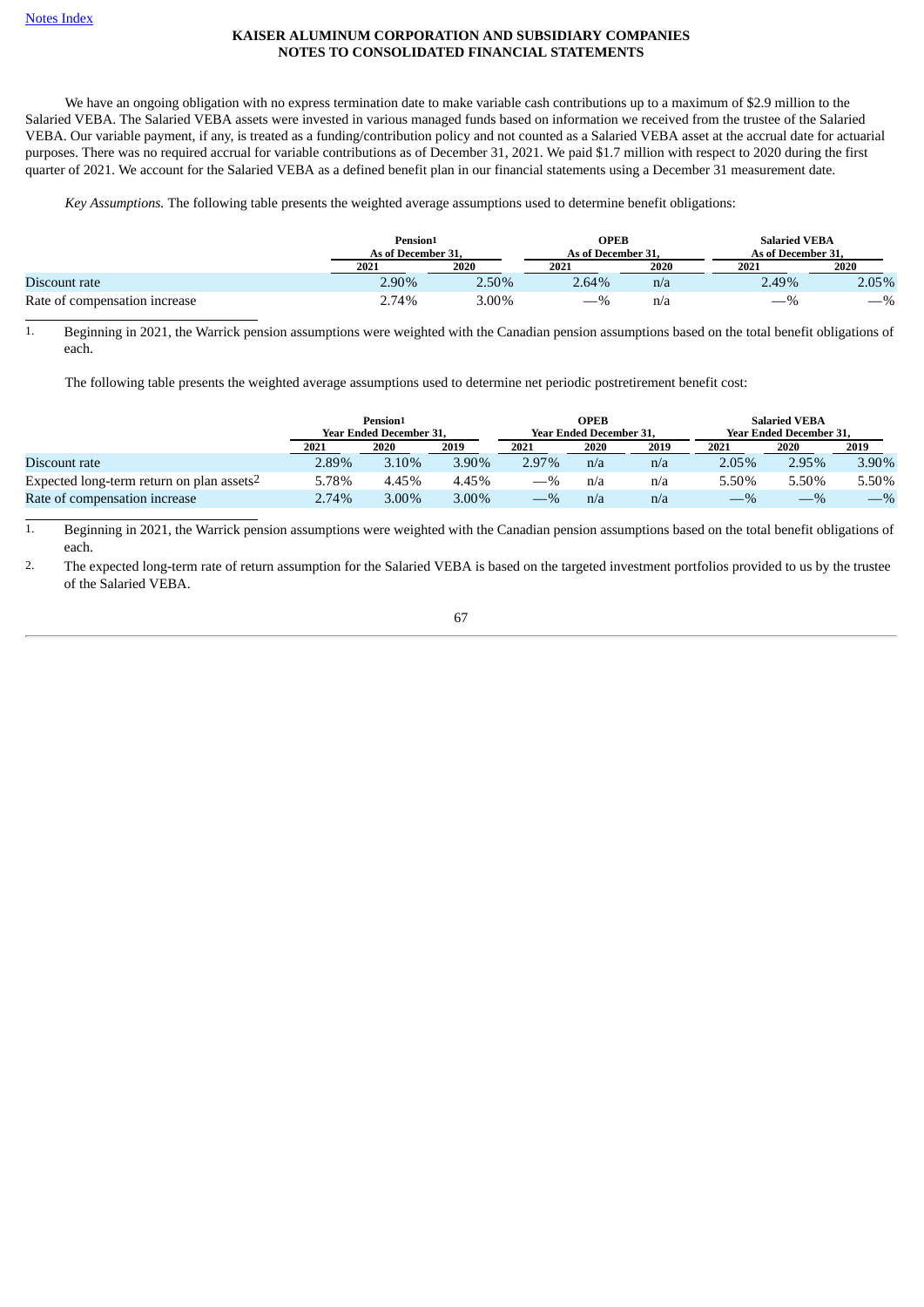*Benefit Obligations and Funded Status.* The following table presents the benefit obligations and funded status of our pension plans, OPEB and the Salaried VEBA and the corresponding amounts that are included in our Consolidated Balance Sheets (in millions of dollars):

|                                                        | <b>Pension</b><br>As of December 31, |        |     | <b>OPEB</b><br>As of December 31, |    | <b>Salaried VEBA</b><br>As of December 31, |      |              |      |        |
|--------------------------------------------------------|--------------------------------------|--------|-----|-----------------------------------|----|--------------------------------------------|------|--------------|------|--------|
|                                                        |                                      | 2021   |     | 2020                              |    | 2021                                       | 2020 | 2021         |      | 2020   |
| <b>Change in benefit obligation:</b>                   |                                      |        |     |                                   |    |                                            |      |              |      |        |
| Obligation at beginning of year                        | \$                                   | 10.0   | \$  | 8.8                               | \$ |                                            | n/a  | \$<br>78.3   | £.   | 90.2   |
| Obligation assumed through acquisition of Warrick      |                                      | 6.5    |     |                                   |    | 78.1                                       | n/a  |              |      |        |
| Foreign currency translation adjustment                |                                      |        |     | 0.3                               |    |                                            | n/a  |              |      |        |
| Service cost                                           |                                      | 4.1    |     | 0.3                               |    | 1.1                                        | n/a  | 0.1          |      | 0.1    |
| Interest cost                                          |                                      | 0.5    |     | 0.3                               |    | 1.7                                        | n/a  | 1.5          |      | 2.5    |
| Prior service cost (credit) <sup>1</sup>               |                                      |        |     |                                   |    |                                            | n/a  | 14.0         |      | (12.3) |
| Actuarial (gain) loss <sup>2</sup>                     |                                      | (0.3)  |     | 0.6                               |    | 2.6                                        | n/a  | (6.9)        |      | 4.7    |
| Benefits paid                                          |                                      | (0.5)  |     | (0.3)                             |    |                                            | n/a  | (7.2)        |      | (6.9)  |
| Obligation at end of year <sup>3</sup>                 |                                      | 20.3   |     | 10.0                              |    | 83.5                                       | n/a  | 79.8         |      | 78.3   |
| <b>Change in plan assets:</b>                          |                                      |        |     |                                   |    |                                            |      |              |      |        |
| Fair market value of plan assets at beginning of year  |                                      | 8.7    |     | 7.8                               |    |                                            | n/a  | 60.5         |      | 57.6   |
| Foreign currency translation adjustment                |                                      |        |     | 0.2                               |    |                                            | n/a  |              |      |        |
| Actual return on assets                                |                                      | 1.1    |     | 0.7                               |    |                                            | n/a  | 5.9          |      | 8.1    |
| Company contributions                                  |                                      | 0.5    |     | 0.3                               |    |                                            | n/a  |              |      | 1.7    |
| Benefits paid                                          |                                      | (0.5)  |     | (0.3)                             |    |                                            | n/a  | (7.2)        |      | (6.9)  |
| Fair market value of plan assets at end of year        |                                      | 9.8    |     | 8.7                               |    |                                            | n/a  | 59.2         |      | 60.5   |
| Net funded status <sup>4</sup>                         |                                      | (10.5) | \$  | (1.3)                             | \$ | (83.5)                                     | n/a  | \$<br>(20.6) | S.   | (17.8) |
| <b>Cumulative loss recognized in Accumulated Other</b> |                                      |        |     |                                   |    |                                            |      |              |      |        |
| <b>Comprehensive:</b>                                  |                                      |        |     |                                   |    |                                            |      |              |      |        |
| Accumulated net actuarial loss                         | \$                                   | (1.0)  | -\$ | (2.1)                             | \$ | (2.6)                                      | n/a  | \$<br>(1.2)  | - \$ | (11.2) |
| Prior service cost                                     |                                      |        |     |                                   |    |                                            | n/a  | (34.6)       |      | (24.1) |
| Total                                                  |                                      | (1.0)  | \$  | (2.1)                             | S  | (2.6)                                      | n/a  | \$<br>(35.8) | \$.  | (35.3) |

1. The prior service cost (credit) relating to the Salaried VEBA in both 2021 and 2020 resulted from increases (decreases) in the annual healthcare reimbursement benefit in 2021 and 2020, respectively for plan participants.

2. The actuarial gain relating to the Salaried VEBA in 2021 was comprised of a \$3.9 million gain due to changes in census information and a \$3.0 million gain due to a change in the discount rate. The actuarial loss relating to the Salaried VEBA in 2020 was comprised of a \$5.7 million loss due to a change in the discount rate, partially offset by a \$1.0 million gain due to changes in census information.

3. For the pension plans, the benefit obligation is the projected benefit obligation. For the Salaried VEBA and OPEB, the benefit obligation is the APBO.

4. Net funded status relating to the pension plans and Salaried VEBA at December 31, 2021 and December 31, 2020 was included within Long term liabilities on our Consolidated Balance Sheets. Of the Net funded status relating to the OPEB at December 31, 2021, \$1.6 million was included within current liabilities and \$81.9 million was included within Long term liabilities of on our Consolidated Balance Sheets.

The accumulated benefit obligation for the pension plans was \$19.3 million and \$9.2 million at December 31, 2021 and December 31, 2020, respectively. We expect to contribute \$8.6 million to the pension plans in 2022.

The following table presents the net benefits expected to be paid (in millions of dollars):

|                                             | <b>Year Ended December 31.</b> |     |  |      |  |      |  |      |  |         |  |           |
|---------------------------------------------|--------------------------------|-----|--|------|--|------|--|------|--|---------|--|-----------|
|                                             | 2022                           |     |  | 2023 |  | 2024 |  | 2025 |  | 2026    |  | 2027-2031 |
| Pension benefit payments                    |                                | 0.5 |  | 0.6  |  | 0.8  |  | 0.9  |  | $1.0\,$ |  | 7.8       |
| Salaried VEBA benefit payments <sup>1</sup> |                                | 7.4 |  | 7.1  |  | 6.7  |  | 6.4  |  | 6.0     |  | 25.4      |
| <b>OPEB</b> payments                        |                                | 1.6 |  | 2.4  |  | 3.1  |  |      |  | 4.3     |  | 30.0      |
| Total net benefits                          |                                | 9.5 |  | 10.1 |  | 10.6 |  | 11.C |  |         |  | 63.2      |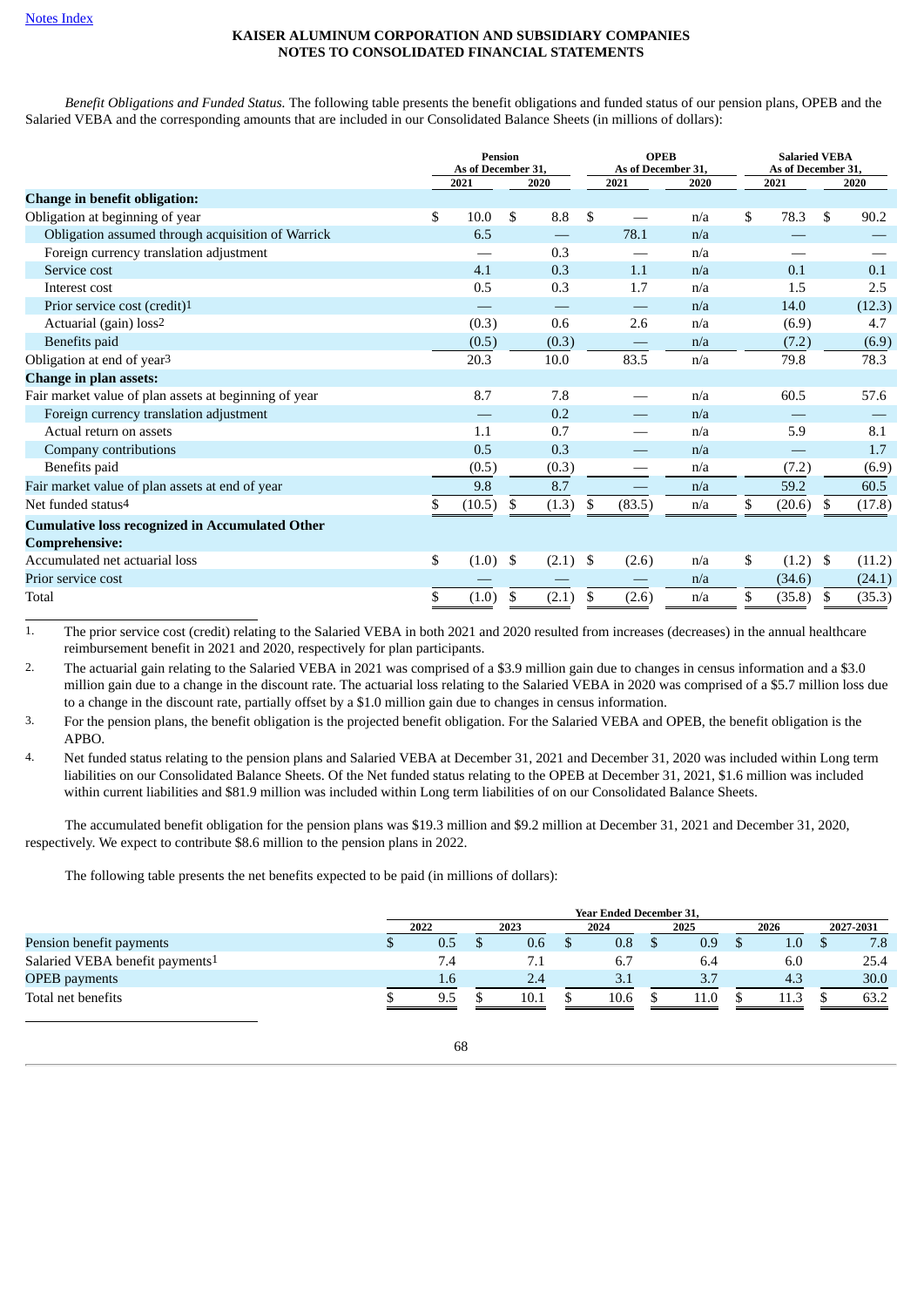1. Such amounts are based on benefit amounts and certain key assumptions obtained from the Salaried VEBA and will be paid out of the Salaried VEBA plan assets.

*Plan Assets.* The following table presents the asset class allocation per our pension plan investment policy and the weighted average asset allocation at December 31, 2021:

| <b>Asset class</b> | <b>Policy range</b> | As of December 31, 2021 |
|--------------------|---------------------|-------------------------|
| <b>Equities</b>    | $54\% - 60\%$       | 66%                     |
| Fixed income       | 35% - 40%           | 28%                     |
| Other investments  | $5\% - 6\%$         | 6%                      |

*Fair Value of Plan Assets.* The plan assets of our pension plans and the Salaried VEBA are measured annually on December 31 and reflected in our Consolidated Balance Sheets at fair value. In determining the fair value of the plan assets at an annual period end, we utilize primarily the results of valuations supplied by the investment advisors responsible for managing the assets of each plan, which we independently review for reasonableness. With respect to the Salaried VEBA, the investment advisors providing the valuations are engaged by the Salaried VEBA trustees.

Certain plan assets are valued based upon unadjusted quoted market prices in active markets that are accessible at the measurement date for identical, unrestricted assets (e.g., liquid securities listed on an exchange). Such assets are classified within Level 1 of the fair value hierarchy. Valuation of other plan invested assets are based on significant observable inputs (e.g., valuations derived from actual market transactions, broker-dealer supplied valuations or correlations between a given U.S. market and a non-U.S. security). Valuation model inputs can generally be verified and valuation techniques do not involve significant judgment. The fair values of such financial instruments are classified within Level 2 of the fair value hierarchy. The remainder of plan assets are valued based on the net asset value ("NAV") of shares held by the plans at year end using the NAV practical expedient.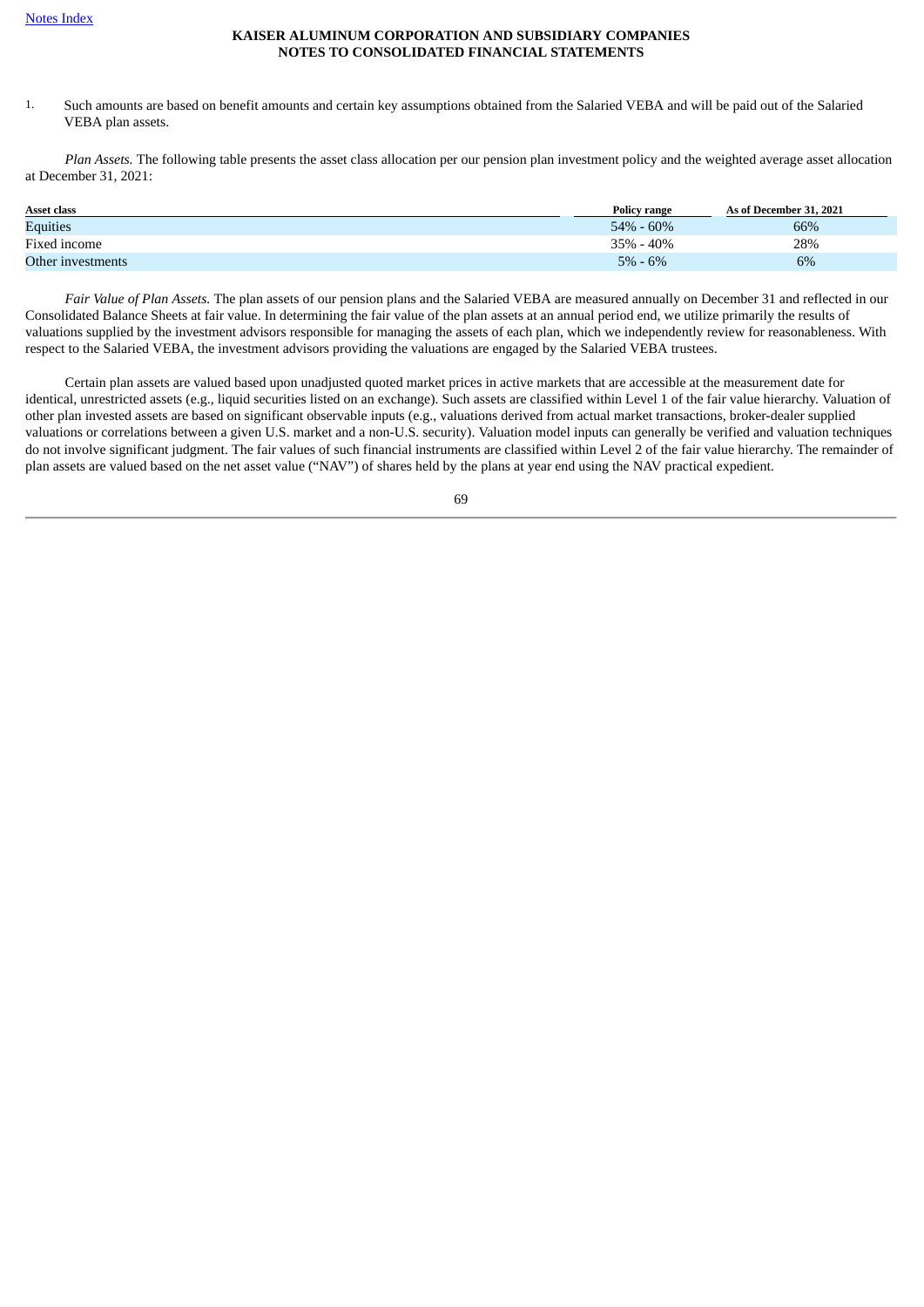The following table presents the fair value of plan assets, classified under the appropriate level of the fair value hierarchy (in millions of dollars):

|                                                                                                                 | Level 1    |                           | <b>Level 2</b> |              | <b>Level 3</b> | <b>Total</b> |
|-----------------------------------------------------------------------------------------------------------------|------------|---------------------------|----------------|--------------|----------------|--------------|
| As of December 31, 2021:                                                                                        |            |                           |                |              |                |              |
| Plan Assets in the Fair Value Hierarchy:                                                                        |            |                           |                |              |                |              |
| Salaried VEBA - Equity investment funds in registered investment                                                |            |                           |                |              |                |              |
| companies <sup>1</sup>                                                                                          | \$<br>38.6 | $\boldsymbol{\mathsf{S}}$ |                | $\mathbb{S}$ |                | \$<br>38.6   |
| Salaried VEBA - Fixed income investment funds in registered<br>investment companies <sup>2</sup>                | 20.6       |                           |                |              |                | 20.6         |
| Deferred compensation program - Diversified investment funds in<br>registered investment companies <sup>3</sup> | 10.5       |                           |                |              |                | 10.5         |
| Total plan assets in the fair value hierarchy                                                                   | \$<br>69.7 | \$                        |                | \$           |                | \$<br>69.7   |
| Plan Assets Measured at NAV4:                                                                                   |            |                           |                |              |                |              |
| Pension plans - Equity investment funds in registered investment<br>comparies <sup>1</sup>                      |            |                           |                |              |                | \$<br>0.1    |
| Pension plans - Fixed income investment funds in registered<br>investment companies <sup>2</sup>                |            |                           |                |              |                | 0.1          |
| Pension plans - Diversified investment funds in registered investment<br>companies <sup>3</sup>                 |            |                           |                |              |                | 9.6          |
| Total plan assets at fair value                                                                                 |            |                           |                |              |                | \$<br>79.5   |
|                                                                                                                 |            |                           |                |              |                |              |
| As of December 31, 2020:                                                                                        |            |                           |                |              |                |              |
| Plan Assets in the Fair Value Hierarchy:                                                                        |            |                           |                |              |                |              |
| Salaried VEBA - Cash and money market investments                                                               | \$<br>1.4  | \$                        |                | \$           |                | \$<br>1.4    |
| Deferred compensation program - Diversified investment funds in<br>registered investment companies3             |            |                           | 9.6            |              |                | 9.6          |
| Total plan assets in the fair value hierarchy                                                                   | \$<br>1.4  | $\mathbb{S}$              | 9.6            | \$           |                | \$<br>11.0   |
| Plan Assets Measured at NAV4:                                                                                   |            |                           |                |              |                |              |
| Salaried VEBA - Equity investment funds in registered investment<br>companies1                                  |            |                           |                |              |                | \$<br>34.7   |
| Salaried VEBA - Fixed income investment funds in registered                                                     |            |                           |                |              |                |              |
| investment companies <sup>2</sup>                                                                               |            |                           |                |              |                | 22.7         |
| Pension plans - Diversified investment funds in registered investment<br>companies <sup>3</sup>                 |            |                           |                |              |                | 8.7          |
| Total plan assets at fair value                                                                                 |            |                           |                |              |                | \$<br>77.1   |

1. *Equity investment funds in registered investment companies.* This category represents investments in equity funds that invest in portfolios comprised primarily of equity and equity-related securities of U.S. and non-U.S. issuers across all market capitalizations.

2. *Fixed income investment funds in registered investment companies*. This category represents investments in various fixed income funds with multiple registered investment companies. Such funds invest primarily in bonds, debentures, notes, securities with equity and fixed-income characteristics, cash equivalents, securities backed by mortgages and other assets, loans, pooled or collective investment vehicles made up of fixed-income securities and other fixed-income obligations of banks, corporations and governmental authorities.

3. *Diversified investment funds in registered investment companies*. The plan assets are invested in investment funds that hold a diversified portfolio of: (i) U.S. and international debt and equity securities; (ii) fixed income securities such as corporate bonds and government bonds; (iii) mortgagerelated securities; and (iv) cash and cash equivalents.

4. *NAV*. The market value of these funds has not been categorized in the fair value hierarchy and is being presented in the table above to permit a reconciliation of the fair value hierarchy to our Consolidated Balance Sheets and are comprised primarily of unitized mutual funds without externally published net asset values, which can be redeemed daily without restriction. As of December 31, 2020, equity investment funds measured at fair value using the NAV practical expedient were managed by an investment adviser registered with the SEC under the Investment Advisers Act of 1940 and were subject to certain exercise restrictions.

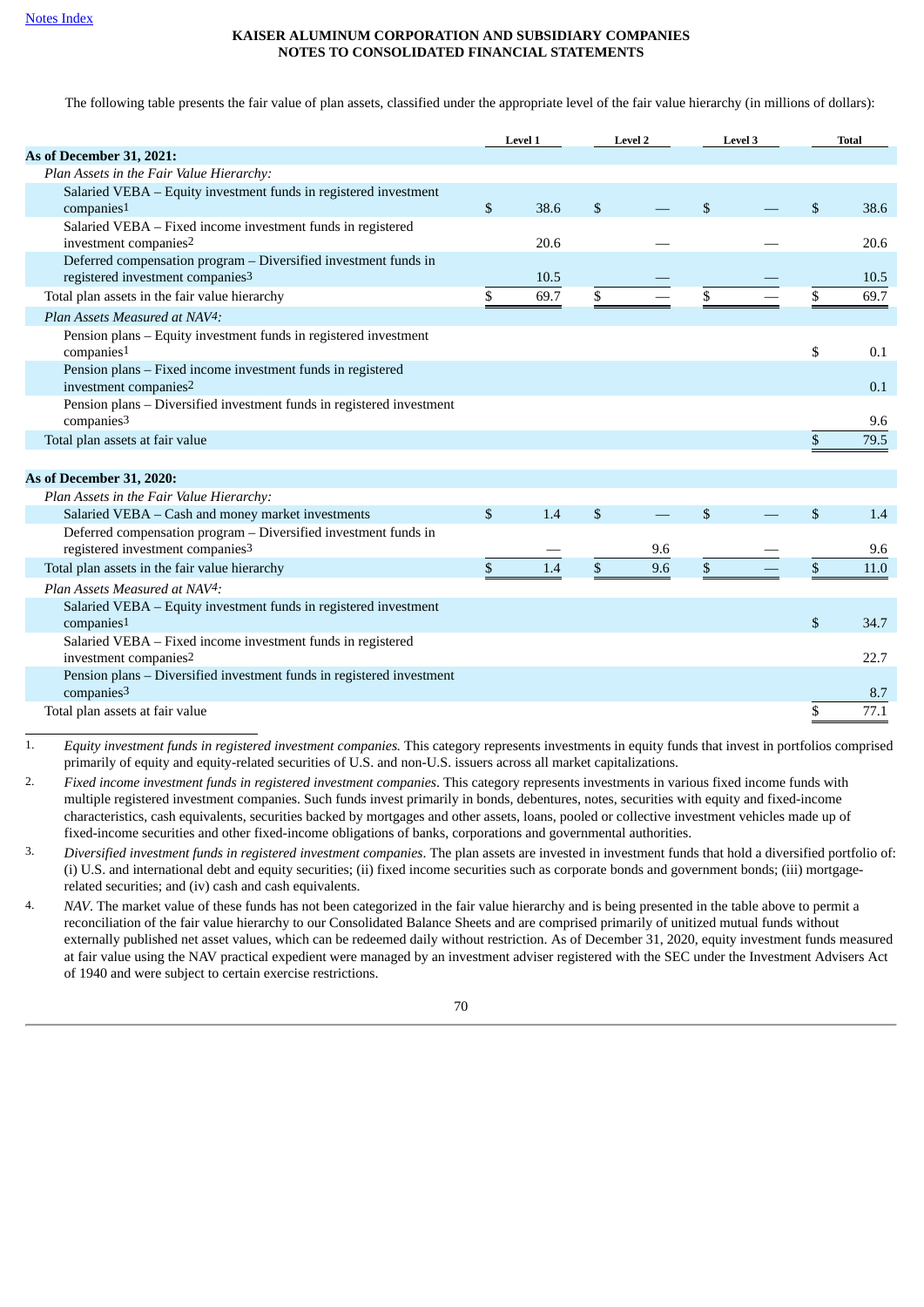The following table presents the total expense related to all benefit plans (in millions of dollars):

|                                                                                 | <b>Year Ended December 31,</b> |  |      |  |      |  |  |
|---------------------------------------------------------------------------------|--------------------------------|--|------|--|------|--|--|
|                                                                                 | 2021                           |  | 2020 |  | 2019 |  |  |
| Defined contribution plans <sup>1</sup>                                         | 13.9                           |  | 8.3  |  | 8.8  |  |  |
| Deferred compensation plan <sup>2</sup>                                         | 0.7                            |  | 1.5  |  | 1.6  |  |  |
| Multiemployer pension plans <sup>1,3</sup>                                      | 5.0                            |  | 4.9  |  | 5.0  |  |  |
| Net periodic postretirement benefit cost relating to Salaried VEBA2,3           | 2.3                            |  | 4.8  |  | 6.6  |  |  |
| Net periodic postretirement benefit cost relating to pension plans <sup>4</sup> | 4.3                            |  | 0.4  |  | 0.4  |  |  |
| Net periodic postretirement benefit cost relating to OPEB <sup>4</sup>          | 2.8                            |  | n/a  |  | n/a  |  |  |
| Total                                                                           | 29.0                           |  | 19.9 |  | 22.4 |  |  |

1. Substantially all of these charges related to employee benefits are in Cost of products sold with the remaining balance in SG&A and R&D.

2. Deferred compensation plan expense and the current service cost component of Net periodic postretirement benefit cost relating to Salaried VEBA are included within our Statements of Consolidated (Loss) Income in SG&A and R&D for all periods presented. All other components of Net periodic postretirement benefit cost relating to Salaried VEBA are included within Other expense, net, in our Statements of Consolidated (Loss) Income.

3. See Note 6 for more information on our multiemployer defined benefit pension plans.

4. The current service cost component of Net periodic postretirement benefit cost relating to both the pension plans and the OPEB plan are included within our Statements of Consolidated (Loss) Income in COGS for all periods presented. All other components of Net periodic postretirement benefit cost relating to both the pension plans and the OPEB plan are included within Other expense, net, on our Statements of Consolidated (Loss) Income.

*Components of Net Periodic Postretirement Benefit Cost.* Our results of operations included the following impacts associated with our pension plans, OPEB plan and the Salaried VEBA: (i) a charge for service rendered by employees; (ii) a charge for accretion of interest; (iii) a benefit for the return on plan assets; (iv) amortization of prior service costs associated with plan amendments; and (v) amortization of net actuarial differences.

The following table presents the components of Net periodic postretirement benefit cost relating to our pension plans, OPEB plan and the Salaried VEBA (in millions of dollars):

|                                          | Pension1<br>Year Ended December 31, |       |  |              |  |       |      | <b>OPEB</b><br><b>Year Ended December 31.</b> | <b>Salaried VEBA</b><br><b>Year Ended December 31.</b> |      |  |       |  |       |  |       |
|------------------------------------------|-------------------------------------|-------|--|--------------|--|-------|------|-----------------------------------------------|--------------------------------------------------------|------|--|-------|--|-------|--|-------|
|                                          | 2021<br>2019<br>2020                |       |  | 2020<br>2021 |  |       | 2019 | 2021                                          |                                                        | 2020 |  | 2019  |  |       |  |       |
| Service cost                             |                                     | 4.1   |  | 0.3          |  | 0.3   |      | $1.1\,$                                       | n/a                                                    | n/a  |  | 0.1   |  | 0.1   |  | 0.1   |
| Interest cost                            |                                     | 0.5   |  | 0.3          |  | 0.3   |      | 1.7                                           | n/a                                                    | n/a  |  | 1.5   |  | 2.5   |  | 3.2   |
| Expected return on plan assets           |                                     | (0.4) |  | (0.3)        |  | (0.3) |      |                                               | n/a                                                    | n/a  |  | (3.1) |  | (2.8) |  | (2.7) |
| Amortization of prior service cost2      |                                     |       |  |              |  |       |      |                                               | n/a                                                    | n/a  |  | 3.5   |  | 4.7   |  | 5.6   |
| Amortization of net actuarial loss       |                                     | 0.1   |  | 0.1          |  | 0.1   |      |                                               | n/a                                                    | n/a  |  | 0.3   |  | 0.3   |  | 0.4   |
| Net periodic postretirement benefit cost |                                     | 4.3   |  | 0.4          |  | 0.4   |      | 2.8                                           | n/a                                                    | n/a  |  | 2.3   |  | 4.8   |  | 6.6   |

1. Net periodic postretirement benefit cost for 2019 and 2020 included only the Canadian pension plan. Net periodic postretirement benefit cost for the Warrick pension plan was included in 2021 from the acquisition date of March 31, 2021 through December 31 2021.

2. We amortize prior service cost on a straight-line basis over the average remaining years of service to full eligibility for benefits of the active plan participants.

## <span id="page-70-0"></span>**6. Multiemployer Pension Plans**

*Overview.* We contribute to multiemployer defined benefit pension plans under the terms of collective bargaining agreements that cover our unionrepresented employees at certain facilities. At December 31, 2021, approximately 35% of our total employees were union-represented employees at facilities participating in these multiemployer pension plans. We currently estimate that contributions will range from \$4.0 million to \$6.0 million in 2022.

The risks of participating in these multiemployer plans are different from single-employer plans in the following aspects: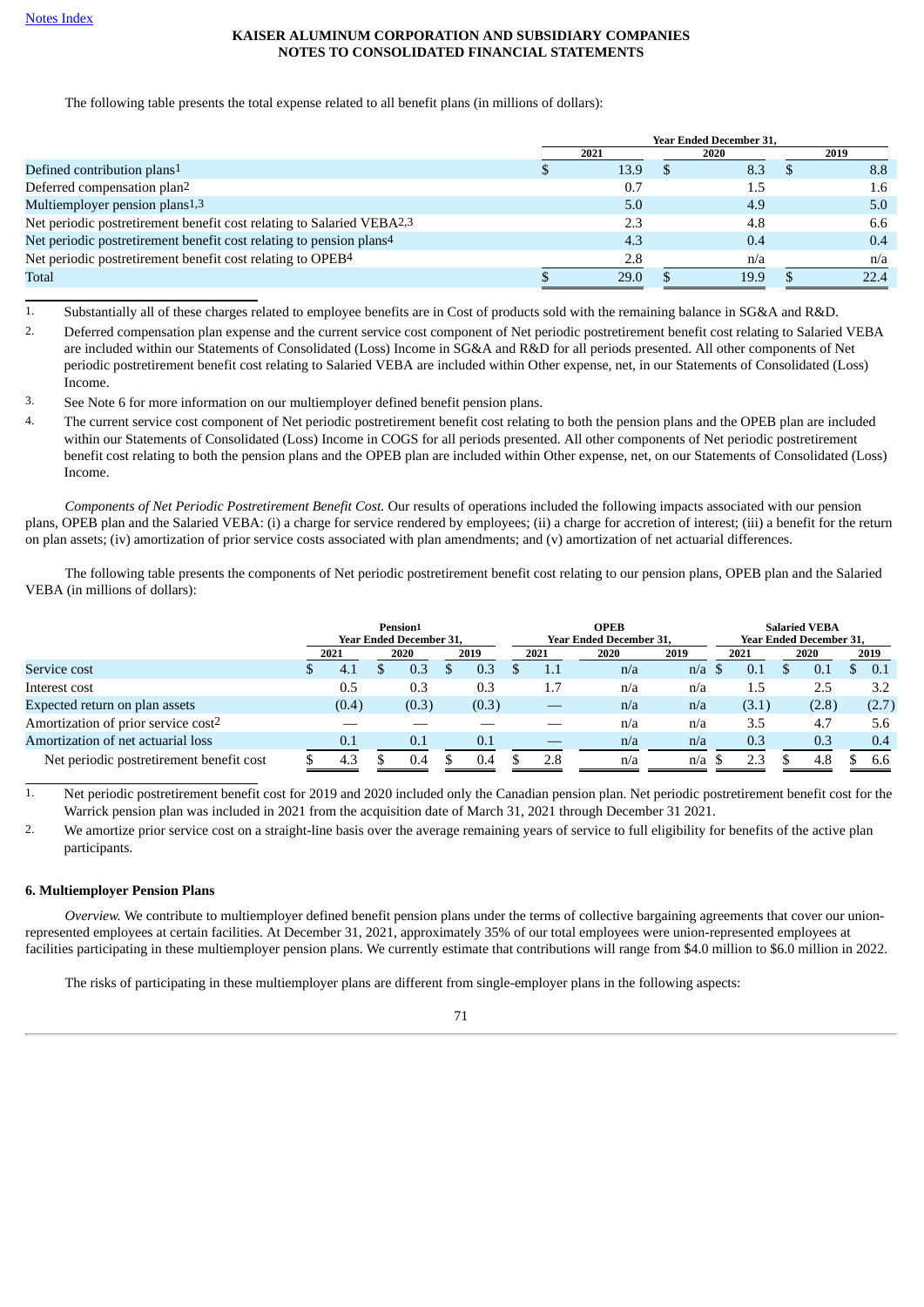- Assets contributed to the multiemployer plan by one employer may be used to provide benefits to employees of other participating employers.
- If a participating employer stops contributing to the plan, the unfunded obligations of the plan may be borne by the remaining participating employers.
- If we choose to stop participating in any of our multiemployer plans, we may be required to pay those plans an amount based on the underfunded status of the plan, referred to as a withdrawal liability.

The following table presents information about multiemployer pension plans in which we participate:

|                                             | Emplover<br><b>Identification</b> | Pension<br>Zone Status1 | <b>Protection Act</b> | <b>FIP/RP Status</b><br>Pending/<br>Implemented |    | <b>Contributions of</b><br>the Company<br><b>Year Ended December 31.</b> |  |     | Surcharge<br>Imposed |      |                |                              | <b>Expiration Date</b><br>of Collective- |  |
|---------------------------------------------|-----------------------------------|-------------------------|-----------------------|-------------------------------------------------|----|--------------------------------------------------------------------------|--|-----|----------------------|------|----------------|------------------------------|------------------------------------------|--|
| <b>Pension Fund</b>                         | Number                            | 2021                    | 2020                  | in $20212$                                      |    | 2021<br>2020                                                             |  |     |                      | 2019 | in 2021        | <b>Bargaining Agreements</b> |                                          |  |
|                                             |                                   |                         |                       |                                                 |    | (in millions of dollars)                                                 |  |     |                      |      |                |                              |                                          |  |
| <b>Steelworkers Pension</b><br>Trust (USW)3 | 23-6648508                        | Green                   | Green                 | N <sub>o</sub>                                  | \$ | 3.6                                                                      |  | 3.8 |                      | 3.8  | N <sub>o</sub> | Sep 2025 - Nov 2026          |                                          |  |
| Other Funds <sup>4</sup>                    |                                   |                         |                       |                                                 |    | 1.4                                                                      |  | 1.1 |                      | 1.2  |                |                              |                                          |  |
|                                             |                                   |                         |                       |                                                 |    | 5.0                                                                      |  | 4.9 |                      | 5.0  |                |                              |                                          |  |

1. The zone status is based on information that we received from the plan and is certified by the plan's actuary. Among other factors, plans in the green zone are at least 80% funded.

2. The "FIP/RP Status Pending/Implemented" column indicates if a Financial Improvement Plan (FIP) or a Rehabilitation Plan (RP) is either pending or has been implemented for the plan under the Pension Protection Act.

3. We are party to three collective bargaining agreements with the United Steel, Paper and Forestry, Rubber, Manufacturing, Energy, Allied Industrial and Service Workers International Union, AFL-CIO, CLC ("USW") that require contributions to the Steelworkers Pension Trust. As of December 31, 2021, USW collective bargaining agreements covering employees at our Newark, Ohio ("Newark") and Spokane, Washington ("Trentwood") facilities covered 86% of our USW-represented employees and expire in September 2025. Our monthly contributions per hour worked by each bargaining unit employee at our Newark and Trentwood facilities were (in whole dollars) \$1.75 in 2021. The union contracts covering employees at our Richmond, Virginia facility and Florence, Alabama facility cover 11% and 3% of our USW-represented employees, respectively, and expire in November 2026 and March 2026, respectively.

4. Other Funds consists of plans that are not individually significant.

We were not listed in any of the plans' Forms 5500 or the Canada-Wide Industrial Pension Plan financial statements as providing more than 5% of the total contributions for any of the plan years disclosed. At December 31, 2021, financial statements and Forms 5500 were not available for the plan year ending in 2021. Further, there were no significant changes to the number of employees covered by our multiemployer plans that would affect the period-toperiod comparability of the contributions for the years presented.

## <span id="page-71-0"></span>**7. Employee Incentive Plans**

#### *Short-Term Incentive Plans ("STI Plans")*

We have annual short-term incentive compensation plans for senior management and certain other employees payable at our election in cash, shares of common stock or a combination of cash and shares of common stock. Amounts earned under STI Plans are based on our Adjusted EBITDA, modified for certain safety, quality, delivery, cost and individual performance factors. The Adjusted EBITDA targets are determined based on the return on adjusted net assets. Most of our production facilities have similar programs for both hourly and salaried employees. As of December 31, 2021, we had a liability of \$9.3 million recorded within Accrued salaries, wages and related expenses for estimated probable future payments relating to the 12-month performance period of our 2021 STI Plans.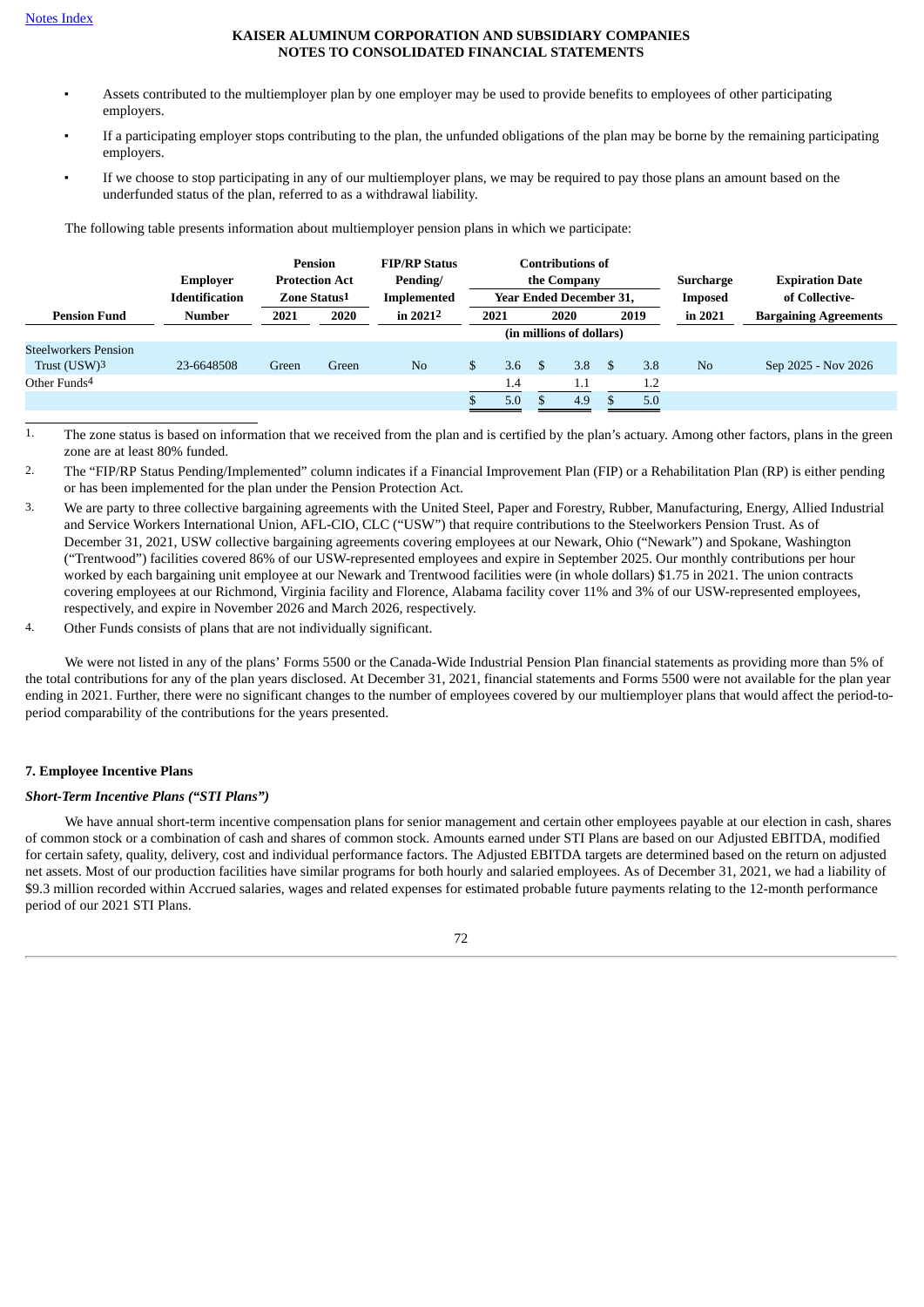# *Long-Term Incentive Programs ("LTI Programs")*

*General*. Executive officers and other key employees of the Company, as well as non-employee directors of the Company, are eligible to participate in the Kaiser Aluminum Corporation 2021 Equity and Incentive Compensation Plan ("2021 Plan"). The 2021 Plan was approved by stockholders on June 3, 2021 and replaced and succeeded in its entirety the Kaiser Aluminum Corporation Amended and Restated 2016 Equity and Performance Incentive Plan, except with regard to awards previously granted thereunder that continued to be outstanding. At December 31, 2021, 716,496 shares were available for awards under the 2021 Plan. We issue new shares of our common stock upon vesting under the 2021 Plan.

*Non-Vested Common Shares and Restricted Stock Units.* We grant non-vested common shares ("RSAs") to our non-employee directors and restricted stock units ("RSUs") to our executive officers and other key employees. The RSUs have rights similar to the rights of RSAs and each RSU that becomes vested entitles the recipient to receive one common share or a cash amount equaling the value of one common share. The service period is generally one year for RSAs granted to non-employee directors and three years for RSUs granted to executive officers and other key employees.

The following table summarizes activity relating to RSAs and RSUs for the year ended December 31, 2021:

|                                  | <b>Shares</b> |   | Weighted-<br>Average<br><b>Grant-Date</b><br><b>Fair Value</b><br>per Share |
|----------------------------------|---------------|---|-----------------------------------------------------------------------------|
| Outstanding at December 31, 2020 | 249,731       | S | 72.22                                                                       |
| Granted                          | 121,827       |   | 107.24                                                                      |
| Vested                           | (58, 451)     |   | 90.36                                                                       |
| Forfeited                        | (2, 434)      |   | 103.91                                                                      |
| Outstanding at December 31, 2021 | 310,673       |   | 91.05                                                                       |

*Performance Shares.* We grant performance shares to executive officers and other key employees that vest upon the achievement of specified market or internal performance goals. Performance goals can include: (i) our achieving a total shareholder return ("TSR") compared to the TSR of a specified group of peer companies over a three-year performance period ("TSR-Based Performance Shares"); (ii) achieving targeted improvements to our total controllable cost performance over a three-year performance period; and/or (iii) achieving targeted improvements to our Adjusted EBITDA margin performance, measured by our Adjusted EBITDA as a percentage of value added revenue, over a three-year performance period. Each performance share that becomes vested and earned entitles the recipient to receive one common share or a cash amount equaling the value of one common share. The number of performance shares that may be earned and result in the issuance of cash or common shares ranges between 0% to 200% of the target number of underlying common shares, which is approximately one-half of the maximum payout.

The following table presents the weighted average inputs and assumptions used in the Monte Carlo simulations to calculate the fair value at grant date of our TSR-Based Performance Shares:

|                                                     | <b>Year Ended December 31,</b> |          |   |        |  |        |  |  |
|-----------------------------------------------------|--------------------------------|----------|---|--------|--|--------|--|--|
|                                                     | 2021                           |          |   | 2020   |  | 2019   |  |  |
| Grant date fair value                               |                                | 151.98   | S | 105.88 |  | 134.72 |  |  |
| Grant date stock price                              |                                | 114.71   |   | 91.22  |  | 108.79 |  |  |
| Expected volatility of Kaiser Aluminum <sup>1</sup> |                                | 45.71%   |   | 27.40% |  | 27.35% |  |  |
| Expected volatility of peer companies <sup>1</sup>  |                                | 50.69%   |   | 36.94% |  | 39.08% |  |  |
| Risk-free interest rate                             |                                | $0.29\%$ |   | 0.58%  |  | 2.51%  |  |  |
| Dividend yield                                      |                                | 2.51%    |   | 2.96%  |  | 2.21%  |  |  |

1. Weighted average expected volatility based on 2.8 years of daily closing share prices from the valuation date to the end of the performance period.

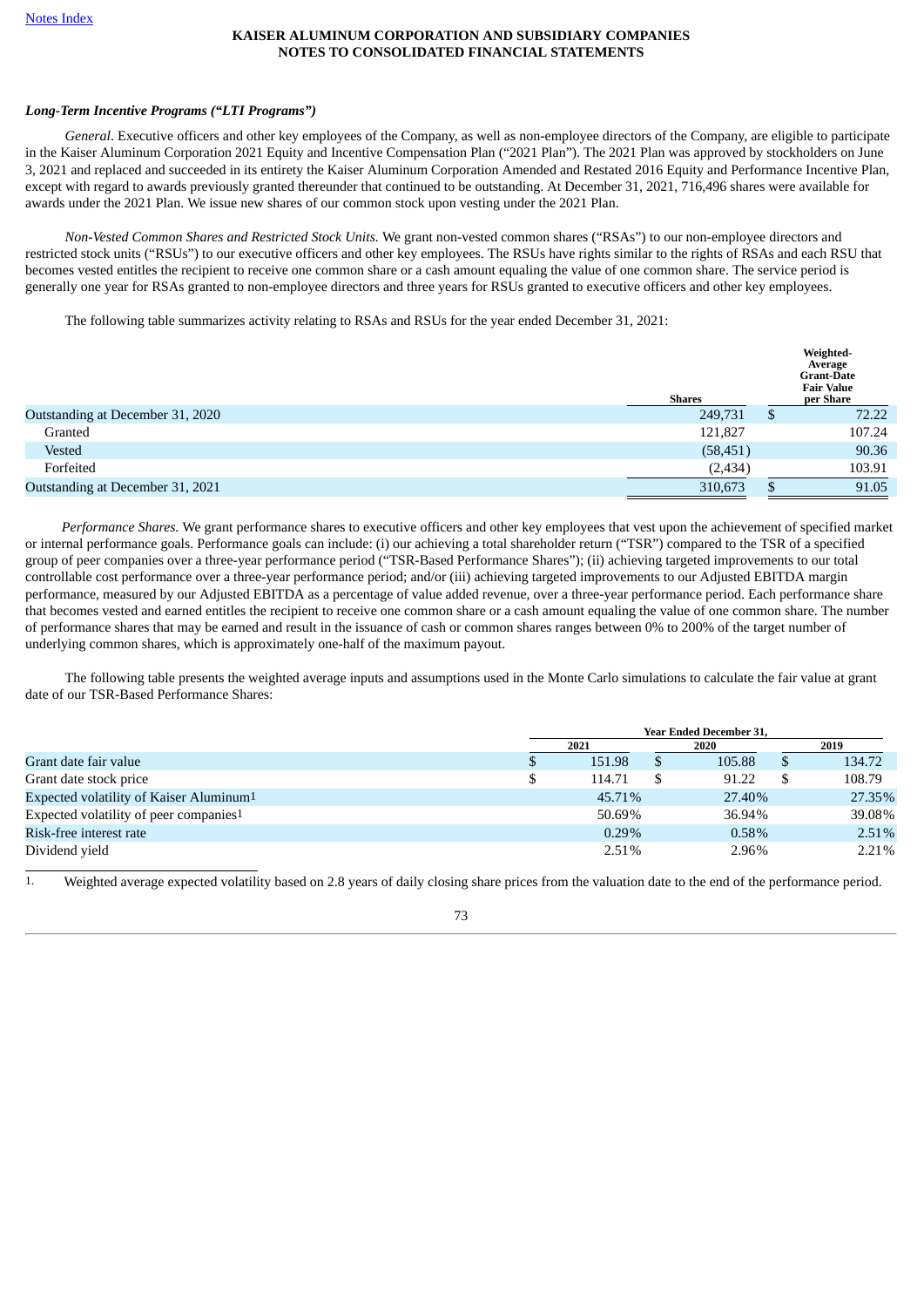The following table summarizes activity relating to performance shares for the year ended December 31, 2021:

|                                  | <b>Shares</b> | Weighted-<br>Average<br><b>Grant-Date</b><br><b>Fair Value</b><br>per Share |
|----------------------------------|---------------|-----------------------------------------------------------------------------|
| Outstanding at December 31, 2020 | 364,658       | \$<br>102.32                                                                |
| Granted 1                        | 104,246       | 137.06                                                                      |
| Vested                           | (23, 497)     | 125.67                                                                      |
| Forfeited 1                      | (2,080)       | 121.17                                                                      |
| Canceled 1                       | (92, 947)     | 101.62                                                                      |
| Outstanding at December 31, 2021 | 350,380       | 118.56                                                                      |

1. The number of shares granted and forfeited are presented at their maximum payout; and the number of shares canceled includes the number of shares that did not vest due to performance results falling below those required for maximum payout.

*Non-Cash Compensation Expense.* Non-cash compensation expense relating to all awards is included in SG&A and R&D. The following table presents non-cash compensation expense by type of award under LTI Programs (in millions of dollars):

|                                     | <b>Year Ended December 31.</b> |                |  |      |  |              |  |
|-------------------------------------|--------------------------------|----------------|--|------|--|--------------|--|
|                                     | 2021                           |                |  | 2020 |  | 2019         |  |
| RSAs and RSUs                       |                                | 8.1            |  | b. I |  | 0. I         |  |
| Performance shares                  |                                | 4.5            |  | ے دف |  | 3.6          |  |
| Total non-cash compensation expense |                                | $12.6^{\circ}$ |  | 9.6  |  | Q 7<br>، ، ب |  |

Recognized tax benefits relating to the non-cash compensation expense presented in the table above were \$3.0 million, \$2.3 million and \$2.4 million for 2021, 2020 and 2019, respectively.

The aggregate fair value of awards that vested was \$9.7 million, \$12.4 million and \$16.4 million for 2021, 2020 and 2019, respectively, which represents the market value of our common stock on the date that the awards vested.

*Unrecognized Gross Compensation Cost Data.* The following table presents unrecognized gross compensation costs and the expected period over which the remaining gross compensation costs will be recognized by type of award as of December 31, 2021:

|                    |  |                                                                                        | <b>Expected Period</b><br>(in years)                                                               |
|--------------------|--|----------------------------------------------------------------------------------------|----------------------------------------------------------------------------------------------------|
|                    |  | <b>Unrecognized Gross</b><br><b>Compensation Costs</b><br>(in millions)<br>of dollars) | Over Which the<br><b>Remaining Gross</b><br><b>Compensation Costs</b><br><b>Will Be Recognized</b> |
| RSAs and RSUs      |  | 14.3                                                                                   | 2.4                                                                                                |
| Performance shares |  | 6.4                                                                                    | $1.8\,$                                                                                            |

The following table presents the weighted-average grant-date fair value per share for shares granted by type of award:

|                    | <b>Year Ended December 31.</b> |        |  |       |  |        |  |
|--------------------|--------------------------------|--------|--|-------|--|--------|--|
|                    | 2021                           |        |  | 2020  |  | 2019   |  |
| RSAs and RSUs      |                                | 107.24 |  | 71 75 |  | 97.52  |  |
| Performance shares |                                | 137.06 |  | 99.87 |  | 124.10 |  |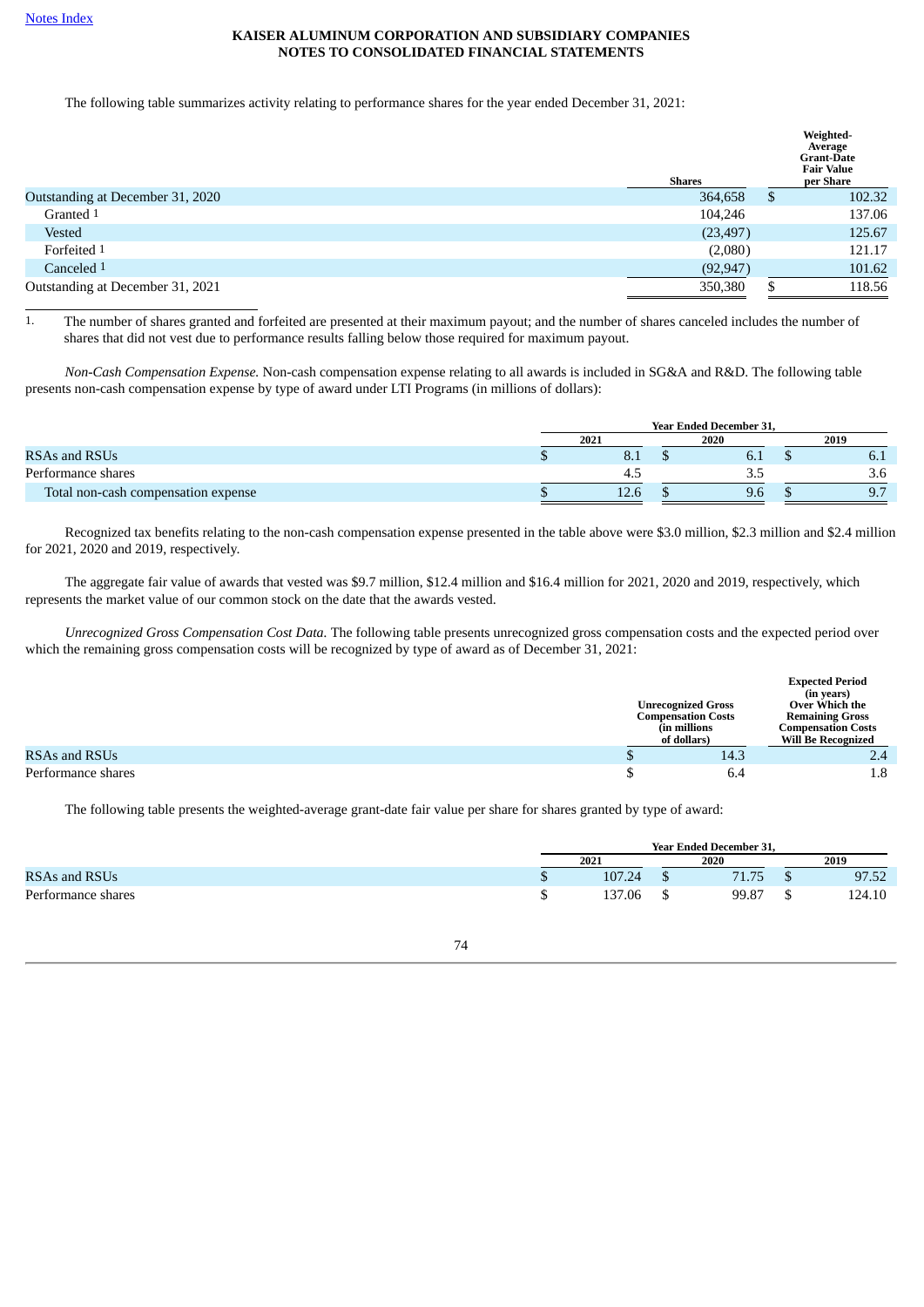Participants may elect to have us withhold common shares to satisfy minimum statutory tax withholding obligations arising in connection with the vesting of RSAs, RSUs and performance shares. We cancel any such shares withheld on the applicable vesting dates or earlier dates when service requirements are satisfied, which correspond to the times at which income to the employee is recognized. When we withhold these common shares, we are required to remit to the appropriate taxing authorities the fair value of the shares withheld as of the vesting date. The withholding of common shares by us could be deemed a purchase of the common shares.

#### **8. Derivatives, Hedging Programs and Other Financial Instruments**

*Overview*. In conducting our business, we enter into derivative transactions, including forward contracts and options, to limit our exposure to: (i) metal price risk related to our sale of fabricated aluminum products and the purchase of metal, including primary and scrap, or recycled, aluminum, our main raw material, and certain alloys used as raw material for our fabrication operations; (ii) energy price risk relating to fluctuating prices of natural gas and electricity used in our production processes; and (iii) foreign currency requirements with respect to cash commitments for equipment purchases and/or other agreements denominated in foreign currency. We do not use derivative financial instruments for trading or other speculative purposes. Hedging transactions are executed centrally on behalf of all of our operations to minimize transaction costs, monitor consolidated net exposures and allow for increased responsiveness to changes in market factors.

Our derivative activities are overseen by a committee ("Hedging Committee"), which is composed of our chief executive officer, chief financial officer, chief accounting officer, vice president of treasury, risk and procurement and other officers and employees selected by the chief executive officer. The Hedging Committee meets regularly to review commodity price exposure, derivative positions and strategy. Management reviews the scope of the Hedging Committee's activities with our Board of Directors.

We are exposed to counterparty credit risk on all of our derivative instruments, which we manage by monitoring the credit quality of our counterparties, allocating our hedging positions among multiple counterparties to limit exposure to any single entity, and using options as part of the hedging strategy. Our counterparties are major investment grade financial institutions or trading companies and our hedging transactions are governed by negotiated reciprocal credit lines, which generally require collateral to be posted above specified credit thresholds which may adjust up or down, depending on our liquidity. As a result, we believe the risk of loss is remote and contained. The aggregate fair value of our derivative instruments that were in a net liability position was zero and \$2.7 million at December 31, 2021 and December 31, 2020, respectively, and we had no collateral posted as of those dates.

Additionally, our firm-price customer sales commitments create incremental customer credit risk related to metal price movements. Under certain circumstances, we mitigate this risk by periodically requiring cash collateral from them, which we classify as deferred revenue and include as a component of Other accrued liabilities. We had no cash collateral posted from our customers at December 31, 2021. For more information about concentration risks concerning customers and suppliers, see Note 17.

#### *Cash Flow Hedges*

We designate as cash flow hedges forward swap contracts for aluminum, energy and, from time-to-time, zinc and copper ("Alloying Metals") used in our fabrication operations and foreign currency forward contracts for supplies and services for which payments are due in foreign currency. Unrealized gains and losses associated with our cash flow hedges are deferred in Other comprehensive (loss) income, net of tax, and reclassified to COGS when such hedges settle or when it is probable that the original forecasted transactions will not occur by the end of the originally specified time period. See Note 11 for the total amount of gain or loss on derivative instruments designated and qualifying as cash flow hedging instruments and fair value hedging instruments that was reported in Accumulated other comprehensive loss ("AOCI"), as well as the related reclassifications into earnings and tax effects. Cumulative gains and losses related to cash flow hedges are reclassified out of AOCI and recorded within COGS when the associated hedged commodity purchases impact earnings.

*Aluminum Hedges*. Our pricing of fabricated aluminum products is generally intended to lock in a conversion margin (representing the value added from the fabrication process(es)) and to pass through aluminum price fluctuations to our customers. For some of our higher value added products sold on a spot basis, the pass through of aluminum price movements can sometimes lag by as much as several months, with a favorable impact to us when aluminum prices decline and an adverse impact to us when aluminum prices increase. Additionally, in certain instances, we enter into firm-price arrangements with our customers for stipulated volumes to be delivered in the future. Because we generally purchase primary and secondary aluminum on a floating price basis, the lag in passing through aluminum price movements to customers on some of our higher value added products sold on a spot basis and the volume that we have committed to sell to our customers under a firm-price arrangement create aluminum price risk for us. We use third-party hedging instruments to limit exposure to aluminum price risk related to the aluminum pass through lag on some of our products and firm-price customer sales contracts.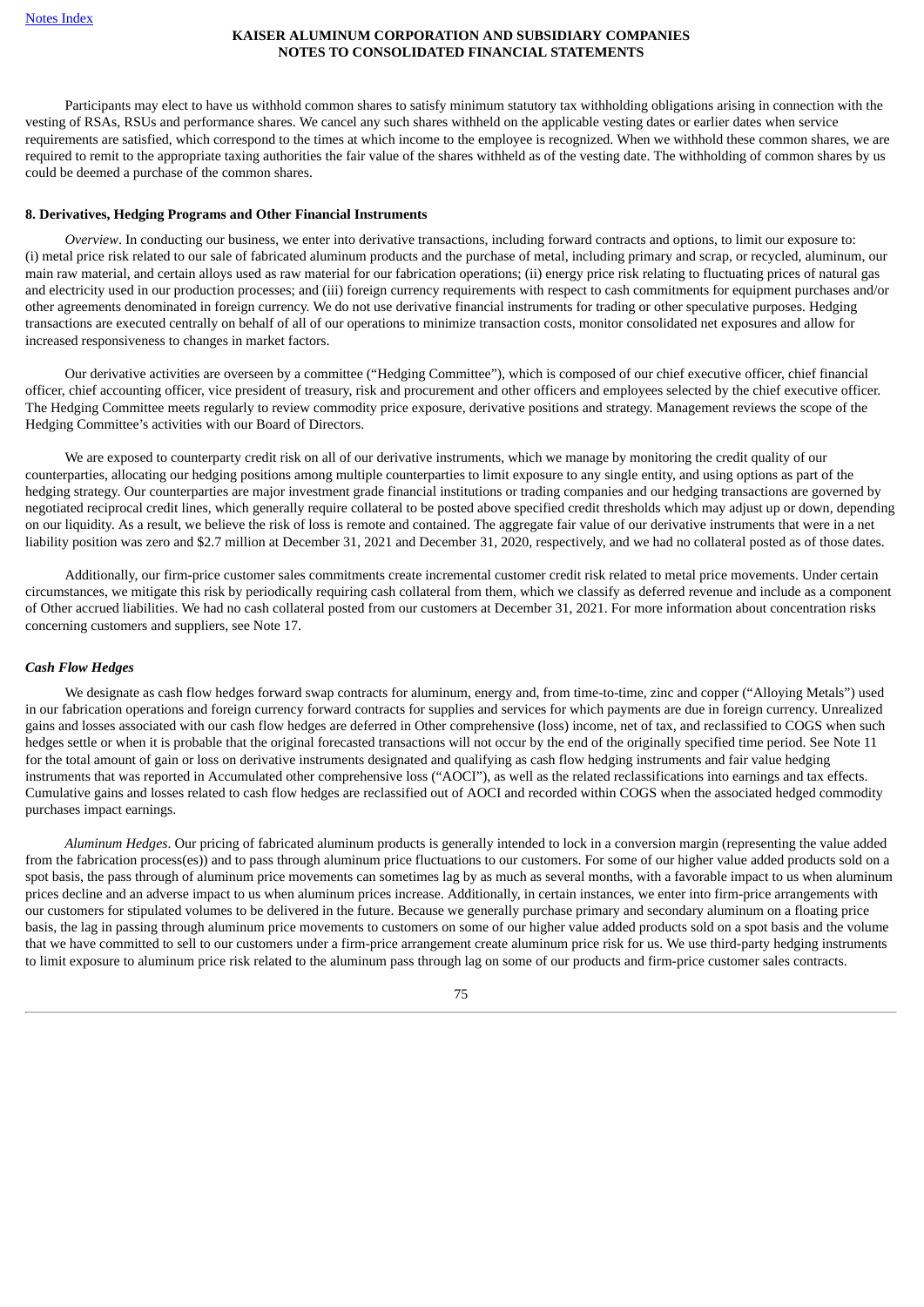*Alloying Metals Hedges*. We are exposed to risk of fluctuating prices for alloying metals used as raw materials in our fabrication operations. We, from time to time, in the ordinary course of business, enter into hedging transactions and/or physical delivery commitments with third parties to mitigate our risk from fluctuations in alloying metals prices that are not passed through pursuant to the terms of our customer contracts.

*Energy Hedges*. We are exposed to risk of fluctuating prices for natural gas and electricity. We, from time to time, in the ordinary course of business, enter into hedging transactions and/or physical delivery commitments with third parties to mitigate our risk from fluctuations in natural gas and electricity prices that are not passed through pursuant to the terms of our customer contracts.

The following table summarizes the percentage of our expected variable priced purchases of metal alloys and energy for which we have executed derivative and/or physical delivery commitments in place to reduce price fluctuations for the next five years as of December 31, 2021:

|                        | 2022 | 2023 | 2024 | 2025 | 2026 |
|------------------------|------|------|------|------|------|
| Zinc                   | 61%  |      | _    |      |      |
| Copper                 | 64%  | __   |      |      |      |
| Magnesium <sup>1</sup> | 100% |      | __   |      |      |
| Silicon                | 100% |      |      |      |      |
| <b>Natural Gas</b>     | 48%  | 47%  | 45%  | 25%  | 20%  |
| Electricity            | 74%  | 43%  |      |      |      |

<sup>1</sup>. We have contracts in place to cover the noted percentage of our requirements at a firm or predetermined price, however our primary supplier of magnesium declared force majeure and is supplying less than the full volume contracted and our magnesium cost will fluctuate for any shortfalls until our supplier's capacity is fully restored.

*Foreign Currency Hedges.* We are exposed to foreign currency exchange risk related to certain supply and service agreements with vendors for which payments are due in foreign currency. We, from time to time, in the ordinary course of business, use foreign currency forward contracts in order to mitigate the exposure to currency exchange rate fluctuations related to these purchases.

#### *Fair Value Hedges*

We are exposed to foreign currency exchange risk related to firm-price commitments for equipment purchases from foreign manufacturers. We, from time to time, in the ordinary course of business, use third-party hedging instruments to mitigate our exposure to currency exchange rate fluctuations on these purchases and designate such hedging instruments as fair value hedges. Gain or loss related to components excluded from the assessment of effectiveness from these fair value hedges is first recognized in AOCI and subsequently reclassified to Depreciation and amortization on a straight-line basis over the term of the hedge. Gain or loss on the hedged item (e.g., equipment purchase firm commitments) and the remaining gain or loss on the fair value hedge is recorded within Depreciation and amortization in the period that the gain or loss occurs. Any difference between the change in the fair value of the excluded component and amounts recognized in income on a straight-line basis over the term of the hedge is recognized in AOCI.

#### *Non-Designated Hedges of Operational Risks*

From time-to-time, we enter into commodity contracts that are not designated as hedging instruments to mitigate certain short-term commodity impacts, as identified. The gain or loss on these derivatives is recognized within COGS.

#### *Notional Amount of Derivative Contracts*

The following table summarizes our derivative positions at December 31, 2021:

| <b>Aluminum</b>                             | <b>Maturity Period</b><br>(month/year) | <b>Notional Amount of</b><br><b>Contracts (mmlbs)</b> |
|---------------------------------------------|----------------------------------------|-------------------------------------------------------|
| Fixed price purchase contracts              | $1/22$ through $12/23$                 | 80.3                                                  |
| Midwest premium swap contracts <sup>1</sup> | $1/22$ through $12/23$                 | 80.2                                                  |
| <b>Alloving Metals</b>                      | <b>Maturity Period</b><br>(month/year) | <b>Notional Amount of</b><br><b>Contracts (mmlbs)</b> |
| Fixed price purchase contracts              | $1/22$ through $12/22$                 | 6.3                                                   |

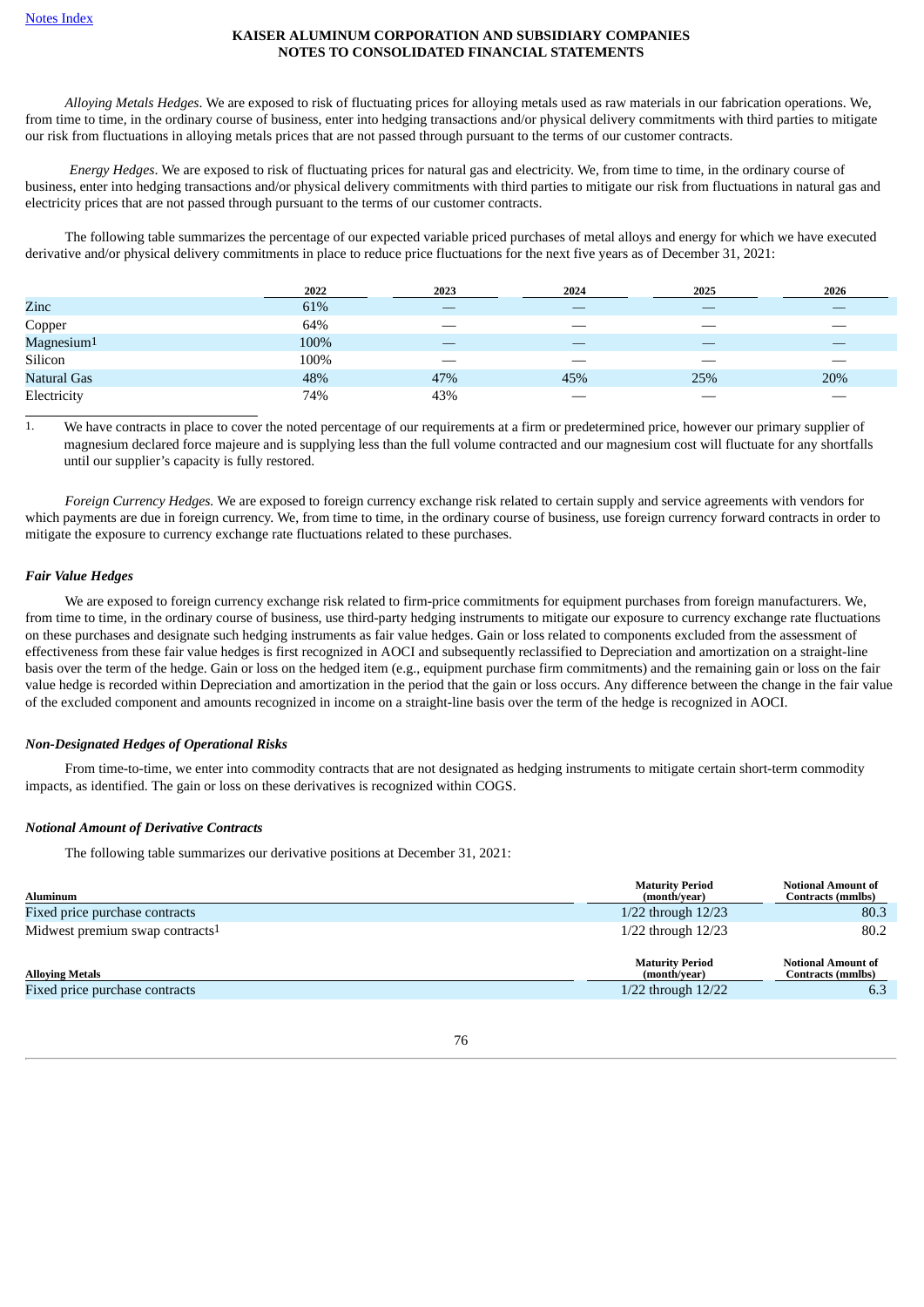| <b>Natural Gas</b>             | <b>Maturity Period</b><br>(month/year) | <b>Notional Amount of</b><br>Contracts (mmbtu) |
|--------------------------------|----------------------------------------|------------------------------------------------|
| Fixed price purchase contracts | $1/22$ through $12/25$                 | 5,160,000                                      |
| Electricity                    | <b>Maturity Period</b><br>(month/year) | <b>Notional Amount of</b><br>Contracts (Mwh)   |
| Fixed price purchase contracts | $1/22$ through $12/22$                 | 219,000                                        |
| Euro                           | <b>Maturity Period</b><br>(month/year) | <b>Notional Amount of</b><br>Contracts (euro)  |
| Fixed price forward contracts  | 3/22 through 3/23                      | 173,400                                        |

<sup>1.</sup> Regional premiums represent the premium over the London Metal Exchange price for primary aluminum which is incurred on our purchases of primary aluminum.

# *(Gain) Loss*

The following table summarizes the amount of loss (gain) included on our Statements of Consolidated (Loss) Income associated with all derivative contracts (in millions of dollars):

|                                                                                                                   |                      |         |    | Year Ended December 31, | <b>Statements of Consolidated</b> |                              |                               |  |  |
|-------------------------------------------------------------------------------------------------------------------|----------------------|---------|----|-------------------------|-----------------------------------|------------------------------|-------------------------------|--|--|
|                                                                                                                   | 2021<br>2020<br>2019 |         |    |                         |                                   | (Loss) Income Classification |                               |  |  |
| Total of income and expense line items presented in our Statements of Consolidated                                |                      |         |    |                         |                                   |                              |                               |  |  |
| (Loss) Income in which the effects of hedges are recorded:                                                        |                      |         |    |                         |                                   |                              |                               |  |  |
| Cash flow hedges                                                                                                  | \$                   | 2,348.1 | \$ | 941.3                   | \$                                | 1,215.2                      | Cost of products sold         |  |  |
| Fair value hedges                                                                                                 |                      | n/a     | \$ | 52.2                    |                                   | n/a                          | Depreciation and amortization |  |  |
| Fair value hedges                                                                                                 |                      | n/a     | \$ | 1.4                     |                                   | n/a                          | Other expense, net            |  |  |
|                                                                                                                   |                      |         |    |                         |                                   |                              |                               |  |  |
| (Gain) loss recognized in our Statements of Consolidated (Loss) Income related to<br>cash flow hedges:            |                      |         |    |                         |                                   |                              |                               |  |  |
| Aluminum                                                                                                          | \$                   | (35.2)  | \$ | 13.7                    | \$                                | 18.4                         | Cost of products sold         |  |  |
| Alloying Metals (effective hedges)                                                                                |                      | 0.1     |    | 1.4                     |                                   | 1.1                          | Cost of products sold         |  |  |
| Alloying Metals (reclassification from AOCI due to forecasted transactions no                                     |                      |         |    |                         |                                   |                              |                               |  |  |
| longer probable of occurring)                                                                                     |                      |         |    | 0.8                     |                                   |                              | Cost of products sold         |  |  |
| Natural gas                                                                                                       |                      | (2.1)   |    | 1.3                     |                                   | 0.2                          | Cost of products sold         |  |  |
| Electricity                                                                                                       |                      | (4.7)   |    | 0.5                     |                                   |                              | Cost of products sold         |  |  |
| Total (gain) loss recognized in our Statements of Consolidated (Loss) Income<br>related to cash flow hedges       | \$                   | (41.9)  | \$ | 17.7                    | \$                                | 19.7                         |                               |  |  |
|                                                                                                                   |                      |         |    |                         |                                   |                              |                               |  |  |
| Loss (gain) recognized in our Statements of Consolidated (Loss) Income related to<br>fair value hedges:           |                      |         |    |                         |                                   |                              |                               |  |  |
| Foreign exchange contracts                                                                                        | $\mathbb{S}$         |         | \$ | (0.1)                   | \$                                |                              | Depreciation and amortization |  |  |
| Hedged item                                                                                                       |                      |         |    | 0.1                     |                                   |                              | Depreciation and amortization |  |  |
| Excluded component amortized from AOCI                                                                            |                      |         |    | 0.4                     |                                   |                              | Depreciation and amortization |  |  |
| Reclassification from AOCI related to early termination of firm commitment                                        |                      |         |    | 0.6                     |                                   |                              | Other expense, net            |  |  |
| Net settlement related to early termination of forward contracts                                                  |                      |         |    | (0.7)                   |                                   |                              | Other expense, net            |  |  |
| Total loss recognized in our Statements of Consolidated (Loss) Income related to                                  |                      |         |    |                         |                                   |                              |                               |  |  |
| fair value hedges                                                                                                 | \$                   |         | \$ | 0.3                     | \$                                |                              |                               |  |  |
|                                                                                                                   |                      |         |    |                         |                                   |                              |                               |  |  |
| (Gain) loss recognized in our Statements of Consolidated (Loss) Income related to<br>non-designated hedges:       |                      |         |    |                         |                                   |                              |                               |  |  |
| Alloying Metals - Realized (gain) loss                                                                            | \$                   | (5.0)   | \$ | 0.2                     | \$                                |                              | Cost of products sold         |  |  |
| Alloying Metals - Unrealized loss (gain)                                                                          |                      | 1.2     |    | (3.5)                   |                                   |                              | Cost of products sold         |  |  |
| Total (gain) loss recognized in our Statements of Consolidated (Loss) Income<br>related to non-designated hedges: | \$                   | (3.8)   | \$ | (3.3)                   | \$                                |                              |                               |  |  |
|                                                                                                                   |                      |         |    |                         |                                   |                              |                               |  |  |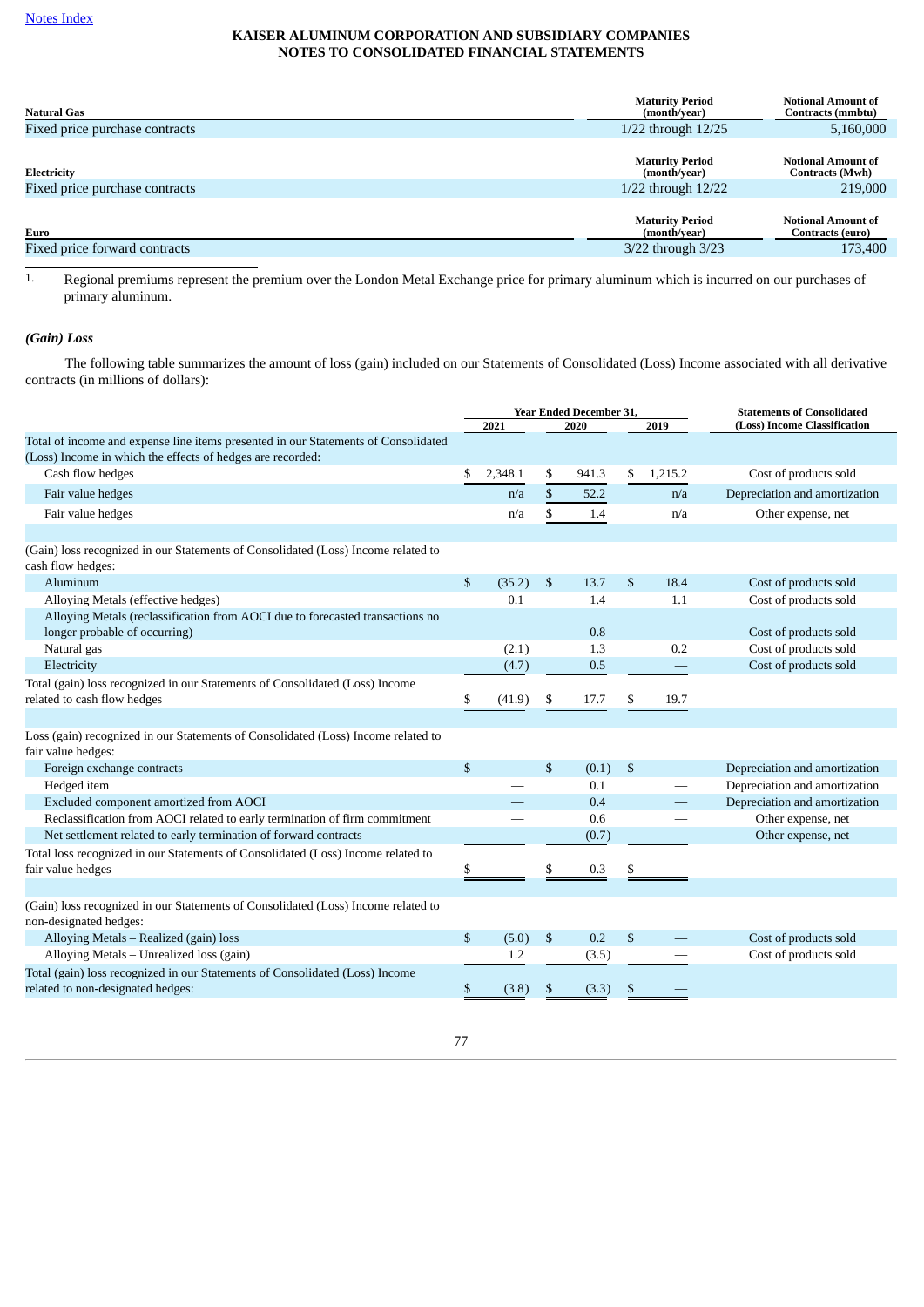## *Fair Values of Derivative Contracts*

The fair values of our derivative contracts are based upon trades in liquid markets. Valuation model inputs can be verified, and valuation techniques do not involve significant judgment. The fair values of such financial instruments are classified within Level 1 of the fair value hierarchy.

All of our derivative contracts with counterparties are subject to enforceable master netting arrangements. We reflect the fair value of our derivative contracts on a gross basis on our Consolidated Balance Sheets. The following table presents the fair value of our derivative financial instruments (in millions of dollars):

|                                              | As of December 31, 2021 |               |    |             |  | As of December 31, 2020 |               |               |            |            |  |                    |  |                   |
|----------------------------------------------|-------------------------|---------------|----|-------------|--|-------------------------|---------------|---------------|------------|------------|--|--------------------|--|-------------------|
|                                              |                         | <b>Assets</b> |    | Liabilities |  | <b>Net Amount</b>       |               | <b>Assets</b> |            |            |  | <b>Liabilities</b> |  | <b>Net Amount</b> |
| <b>Cash Flow Hedges:</b>                     |                         |               |    |             |  |                         |               |               |            |            |  |                    |  |                   |
| $Aluminum -$                                 |                         |               |    |             |  |                         |               |               |            |            |  |                    |  |                   |
| Fixed price purchase contracts               | \$                      | 12.2          | \$ | $(1.1)$ \$  |  | 11.1                    | <sup>\$</sup> | 4.6           | $\sqrt{S}$ | $(0.1)$ \$ |  | 4.5                |  |                   |
| Midwest premium swap contracts               |                         | 5.5           |    | (0.1)       |  | 5.4                     |               | 0.2           |            | (1.2)      |  | (1.0)              |  |                   |
| Natural gas - Fixed price purchase contracts |                         | 3.0           |    | (0.1)       |  | 2.9                     |               | 0.2           |            | (1.5)      |  | (1.3)              |  |                   |
| Electricity - Fixed price purchase contracts |                         | 4.4           |    | (0.6)       |  | 3.8                     |               | 2.0           |            | (2.5)      |  | (0.5)              |  |                   |
| Total cash flow hedges                       |                         | 25.1          |    | (1.9)       |  | 23.2                    |               | 7.0           |            | (5.3)      |  | 1.7                |  |                   |
| <b>Non-Designated Hedges:</b>                |                         |               |    |             |  |                         |               |               |            |            |  |                    |  |                   |
| Alloying Metals -                            |                         |               |    |             |  |                         |               |               |            |            |  |                    |  |                   |
| Fixed price purchase contracts               |                         | 1.6           |    | (0.1)       |  | 1.5                     |               | 3.9           |            |            |  | 3.9                |  |                   |
| Fixed price sales contracts                  |                         |               |    |             |  |                         |               |               |            | (1.3)      |  | (1.3)              |  |                   |
| Total non-designated hedges                  |                         | 1.6           |    | (0.1)       |  | 1.5                     |               | 3.9           |            | (1.3)      |  | 2.6                |  |                   |
|                                              |                         |               |    |             |  |                         |               |               |            |            |  |                    |  |                   |
| Total                                        |                         | 26.7          |    | (2.0)       |  | 24.7                    |               | 10.9          | \$.        | (6.6)      |  | 4.3                |  |                   |

The following table presents the total amounts of derivative assets and liabilities on our Consolidated Balance Sheets (in millions of dollars):

|                                           | As of December 31, |  |       |  |  |
|-------------------------------------------|--------------------|--|-------|--|--|
|                                           | 2021               |  | 2020  |  |  |
| <b>Derivative assets:</b>                 |                    |  |       |  |  |
| Prepaid expenses and other current assets | 25.0               |  | 8.4   |  |  |
| Other assets                              | 1.7                |  | 2.5   |  |  |
| Total derivative assets                   | 26.7               |  | 10.9  |  |  |
| <b>Derivative liabilities:</b>            |                    |  |       |  |  |
| Other accrued liabilities                 | $(1.9)$ \$         |  | (3.8) |  |  |
| Long-term liabilities                     | (0.1)              |  | (2.8) |  |  |
| Total derivative liabilities              | (2.0)              |  | (6.6) |  |  |

#### *Fair Value of Other Financial Instruments*

*All Other Financial Assets and Liabilities.* We believe that the fair values of our accounts receivable, contract assets, accounts payable and accrued liabilities approximate their respective carrying values due to their short maturities and nominal credit risk.

#### **9. Debt and Credit Facility**

#### *Senior Notes*

*4.50% Senior Notes.* In May 2021, we issued \$550.0 million aggregate principal amount of 4.50% unsecured senior notes due June 1, 2031 at 100% of the principal amount ("4.50% Senior Notes"). The restrictions and covenants related to our 4.50% Senior Notes are similar to those governing our preexisting 4.625% unsecured senior notes due March 1, 2028 ("4.625% Senior Notes"). The unamortized amount of debt issuance costs as of December 31, 2021 relating to the 4.50% Senior Notes was \$8.1 million. Interest expense, including amortization of debt issuance costs and debt premium, relating to the 4.50% Senior Notes was \$15.7 million for the year ended December 31, 2021. Interest accrues on the 4.50% Senior Notes beginning May 20, 2021 at a rate of 4.50% per annum and is payable semiannually on June 1 and December 1 of each year. The first interest payment date was December 1, 2021. The effective interest rate of the 4.50% Senior Notes is approximately 4.7% per annum, taking into account the amortization of debt issuance costs.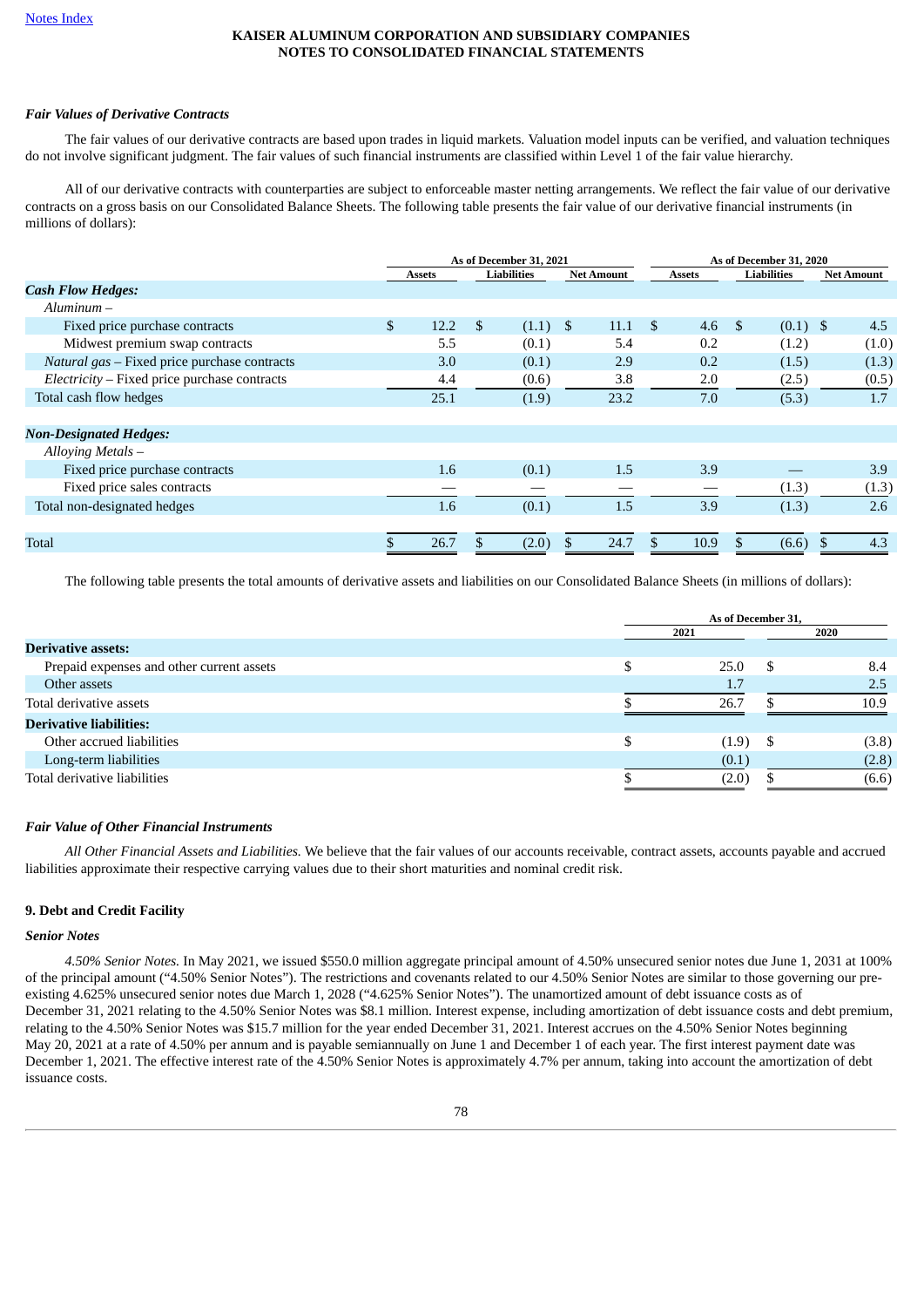The 4.50% Senior Notes were offered and sold in transactions not required to be registered under the Securities Act of 1933 and are not entitled to any registration rights. The fair value of the outstanding 4.50% Senior Notes, which are Level 1 liabilities calculated based on pricing from trades around the balance sheet date, was approximately \$542.6 million at December 31, 2021.

The 4.50% Senior Notes are unsecured obligations and are guaranteed by each of our existing and future domestic subsidiaries that is a borrower or guarantor under the revolving credit facility (see *Revolving Credit Facility* below).

We may redeem the 4.50% Senior Notes at our option in whole or part at any time on or after June 1, 2026 at a redemption price (expressed as a percentage of principal amount) of 102.25%, declining to 101.50%, 100.75% and 100% on or after June 1, 2027, June 1, 2028 and June 1, 2029, respectively, in each case plus any accrued and unpaid interest. At any time prior to June 1, 2026, we may also redeem some or all of the 4.50% Senior Notes at a redemption price equal to 100% of the principal amount of the 4.50% Senior Notes redeemed, plus the "applicable premium" (as defined in the indenture) as of the redemption date and any accrued and unpaid interest thereon. In addition, subject to the conditions set forth in the indenture, at any time prior to June 1, 2026, we may also redeem up to 40% of the 4.50% Senior Notes using the net proceeds from certain equity offerings at a redemption price equal to 104.50% of the principal amount plus any accrued and unpaid interest.

Holders of the 4.50% Senior Notes have the right to require us to repurchase the 4.50% Senior Notes at a price in cash equal to 101% of the aggregate principal amount plus any accrued and unpaid interest following the occurrence of both: (i) a change of control and (ii) a "ratings decline" (as defined in the indenture). A change of control includes: (i) the sale, lease or transfer of all or substantially all of our assets; (ii) certain ownership changes; (iii) certain recapitalizations, mergers and dispositions; and (iv) stockholder approval of any plan or proposal for the liquidation or dissolution of us. We may also be required to offer to repurchase the 4.50% Senior Notes at 100% of the principal amount, plus any accrued and unpaid interest, with the net proceeds of certain asset sales.

*6.50% Senior Notes.* In April 2020 and May 2020, we issued \$300.0 million and \$50.0 million, respectively, aggregate principal amounts of our 6.50% unsecured senior notes due May 1, 2025 at 100% and 101%, respectively, of the principal amounts ("6.50% Senior Notes"). On May 21, 2021, we redeemed in full \$350.0 million in aggregate principal amount of our 6.50% Senior Notes at a redemption price of 108.83% of the principal amount plus \$1.3 million of accrued and unpaid interest for a total net cash outflow of \$382.2 million. Upon redemption of the 6.50% Senior Notes, we recorded a loss on extinguishment of debt of \$35.9 million within Other expense, net, on our Statements of Consolidated (Loss) Income, which included the premium payment of \$30.9 million and a write-off of the remaining unamortized premium and debt issuance costs of \$5.0 million (See Note 13 for details). The effective interest rate of the 6.50% Senior Notes was approximately 6.8% per annum, taking into account the amortization of premium and debt issuance costs. Interest expense, including amortization of debt issuance costs, relating to the 6.50% Senior Notes was \$9.2 million and \$16.2 million for the years ended December 31, 2021 and December 31, 2020, respectively. The fair value of the outstanding 6.50% Senior Notes, which are Level 1 liabilities calculated based on pricing from trades around the balance sheet date, was approximately \$376.8 million at December 31, 2020.

*4.625% Senior Notes.* In November 2019, we issued \$500.0 million principal amount of 4.625% unsecured senior notes due March 1, 2028 at 100% of the principal amount. The unamortized amount of debt issuance costs as of December 31, 2021 was \$5.6 million. Interest expense, including amortization of debt issuance costs, relating to the 4.625% Senior Notes was \$24.0 million for both years ended December 31, 2021 and December 31, 2020. The effective interest rate of the 4.625% Senior Notes was approximately 4.8% per annum, taking into account the amortization of debt issuance costs. The fair value of the outstanding 4.625% Senior Notes, which are Level 1 liabilities, was approximately \$506.9 million and \$521.3 million at December 31, 2021 and December 31, 2020, respectively.

The 4.625% Senior Notes are unsecured obligations and are guaranteed by each of our existing and future domestic subsidiaries that is a borrower or guarantor under the revolving credit facility (see *Revolving Credit Facility* below).

We may redeem the 4.625% Senior Notes at our option in whole or part at any time on or after March 1, 2023 at redemption prices (expressed as percentages of principal amount) of 102.313%, declining to 101.156% and 100% on or after March 1, 2024 and March 1, 2025, respectively, in each case plus any accrued and unpaid interest to the applicable redemption date. At any time prior to March 1, 2023, we may also redeem some or all of the 4.625% Senior Notes at a redemption price equal to 100% of the principal amount of the 4.625% Senior Notes redeemed, plus the "applicable premium" (as defined in the indenture) as of the redemption date and any accrued and unpaid interest thereon. In addition, subject to the conditions set forth in the indenture, at any time prior to March 1, 2023, we may also redeem up to 40.0% of the 4.625% Senior Notes using the net proceeds from certain equity offerings at a redemption price equal to 104.625% of the principal amount plus any accrued and unpaid interest.

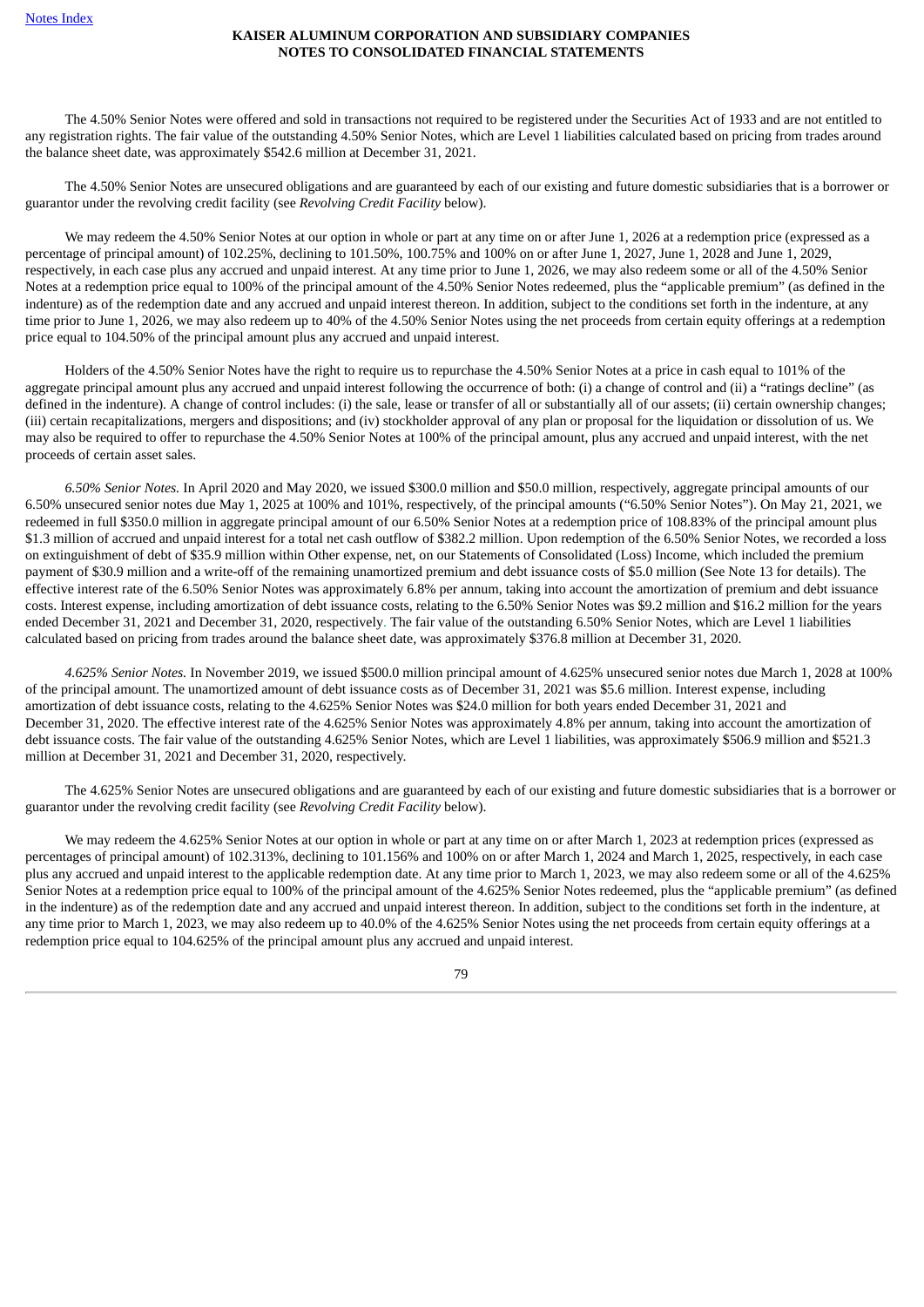Holders of the 4.625% Senior Notes have the right to require us to repurchase the 4.625% Senior Notes at a price in cash equal to 101% of the aggregate principal amount plus any accrued and unpaid interest following the occurrence of both: (i) a change of control and (ii) a "ratings decline" (as defined in the indenture). A change of control includes: (i) the sale, lease or transfer of all or substantially all of our assets; (ii) certain ownership changes; (iii) certain recapitalizations, mergers and dispositions; and (iv) stockholder approval of any plan or proposal for the liquidation or dissolution of us. We may also be required to offer to repurchase the 4.625% Senior Notes at 100% of the principal amount, plus any accrued and unpaid interest, with the net proceeds of certain asset sales.

The indenture governing the 4.625% Senior Notes ("indenture") places limitations on our and our restricted subsidiaries' ability to, among other things: (i) incur liens; (ii) consolidate, merge or sell all or substantially all of our and our restricted subsidiaries' assets; (iii) incur or guarantee additional indebtedness; (iv) enter into transactions with affiliates; and (v) make "restricted payments" (as defined in the indenture to include certain loans, investments, dividend payments, share repurchases and prepayments, redemptions and repurchases of certain indebtedness). Certain types and amounts of restricted payments are allowed by various provisions of the indenture. In particular, the indenture provisions permit us to make restricted payments in any amount if, after giving effect to such restricted payments, our "consolidated net debt ratio" (as defined in the indenture) equals or is less than 2.75:1.00.

*5.875% Senior Notes.* In May 2016, we issued \$375.0 million principal amount of 5.875% unsecured senior notes due May 15, 2024 ("5.875% Senior Notes") at 100% of the principal amount. On December 18, 2019, we redeemed in full all outstanding 5.875% Senior Notes at a redemption price of 104.406% of the principal amount. The effective interest rate of the 5.875% Senior Notes was approximately 6.1% per annum, taking into account the amortization of debt issuance costs. Interest expense, including amortization of debt issuance costs, relating to the 5.875% Senior Notes was \$22.0 million for the year ended December 31, 2019.

#### *Revolving Credit Facility*

In October 2019, we entered into a revolving credit facility with Wells Fargo Bank, National Association, as administrative agent, and the other financial institutions party thereto ("Revolving Credit Facility"). The Revolving Credit Facility provides us with a \$375.0 million funding commitment through October 30, 2024. Joining us as borrowers ("Co-Borrowers") under the Revolving Credit Facility are four of our wholly owned domestic operating subsidiaries: (i) Kaiser Aluminum Investments Company; (ii) Kaiser Aluminum Fabricated Products, LLC; (iii) Kaiser Aluminum Washington, LLC; and (iv) Kaiser Aluminum Warrick, LLC. The Revolving Credit Facility replaces the previously existing facility that was due to mature in December 2020.

The Revolving Credit Facility is secured by a first priority lien on substantially all of the Co-borrowers' accounts receivable, inventory, cash or cash equivalents and certain other related assets and proceeds, as well as certain machinery and equipment. Under the Revolving Credit Facility, we are able to borrow from time to time an aggregate amount equal to the lesser of \$375.0 million and a borrowing base comprised of: (i) 90% of eligible accounts receivable in which the account debtor is an investment-grade domestic account debtor; (ii) 85% of eligible accounts receivable in which the account debtor is a domestic account debtor, but not an investment-grade domestic account debtor; (iii) the lesser of (a) 85% of eligible accounts receivable in which the account debtor is not a domestic account debtor and (b) an amount equal to 25% of the lesser of (a) the maximum revolver amount or (b) the borrowing base; (iv) the lesser of (a) the product of 75% multiplied by the value of eligible inventory and (b) the product of 85% multiplied by the net recovery percentage identified in the most recent acceptable appraisal of inventory, multiplied by the value of eligible inventory; (v) certain eligible machinery and equipment supporting up to \$71.5 million of borrowing availability; and (vi) at our option, 100% of eligible cash, reduced by certain reserves, all as specified in the Revolving Credit Facility. Up to a maximum of \$40.0 million of availability under the Revolving Credit Facility may be utilized for letters of credit.

At maturity, all principal amounts outstanding under the Revolving Credit Facility will be due and payable. Borrowings under the Revolving Credit Facility bear interest at a rate equal to either a base rate, as defined in the Revolving Credit Facility or the London Interbank Offered Rate ("LIBOR"), plus, in each case, a specified variable percentage determined by reference to the then-remaining borrowing availability under the Revolving Credit Facility. The Applicable Margin for Base Rate Loans is 25 basis points, while the Applicable Margin for LIBOR Rate Loans is 125 basis points. We will also pay a monthly commitment fee equal to 0.25% per annum multiplied by the result of the aggregate amount of revolver commitments, less the average revolver usage during the immediately preceding month. The Revolving Credit Facility may, subject to certain conditions and the agreement of lenders thereunder, be increased up to \$575.0 million, subject to certain conditions and the agreement of lenders thereunder.

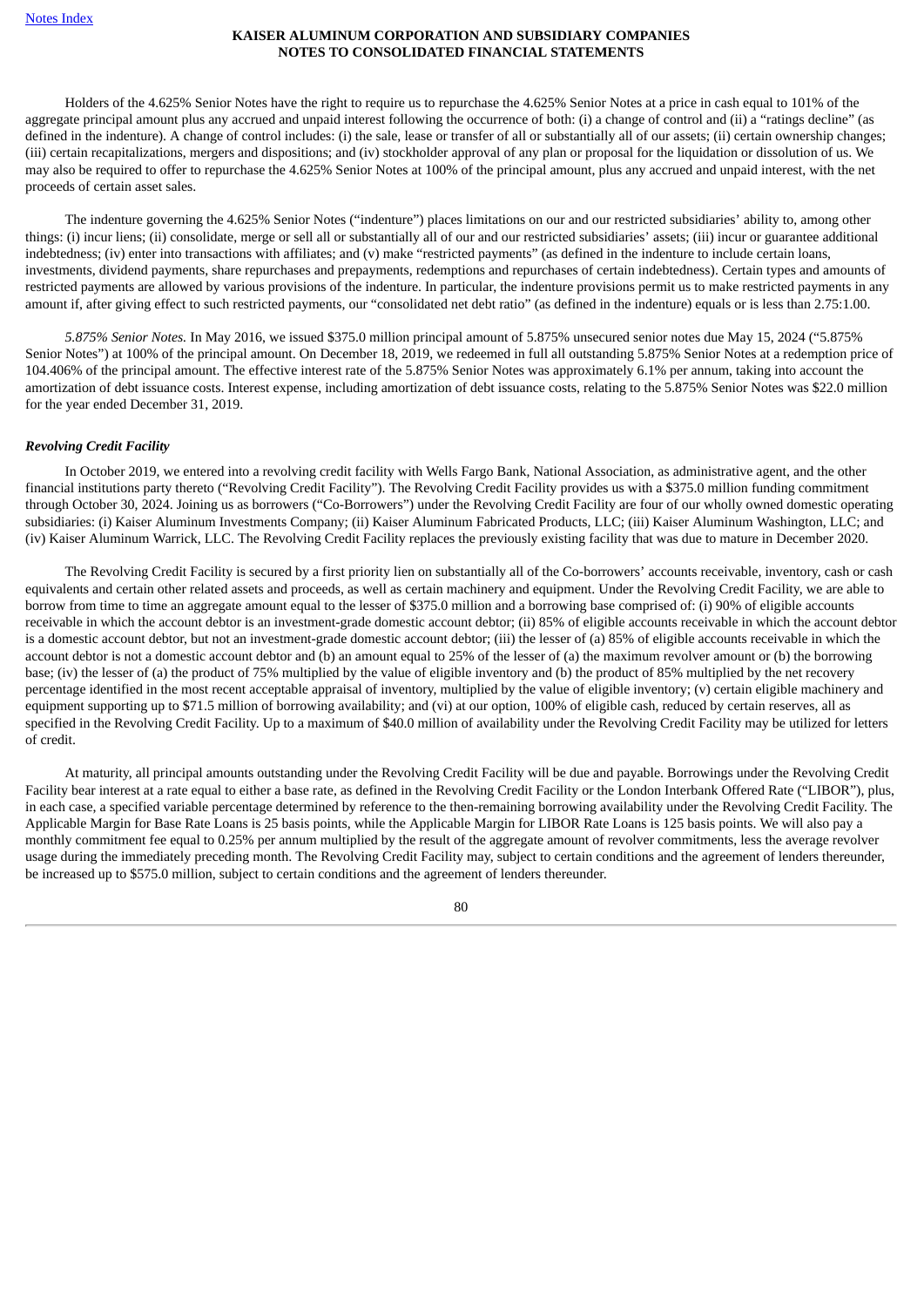Amounts owed under the Revolving Credit Facility may be accelerated upon the occurrence of various events of default, including, without limitation, the failure to make principal or interest payments when due and breaches of covenants, representations and warranties set forth therein. The Revolving Credit Facility places limitations on our ability and the ability of certain of our subsidiaries to, among other things: (i) grant liens; (ii) engage in mergers; (iii) sell assets; (iv) incur debt; (y) enter into sale and leaseback transactions; (vi) make investments; (vii) undertake transactions with affiliates; (viii) prepay certain debt; (ix) pay dividends; and (x) repurchase shares. We are allowed to prepay debt, pay dividends and repurchase shares in any amount if, in accordance with terms as defined in the Revolving Credit Facility, no "default" or "event of default" has occurred and is continuing or would result after giving effect to such action and, after giving effect to such proposed action, "excess availability" calculated on a pro forma basis is greater than a defined minimum level. A lower minimum level applies if the "fixed charge coverage ratio," calculated on a pro forma basis after giving effect to such proposed action for the period of four consecutive fiscal quarters ending on the last day of the most recently ended fiscal quarter for which financial statements have been delivered, is greater than 1.10:1.0.

In addition, we are required to maintain a fixed charge coverage ratio on a consolidated basis at or above 1.0:1.0 if borrowing availability under the Revolving Credit Facility is less than a defined minimum level. At December 31, 2021, we were in compliance with all covenants contained in the Revolving Credit Facility.

The following table summarizes availability and usage of our Revolving Credit Facility as determined by a borrowing base calculated as of December 31, 2021 (in millions of dollars):

| Revolving Credit Facility borrowing commitment                      | 375.0 |
|---------------------------------------------------------------------|-------|
| Borrowing base availability                                         | 375.0 |
| Less: Outstanding borrowings under Revolving Credit Facility        |       |
| Less: Outstanding letters of credit under Revolving Credit Facility |       |
| Remaining borrowing availability                                    | 367.3 |

## **10. Commitments and Contingencies**

*Commitments.* We have a variety of financial commitments, including purchase agreements, forward foreign exchange and forward sales contracts, indebtedness and letters of credit (see Note 3, Note 8 and Note 9).

*CAROs.* The inputs in estimating the fair value of CAROs include: (i) the timing of when any such CARO cash flows may be incurred; (ii) incremental costs associated with special handling or treatment of CARO materials; and (iii) the credit-adjusted risk-free rate applicable at the time additional CARO cash flows are estimated; all of these are considered Level 3 inputs as they involve significant judgment from us.

The following table summarizes activity relating to CARO liabilities (in millions of dollars):

|                                                            | <b>Year Ended December 31,</b> |       |  |       |  |       |  |  |
|------------------------------------------------------------|--------------------------------|-------|--|-------|--|-------|--|--|
|                                                            |                                | 2021  |  | 2020  |  | 2019  |  |  |
| Beginning balance                                          |                                | 6.7   |  | 6.5   |  | 6.3   |  |  |
| Liabilities settled during the period                      |                                | (0.1) |  | (0.1) |  | (0.2) |  |  |
| <b>Accretion expense</b>                                   |                                | 0.6   |  | 0.5   |  | 0.5   |  |  |
| Adjustment to accretion expense due to revisions to        |                                |       |  |       |  |       |  |  |
| estimated cash flow and timing of expenditure <sup>1</sup> |                                |       |  | (0.2) |  | (0.1) |  |  |
| <b>Ending balance</b>                                      |                                | 7.2   |  | 6.7   |  | 6.5   |  |  |

1. The adjustments to accretion expense had a \$0.01 impact on the basic and diluted net income per share for both 2020 and 2019.

The estimated fair value of CARO liabilities were based upon the application of a weighted-average credit-adjusted risk-free rate of 8.7% at both December 31, 2021 and December 31, 2020. CAROs are included in Other accrued liabilities or Long-term liabilities, as appropriate.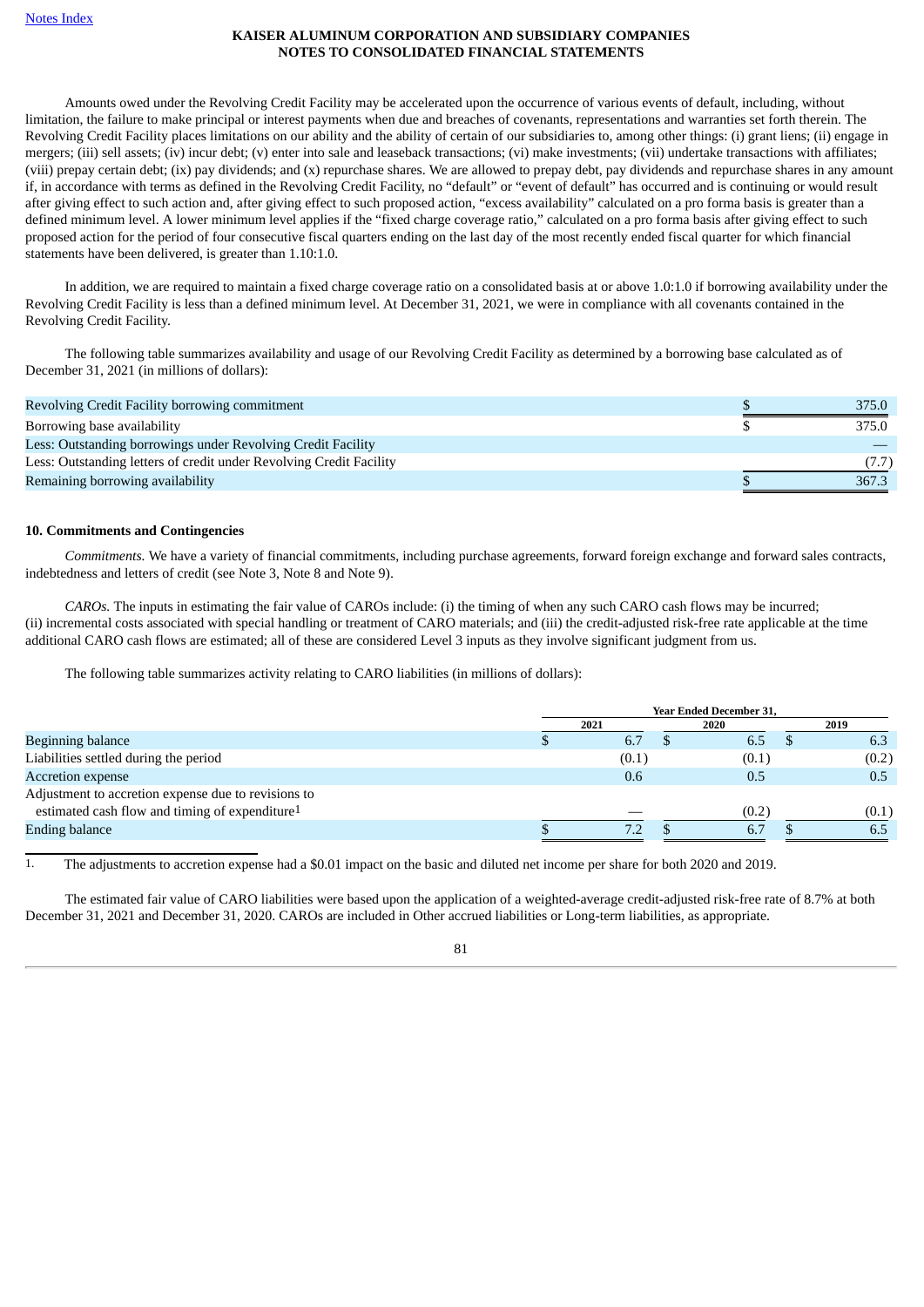*Warrick Rolling Mill Potential CARO Liability.* We identified potential CAROs related to the future removal and disposal of asbestos that is contained within the Warrick rolling mill facility. We believe that the asbestos is appropriately contained in accordance with current environmental regulations. If the facility were demolished or subject to renovation activities that disturb the asbestos, certain environmental regulations are in place which specify the manner in which the asbestos must be handled and disposed. We are required to record the fair value of CAROs if they can be reasonably estimated. As of December 31, 2021, we are in the process of evaluating and determining the fair value of a potential CARO, if any, acquired as part of the Warrick acquisition. No liability has been recorded on our accompanying Consolidated Balance Sheets as the liability is currently indeterminable. We may conclude at a future date that a CARO exists and we could be required to record a liability for the related obligations in amounts that are material to our consolidated financial statements. While we do not currently expect that the CARO liability will be material to our consolidated financial statements, there can be no assurance as to the existence of a CARO obligation and corresponding liabilities that we may be required to record in the future.

*Environmental Contingencies.* We are subject to a number of environmental laws and regulations, to potential fines or penalties assessed for alleged breaches of such laws and regulations and to potential claims based upon such laws and regulations. We are also subject to legacy environmental contingencies related to activities that occurred at operating facilities prior to July 6, 2006, which represent the majority of our environmental accruals. The status of these environmental contingencies are discussed below. We have established procedures for regularly evaluating environmental loss contingencies. Our environmental accruals represent our undiscounted estimate of costs reasonably expected to be incurred based on presently enacted laws and regulations, currently available facts, existing requirements, existing technology and our assessment of the likely remediation actions to be taken.

We continue to pursue remediation activities, primarily to address the historical use of oils containing polychlorinated biphenyls ("PCBs") at our Trentwood facility. Our remediation efforts are in collaboration with the Washington State Department of Ecology ("Ecology"), to which we submitted a feasibility study in 2012 of remediation alternatives and from which we received permission to begin certain remediation activities pursuant to a signed work order. We have completed a number of sections of the work plan and have received satisfactory completion approval from Ecology on those sections. In cooperation with Ecology, we constructed an experimental treatment facility to determine the treatability and evaluate the feasibility of removing PCBs from ground water under the Trentwood facility. In 2015, we began treatment operations involving a walnut shell filtration system, which we optimized for maximum PCB capture during 2020. Furthermore, based on advancements in technology, we signed an Amended Agreed Order with Ecology in 2020 to evaluate and implement new technologies for PCB removal from groundwater on a pilot basis. The primary technology we are evaluating is Ultraviolet Light Advanced Oxidation Process. As the long-term success of the new methodology cannot be reasonably determined at this time, it is possible we may need to make upward adjustments to our related accruals and cost estimates as the long term results become available.

Pursuant to a consent agreement with the Ohio Environmental Protection Agency ("OEPA"), we initiated an investigational study of our Newark facility related to historical contamination. During the quarter ended December 31, 2018, we submitted our remedial investigation study to the OEPA for review and approval. The final remedial investigation report was approved by the OEPA during the quarter ended December 31, 2020. We are currently preparing the required feasibility study, which we expect to submit to the OEPA for review during the quarter ending September 30, 2022. The actual and final remediation cost estimates will not be fully determinable until the feasibility study has been accepted by the OEPA and the selected remediation design work plans are completed, which we expect to occur in the next 20 to 26 months.

The following table presents the changes in our environmental accrual, which was primarily included in Long-term liabilities (in millions of dollars):

|                          | <b>Year Ended December 31,</b> |  |       |  |         |  |  |
|--------------------------|--------------------------------|--|-------|--|---------|--|--|
|                          | 2021                           |  | 2020  |  | 2019    |  |  |
| <b>Beginning balance</b> | 18.7                           |  | 17.0  |  | 16.9    |  |  |
| Additional accruals      | 0.1                            |  | ے،ب   |  | $1.8\,$ |  |  |
| Less: expenditures       | (2.0)                          |  | (3.5) |  | (1.7)   |  |  |
| Ending balance           | 16.8                           |  | 18.7  |  | 17.0    |  |  |

At December 31, 2021, our environmental accrual of \$16.8 million represented our estimate of the incremental remediation cost based on: (i) proposed alternatives in the final feasibility study related to the Trentwood facility; (ii) currently available facts with respect to our Newark facility; and (iii) facts related to certain other locations owned or formerly owned by us. In accordance with approved and proposed remediation action plans, we expect that the implementation and ongoing monitoring could occur over a period of 30 or more years.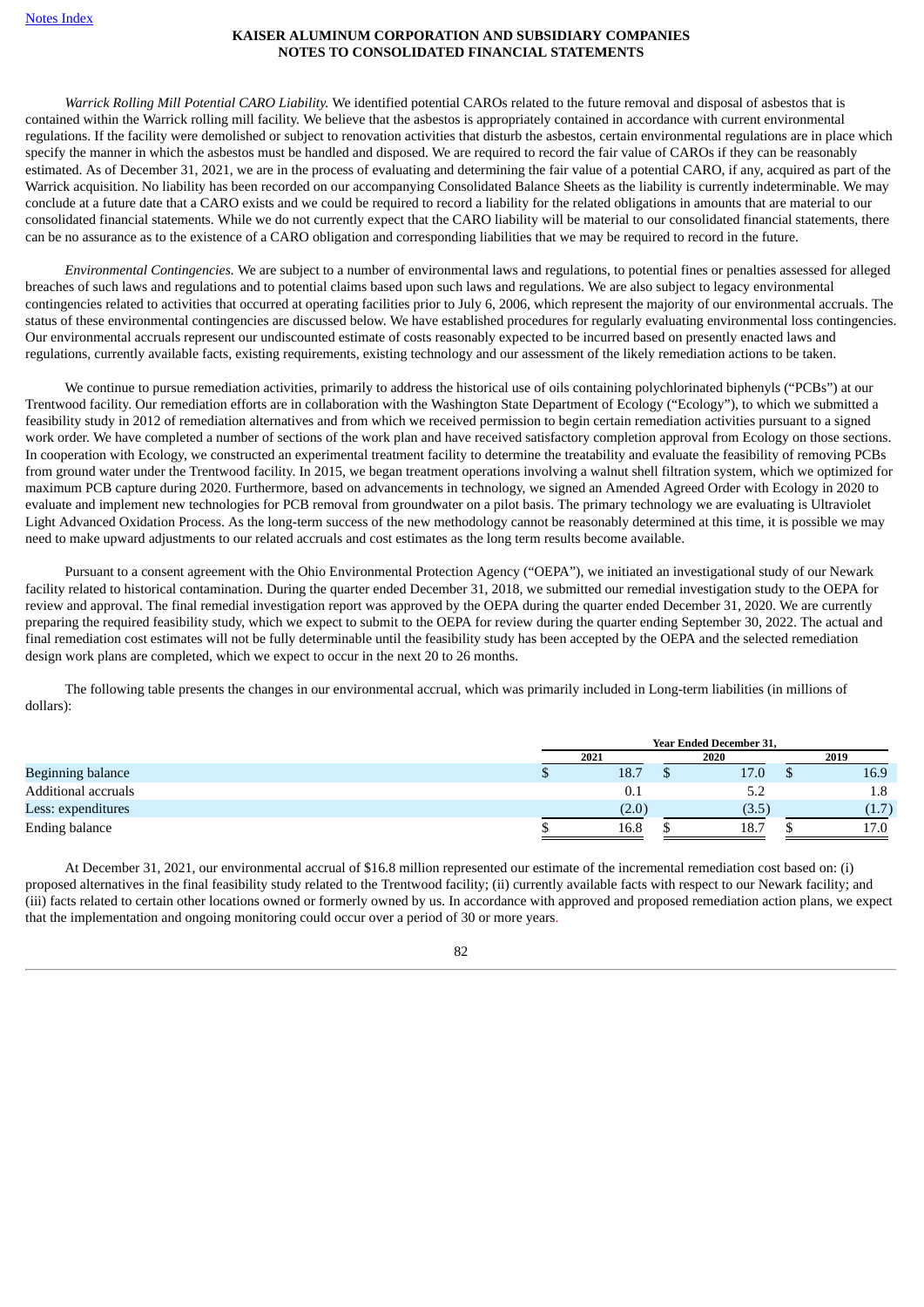As additional facts are developed, feasibility studies are completed, remediation plans are modified, necessary regulatory approvals for the implementation of remediation are obtained, alternative technologies are developed and/or other factors change, there may be revisions to management's estimates and actual costs may exceed the current environmental accruals. We believe at this time that it is reasonably possible that undiscounted costs associated with these environmental matters may exceed current accruals by amounts that could be, in the aggregate, up to an estimated \$11.6 million over the remediation period. It is reasonably possible that our recorded estimate will change in the next 12 months.

*Other Contingencies.* We are party to various lawsuits, claims, investigations and administrative proceedings that arise in connection with past and current operations. We evaluate such matters on a case-by-case basis and our policy is to vigorously contest any such claims we believe are without merit. We accrue for a legal liability when it is both probable that a liability has been incurred and the amount of the loss is reasonably estimable. Quarterly, in addition to when changes in facts and circumstances require it, we review and adjust these accruals to reflect the impacts of negotiations, settlements, rulings, advice of legal counsel and other information and events pertaining to a particular case. While uncertainties are inherent in the final outcome of such matters and it is presently impossible to determine the actual cost that may ultimately be incurred, we believe that we have sufficiently accrued for such matters and that the ultimate resolution of pending matters will not have a material impact on our consolidated financial position, operating results or liquidity.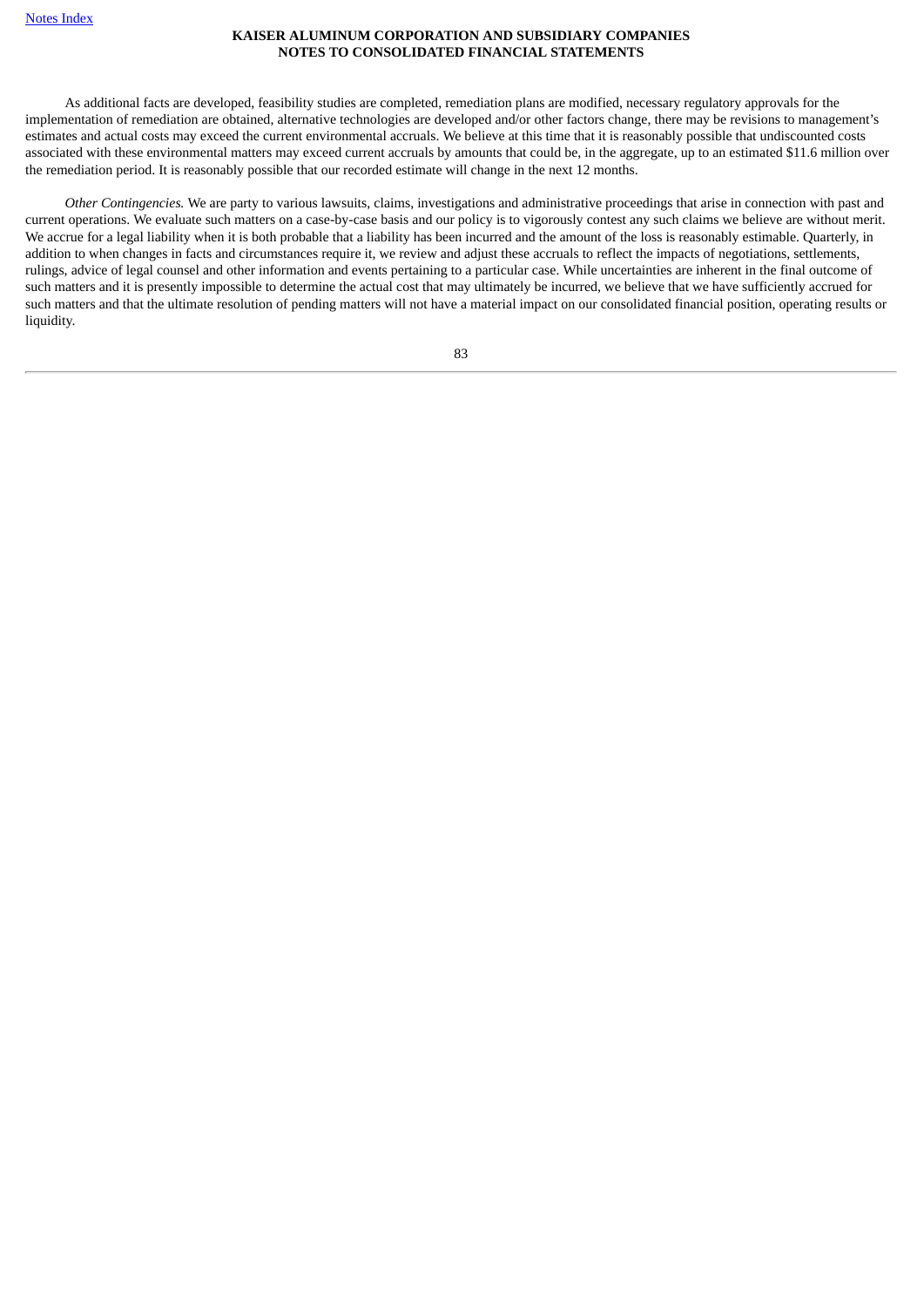# **11. Accumulated Other Comprehensive Loss**

The following table presents the changes in the accumulated balances for each component of AOCI (in millions of dollars):

|                                                              |              | <b>Year Ended December 31,</b> |    |                          |               |                          |  |  |
|--------------------------------------------------------------|--------------|--------------------------------|----|--------------------------|---------------|--------------------------|--|--|
|                                                              |              | 2021                           |    | 2020                     |               | 2019                     |  |  |
| <b>Pension and Other Postretirement Benefits:</b>            |              |                                |    |                          |               |                          |  |  |
| Beginning balance                                            | \$           | (19.8)                         | \$ | (33.2)                   | \$            | (35.6)                   |  |  |
| Actuarial gain (loss) arising during the period              |              | 8.0                            |    | 0.4                      |               | (0.4)                    |  |  |
| Less: income tax (expense) benefit                           |              | (1.9)                          |    | (0.1)                    |               | 0.1                      |  |  |
| Net actuarial gain (loss) arising during the period          |              | 6.1                            |    | 0.3                      |               | (0.3)                    |  |  |
| Prior service (cost) credit arising during the period        |              | (14.0)                         |    | 12.3                     |               | (2.5)                    |  |  |
| Less: income tax benefit (expense)                           |              | 3.3                            |    | (3.0)                    |               | 0.6                      |  |  |
| Net prior service (cost) credit arising during the period    |              | (10.7)                         |    | 9.3                      |               | (1.9)                    |  |  |
| Amortization of net actuarial loss1                          |              | 0.4                            |    | 0.4                      |               | 0.5                      |  |  |
| Amortization of prior service cost1                          |              | 3.5                            |    | 4.7                      |               | 5.6                      |  |  |
| Less: income tax expense2                                    |              | (0.9)                          |    | (1.2)                    |               | (1.4)                    |  |  |
| Net amortization reclassified from AOCI to Net (loss) income |              | 3.0                            |    | 3.9                      |               | 4.7                      |  |  |
| Translation impact on Canadian pension plan AOCI balance     |              |                                |    | (0.1)                    |               | (0.1)                    |  |  |
| Other comprehensive (loss) income, net of tax                |              | (1.6)                          |    | 13.4                     |               | 2.4                      |  |  |
| <b>Ending balance</b>                                        |              | (21.4)                         | \$ | (19.8)                   | \$            | (33.2)                   |  |  |
|                                                              |              |                                |    |                          |               |                          |  |  |
| <b>Available for Sale Securities:</b>                        |              |                                |    |                          |               |                          |  |  |
| Beginning balance                                            | \$           |                                | \$ | 0.3                      | \$            | 0.3                      |  |  |
| Unrealized gain on available for sale securities             |              |                                |    | 1.3                      |               | 4.4                      |  |  |
| Less: income tax benefit (expense)                           |              |                                |    | (0.7)                    |               | (1.1)                    |  |  |
| Net unrealized gain on available for sale securities         |              |                                |    | 0.6                      |               | 3.3                      |  |  |
| Reclassification of unrealized loss (gain) upon sale of      |              |                                |    |                          |               |                          |  |  |
| available for sale securities3                               |              |                                |    | (2.0)                    |               | (4.4)                    |  |  |
| Less: income tax benefit2                                    |              |                                |    | 1.1                      |               | 1.1                      |  |  |
| Net loss (gain) reclassified from AOCI to Net (loss) income  |              | $\qquad \qquad \longleftarrow$ |    | (0.9)                    |               | (3.3)                    |  |  |
| Other comprehensive income (loss), net of tax                |              |                                |    | (0.3)                    |               |                          |  |  |
| Ending balance                                               |              |                                |    | $\overline{\phantom{m}}$ |               | 0.3                      |  |  |
|                                                              |              |                                |    |                          |               |                          |  |  |
| <b>Cash Flow Hedges:</b>                                     |              |                                |    |                          |               |                          |  |  |
| Beginning balance                                            | $\mathbb{S}$ | 1.1                            | \$ | (5.6)                    | $\mathcal{S}$ | (13.4)                   |  |  |
| Unrealized gain (loss) on cash flow hedges                   |              | 63.6                           |    | (9.4)                    |               | (9.5)                    |  |  |
| Less: income tax (expense) benefit                           |              | (15.0)                         |    | 2.3                      |               | 2.3                      |  |  |
| Net unrealized gain (loss) on cash flow hedges               |              | 48.6                           |    | (7.1)                    |               | (7.2)                    |  |  |
| Reclassification of unrealized (gain) loss upon settlement   |              |                                |    |                          |               |                          |  |  |
| of cash flow hedges                                          |              | (41.9)                         |    | 17.4                     |               | 19.7                     |  |  |
| Reclassification due to forecasted transactions no longer    |              |                                |    |                          |               |                          |  |  |
| probable of occurring                                        |              |                                |    | 0.8                      |               |                          |  |  |
| Less: income tax benefit (expense)2                          |              | 9.9                            |    | (4.4)                    |               | (4.7)                    |  |  |
| Net (gain) loss reclassified from AOCI to Net (loss) income  |              | (32.0)                         |    | 13.8                     |               | 15.0                     |  |  |
| Other comprehensive income, net of tax                       |              | 16.6                           |    | 6.7                      |               | 7.8                      |  |  |
| Ending balance <sup>4</sup>                                  |              | 17.7                           |    | 1.1                      |               | (5.6)                    |  |  |
|                                                              |              |                                |    |                          |               |                          |  |  |
| <b>Fair Value Hedges:</b>                                    |              |                                |    |                          |               |                          |  |  |
| Beginning balance                                            | \$           |                                | \$ |                          | \$            |                          |  |  |
| Unrealized gain (loss) on fair value hedges                  |              |                                |    | (1.0)                    |               |                          |  |  |
| Less: income tax benefit                                     |              |                                |    | 0.2                      |               |                          |  |  |
| Net unrealized gain (loss) on fair value hedges              |              |                                |    | (0.8)                    |               |                          |  |  |
| Excluded component amortized from OCI to Net (loss) income   |              |                                |    | 0.4                      |               |                          |  |  |
| Reclassification due to cancellation of firm commitment      |              |                                |    | 0.6                      |               | $\overline{\phantom{0}}$ |  |  |
| Less: income tax benefit (expense)2                          |              |                                |    | (0.2)                    |               |                          |  |  |
| Net loss reclassified from AOCI to Net (loss) income         |              |                                |    | 0.8                      |               |                          |  |  |
|                                                              |              |                                |    |                          |               |                          |  |  |
| Other comprehensive income, net of tax                       |              |                                |    |                          |               |                          |  |  |
| Ending balance                                               |              |                                | \$ |                          |               |                          |  |  |
|                                                              |              |                                |    |                          |               |                          |  |  |
| <b>Foreign Currency Translation:</b>                         |              |                                |    |                          |               |                          |  |  |
| Beginning balance                                            | \$           |                                | \$ | (0.1)                    | $\mathbb{S}$  | (0.1)                    |  |  |
| Other comprehensive income, net of tax                       |              |                                |    | 0.1                      |               |                          |  |  |
| <b>Ending balance</b>                                        |              |                                | \$ |                          |               | (0.1)                    |  |  |
| Total AOCI ending balance                                    | \$           | (3.7)                          | \$ | (18.7)                   | \$            | (38.6)                   |  |  |
|                                                              |              |                                |    |                          |               |                          |  |  |

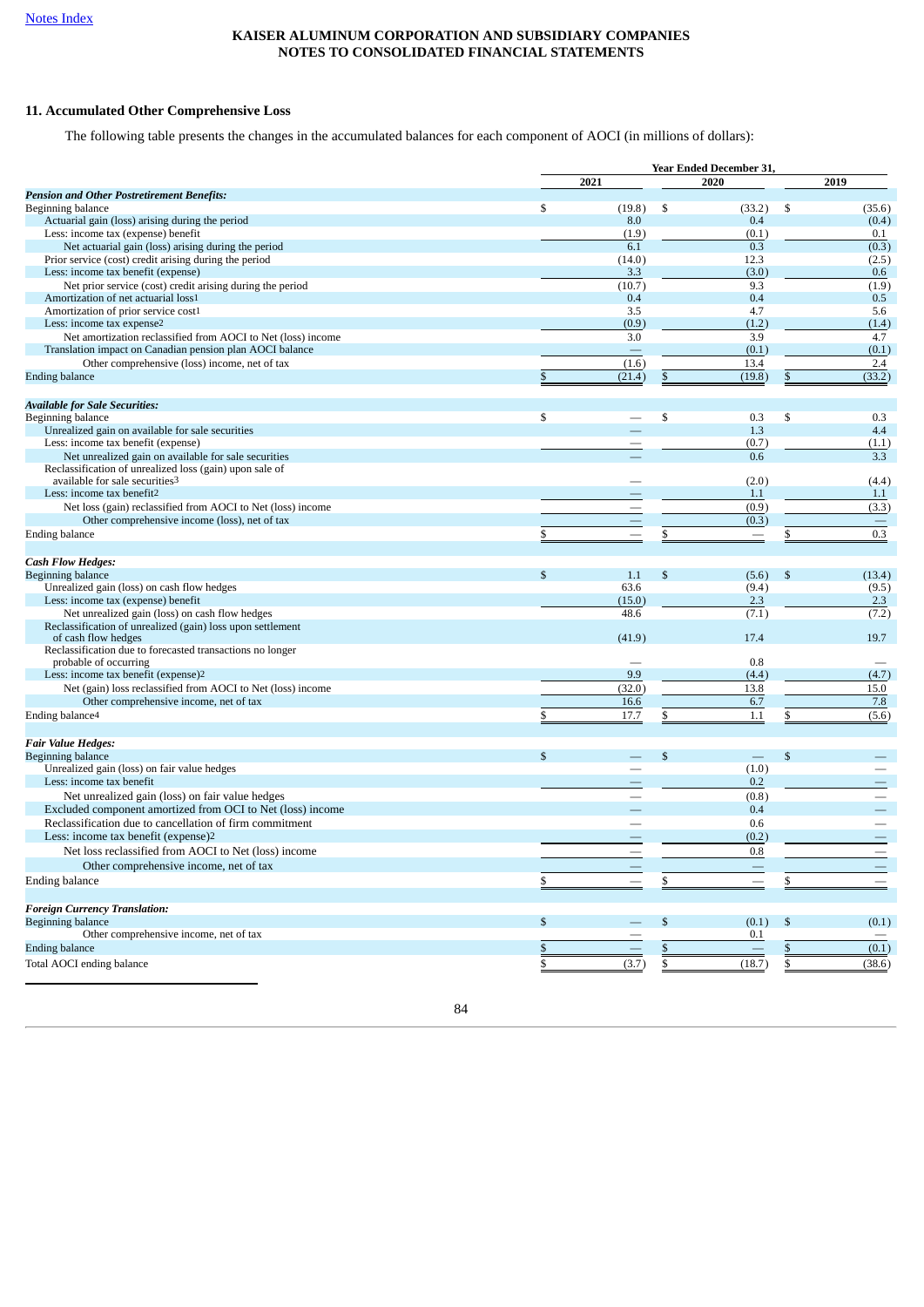- 1. Amounts amortized out of AOCI related to pension and other postretirement benefits were included within Net periodic postretirement benefit cost (see Note 5).
- 2. Income tax amounts reclassified out of AOCI were included as a component of Income tax benefit (provision).
- 3. Amounts reclassified out of AOCI relating to sales of available for sale securities were included as a component of Other expense, net. We use the specific identification method to determine the amount reclassified out of AOCI.
- 4. As of December 31, 2021, we estimate a net mark-to-market gain before tax of \$21.6 million in AOCI will be reclassified into Net (loss) income upon settlement within the next 12 months.

## **12. Restructuring**

*2020 Plan.* In order to align our projected operational requirements with reduced short and mid-term commercial aerospace demand as a result of the COVID-19 pandemic, we initiated a restructuring plan during the quarter ended June 30, 2020, which consisted primarily of reduction in force measures ("2020 Plan").

Employee costs related to the 2020 Plan were included within Restructuring (benefit) costs in our Statements of Consolidated (Loss) Income and consisted of severance, voluntary buyout packages, outplacement services, estimated medical costs and associated payroll costs. Substantially all of the costs associated with the restructuring efforts initiated under the 2020 Plan were incurred and expensed as of December 31, 2020. As of December 31, 2021, we completed the 2020 Plan and do not anticipate incurring restructuring charges in connection with this plan in future periods.

We have incurred total restructuring costs of \$6.7 million under the 2020 Plan through December 31, 2021.

The following table summarizes activity relating to restructuring plan liabilities (in millions of dollars):

|                                | <b>Year Ended December 31,</b> |  |      |       |  |  |  |  |  |
|--------------------------------|--------------------------------|--|------|-------|--|--|--|--|--|
|                                | 2021                           |  | 2020 |       |  |  |  |  |  |
| <b>Beginning balance</b>       | 1.4                            |  |      |       |  |  |  |  |  |
| Restructuring costs            |                                |  |      | 12.4  |  |  |  |  |  |
| Cash payments                  | (0.6)                          |  |      | (6.1) |  |  |  |  |  |
| Other adjustments <sup>1</sup> | (0.8)                          |  |      | (4.9) |  |  |  |  |  |
| <b>Ending balance</b>          |                                |  |      | 1.4   |  |  |  |  |  |

1 In December 2020, March 2021 and May 2021, we revised our production forecasts, thereby reducing the estimated number of headcount reductions necessary as compared with our initial restructuring plan. These reductions to accommodate the revised headcount requirements are included in Other adjustments with an offset to Restructuring (benefit) costs.

#### **13. Other Expense, Net**

Other expense, net, consisted of the following (in millions of dollars):

|                                                | <b>Year Ended December 31,</b> |        |  |       |          |        |  |
|------------------------------------------------|--------------------------------|--------|--|-------|----------|--------|--|
|                                                |                                | 2021   |  | 2020  |          | 2019   |  |
| Interest income                                |                                | 0.2    |  | 0.6   | <b>D</b> | 0.6    |  |
| Net periodic postretirement benefit cost       |                                | (4.1)  |  | (4.7) |          | (6.5)  |  |
| Realized gain on available for sale securities |                                |        |  | 2.0   |          | 4.4    |  |
| Unrealized (loss) gain on equity securities    |                                | (0.2)  |  | 0.7   |          | 0.7    |  |
| (Loss) gain on extinguishment of debt - Note 9 |                                | (35.9) |  |       |          | (20.3) |  |
| All other, net                                 |                                | 1.1    |  |       |          | 0.4    |  |
| Other expense, net                             |                                | (38.9) |  | (1.4) |          | (20.7) |  |
|                                                |                                |        |  |       |          |        |  |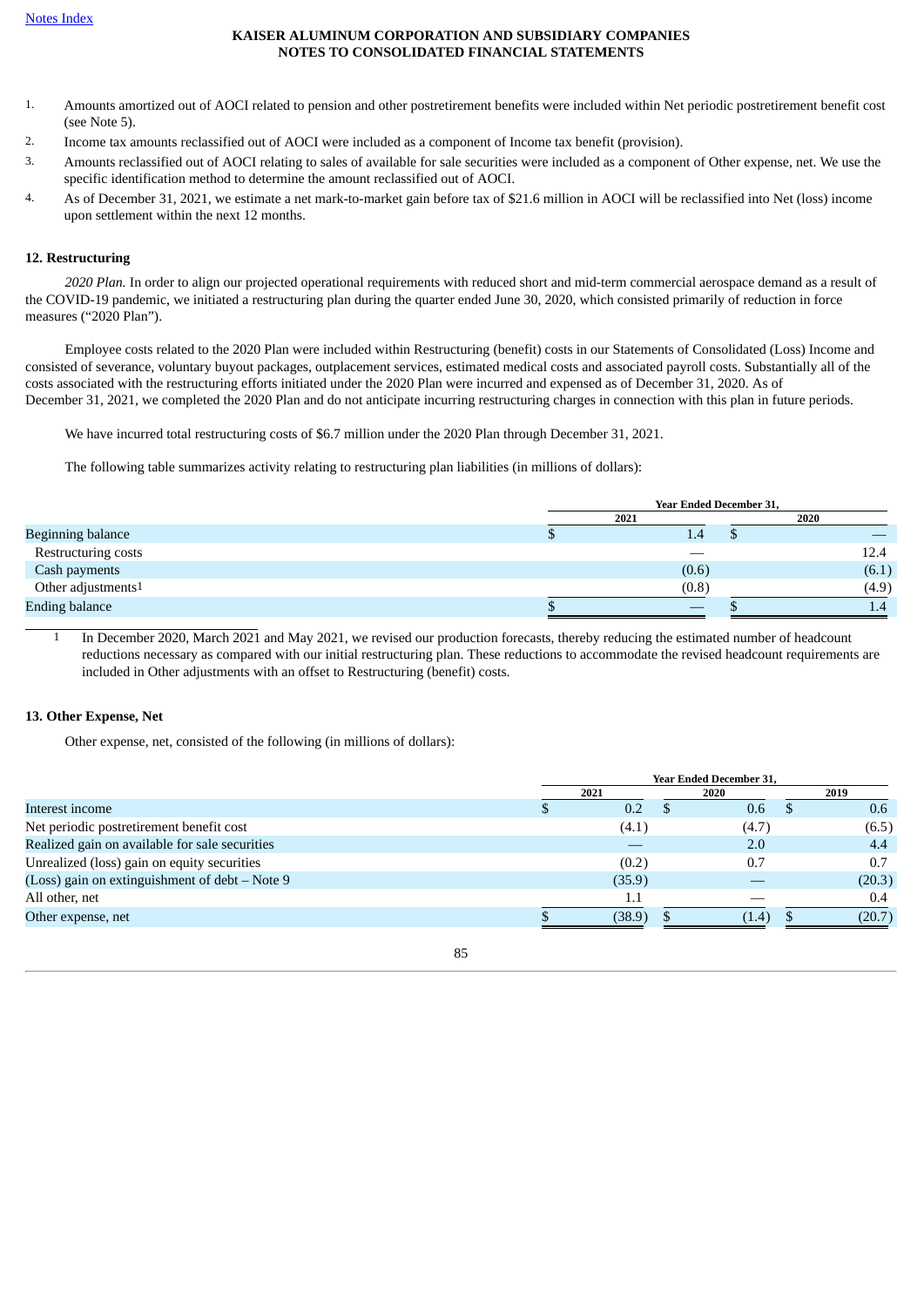# **14. Income Tax Matters**

The following table presents (Loss) income before income taxes by geographic area (in millions of dollars):

|                                   | <b>Year Ended December 31.</b> |        |     |           |  |      |  |  |
|-----------------------------------|--------------------------------|--------|-----|-----------|--|------|--|--|
|                                   | 2021<br>2020                   |        |     |           |  | 2019 |  |  |
| Domestic                          |                                | (30.2) | ιIJ | 35<br>ے.ں |  | 76.3 |  |  |
| Foreign                           |                                | 6.2    |     | 3.t       |  | 4.1  |  |  |
| (Loss) income before income taxes |                                | (24.0) | ٠D  | 38.8      |  | 80.4 |  |  |

*Tax Benefit (Provision)*. Income taxes are classified as either domestic or foreign based on whether payment is made or due to the United States or a foreign country. Certain income classified as foreign is also subject to domestic income taxes.

Income tax benefit (provision) consisted of the following (in millions of dollars):

|                                                                      | Federal   |                | Foreign    | <b>State</b> | <b>Total</b> |
|----------------------------------------------------------------------|-----------|----------------|------------|--------------|--------------|
| Year Ended December 31, 2021                                         |           |                |            |              |              |
| Current                                                              | \$        | \$             | $(2.4)$ \$ | $(3.5)$ \$   | (5.9)        |
| <b>Deferred</b>                                                      | 2.1       |                | 0.5        | 4.2          | 6.8          |
| Benefit applied to decrease Other comprehensive income               | 3.7       |                | 0.3        | 0.6          | 4.6          |
| Income tax benefit (provision)                                       | 5.8       | \$             | (1.6)      | \$<br>1.3    | 5.5          |
| Year Ended December 31, 2020                                         |           |                |            |              |              |
| Current                                                              | \$<br>6.1 | $\mathfrak{S}$ | $(0.4)$ \$ | $(0.6)$ \$   | 5.1          |
| Deferred                                                             | (18.8)    |                | (0.1)      | (2.3)        | (21.2)       |
| Benefit (expense) applied to decrease (increase) Other comprehensive |           |                |            |              |              |
| income                                                               | 5.1       |                | (0.1)      | 1.1          | 6.1          |
| Income tax provision                                                 | (7.6)     |                | (0.6)      | (1.8)        | (10.0)       |
| <b>Year Ended December 31, 2019</b>                                  |           |                |            |              |              |
| Current                                                              | \$<br>5.7 | \$             | $(1.1)$ \$ | $(1.8)$ \$   | 2.8          |
| <b>Deferred</b>                                                      | (19.6)    |                | (0.3)      | (4.5)        | (24.4)       |
| Benefit (expense) applied to decrease (increase) Other comprehensive |           |                |            |              |              |
| income                                                               | 2.7       |                | (0.1)      | 0.6          | 3.2          |
| Income tax provision                                                 | (11.2)    | S              | (1.5)      | \$<br>(5.7)  | (18.4)       |

The following table presents a reconciliation between the benefit (provision) for income taxes and the amount computed by applying the federal statutory income tax rate to (Loss) income before income taxes (in millions of dollars):

|                                                                              | <b>Year Ended December 31,</b> |       |  |        |      |        |
|------------------------------------------------------------------------------|--------------------------------|-------|--|--------|------|--------|
|                                                                              |                                | 2021  |  | 2020   |      | 2019   |
| Amount of federal income tax benefit (provision) based on the statutory rate |                                | 5.0   |  | (8.1)  | - \$ | (16.9) |
| Decrease (increase) in federal valuation allowances                          |                                | 0.2   |  |        |      | (0.1)  |
| Non-deductible compensation expense                                          |                                | (0.5) |  | (1.1)  |      | (1.7)  |
| Non-deductible (expense) benefit                                             |                                | (0.2) |  | 0.4    |      | 0.1    |
| State income tax benefit (provision), net of federal benefit 1               |                                | 1.0   |  | (1.5)  |      | (4.5)  |
| Research and development credit                                              |                                | 0.6   |  | 0.4    |      | 7.7    |
| Gross decreases (increases) for tax positions from current year              |                                |       |  |        |      | (0.3)  |
| Gross decreases (increases) for tax positions from prior years               |                                |       |  | 0.4    |      | (2.4)  |
| Foreign income tax expense                                                   |                                | (0.3) |  | (0.4)  |      | (0.1)  |
| Foreign undistributed earnings                                               |                                | (0.3) |  | (0.1)  |      | (0.2)  |
| Income tax benefit (provision)                                               |                                | 5.5   |  | (10.0) |      | (18.4) |

1. The state income tax benefit was \$0.7 million in 2021, reflecting an increase of \$1.3 million due to state net operating loss ("NOL") carryforward expirations and tax rate true-ups in various states, offset by a \$1.6 million decrease in the valuation allowance relating to certain state net operating losses. State income taxes were \$1.3 million in 2020, reflecting an increase of \$3.7 million due to state NOL carryforward expirations and tax rate true-ups in various states, partially offset by a \$3.5 million decrease in the valuation allowance relating to certain state net operating losses. State income taxes were \$3.8 million in 2019,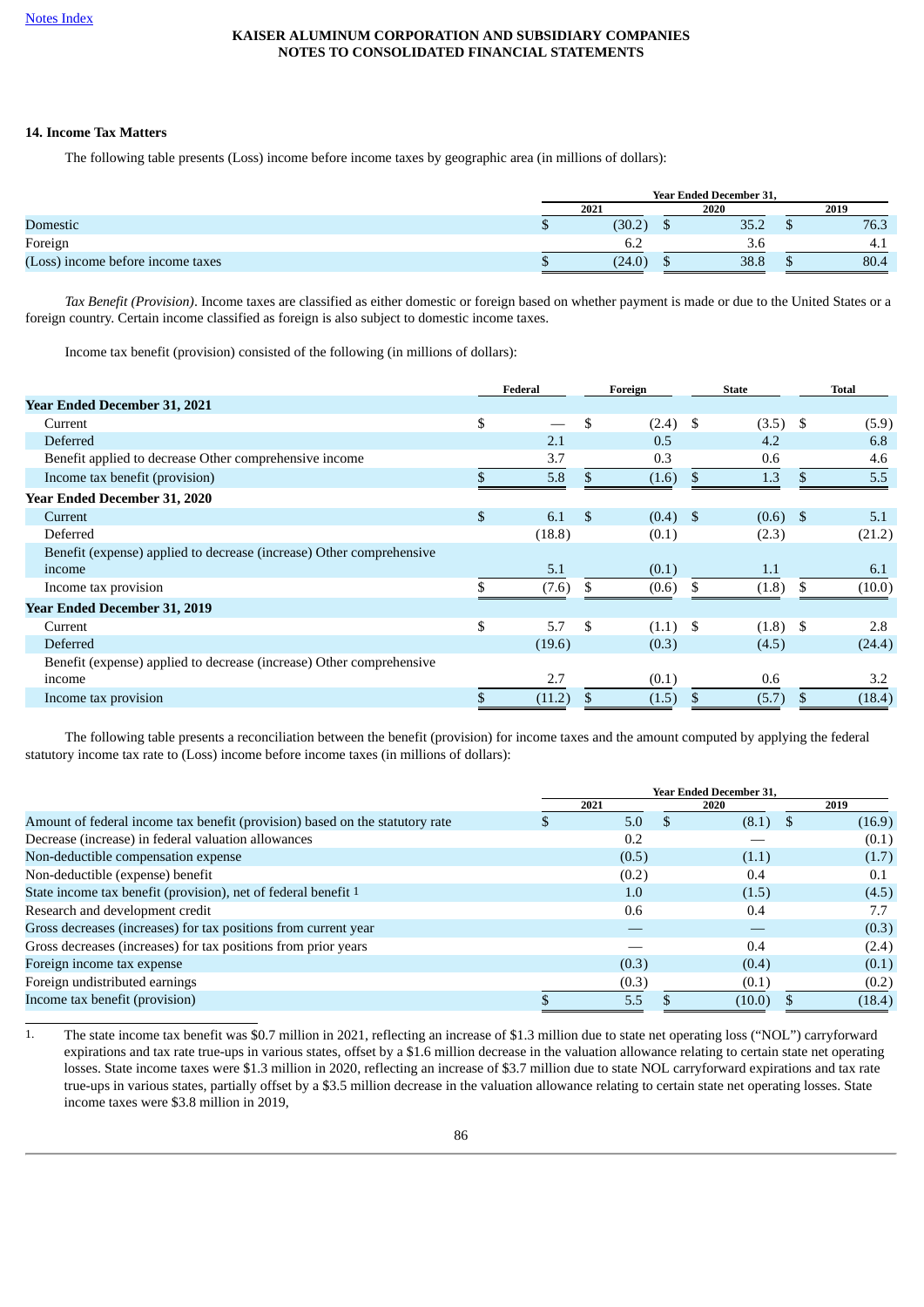reflecting a decrease of \$0.7 million due to lower tax rate true-ups in various states, partially offset by an increase of \$1.4 million due to a change in the valuation allowance relating to certain state net operating losses.

*Deferred Income Taxes.* Deferred income taxes reflect the net tax effects of temporary differences between the carrying amounts of assets and liabilities for financial reporting purposes and amounts used for income tax purposes. The following table presents the components of our net deferred income tax liabilities (in millions of dollars):

|                                       |         | As of December 31,  |
|---------------------------------------|---------|---------------------|
|                                       | 2021    | 2020                |
| Deferred income tax assets:           |         |                     |
| Loss and credit carryforwards         | \$      | \$.<br>33.4<br>51.5 |
| <b>Pension Benefits</b>               |         | 7.1<br>4.8          |
| Other assets                          |         | 29.0<br>29.4        |
| Leased assets                         |         | 7.3<br>11.7         |
| Inventories                           |         | 50.4<br>6.9         |
| Valuation allowances                  |         | (4.6)<br>(6.4)      |
| Total deferred income tax assets      | 145.1   | 75.4                |
| Deferred income tax liabilities:      |         |                     |
| Property, plant and equipment         | (138.9) | (80.8)              |
| Leased liability                      |         | (6.4)<br>(10.9)     |
| Undistributed foreign earnings        |         | (2.4)<br>(2.1)      |
| Total deferred income tax liabilities | (152.2) | (89.3)              |
| Net deferred income tax liabilities   |         | (13.9)<br>(7.1)     |
|                                       |         |                     |

*Tax Attributes.* At December 31, 2021, we had \$187.1 million of NOL carryforwards available to reduce future cash payments for federal income taxes in the United States. H.R.1, commonly referred to as the Tax Cut and Jobs Act, allows net operating losses (NOLs) generated prior to December 31, 2017 (including our NOL carryforwards) to be fully deducted against 100% of taxable income until fully utilized or expired. NOL carryforwards generated after December 31, 2017 do not expire and can be carried forward indefinitely. Deductions allowed for net operating losses arising in taxable years beginning after December 31, 2020 are limited to 80% of the excess (if any) of taxable income. Our State NOL carryforwards expire periodically through 2030.

In addition, we had \$8.8 million of federal research and development ("R&D") credit carryforwards to offset regular federal income tax requirements. Our R&D credit carryforwards expire periodically through 2041.

In assessing the realizability of deferred tax assets, management considers whether it is "more likely than not" that some portion or all of the deferred tax assets will not be realized. The ultimate realization of deferred tax assets is dependent upon the generation of future taxable income during the periods in which those temporary differences become deductible. Management considers taxable income in carryback years, the scheduled reversal of deferred tax liabilities, tax planning strategies and projected future taxable income in making this assessment. Due to uncertainties surrounding the realization of some of our deferred tax assets, primarily including state NOL carryforwards sustained during the prior years and expiring tax benefits, we have a valuation allowance against our deferred tax assets. When recognized, the tax benefits relating to any reversal of this valuation allowance will be recorded as a reduction of income tax expense. There was a decrease in the valuation allowance of \$1.8 million in 2021, a decrease in the valuation allowance of \$3.5 million in 2020 and an increase in the valuation allowance of \$1.5 million in 2019.

The decrease in the valuation allowance for 2021 was primarily due to the expiration of state NOL carryforwards and the related reversal of their valuation allowances. The decrease in the valuation allowance for 2020 was primarily due to the expiration of state NOL carryforwards and the related reversal of their valuation allowances. The increase in the valuation allowance for 2019 was primarily due to unutilized state NOL carryforwards and Federal Separate Return Limitation Year losses that were expected to expire.

*Other*. We and our subsidiaries file income tax returns in the U.S. federal jurisdiction and various states and foreign jurisdictions.

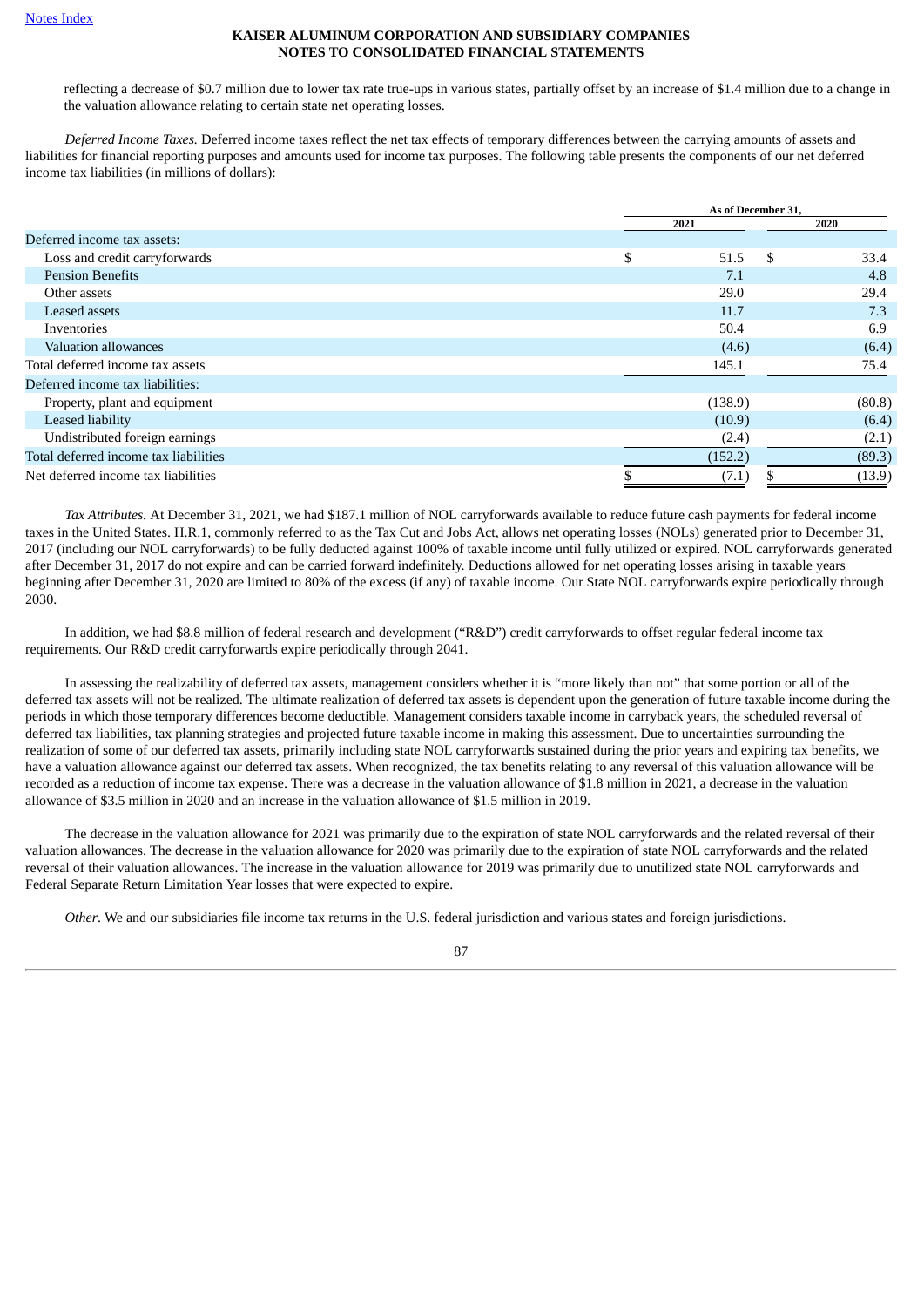Our tax returns for certain past years are still subject to examination by taxing authorities and the use of NOL carryforwards in future periods could trigger a review of attributes and other tax matters in years that are not otherwise subject to examination.

We have gross unrecognized benefits relating to uncertain tax positions. The following table presents a reconciliation of changes in the gross unrecognized tax benefits (in millions of dollars):

|                                                        | <b>Year Ended December 31,</b> |       |  |       |  |      |  |
|--------------------------------------------------------|--------------------------------|-------|--|-------|--|------|--|
|                                                        | 2021                           |       |  | 2020  |  | 2019 |  |
| Gross unrecognized tax benefits at beginning of period |                                | 3.8   |  | 4.1   |  | 1.5  |  |
| Gross increases for tax positions of current year      |                                | 0.3   |  | 0.1   |  | 0.3  |  |
| Gross increases for tax positions of prior years       |                                | 0.4   |  |       |  | 2.3  |  |
| Gross decreases for tax positions of prior years       |                                | (0.3) |  | (0.4) |  |      |  |
| <b>Settlements</b>                                     |                                | (0.1) |  |       |  |      |  |
| Gross unrecognized tax benefits at end of period       |                                | -4.1  |  | 3.8   |  |      |  |

If and when the \$4.1 million of gross unrecognized tax benefits at December 31, 2021 are recognized, \$4.1 million will be reflected in our income tax provision and thus affect the effective tax rate in future periods.

In addition, we recognize interest and penalties related to unrecognized tax benefits in the income tax provision. We had \$0.2 million and \$0.3 million accrued for interest and penalties at December 31, 2021 and December 31, 2020, respectively. Of these amounts, none were considered current and, as such, were included in Long-term liabilities on our Consolidated Balance Sheets as of December 31, 2021 and December 31, 2020. We recognized an increase in interest and penalty of \$0.1 million in our tax provision in 2019.

We do not expect our gross unrecognized tax benefits to significantly change within the next 12 months.

#### **15. Net (Loss) Income Per Share**

Basic net (loss) income per share is computed by dividing distributed and undistributed net (loss) income allocable to common shares by the weighted-average number of common shares outstanding during the applicable period. The basic weighted-average number of common shares outstanding during the period excludes non-vested share-based payment awards. Diluted net (loss) income per share was calculated under the treasury stock method for 2021, 2020 and 2019, which in all years was more dilutive than the two-class method.

The following table sets forth the computation of basic and diluted net (loss) income per share (in millions of dollars, except share and per share amounts):

|                                                                                                     |               | <b>Year Ended December 31.</b> |    |        |    |        |  |
|-----------------------------------------------------------------------------------------------------|---------------|--------------------------------|----|--------|----|--------|--|
|                                                                                                     |               | 2021<br>2020                   |    | 2019   |    |        |  |
| Numerator:                                                                                          |               |                                |    |        |    |        |  |
| Net (loss) income                                                                                   |               | (18.5)                         | \$ | 28.8   |    | 62.0   |  |
| Denominator – Weighted-average common shares<br>outstanding (in thousands):                         |               |                                |    |        |    |        |  |
| <b>Basic</b>                                                                                        |               | 15,836                         |    | 15,802 |    | 15,997 |  |
| Add: dilutive effect of non-vested common shares,<br>restricted stock units and performance shares1 |               |                                |    | 111    |    | 206    |  |
| <b>Diluted</b>                                                                                      |               | 15.836                         |    | 15.913 |    | 16,203 |  |
|                                                                                                     |               |                                |    |        |    |        |  |
| Net (loss) income per common share, Basic:                                                          | \$.           | $(1.17)$ \$                    |    | 1.82   | -S | 3.88   |  |
| Net (loss) income per common share, Diluted:                                                        | <sup>\$</sup> | (1.17)                         |    | 1.81   |    | 3.83   |  |

1. Quantities in the following discussion are denoted in whole shares. For the year ended December 31, 2021, approximately 213,000 potentially dilutive shares were excluded from the computation of net loss per share as their effect would have been anti‑dilutive. A total of 44,000 non-vested RSAs, RSUs and performance shares for the year ended December 31, 2020 were excluded from the weighted-average diluted shares computation as their inclusion would have been anti-dilutive. No shares were excluded for the year ended December 31, 2019.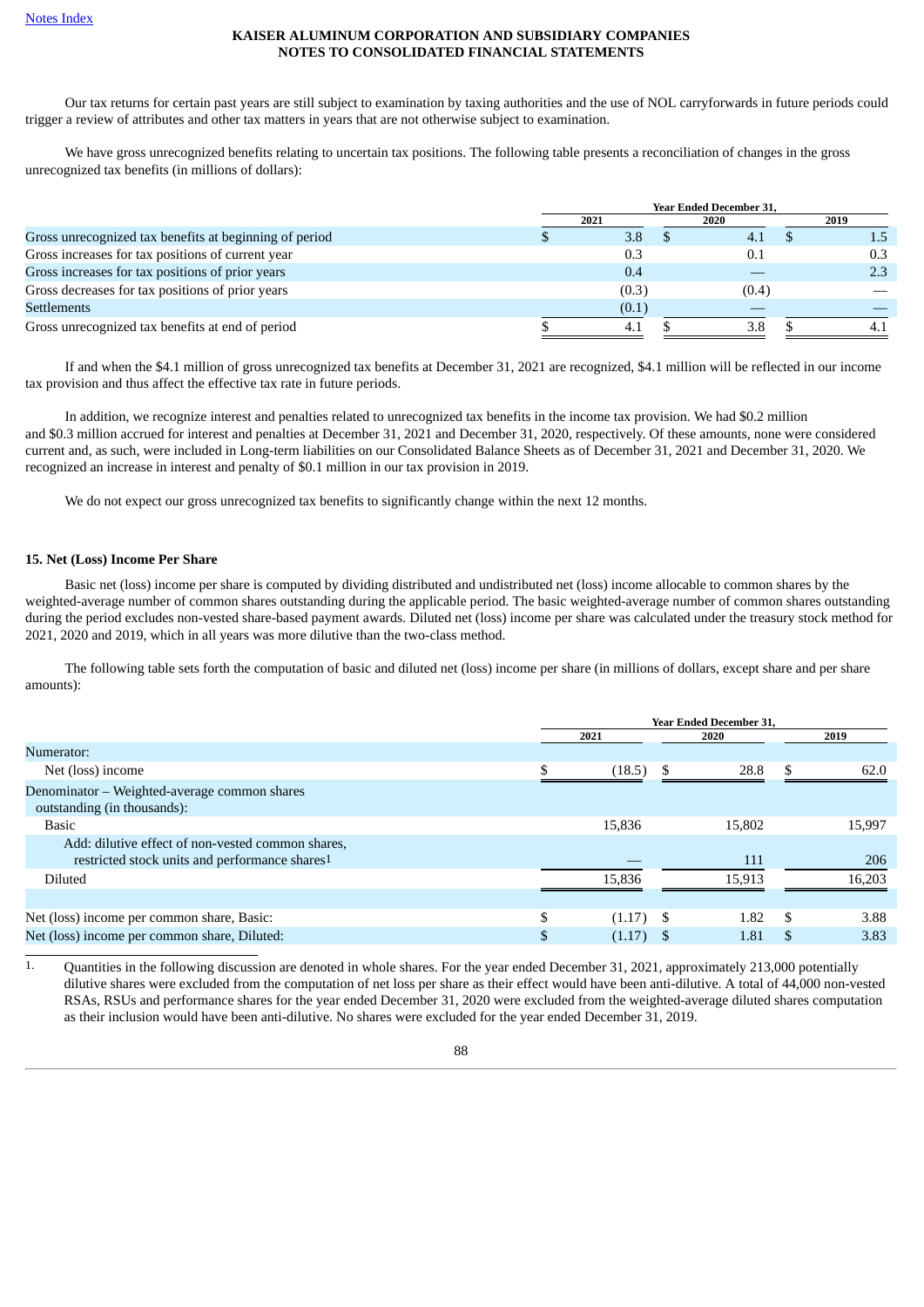# **16. Supplemental Cash Flow Information**

|                                                                             |             |               | <b>Year Ended December 31,</b> |     |       |
|-----------------------------------------------------------------------------|-------------|---------------|--------------------------------|-----|-------|
|                                                                             | 2021        |               | 2020                           |     | 2019  |
|                                                                             |             |               | (in millions of dollars)       |     |       |
| Interest paid                                                               | 48.7        |               | 29.4                           | S.  | 23.6  |
| Non-cash investing and financing activities (included in Accounts payable): |             |               |                                |     |       |
| Unpaid purchases of property and equipment                                  | \$<br>14.0  | \$.           | 4.5                            | \$. | 4.5   |
|                                                                             |             |               |                                |     |       |
| Supplemental lease disclosures:                                             |             |               |                                |     |       |
| Operating lease liabilities arising from obtaining operating lease assets   | 27.8        | \$.           | 5.4                            |     | 1.8   |
| Cash paid for amounts included in the measurement of                        |             |               |                                |     |       |
| operating lease liabilities                                                 | 8.2         |               | 4.5                            |     | 3.8   |
| Finance lease liabilities arising from obtaining finance lease assets       | 2.2         |               | 3.2                            |     | 1.0   |
|                                                                             |             |               | As of December 31,             |     |       |
|                                                                             | 2021        |               | 2020                           |     | 2019  |
| Components of cash, cash equivalents and restricted cash:                   |             |               |                                |     |       |
| Cash and cash equivalents                                                   | \$<br>303.2 | \$            | 780.3                          |     | 264.3 |
| Restricted cash included in Prepaid expenses and other current assets       |             |               |                                |     | 0.3   |
| Restricted cash included in Other assets                                    | 13.8        |               | 14.0                           |     | 14.0  |
| Total cash, cash equivalents and restricted cash shown in our Statements of |             |               |                                |     |       |
| <b>Consolidated Cash Flows</b>                                              | \$<br>317.0 | <sup>\$</sup> | 794.3                          | \$  | 278.6 |

#### **17. Business, Product and Geographical Area Information and Concentration of Risk**

Our primary line of business is the production of semi-fabricated specialty aluminum mill products, such as bare and coated coils, plate and sheet and extruded and drawn products, primarily used in our Aero/HS products, Packaging, Automotive Extrusions, GE products and Other products end markets. We operate 13 focused production facilities in the United States and one in Canada. Our chief operating decision maker reviews and evaluates our business as a single operating segment. At December 31, 2021, approximately 66% of our employees were covered by collective bargaining agreements and 15% of those employees were covered by collective bargaining agreements with expiration dates occurring within one year from December 31, 2021.

The following table presents Net sales by end market applications and by timing of control transfer (in millions of dollars):

|                                         | <b>Year Ended December 31,</b> |         |               |         |     |         |
|-----------------------------------------|--------------------------------|---------|---------------|---------|-----|---------|
|                                         |                                | 2021    |               | 2020    |     | 2019    |
| Net sales:                              |                                |         |               |         |     |         |
| Aero/HS products                        | \$                             | 533.7   | S.            | 537.9   | -\$ | 803.2   |
| Packaging                               |                                | 1,119.3 |               |         |     |         |
| <b>Automotive Extrusions</b>            |                                | 225.0   |               | 161.4   |     | 190.5   |
| GE products                             |                                | 706.1   |               | 458.8   |     | 480.1   |
| Other products                          |                                | 37.9    |               | 14.6    |     | 40.3    |
| Total net sales                         |                                | 2.622.0 |               | 1.172.7 | \$. | 1,514.1 |
| Timing of revenue recognition:          |                                |         |               |         |     |         |
| Products transferred at a point in time | \$                             | 2,067.9 | <sup>\$</sup> | 690.9   | -\$ | 866.9   |
| Products transferred over time          |                                | 554.1   |               | 481.8   |     | 647.2   |
| Total net sales                         |                                | 2,622.0 |               | 1,172.7 |     | 1,514.1 |
|                                         |                                |         |               |         |     |         |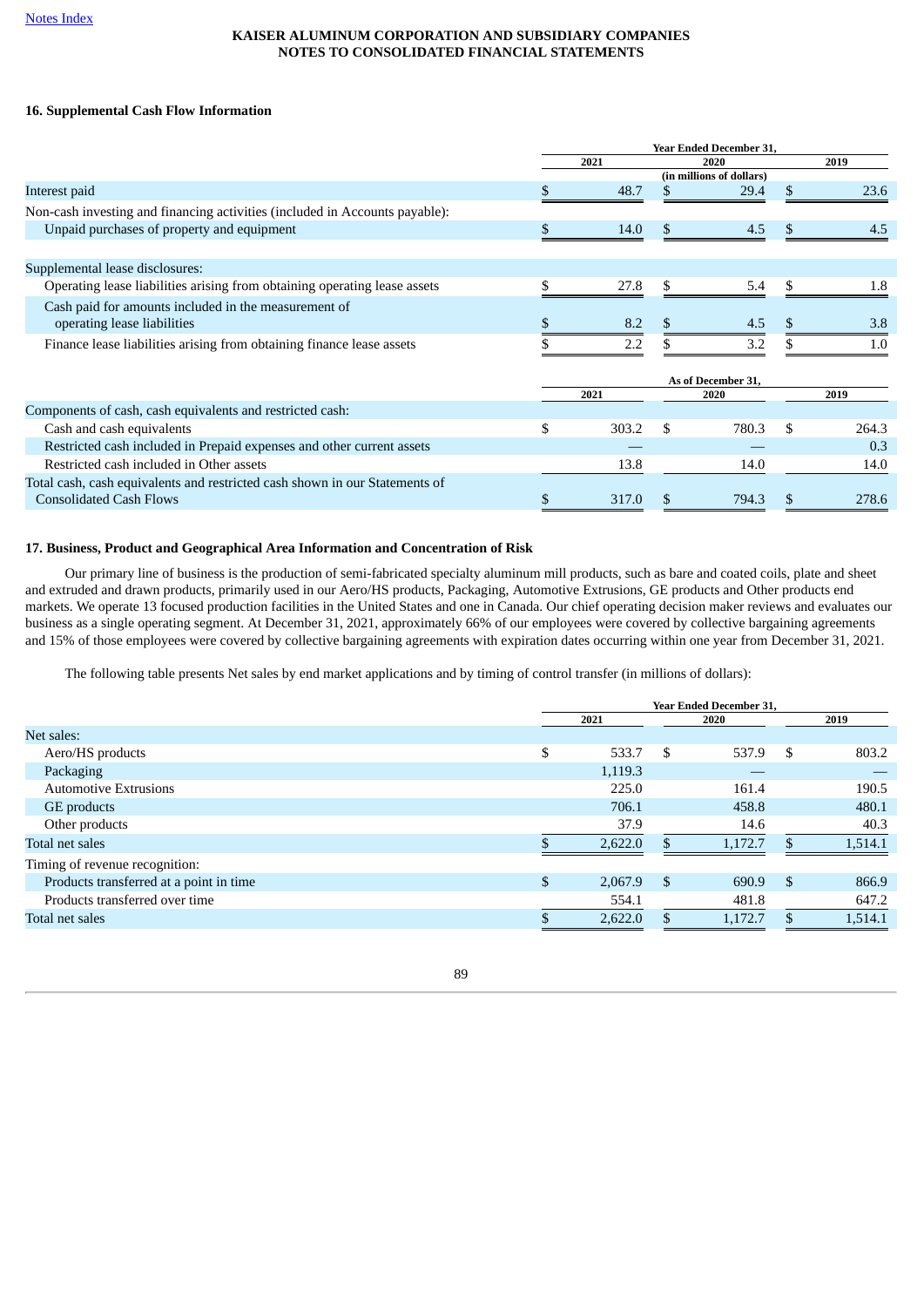The following table presents geographic information for net sales based on country of origin, income taxes paid and long-lived assets (in millions of dollars):

|                                      | <b>Year Ended December 31.</b> |         |     |         |      |         |
|--------------------------------------|--------------------------------|---------|-----|---------|------|---------|
|                                      |                                | 2021    |     | 2020    |      | 2019    |
| Net sales to unaffiliated customers: |                                |         |     |         |      |         |
| Domestic                             | \$                             | 2,545.0 | -S  | 1,126.8 | - \$ | 1,461.4 |
| Foreign1                             |                                | 77.0    |     | 45.9    |      | 52.7    |
| Total net sales                      |                                | 2,622.0 |     | 1,172.7 |      | 1,514.1 |
| Income taxes paid:                   |                                |         |     |         |      |         |
| Domestic                             |                                | 4.5     | -\$ | 0.7     | -\$  | 3.5     |
| Foreign                              |                                | 1.1     |     | 0.3     |      | 2.0     |
| Total income taxes paid              |                                | 5.6     |     | $1.0\,$ |      | 5.5     |

|                         | As of December 31, |  |       |  |       |
|-------------------------|--------------------|--|-------|--|-------|
|                         | 2021               |  | 2020  |  | 2019  |
| Long-lived assets:2     |                    |  |       |  |       |
| Domestic                | 925.3              |  | 597.5 |  | 592.9 |
| Foreign <sup>1</sup>    | 29.9               |  | 29.7  |  | 29.1  |
| Total long-lived assets | 955.2              |  | 627.2 |  | 622.0 |

1. Foreign reflects our London, Ontario production facility.

2. Long-lived assets represent Property, plant and equipment, net.

The aggregate foreign currency transaction gain (loss) included in determining net (loss) income were immaterial for 2021, 2020 and 2019.

*Concentrations.* For the years ended December 31, 2021, December 31, 2020 and December 31, 2019, one customer represented 16%, 26% and 25%, respectively, of Net sales and a second customer represented 15%, 11% and 17%, respectively, of Net sales.

One individual customer accounted for 16%, a second individual customer accounted for 13% and a third individual customer accounted for 11% of the accounts receivable balance at December 31, 2021. One individual customer accounted for 20% and another individual customer accounted for 13% of the accounts receivable balance at December 31, 2020.

The following table presents information about export sales and primary aluminum supply from our major suppliers:

|                                                             | Year Ended December 31, |      |      |  |  |
|-------------------------------------------------------------|-------------------------|------|------|--|--|
|                                                             | 2021                    | 2020 | 2019 |  |  |
| Percentage of Net sales:                                    |                         |      |      |  |  |
| Export sales                                                | 10%                     | 10%  | 14%  |  |  |
|                                                             |                         |      |      |  |  |
| Percentage of total annual primary aluminum supply (lbs):   |                         |      |      |  |  |
| Supply from our top five major suppliers                    | 78%                     | 72%  | 74%  |  |  |
| Supply from our largest supplier                            | 47%                     | 21%  | 22%  |  |  |
| Supply from our second and third largest suppliers combined | 20%                     | 32%  | 32%  |  |  |
|                                                             |                         |      |      |  |  |

#### **18. Subsequent Events**

*Dividend Declaration*. On January 13, 2022, we announced that our Board of Directors declared a quarterly cash dividend of \$0.77 per common share, or approximately \$12.4 million (including dividend equivalents), representing a 7% increase over the prior dividend declared during the quarter ended December 31, 2021. The dividend was paid on February 15, 2022 to stockholders of record and the holders of certain restricted stock units at the close of business on January 24, 2022.

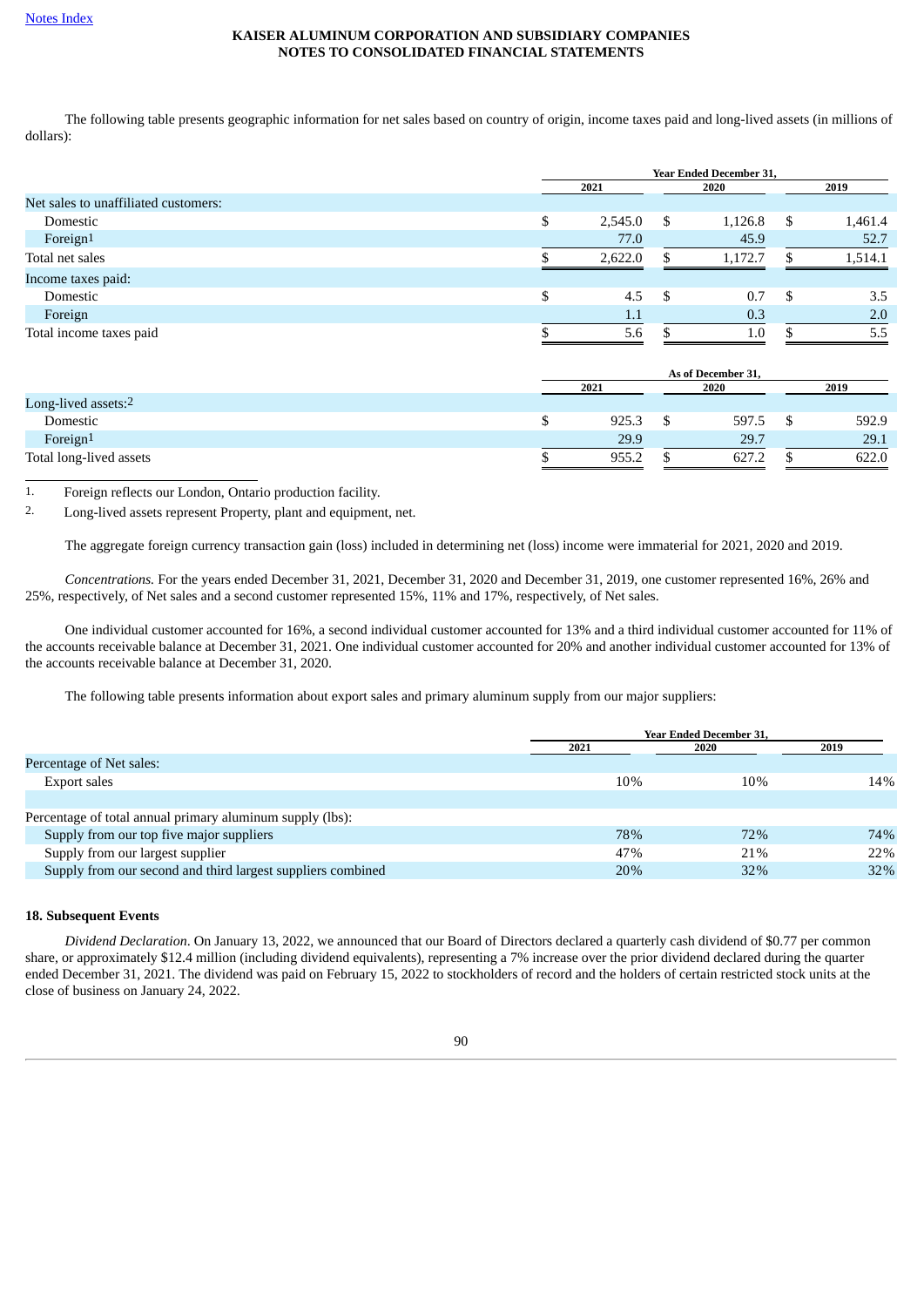#### **Item 9.** *Changes in and Disagreements with Accountants on Accounting and Financial Disclosure*

None.

#### **Item 9A.** *Controls and Procedures*

*Evaluation of Disclosure Controls and Procedures.* We maintain disclosure controls and procedures that are designed to ensure that information required to be disclosed in our reports under the Securities Exchange Act of 1934 is processed, recorded, summarized and reported within the time periods specified in the SEC's rules and forms and that such information is accumulated and communicated to management, including the principal executive officer and principal financial officer, to allow for timely decisions regarding required disclosure. In designing and evaluating the disclosure controls and procedures, management recognizes that any controls and procedures, no matter how well designed and operated, can provide only reasonable assurance of achieving the desired control objectives and management is required to apply its judgment in evaluating the cost-benefit relationship of possible controls and procedures. An evaluation of the effectiveness of the design and operation of our disclosure controls and procedures was performed as of the end of the period covered by this Report under the supervision of and with the participation of our management, including the principal executive officer and principal financial officer. Based on that evaluation, our principal executive officer and principal financial officer concluded that our disclosure controls and procedures were effective as of December 31, 2021 at the reasonable assurance level.

*Management's Annual Report on Internal Control Over Financial Reporting.* Our management is responsible for establishing and maintaining adequate internal control over financial reporting as defined in Rule 13a-15(f) under the Securities Exchange Act of 1934. Our internal control over financial reporting is designed under the supervision of our principal executive officer and principal financial officer and effected by our Board of Directors, management and other personnel, to provide reasonable assurance regarding the reliability of financial reporting and the preparation of financial statements for external purposes in accordance with accounting principles generally accepted in the United States and include those policies and procedures that:

- (1) Pertain to the maintenance of records that in reasonable detail accurately and fairly reflect our transactions and the dispositions of our assets;
- (2) Provide reasonable assurance that our transactions are recorded as necessary to permit preparation of financial statements in accordance with accounting principles generally accepted in the United States and that our receipts and expenditures are being made only in accordance with authorizations of our management and Board of Directors; and
- (3) Provide reasonable assurance regarding prevention or timely detection of unauthorized acquisition, use or disposition of our assets that could have a material effect on our financial statements.

Because of inherent limitations, internal control over financial reporting may not prevent or detect misstatements. Therefore, even those systems determined to be effective can provide only reasonable assurance with respect to financial statement preparation and presentation.

Under the supervision and with the participation of our management, including our principal executive officer and principal financial officer, we assessed the effectiveness of our internal control over financial reporting as of December 31, 2021, using the criteria set forth by the Committee of Sponsoring Organizations of the Treadway Commission in Internal Control – Integrated Framework as established in 2013. Based on that evaluation, our principal executive officer and principal financial officer concluded that our internal control over financial reporting was effective as of December 31, 2021.

We acquired Warrick on March 31, 2021. In accordance with the SEC Staff guidance permitting a company to exclude an acquired business from management's assessment of the effectiveness of internal control over financial reporting for the year in which the acquisition was completed, management has excluded Warrick's internal control over financial reporting from its assessment of the effectiveness of our internal control over financial reporting as of December 31, 2021. Warrick's total assets and total revenues constitute 34% and 44%, respectively, of the consolidated financial statement amounts as of and for the year ended December 31, 2021.

Deloitte & Touche LLP, the independent registered public accounting firm that audited our consolidated financial statements for the year ended December 31, 2021 included in Item 8. "Financial Statements and Supplementary Data" of this Report, has issued an attestation report on the effectiveness of our internal control over financial reporting.

*Changes in Internal Control Over Financial Reporting*. On March 31, 2021, we completed our acquisition of Warrick. As the acquisition occurred in the first quarter of 2021, the scope of our evaluation of the effectiveness of internal control over financial reporting does not include Warrick. This exclusion is in accordance with the SEC's general guidance that an assessment of a recently acquired business may be omitted from our scope for a period not to exceed one year from the date of the acquisition. We had no changes in our internal control over financial reporting during our most recently completed fiscal quarter that have materially affected,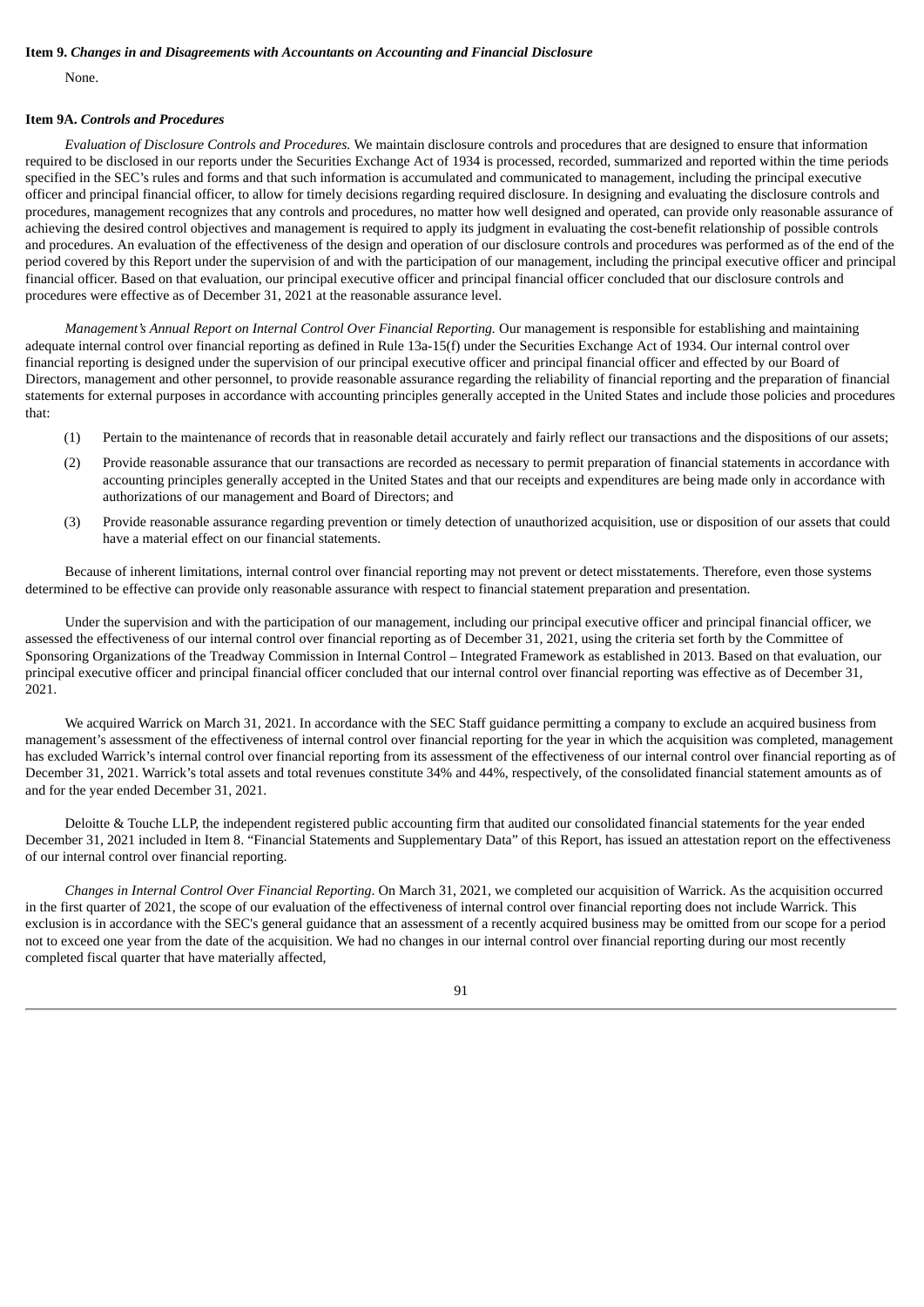or are reasonably likely to materially affect, our internal control over financial reporting, other than changes resulting from the acquisition and integration of Warrick.

# **Item 9B.** *Other Information*

None.

# **Item 9C.** *Disclosure Regarding Foreign Jurisdictions that Prevent Inspections*

Not Applicable.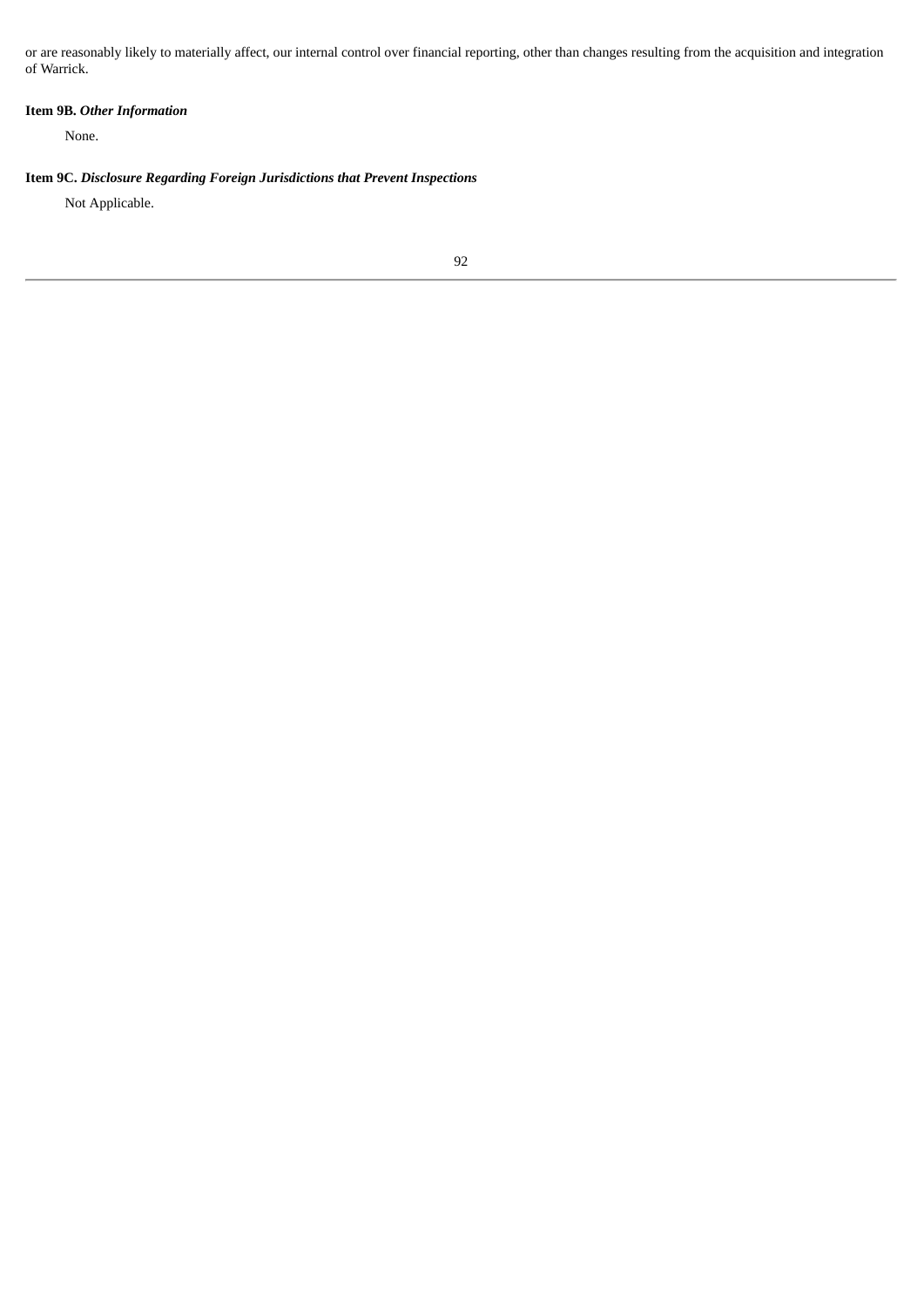#### **Part III**

#### **Item 10.** *Directors, Executive Officers and Corporate Governance*

The information required by this item is incorporated by reference to the information included under the captions "Executive Officers," "Proposals Requiring Your Vote – Proposal 1 – Election of Directors" and "Corporate Governance" in our proxy statement for the 2022 annual meeting of stockholders.

#### **Item 11.** *Executive Compensation*

The information required by this item is incorporated by reference to the information included under the captions "Executive Compensation," "Director Compensation" and "Corporate Governance – Board Committees – Compensation Committee – Compensation Committee Interlocks and Insider Participation" in our proxy statement for the 2022 annual meeting of stockholders.

#### **Item 12.** *Security Ownership of Certain Beneficial Owners and Management and Related Stockholder Matters*

The information required by this item is incorporated by reference to the information included under the captions "Equity Compensation Plan Information" and "Principal Stockholders and Management Ownership" in our proxy statement for the 2022 annual meeting of stockholders.

#### **Item 13.** *Certain Relationships and Related Transactions and Director Independence*

The information required by this item is incorporated by reference to the information included under the captions "Certain Relationships and Related Transactions" and "Corporate Governance – Director Independence" in our proxy statement for the 2022 annual meeting of stockholders.

#### **Item 14.** *Principal Accountant Fees and Services*

The information required by this item is incorporated by reference to the information included under the caption "Independent Public Accountants" in our proxy statement for the 2022 annual meeting of stockholders.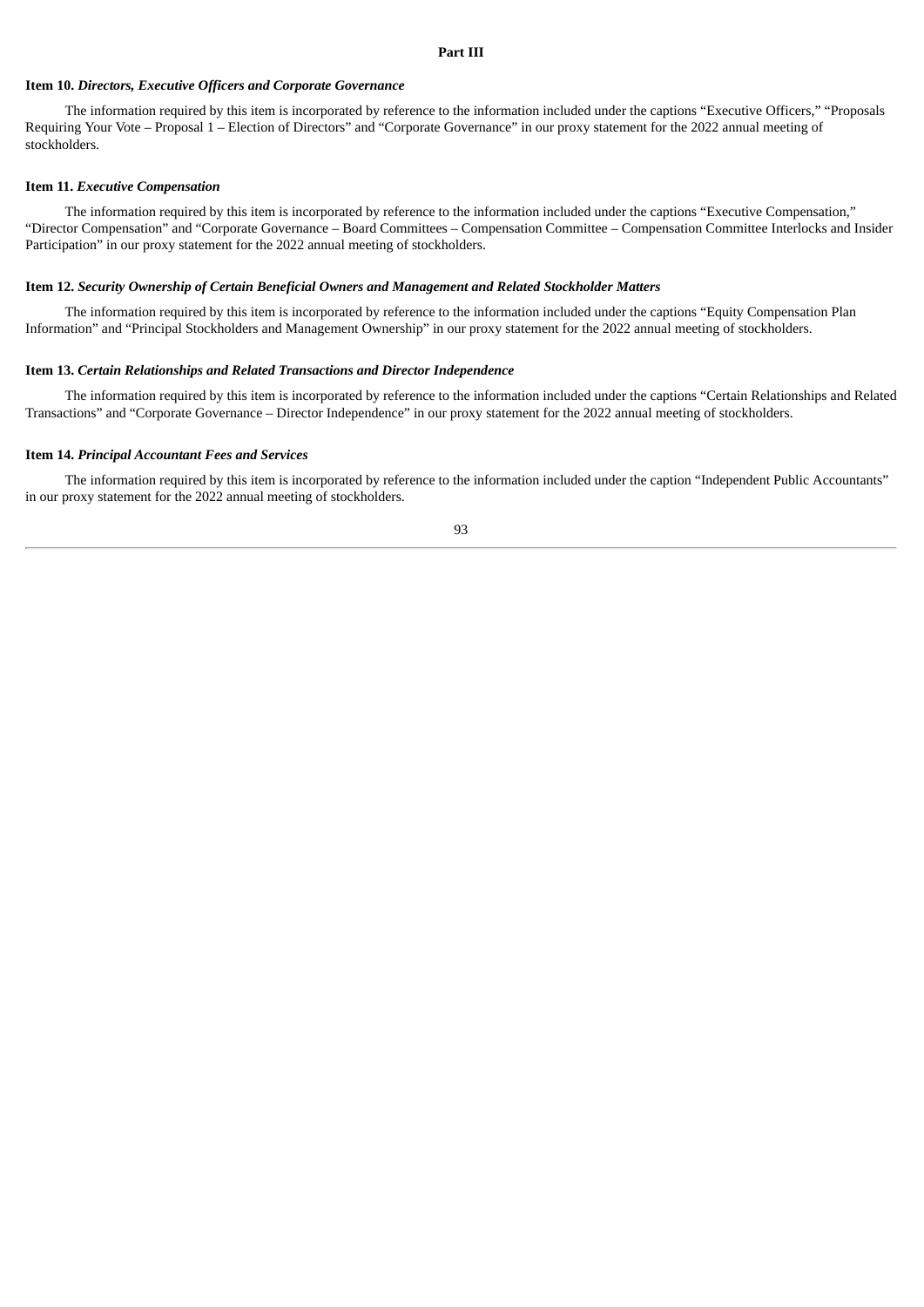## **Item 15.** *Exhibits and Financial Statement Schedules*

# **1. Financial Statements**

The following are contained in this Annual Report on Form 10-K:

| <b>Report of Independent Registered Public Accounting Firm</b> | 46 |
|----------------------------------------------------------------|----|
| <b>Consolidated Balance Sheets</b>                             | 50 |
| <b>Statements of Consolidated (Loss) Income</b>                | 51 |
| <b>Statements of Consolidated Comprehensive (Loss) Income</b>  | 52 |
| <b>Statements of Consolidated Stockholders' Equity</b>         | 53 |
| <b>Statements of Consolidated Cash Flows</b>                   | 54 |
| <b>Notes to Consolidated Financial Statements</b>              | 55 |
|                                                                |    |

# **2. Financial Statement Schedules**

All schedules are omitted because they are either inapplicable or the required information is included in our Consolidated Financial Statements or the notes thereto included in Item 8. "Financial Statements and Supplementary Data" and incorporated herein by reference.

# **3. Exhibits Index**

| <b>Exhibit</b> |                                                                                                                                                                                                  | Provided | <b>Incorporated by Reference</b> |                    |                |                    |  |
|----------------|--------------------------------------------------------------------------------------------------------------------------------------------------------------------------------------------------|----------|----------------------------------|--------------------|----------------|--------------------|--|
| No.            | <b>Exhibit Description</b>                                                                                                                                                                       | Herewith | Form                             | <b>File Number</b> | <b>Exhibit</b> | <b>Filing Date</b> |  |
| 2.1            | Purchase Agreement, dated as of November 30, 2020, by and<br>between Alcoa Corporation and Kaiser Aluminum Corporation                                                                           |          | 8-K                              | 001-09447          | 2.1            | November 30, 2020  |  |
| 3.1            | Amended and Restated Certificate of Incorporation of the Company                                                                                                                                 |          | $8-A$                            | 000-52105          | 3.1            | July 6, 2006       |  |
| 3.2            | Certificate of Amendment to Amended and Restated Certificate of<br>Incorporation of the Company dated July 2, 2008                                                                               |          | $10-Q$                           | 000-52105          | 3.2            | August 7, 2008     |  |
| 3.3            | Certificate of Amendment to Amended and Restated Certificate of<br><b>Incorporation of the Company dated June 2, 2015</b>                                                                        |          | 8-K                              | 000-52105          | 3.1            | June 8, 2015       |  |
| 3.4            | Certificate of Amendment to Amended and Restated Certificate of<br>Incorporation of the Company dated May 26, 2016                                                                               |          | $8-K$                            | 001-09447          | 3.1            | May 26, 2016       |  |
| 3.5            | Certificate of Designation of Series A Junior Participating Preferred<br>Stock of Kaiser Aluminum Corporation, as filed with the Secretary of<br>State of the State of Delaware on April 7, 2016 |          | $8-K$                            | 000-52105          | 3.1            | April 8, 2016      |  |
| 3.6            | <b>Amended and Restated Bylaws of the Company</b>                                                                                                                                                |          | 8-K                              | 001-09447          | 3.1            | June 22, 2020      |  |
| 4.1            | Indenture dated as of November 26, 2019, by and among Kaiser<br>Aluminum Corporation, each of the guarantors named therein and<br><b>Wells Fargo Bank, National Association, as Trustee</b>      |          | $8-K$                            | 001-09447          | 4.1            | November 26, 2019  |  |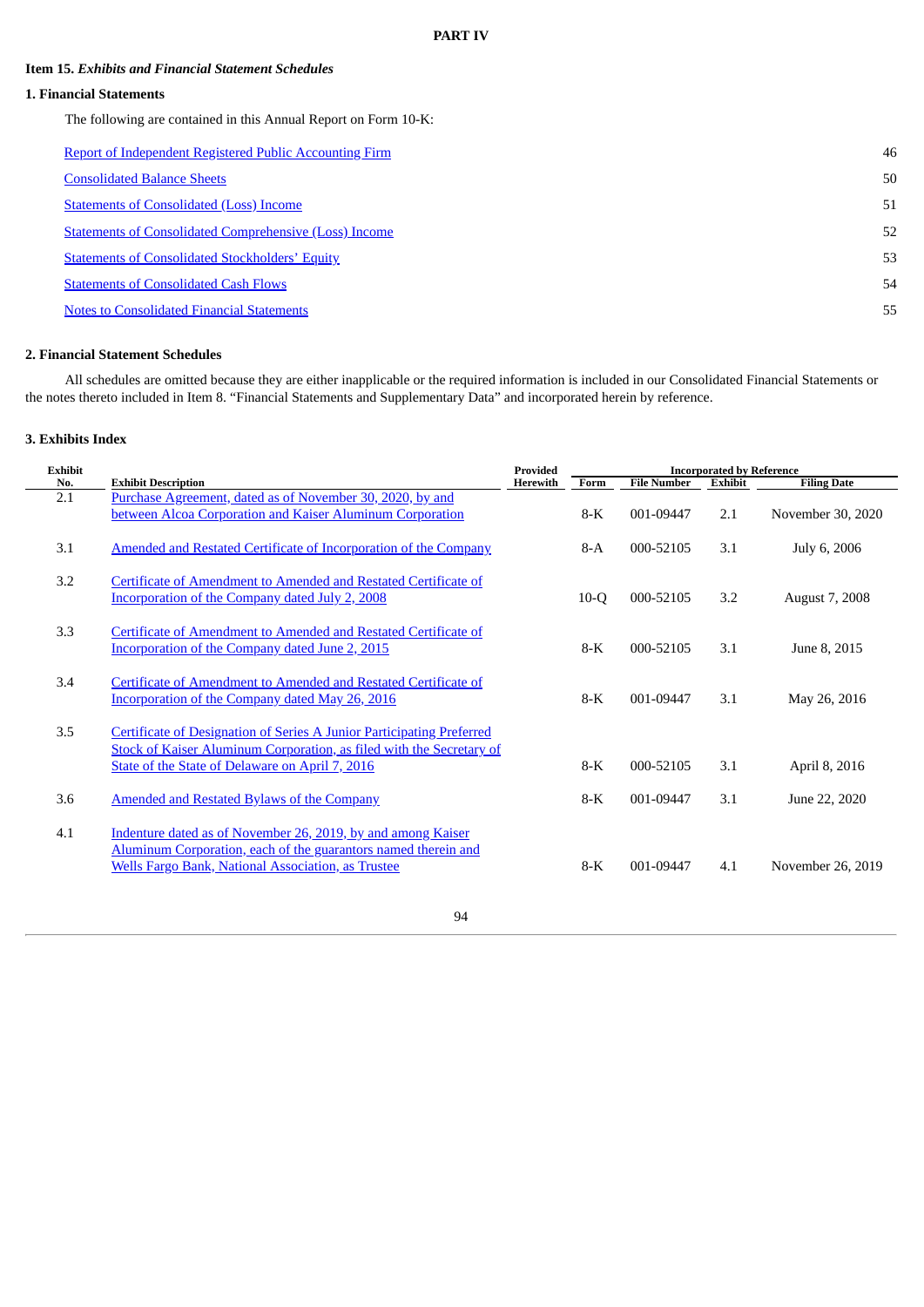| <b>Exhibit</b> |                                                                                                                                   | Provided | <b>Incorporated by Reference</b> |                                 |                |                                         |
|----------------|-----------------------------------------------------------------------------------------------------------------------------------|----------|----------------------------------|---------------------------------|----------------|-----------------------------------------|
| No.<br>4.2     | <b>Exhibit Description</b><br>Form of 4.625% Senior Notes due 2028 (included in Exhibit 4.1)                                      | Herewith | Form<br>$8-K$                    | <b>File Number</b><br>001-09447 | Exhibit<br>4.2 | <b>Filing Date</b><br>November 26, 2019 |
|                |                                                                                                                                   |          |                                  |                                 |                |                                         |
| 4.3            | Description of Securities Registered under Section 12 of the                                                                      |          |                                  |                                 |                |                                         |
|                | <b>Securities Exchange Act of 1934</b>                                                                                            |          | $10-K$                           | 001-09447                       | 4.3            | February 25, 2020                       |
| 4.4            | Indenture, dated May 20, 2021, among Kaiser Aluminum                                                                              |          |                                  |                                 |                |                                         |
|                | Corporation, each of the guarantors named therein and Wells Fargo                                                                 |          |                                  |                                 |                |                                         |
|                | <b>Bank, National Association, as Trustee</b>                                                                                     |          | 8-K                              | 001-09447                       | 4.1            | May 20, 2021                            |
|                |                                                                                                                                   |          |                                  |                                 |                |                                         |
| 4.5            | Form of 4.50% Senior Note due 2031 (included in Exhibit 4.1)                                                                      |          | $8-K$                            | 001-09447                       | 4.2            | May 20, 2021                            |
| 10.1           | Credit Agreement, dated as of October 30, 2019, among Kaiser                                                                      |          |                                  |                                 |                |                                         |
|                | <b>Aluminum Corporation, Kaiser Aluminum Investments Company,</b>                                                                 |          |                                  |                                 |                |                                         |
|                | Kaiser Aluminum Fabricated Products, LLC and Kaiser Aluminum                                                                      |          |                                  |                                 |                |                                         |
|                | Washington, LLC, the lenders that are parties thereto, Wells Fargo                                                                |          |                                  |                                 |                |                                         |
|                | Bank, National Association, as administrative agent, Wells Fargo<br>Bank, National Association, and JPMorgan Chase Bank, N.A., as |          |                                  |                                 |                |                                         |
|                | joint lead arrangers and joint book runners, and Bank of America,                                                                 |          |                                  |                                 |                |                                         |
|                | <b>N.A.</b> as Syndication Agent                                                                                                  |          | $8-K$                            | 001-09447                       | 10.1           | November 4, 2019                        |
|                |                                                                                                                                   |          |                                  |                                 |                |                                         |
| 10.2           | <b>Description of Compensation of Directors</b>                                                                                   |          | $10-Q$                           | 001-09447                       | 10.1           | July 28, 2020                           |
| $*10.3$        | Offer Letter dated June 22, 2020, between the Company and Keith A.                                                                |          |                                  |                                 |                |                                         |
|                | <b>Harvey</b>                                                                                                                     |          | $8-K$                            | 001-09447                       | 10.1           | June 22, 2020                           |
|                |                                                                                                                                   |          |                                  |                                 |                |                                         |
| $*10.4$        | Amended and Restated Severance Agreement dated July 31, 2020                                                                      |          |                                  |                                 |                |                                         |
|                | between the Company and Keith A. Harvey                                                                                           |          | $8-K$                            | 001-09447                       | 10.1           | July 31, 2020                           |
| $*10.5$        | Form of Director Indemnification Agreement                                                                                        |          | 8-K                              | 001-09447                       | 10.8           | July 6, 2006                            |
|                |                                                                                                                                   |          |                                  |                                 |                |                                         |
| $*10.6$        | Form of Officer Indemnification Agreement                                                                                         |          | 8-K                              | 001-09447                       | 10.9           | July 6, 2006                            |
|                |                                                                                                                                   |          |                                  |                                 |                |                                         |
| $*10.7$        | Form of Director and Officer Indemnification Agreement                                                                            |          | 8-K                              | 001-09447                       | 10.10          | July 6, 2006                            |
| $*10.8$        | Kaiser Aluminum Fabricated Products Restoration Plan                                                                              |          | 8-K                              | 001-09447                       | 10.14          | July 6, 2006                            |
|                |                                                                                                                                   |          |                                  |                                 |                |                                         |
| $*10.9$        | <b>Amendment to the Kaiser Aluminum Fabricated Products</b><br><b>Restoration Plan</b>                                            |          |                                  |                                 |                |                                         |
|                |                                                                                                                                   |          | $8-K$                            | 000-52105                       | 10.4           | December 31, 2008                       |
| 10.10          | Form of Non-Employee Director Restricted Stock Award Agreement                                                                    |          | $10-Q$                           | 001-09447                       | 10.2           | July 27, 2016                           |
|                |                                                                                                                                   |          |                                  |                                 |                |                                         |
| $*10.11$       | 2019 Form of Executive Officer Restricted Stock Unit Award                                                                        |          |                                  |                                 |                |                                         |
|                | <b>Agreement</b>                                                                                                                  |          | $8-K$                            | 001-09447                       | 10.2           | March 5, 2019                           |
| $*10.12$       | 2019 Form of Executive Officer Performance Shares Award                                                                           |          |                                  |                                 |                |                                         |
|                | <b>Agreement</b>                                                                                                                  |          | $8-K$                            | 001-09447                       | 10.3           | March 5, 2019                           |
|                |                                                                                                                                   |          |                                  |                                 |                |                                         |
| $*10.13$       | 2019-2021 Long-Term Incentive Plan                                                                                                |          | 8-K                              | 001-09447                       | 10.4           | March 5, 2019                           |
| $*10.14$       | 2020 Form of Executive Officer Restricted Stock Units Award                                                                       |          |                                  |                                 |                |                                         |
|                | <b>Agreement</b>                                                                                                                  |          | $8-K$                            | 001-09447                       | 10.2           | March 10, 2020                          |
|                |                                                                                                                                   |          |                                  |                                 |                |                                         |
| $*10.15$       | 2020 Form of Executive Officer Performance Shares Award                                                                           |          |                                  |                                 |                |                                         |
|                | <b>Agreement</b>                                                                                                                  |          | $8-K$                            | 001-09447                       | 10.3           | March 10, 2020                          |
|                |                                                                                                                                   |          |                                  |                                 |                |                                         |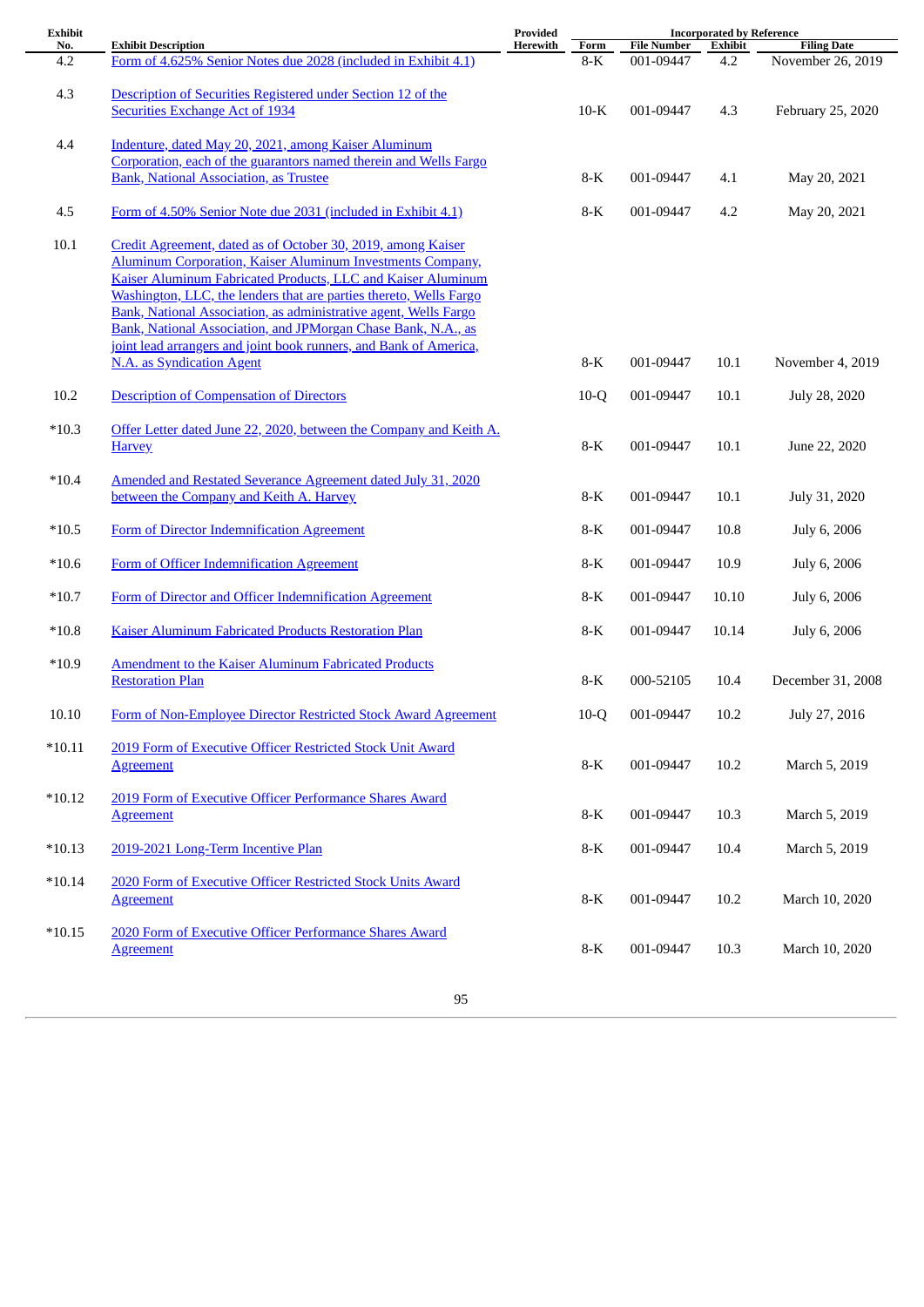| <b>Exhibit</b>  |                                                                                                           | Provided<br><b>Incorporated by Reference</b> |       |                    |                |                    |
|-----------------|-----------------------------------------------------------------------------------------------------------|----------------------------------------------|-------|--------------------|----------------|--------------------|
| No.<br>$*10.16$ | <b>Exhibit Description</b><br>Kaiser Aluminum Corporation 2020 - 2022 Long-Term Incentive                 | Herewith                                     | Form  | <b>File Number</b> | <b>Exhibit</b> | <b>Filing Date</b> |
|                 | Plan Management Objectives and Formula for Determining                                                    |                                              |       |                    |                |                    |
|                 | <b>Performance Shares Earned Summary</b>                                                                  |                                              | $8-K$ | 001-09447          | 10.4           | March 10, 2020     |
|                 |                                                                                                           |                                              |       |                    |                |                    |
| $*10.17$        | Amended and Restated Severance Agreement dated March 5, 2021                                              |                                              |       |                    |                |                    |
|                 | between the Company and John M. Donnan                                                                    |                                              | 8-K   | 001-09447          | 10.1           | March 11, 2021     |
|                 |                                                                                                           |                                              |       |                    |                |                    |
| $*10.18$        | Kaiser Aluminum Fabricated Products 2021 Short-Term Incentive                                             |                                              |       |                    |                |                    |
|                 | <b>Plan For Key Managers Summary</b>                                                                      |                                              | $8-K$ | 001-09447          | 10.2           | March 11, 2021     |
|                 |                                                                                                           |                                              |       |                    |                |                    |
| $*10.19$        | Kaiser Aluminum Fabricated Products 2021-2023 Long-Term                                                   |                                              |       |                    |                |                    |
|                 | <b>Incentive Plan For Key Managers Summary</b>                                                            |                                              | $8-K$ | 001-09447          | 10.3           | March 11, 2021     |
| 10.20           | Ground Lease Agreement dated as of March 31, 2021 by and                                                  |                                              |       |                    |                |                    |
|                 | between Kaiser Aluminum Warrick, LLC and Warrick Real Estate                                              |                                              |       |                    |                |                    |
|                 | LLC, solely as to Sections 2.2, 17 and 33.2, Alcoa Power Generating                                       |                                              |       |                    |                |                    |
|                 | <b>Inc. and Warrick Newco LLC</b>                                                                         |                                              | $8-K$ | 001-09447          | 10.1           | April 1, 2021      |
|                 |                                                                                                           |                                              |       |                    |                |                    |
| $*10.21$        | <b>Kaiser Aluminum Corporation 2021 Equity and Incentive</b>                                              |                                              |       |                    |                |                    |
|                 | <b>Compensation Plan</b>                                                                                  |                                              | $8-K$ | 001-09447          | 10.1           | June 3, 2021       |
|                 |                                                                                                           |                                              |       |                    |                |                    |
| $*10.22$        | <b>Amended and Restated Director Designation Agreement dated</b>                                          |                                              |       |                    |                |                    |
|                 | September 3, 2021                                                                                         |                                              | $8-K$ | 001-09447          | 10.1           | September 7, 2021  |
| 21.1            | <b>Significant Subsidiaries of Kaiser Aluminum Corporation</b>                                            | X                                            |       |                    |                |                    |
|                 |                                                                                                           |                                              |       |                    |                |                    |
| 23.1            | <b>Consent of Independent Registered Public Accounting Firm</b>                                           | X                                            |       |                    |                |                    |
|                 |                                                                                                           |                                              |       |                    |                |                    |
| 31.1            | Certification of Keith A. Harvey pursuant to Section 302 of the                                           |                                              |       |                    |                |                    |
|                 | <b>Sarbanes-Oxley Act of 2002</b>                                                                         | $\mathbf X$                                  |       |                    |                |                    |
|                 |                                                                                                           |                                              |       |                    |                |                    |
| 31.2            | Certification of Neal E. West pursuant to Section 302 of the                                              |                                              |       |                    |                |                    |
|                 | <b>Sarbanes-Oxley Act of 2002</b>                                                                         | $\mathbf X$                                  |       |                    |                |                    |
| 32.1            | Certification of Keith A. Harvey pursuant to Section 906 of the                                           |                                              |       |                    |                |                    |
|                 | <b>Sarbanes-Oxley Act of 2002</b>                                                                         | X                                            |       |                    |                |                    |
|                 |                                                                                                           |                                              |       |                    |                |                    |
| 32.2            | Certification of Neal E. West pursuant to Section 906 of the                                              |                                              |       |                    |                |                    |
|                 | <b>Sarbanes-Oxley Act of 2002</b>                                                                         | $\mathbf X$                                  |       |                    |                |                    |
|                 |                                                                                                           |                                              |       |                    |                |                    |
| 101.INS         | Inline XBRL Instance Document - the instance document does not                                            |                                              |       |                    |                |                    |
|                 | appear in the Interactive Data File because its XBRL tags are<br>embedded within the Inline XBRL document |                                              |       |                    |                |                    |
|                 |                                                                                                           |                                              |       |                    |                |                    |
| 101.SCH         | Inline XBRL Taxonomy Extension Schema                                                                     | X                                            |       |                    |                |                    |
|                 |                                                                                                           |                                              |       |                    |                |                    |
| 101.CAL         | Inline XBRL Taxonomy Extension Calculation                                                                | X                                            |       |                    |                |                    |
|                 |                                                                                                           |                                              |       |                    |                |                    |
| 101.DEF         | Inline XBRL Taxonomy Extension Definition                                                                 | X                                            |       |                    |                |                    |
|                 |                                                                                                           |                                              |       |                    |                |                    |
| 101.LAB         | Inline XBRL Taxonomy Extension Label                                                                      | X                                            |       |                    |                |                    |
|                 |                                                                                                           |                                              |       |                    |                |                    |
| 101.PRE         | Inline XBRL Taxonomy Extension Presentation                                                               | X                                            |       |                    |                |                    |
| 104             | Cover Page Interactive Data File (formatted as Inline XBRL and                                            |                                              |       |                    |                |                    |
|                 | contained in Exhibit 101)                                                                                 | X                                            |       |                    |                |                    |
|                 |                                                                                                           |                                              |       |                    |                |                    |
|                 | 96                                                                                                        |                                              |       |                    |                |                    |
|                 |                                                                                                           |                                              |       |                    |                |                    |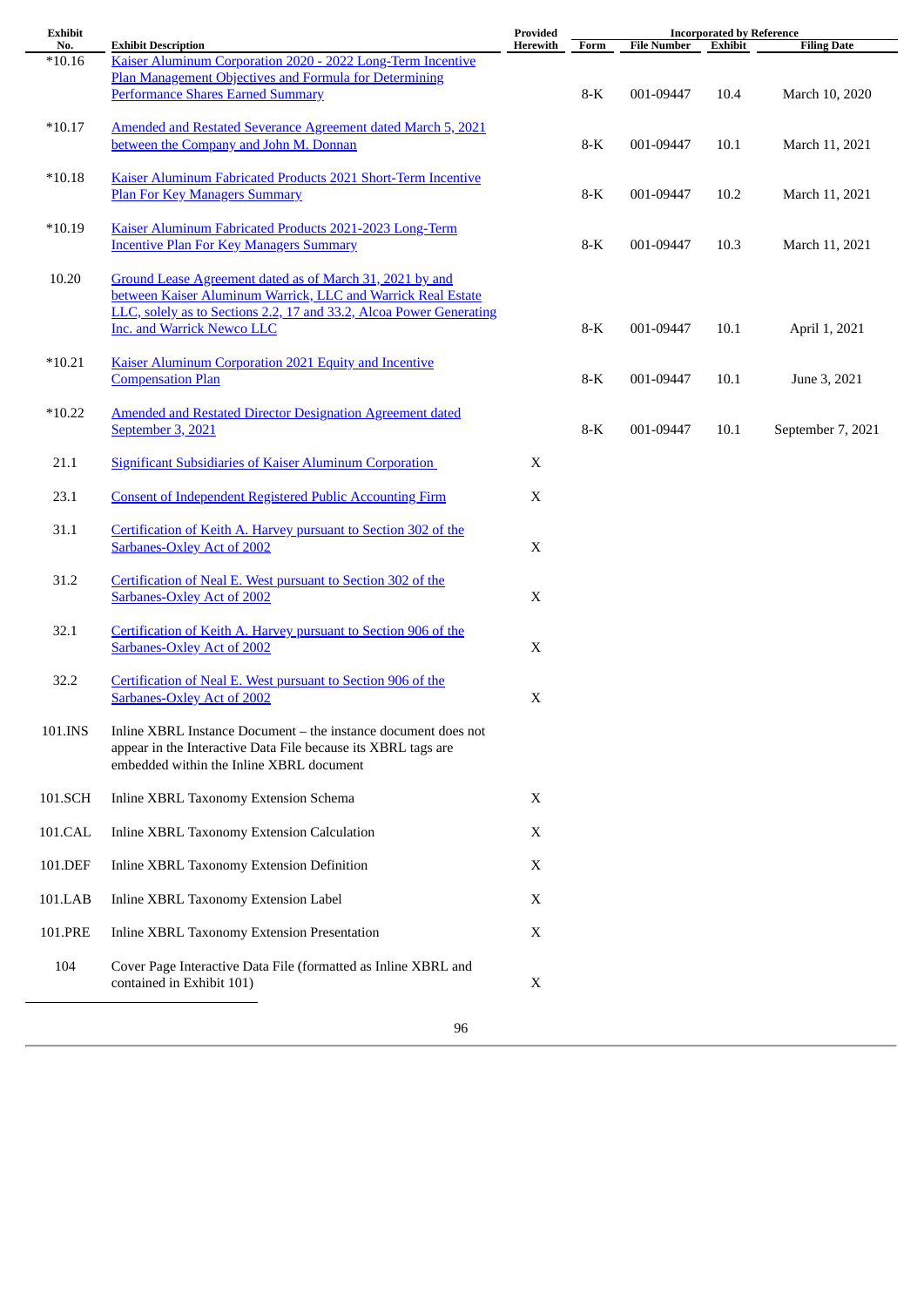# **Item 16.** *Form 10-K Summary*

None.

<sup>\*</sup> Management contract or compensatory plan or arrangement required to be filed as an exhibit to this Annual Report on Form 10‑K.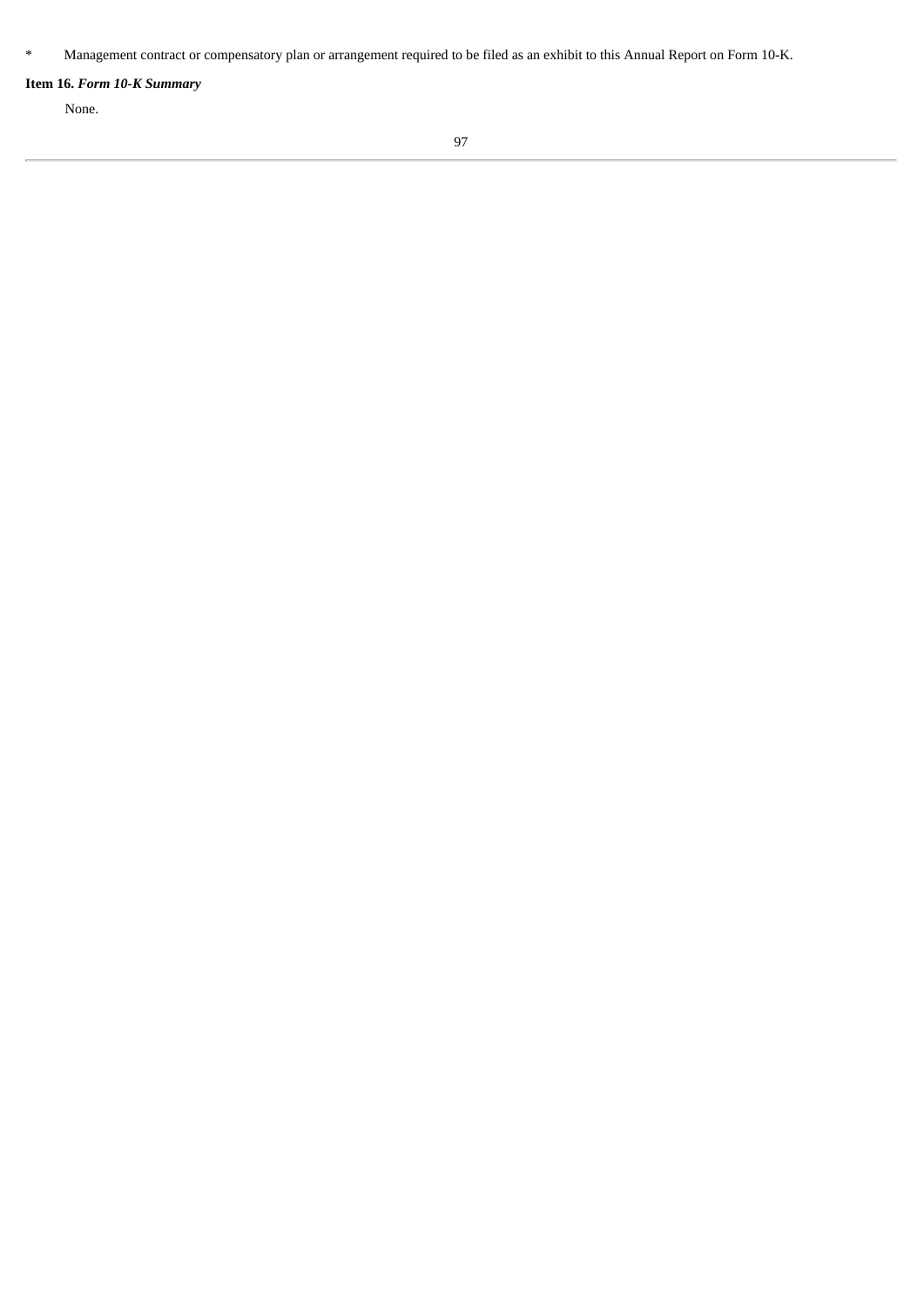#### **SIGNATURES**

Pursuant to the requirements of Section 13 or 15(d) of the Securities Exchange Act of 1934, the registrant has duly caused this report to be signed on its behalf by the undersigned, thereunto duly authorized.

# KAISER ALUMINUM CORPORATION

/s/ Keith A. Harvey

Keith A. Harvey

President and Chief Executive Officer

Date: March 1, 2022

Pursuant to the requirements of the Securities Exchange Act of 1934, this report has been signed below by the following persons on behalf of the registrant and in the capacities and on the dates indicated.

| /s/ Keith A. Harvey           | President, Chief Executive Officer and Director      | Date: March 1, 2022 |
|-------------------------------|------------------------------------------------------|---------------------|
| Keith A. Harvey               | (Principal Executive Officer)                        |                     |
| /s/ Neal E. West              | Executive Vice President and Chief Financial Officer | Date: March 1, 2022 |
| Neal E. West                  | (Principal Financial Officer)                        |                     |
| /s/ Jennifer Huey             | Vice President and Chief Accounting Officer          | Date: March 1, 2022 |
| Jennifer Huey                 | (Principal Accounting Officer)                       |                     |
|                               | Director                                             |                     |
| Michael C. Arnold             |                                                      |                     |
|                               | Director                                             |                     |
| David Foster                  |                                                      |                     |
|                               | Director                                             |                     |
| Leo W. Gerard                 |                                                      |                     |
|                               | Executive Chairman of the Board                      |                     |
| Jack A. Hockema               |                                                      |                     |
| /s/ Emily Liggett             | Director                                             | Date: March 1, 2022 |
| <b>Emily Liggett</b>          |                                                      |                     |
| /s/ Lauralee E. Martin        | Director                                             | Date: March 1, 2022 |
| Lauralee E. Martin            |                                                      |                     |
|                               | Director                                             |                     |
| Alfred E. Osborne, Jr., Ph.D. |                                                      |                     |
| /s/ Teresa M. Sebastian       | Director                                             | Date: March 1, 2022 |
| Teresa M. Sebastian           |                                                      |                     |
|                               | Director                                             |                     |
| Donald J. Stebbins            |                                                      |                     |
| /s/ Thomas M. Van Leeuwen     | Director                                             | Date: March 1, 2022 |
| Thomas M. Van Leeuwen         |                                                      |                     |
| /s/ Brett Wilcox              | Director                                             | Date: March 1, 2022 |
| <b>Brett Wilcox</b>           |                                                      |                     |
| /s/ Kevin W. Williams         | Director                                             | Date: March 1, 2022 |
| Kevin W. Williams             |                                                      |                     |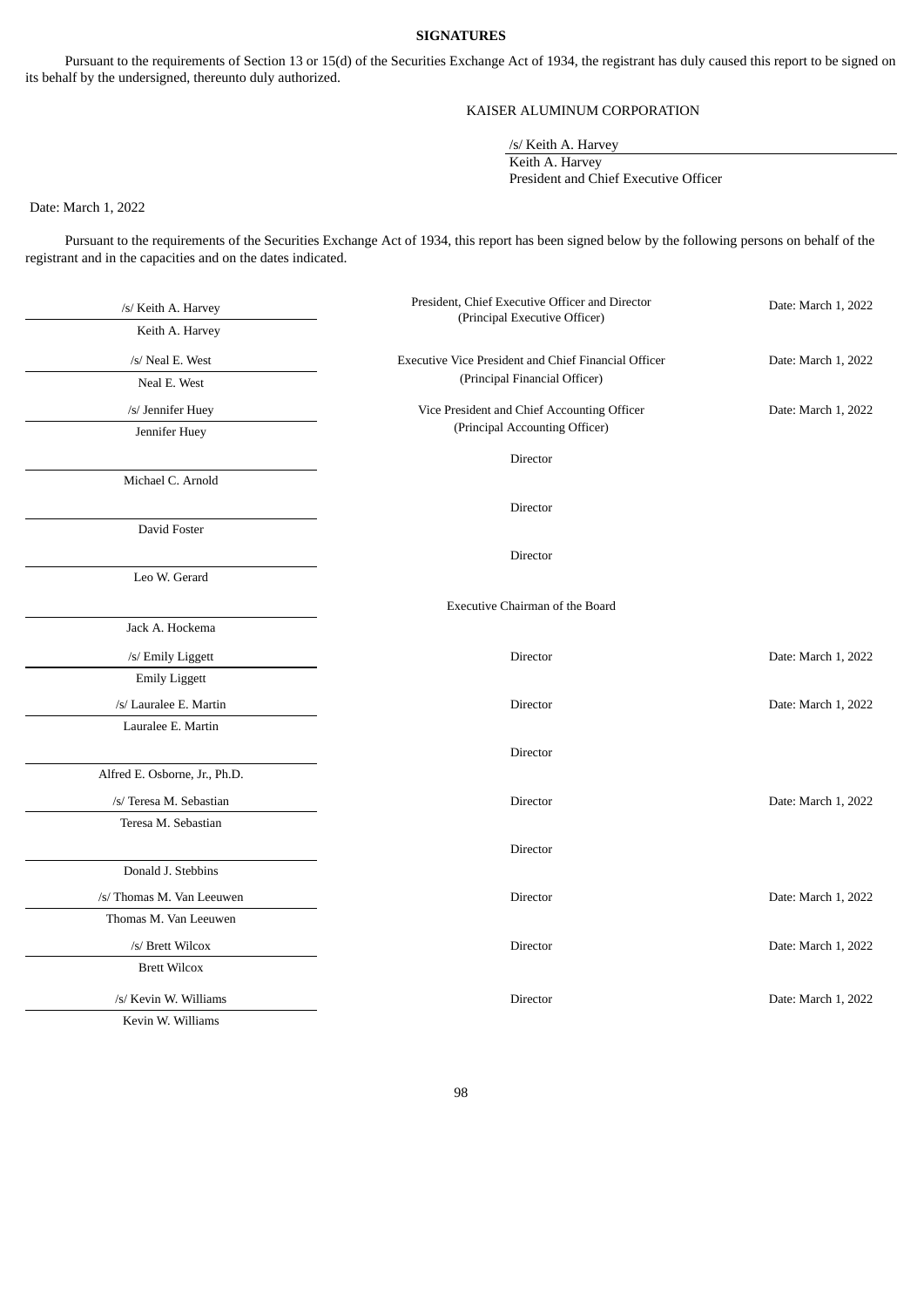# SUBSIDIARIES

<span id="page-98-0"></span>Listed below are the principal subsidiaries and equity investments of Kaiser Aluminum Corporation, the jurisdiction of their incorporation or organization, and the names under which such subsidiaries do business. The Company's ownership is indicated for its equity investment. Certain subsidiaries are omitted which, considered in the aggregate as a single subsidiary, would not constitute a significant subsidiary.

| Name:                                    | Place of Incorporation or Organization: |
|------------------------------------------|-----------------------------------------|
| Kaiser Aluminum Investments Company      | Delaware                                |
| Kaiser Aluminum Fabricated Products, LLC | Delaware                                |
| Kaiser Aluminum Washington, LLC          | Delaware                                |
| Kaiser Aluminum Warrick, LLC             | Delaware                                |

# Principal Domestic Operations and Administrative Offices:

#### *Corporate Headquarters:*

• Foothill Ranch, California

#### *Fabricated Products:*

- Richmond, Virginia (Bellwood)
- Chandler, Arizona (Tube)
- Chandler, Arizona (Extrusion)
- Florence, Alabama
- Jackson, Tennessee
- Kalamazoo, Michigan
- Los Angeles, California (City of Commerce)
- Sherman, Texas
- Newark, Ohio
- Richland, Washington
- Spokane, Washington
- Newburgh, Indiana

#### *Principal Worldwide Operations:*

- *Canada* Kaiser Aluminum Canada Limited (Fabricated Products)
- *China* Kaiser Aluminum Beijing Trading Company (Development and Sales)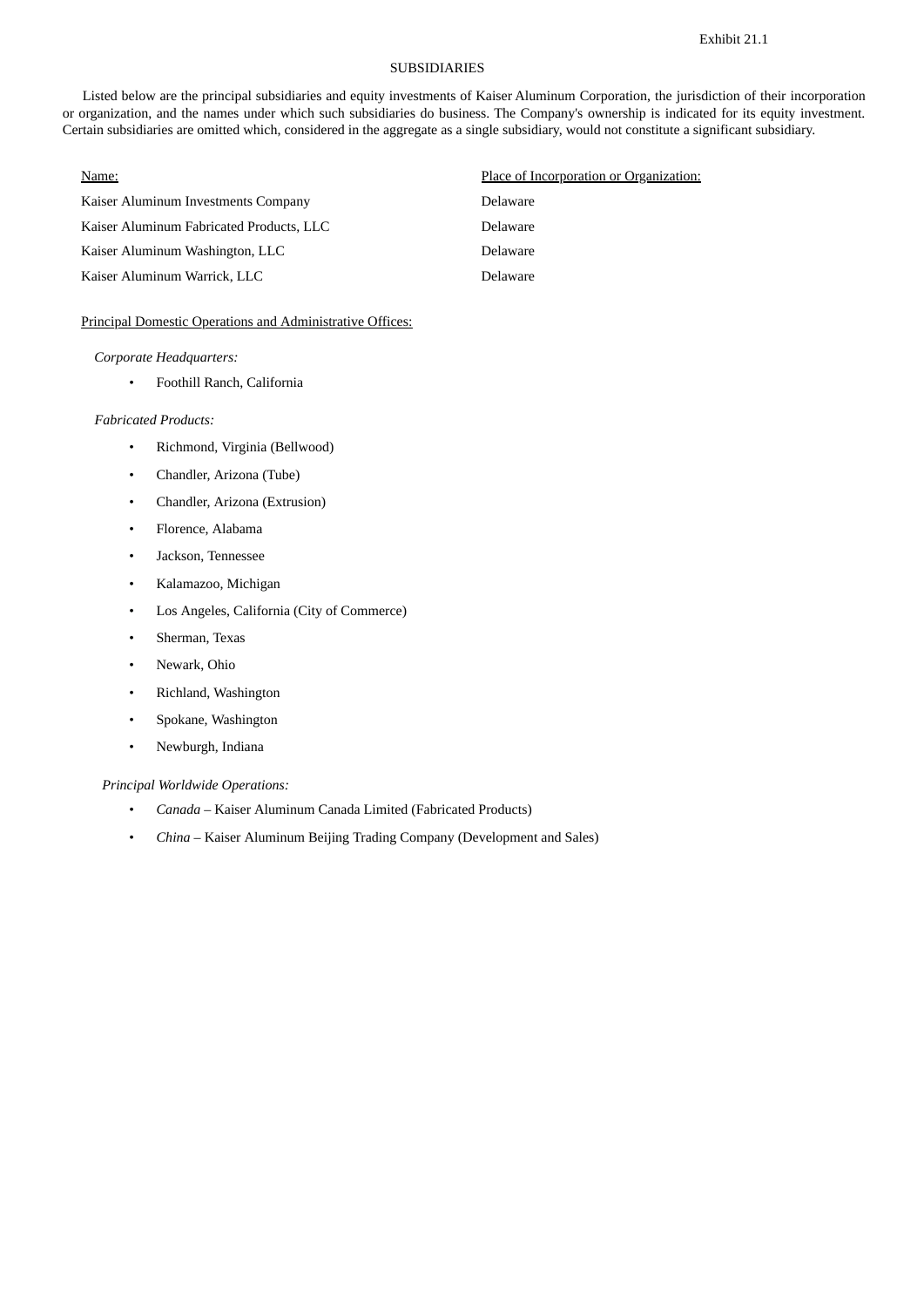# <span id="page-99-0"></span>**CONSENT OF INDEPENDENT REGISTERED PUBLIC ACCOUNTING FIRM**

We consent to the incorporation by reference in Registration Statement Nos. 333-211641, 333-170513, 333-135613 and 333-256743 on Form S-8 of our report dated March 1, 2022 relating to the financial statements of Kaiser Aluminum Corporation and the effectiveness of Kaiser Aluminum Corporation's internal control over financial reporting appearing in this Annual Report on Form 10-K for the year ended December 31, 2021.

/s/ Deloitte & Touche LLP

Costa Mesa, California

March 1, 2022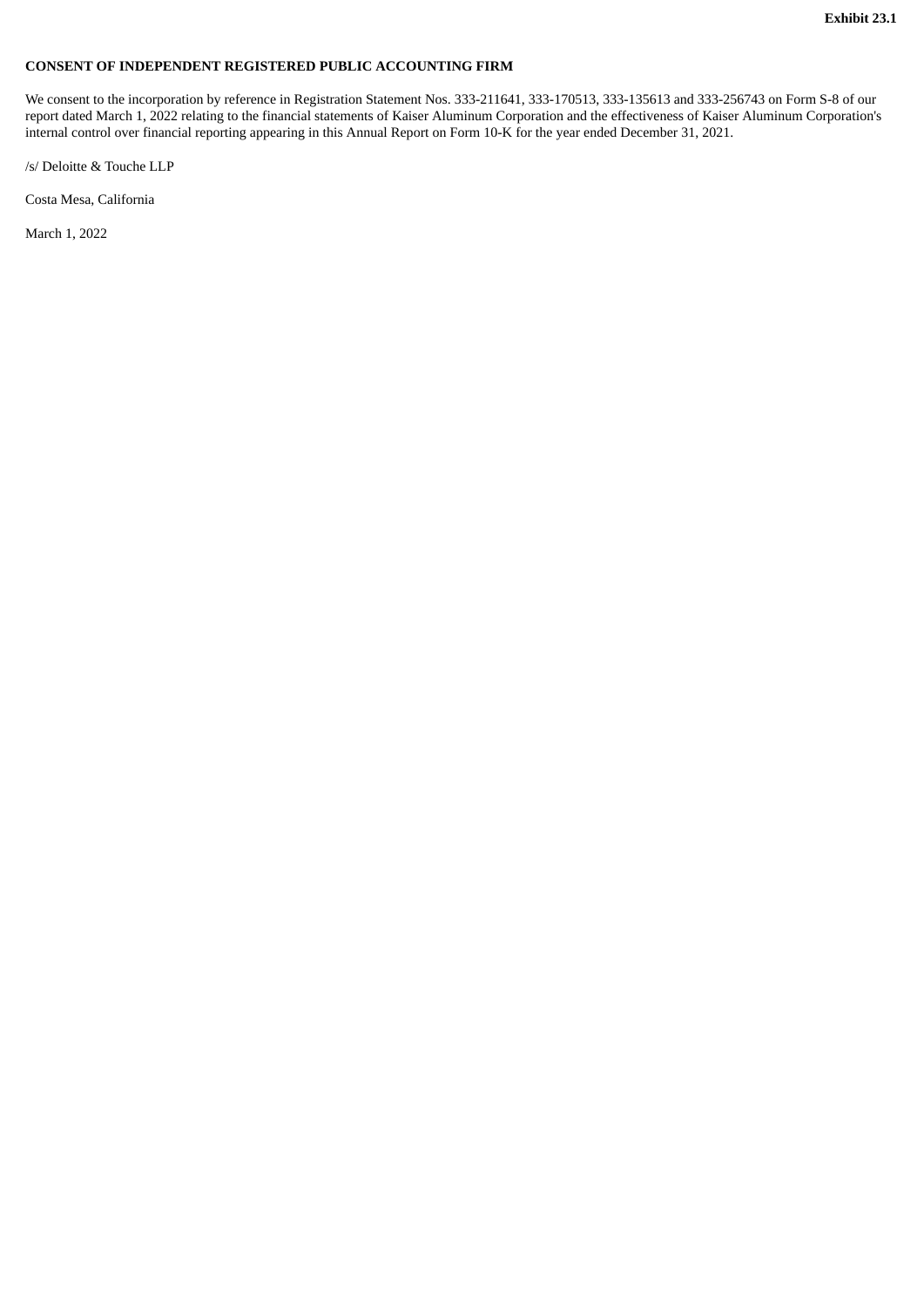# **CERTIFICATION PURSUANT TO SECTION 302**

#### **OF THE SARBANES-OXLEY ACT OF 2002**

<span id="page-100-0"></span>I, Keith A. Harvey, certify that:

1. I have reviewed this report on Form 10-K of Kaiser Aluminum Corporation;

2. Based on my knowledge, this report does not contain any untrue statement of a material fact or omit to state a material fact necessary to make the statements made, in light of the circumstances under which such statements were made, not misleading with respect to the period covered by this report;

3. Based on my knowledge, the financial statements, and other financial information included in this report, fairly present in all material respects the financial condition, results of operations and cash flows of the registrant as of, and for, the periods presented in this report;

4. The registrant's other certifying officer(s) and I are responsible for establishing and maintaining disclosure controls and procedures (as defined in Exchange Act Rules 13a-15(e) and 15d-15(e)) and internal control over financial reporting (as defined in Exchange Act Rules 13a-15(f) and 15d-15(f)) for the registrant and have:

(a) Designed such disclosure controls and procedures, or caused such disclosure controls and procedures to be designed under our supervision, to ensure that material information relating to the registrant, including its consolidated subsidiaries, is made known to us by others within those entities, particularly during the period in which this report is being prepared;

(b) Designed such internal control over financial reporting, or caused such internal control over financial reporting to be designed under our supervision, to provide reasonable assurance regarding the reliability of financial reporting and the preparation of financial statements for external purposes in accordance with generally accepted accounting principles;

(c) Evaluated the effectiveness of the registrant's disclosure controls and procedures and presented in this report our conclusions about the effectiveness of the disclosure controls and procedures, as of the end of the period covered by this report based on such evaluation; and

(d) Disclosed in this report any change in the registrant's internal control over financial reporting that occurred during the registrant's most recent fiscal quarter (the registrant's fourth fiscal quarter in the case of an annual report) that has materially affected, or is reasonably likely to materially affect, the registrant's internal control over financial reporting; and

5. The registrant's other certifying officer(s) and I have disclosed, based on our most recent evaluation of internal control over financial reporting, to the registrant's auditors and the audit committee of the registrant's board of directors (or persons performing the equivalent functions):

(a) All significant deficiencies and material weaknesses in the design or operation of internal control over financial reporting which are reasonably likely to adversely affect the registrant's ability to record, process, summarize and report financial information; and

(b) Any fraud, whether or not material, that involves management or other employees who have a significant role in the registrant's internal control over financial reporting.

/s/ Keith A. Harvey

Keith A. Harvey President and Chief Executive Officer (Principal Executive Officer)

Date: March 1, 2022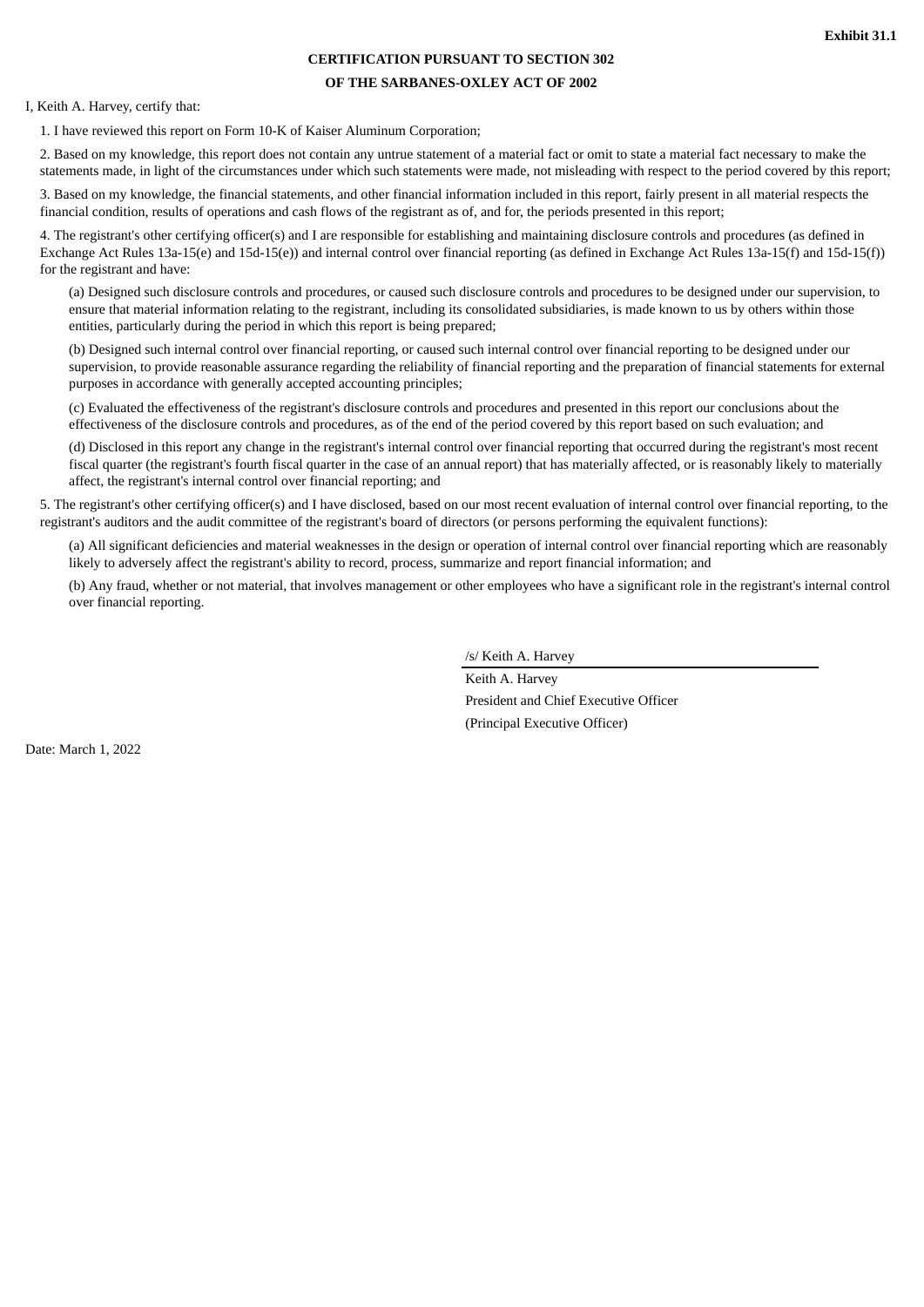# **CERTIFICATION PURSUANT TO SECTION 302**

#### **OF THE SARBANES-OXLEY ACT OF 2002**

<span id="page-101-0"></span>I, Neal E. West, certify that:

1. I have reviewed this report on Form 10-K of Kaiser Aluminum Corporation;

2. Based on my knowledge, this report does not contain any untrue statement of a material fact or omit to state a material fact necessary to make the statements made, in light of the circumstances under which such statements were made, not misleading with respect to the period covered by this report;

3. Based on my knowledge, the financial statements, and other financial information included in this report, fairly present in all material respects the financial condition, results of operations and cash flows of the registrant as of, and for, the periods presented in this report;

4. The registrant's other certifying officer(s) and I are responsible for establishing and maintaining disclosure controls and procedures (as defined in Exchange Act Rules 13a-15(e) and 15d-15(e)) and internal control over financial reporting (as defined in Exchange Act Rules 13a-15(f) and 15d-15(f)) for the registrant and have:

(a) Designed such disclosure controls and procedures, or caused such disclosure controls and procedures to be designed under our supervision, to ensure that material information relating to the registrant, including its consolidated subsidiaries, is made known to us by others within those entities, particularly during the period in which this report is being prepared;

(b) Designed such internal control over financial reporting, or caused such internal control over financial reporting to be designed under our supervision, to provide reasonable assurance regarding the reliability of financial reporting and the preparation of financial statements for external purposes in accordance with generally accepted accounting principles;

(c) Evaluated the effectiveness of the registrant's disclosure controls and procedures and presented in this report our conclusions about the effectiveness of the disclosure controls and procedures, as of the end of the period covered by this report based on such evaluation; and

(d) Disclosed in this report any change in the registrant's internal control over financial reporting that occurred during the registrant's most recent fiscal quarter (the registrant's fourth fiscal quarter in the case of an annual report) that has materially affected, or is reasonably likely to materially affect, the registrant's internal control over financial reporting; and

5. The registrant's other certifying officer(s) and I have disclosed, based on our most recent evaluation of internal control over financial reporting, to the registrant's auditors and the audit committee of the registrant's board of directors (or persons performing the equivalent functions):

(a) All significant deficiencies and material weaknesses in the design or operation of internal control over financial reporting which are reasonably likely to adversely affect the registrant's ability to record, process, summarize and report financial information; and

(b) Any fraud, whether or not material, that involves management or other employees who have a significant role in the registrant's internal control over financial reporting.

/s/ Neal E. West

Neal E. West Executive Vice President and Chief Financial Officer (Principal Financial Officer)

Date: March 1, 2022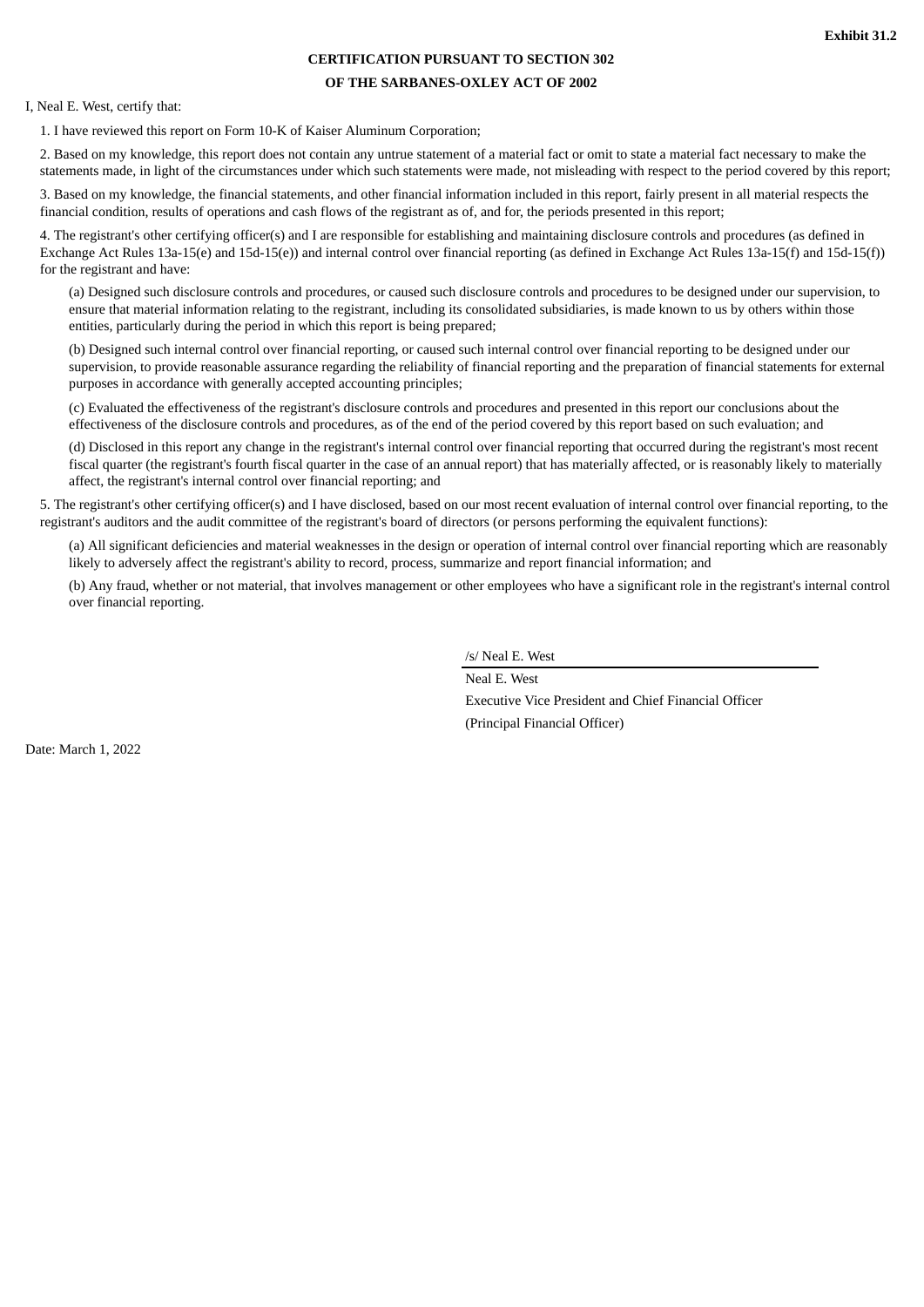## **CERTIFICATION PURSUANT TO 18 U.S.C. 1350 AS ADOPTED PURSUANT TO SECTION 906 OF THE SARBANES-OXLEY ACT OF 2002**

March 1, 2022

<span id="page-102-0"></span>In connection with the Annual Report on Form 10-K by Kaiser Aluminum Corporation, a Delaware corporation (the "Company"), for the year ended December 31, 2021 (the "Report"), as filed on the date hereof with the Securities and Exchange Commission, the undersigned, Keith A. Harvey, President and Chief Executive Officer of the Company, does hereby certify, pursuant to 18 U.S.C. 1350 as adopted pursuant to Section 906 of the Sarbanes-Oxley Act of 2002, that to such officer's knowledge:

(1) The Report fully complies with the requirements of Section 13(a) or 15(d) of the Securities Exchange Act of 1934 (15 U.S.C. 78m or 78o(d)); and

(2) The information contained in the Report fairly presents, in all material respects, the financial condition and results of operations of the Company as of the dates and for the periods expressed in the Report.

IN WITNESS WHEREOF, the undersigned has executed this certification as of the date first above written.

/s/ Keith A. Harvey

Keith A. Harvey President and Chief Executive Officer (Principal Executive Officer)